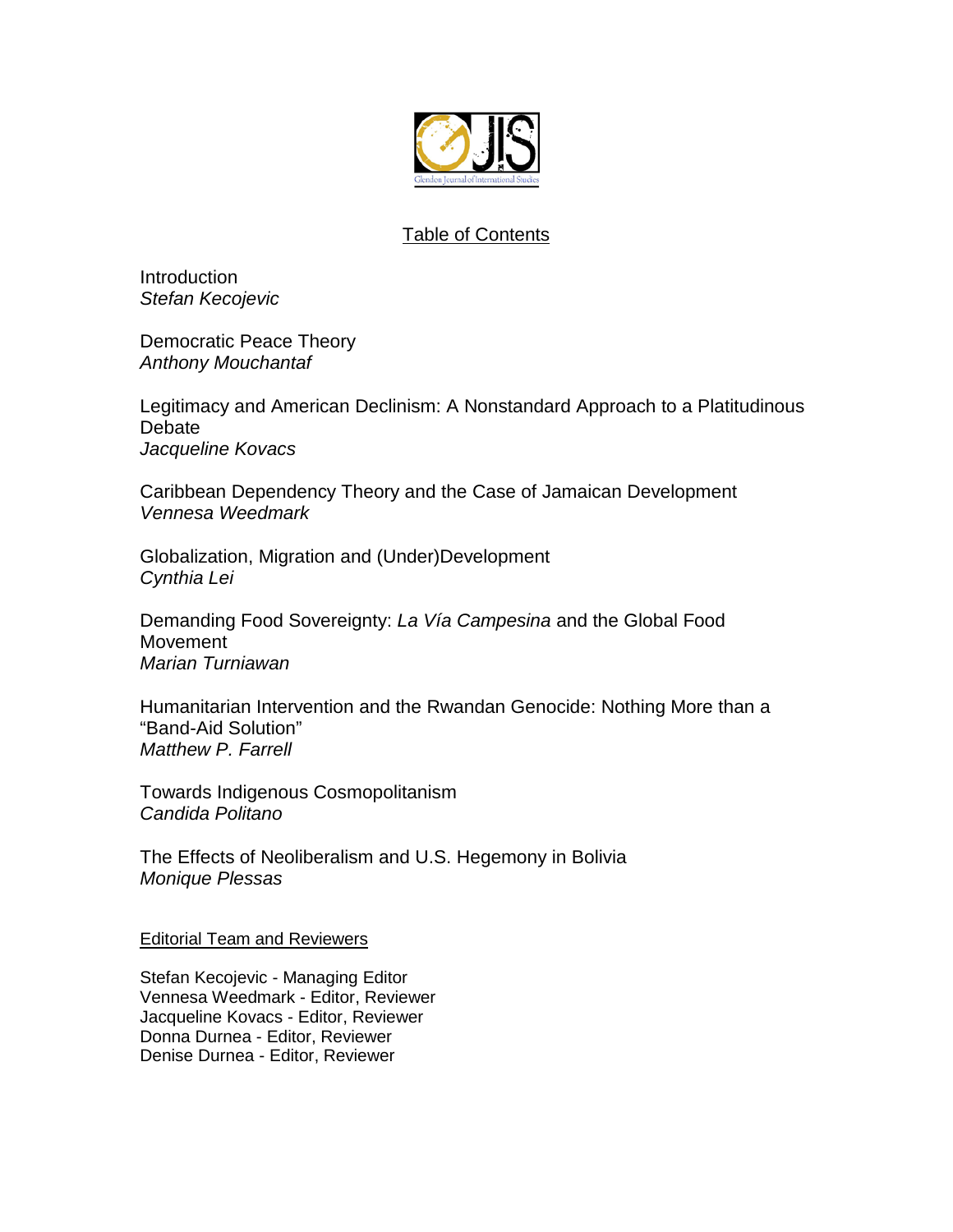

The *Glendon Journal of International Studies* (formerly known as the *Glendon Papers*) is an annual bilingual publication of undergraduate research essays with a double blind peer review that is managed by the *International Studies Student Association* (ISSA) at York University's Glendon College. The Journal reflects the multidimensional and interdisciplinary nature of International Studies. This initiative is inspired by Dr. Kirschbaum and Dr. Mazzeo whose vision and perseverance to International Studies and undergraduate publications will be highly regarded for the continuation of this Journal.

In 2012, a group of dedicated students decided to reactivate and revamp the student publication by digitalizing all previous volumes; this made the Journal available online through the York University Library website. Furthermore, the positive attitudes of the Department and the students coupled with an innovative approach allowed for unparalleled freedom and creativity which redefined the Journal. While it continues to be a collection of the best essays from all four years of studies, it also serves a pedagogical purpose. Students will familiarize themselves with the process of editing and publishing while Faculty will now have the opportunity to utilize these essays for deeper pedagogical uses in the classroom.

I believe that this innovative approach to undergraduate publication will continue to make a strong contribution to the advancement of knowledge and will encourage students to produce work of the highest quality. I would like to thank the editorial committee, York University Libraries and our library advisor Dany Savard and faculty advisor Dr. Montsion for without their dedication, none of this would be possible. The Department of International Studies deserves the same recognition for supporting this initiative, offering important guidance and for recommending papers.

Stefan Kecojevic

Managing Editor 2012-2013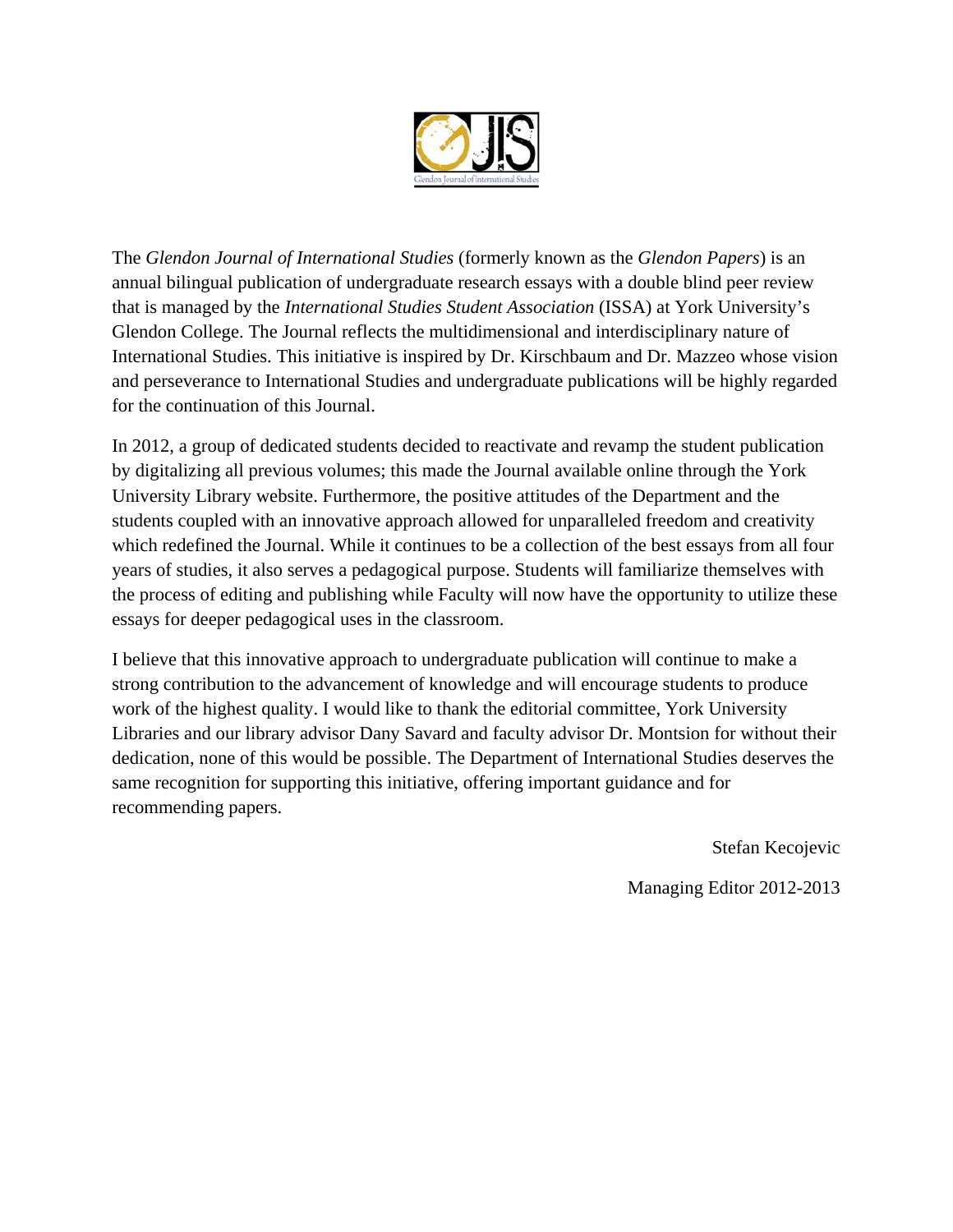

## **Democratic Peace Theory**  *La théorie de la paix démocratique*

## Anthony Mouchantaf Fourth Year, Bilingual Double Major in Economics and International Studies

Abstract: In this paper I present a summary and analysis of the existing literature surrounding the democratic peace theory. I argue that due to methodological gaps in the conceptualization of the theory, empirical evidence has so far yielded non definitive results. This is due to two crucial factors; the first is that proponents tend to mistakenly present democracy as a dichotomous variable, and the second is that other independent variables are often empirically inseparable from democracy. I hypothesize that by re-conceptualizing democracy as a measurable rather than dichotomous variable, we will be better equipped to determine whether or not the observed relationship between democracy and a reduction in militarized interstate disputes is a causal relationship or a mere correlation.

*Résumé: Dans cet article, je présente un résumé ainsi qu'une analyse de la littérature existante au sujet de la théorie de la paix démocratique. En raison de lacunes méthodologiques dans la conceptualisation de la théorie, les études empiriques ont jusqu'ici donné des résultats non définitifs. Je soutiens que cela est dû à deux facteurs: d'une part, ses promoteurs font fausse piste en présentant la démocratie comme une variable dichotomique et, d'autre part, ils oublient l'importance de variables indépendantes tiers qui sont souvent empiriquement inséparables de la notion de démocratie. Je pose l'hypothèse que, par la re-conceptualisation de la démocratie comme une variable mesurable plutôt que dichotomique, nous serons ainsi mieux équipés à déterminer si la relation observée entre la notion de démocratie et la réduction des conflits interétatiques militarisés constitue une relation de cause à effet ou une simple corrélation.*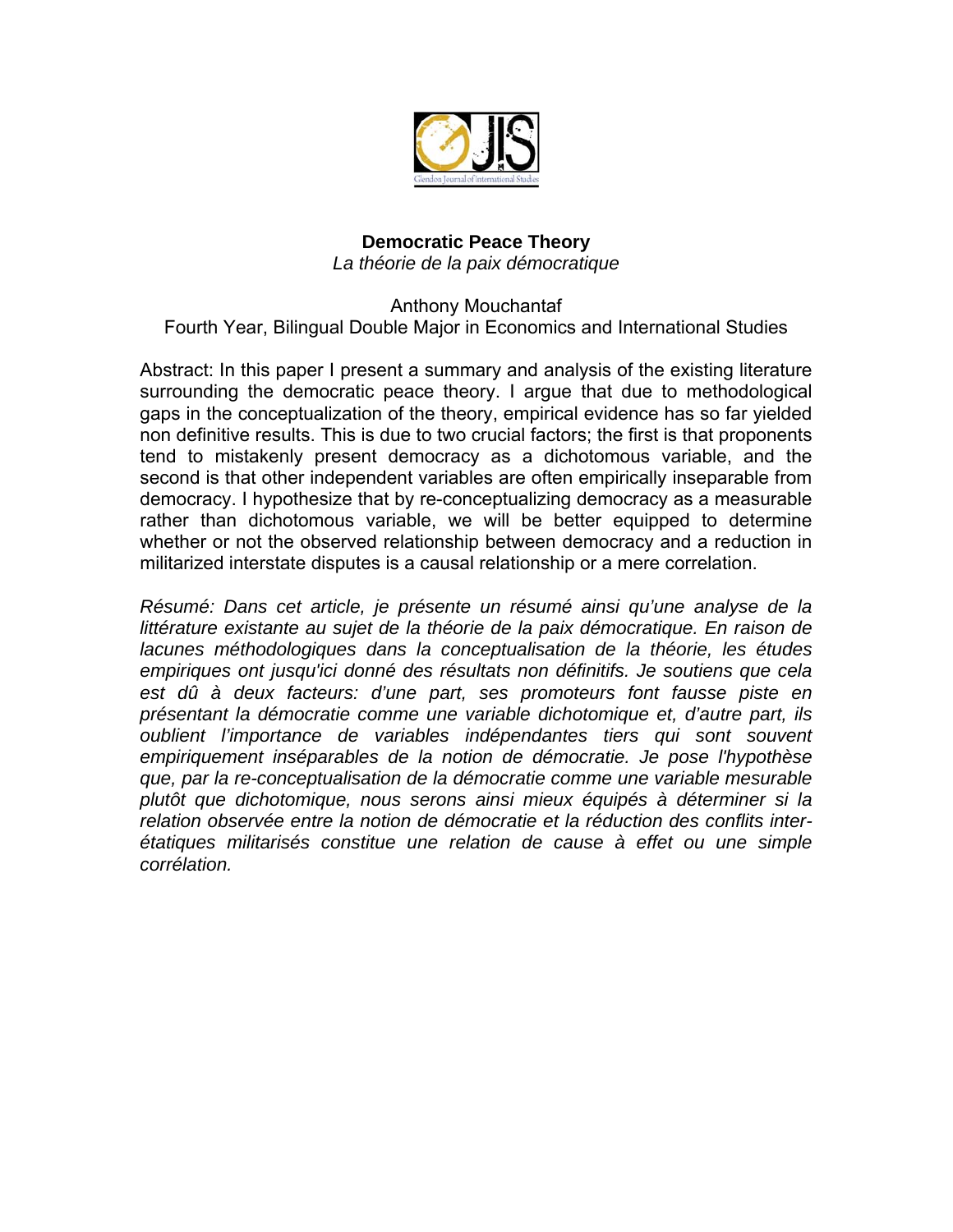

-

In recent years, western countries (but more specifically U.S. governments) have cited the democratic peace theory, an unproven and increasingly vulnerable ideological framework, as prime justification for their foreign policy. At the most basic level, the theoretical underpinnings of the democratic peace are based on the supposed existence of a causal relationship between democracy and a reduction in the propensity to go to war. It stems from a positivist epistemological approach in that it seeks to establish a law that democracy necessarily reduces likelihood of warfare, which according to proponents, is due to pacifistic behaviour stemming from the normative and institutional characteristics of democratic states. $1$ 

The theoretical debates on the issue emerge at the most basic definitional level. Proponents tend to define democracy along normative lines, with relatively arbitrary concepts. According to John M. Owen, a democracy is "a state that instantiates liberal ideas, one where liberalism is the dominant ideology".<sup>2</sup> For critics on the other side of the spectrum, the concept of democracy tends to be much more concrete. According to Schwartz and Skinner, a democracy can be defined along six objective criteria, mainly "broad adult suffrage, competitive elections, the usual civil liberties, the rule of law, equality before the law, and a fair measure of either popular choice or legislative control over the executive. $3<sup>3</sup>$ 

<sup>1</sup> Sebastian Rosato, "The Flawed Logic of the Democratic Peace Theory," *American Political Science Review* 97 (2003): 586-587.

<sup>2</sup> John M. Owen, "How Liberalism Produces Democratic Peace," *International Security* 19 (1994): 89.

<sup>3</sup> Thomas Schwartz & Kiron Skinner, "The Myth of the Democratic Peace," *Orbis* 46 (2002): 161.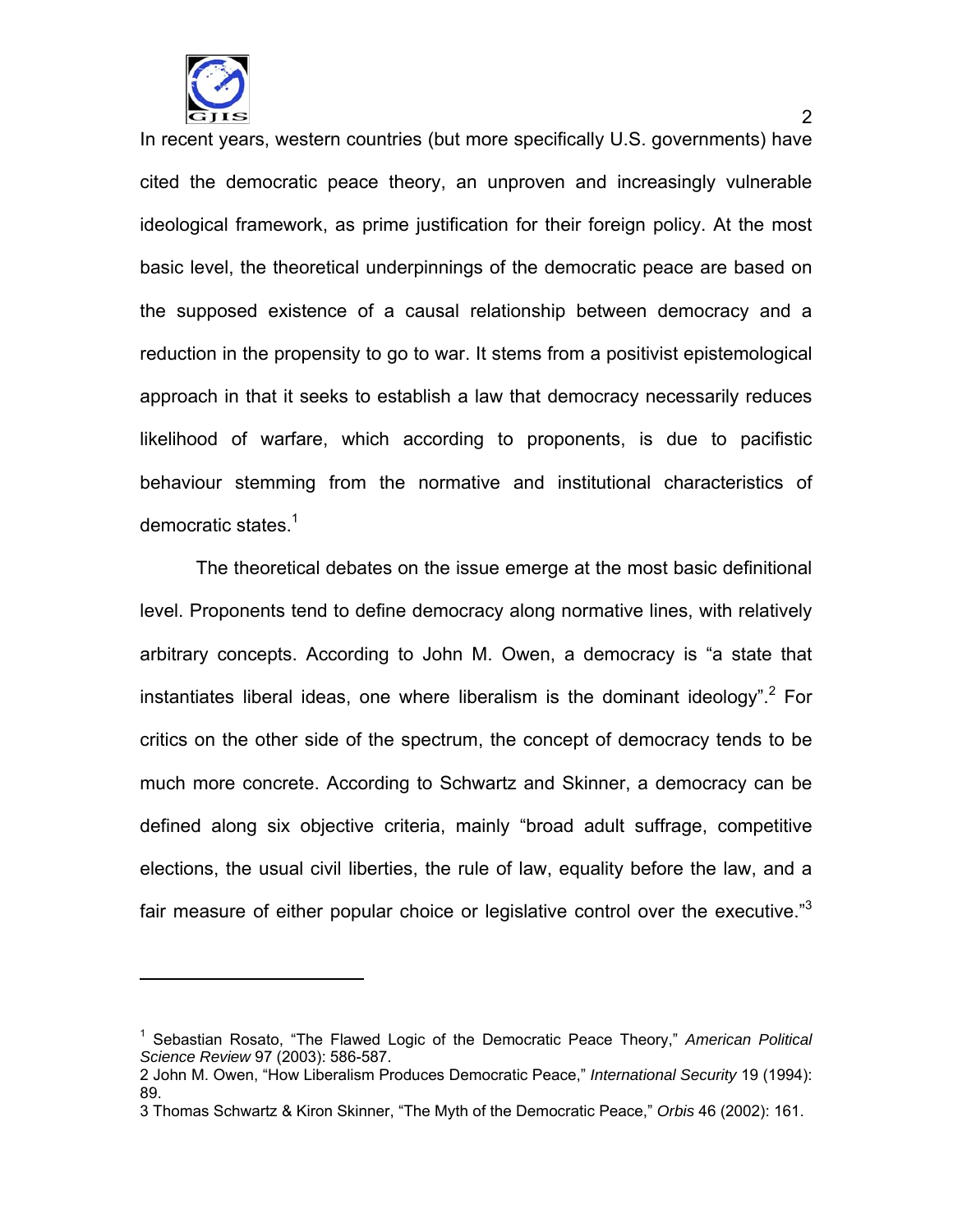

<u>.</u>

Furthermore, definitional inconsistencies, particularly the differences between the abstract and concrete conceptualizations, will be a crucial point of analysis.

Although empirical studies have demonstrated a clear and incontestable correlation between democracy and a reduction in the likelihood of Militarized Interstate Disputes<sup>4</sup> (MIDs), the central issue is proving that this correlation amounts to a causal relationship between the two variables. To this end, proponents must establish through empirical evidence that variations in MIDs between states (the dependent variable) are directly and *necessarily* caused by variations in the governmental systems of these same states (the independent variable).<sup>5</sup> Critics who reject the theory do so with three central arguments. The first is that due to ambiguities surrounding the definitions of key terms like democracy, the theory cannot be reliably tested because the object of analysis is too vaguely and arbitrarily defined.<sup>6</sup> Secondly, due to historical contradictions of democratic states going to war, the theory has already been disproved.<sup>7</sup> Finally, many scholars assert that peace among democratic states is not caused by democracy, but by other independent variables such as modernity, $8$  cultural

<sup>4</sup> Lars E. Cederman & Mohan P. Rao, "Exploring the Dynamics of the Democratic Peace", *The Journal of Conflict Resolution* 45 (2001): 818-833.

<sup>5</sup> Proponents must establish that democracy necessarily causes a reduction in MIDs because the positivist epistemological nature of the theory requires the establishment of a clearly defined law of human or state interactions. If democracy doesn't always reduce the likelihood of MIDs, then the theory, with its current positivist undertones, would not hold.

<sup>&</sup>lt;sup>6</sup> Schwartz and Skinner, "The Myth of the Democratic Peace," 160-162.

 $7$  Rosato, "The Flawed Logic of the Democratic Peace Theory," 558.

<sup>8</sup> Azar Gat, "The Democratic Peace Theory Reframed: The Impact of Modernity," *World Politics* 58 (2005): 73-100.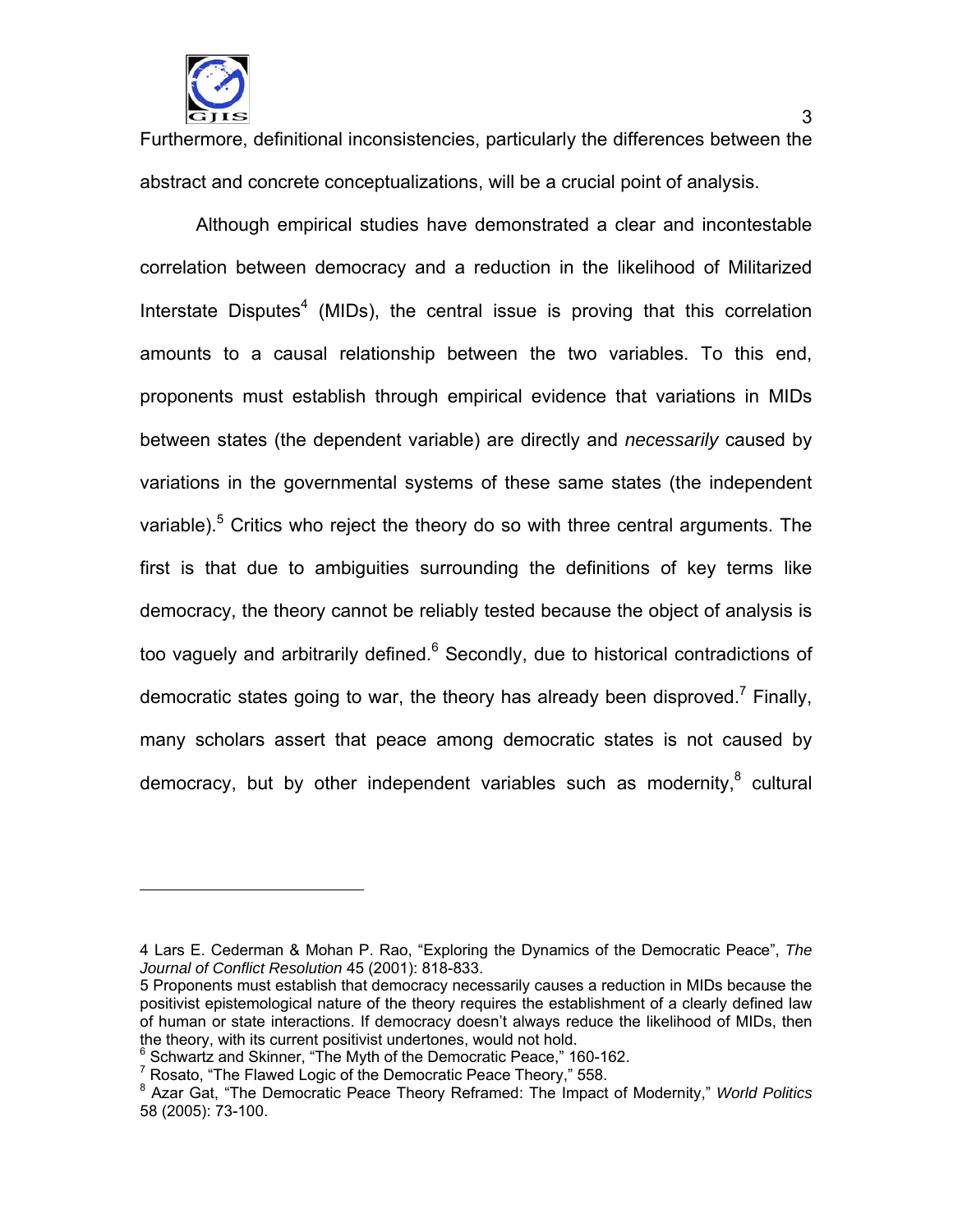

-

 4 factors<sup>9</sup>, economic development<sup>10</sup> or even a natural affinity among democratic states stemming from a mixture of these variables.<sup>11</sup> Keeping these critiques in mind, proponents of the democratic peace conceptualize the theory with two distinct models of analysis.

The first is the static model, which simply seeks to establish a direct causal relationship between democracy and a reduction in the likelihood of MIDs. Using a propositional calculus methodology<sup>12</sup> and a complex subsequent game theory analysis, Zinnes argues that a dyad of democracies does not engage in MIDs because their mutual pacifistic characteristics, stemming from their democratic nature, creates a non zero-sum interaction.<sup>13</sup> On the other hand, dyads of democratic and authoritarian states do engage in MIDs because the actions taken by authoritarian regimes create a zero-sum interaction,  $14$ compromising the security of democratic states and forcing them to engage in MIDs.<sup>15</sup> The basic static model has two crucial implications, one at the micro and the other at the macro levels. Looking first at the micro analysis, the model

<sup>9</sup> Errol A. Henderson, "The Democratic Peace Through the Lens of Culture, 1820-1989*,"* 

*International Studies Quarterly* 24 (1998): 461-484.<br><sup>10</sup> Michael Mousseau, "Market Propensity, Democratic Consolidation, and Democratic Peace," *The Journal of Conflict Resolution* 44 (2000): 472-507.<br><sup>11</sup> Eric Gartzke, "Preference and the Democratic Peace," *International Studies Quarterly* 44

 $(2000)$ : 191-212.

Propositional calculus refers to a form of mathematical logic dealing with the relationship between formed propositions disregarding their internal structures. For example, A1 causes A2 which in turn causes A3. The internal structures of the variables are disregarded.

 $13$  In game theory, a non zero-sum game refers to a situation whereby the sum of the gains and losses of participants do not equal 0. In other words, both parties can gain from the interaction. Hence both participants can be winners.

 $14$  In game theory, a zero sum game refers to a situation whereby the sum of the gains and losses of participants is equal to 0. This means than one party's gains are exactly matched by another party's losses. Hence, there must be a winner and a loser.

<sup>15</sup> Dina A. Zinnes, "Constructing Political Logic: The Democratic Peace Puzzle," *The Journal of Conflict Resolution* 48 (2004): 432-441.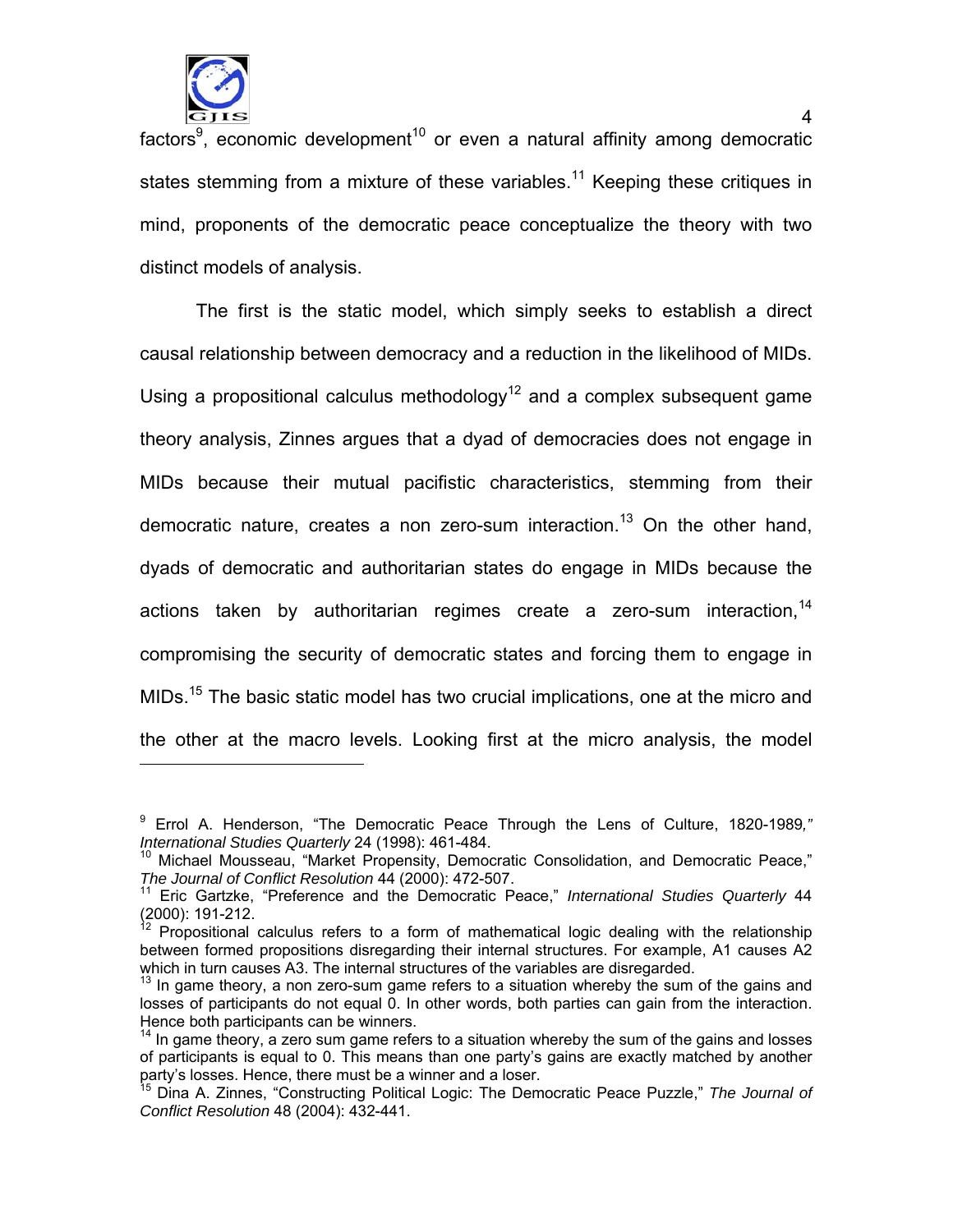

implies, as mentioned above, that a dyad of states sharing a common form of democratic government will not engage in MIDs. The macro implication is more interesting, implying that peace and stability in the world system is dependent on the proportion of democratic to non-democratic states within the system as follows:

#### Let:

 $N =$  the number of states in the international system

M = the number of non democratic states in the international system

 $T =$  threat level in terms of MIDs within the international system

 $T = (M[N - M] + M[M - 1]/2$ 

Accordingly, if  $M = 0$ , then  $T = 0$ , implying that if all states within the system are democratic, then there would be no threat of war.<sup>16</sup> Similarly, the lower the M / N ratio, the lower the threat of war. At face value, this theory mounts a strong defence against one of the most prominent criticisms of the theory; the historical inconsistencies.<sup>17</sup> After all, most of the historical contradictions cited by critics have taken place before the Cold War, when the number of democratic states in the system was much smaller, i.e. the M / N ratio was relatively high.

Though it succeeds in addressing the historical contradictions, the static model is vulnerable in that it is unable to empirically prove a causal link between

 $\overline{a}$ 

<sup>16</sup> Ibid., 448.

<sup>&</sup>lt;sup>17</sup> Rosato, "The Flawed Logic of the Democratic Peace Theory," 589.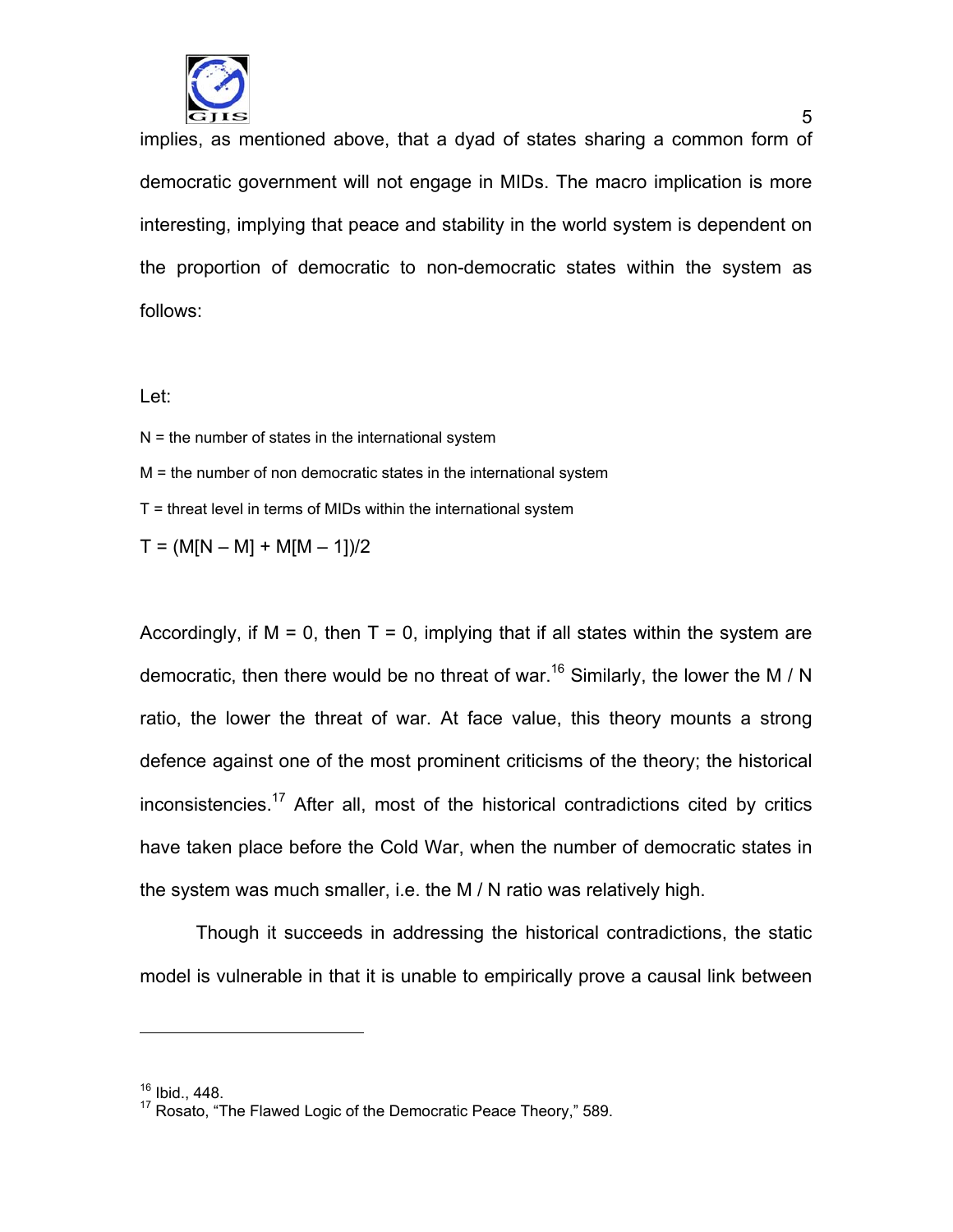

 $\overline{a}$ 

democracy and peace; rather, it is only successful in establishing a mere

correlation. This stems from the fact that modern democracies also consistently possess other variables such as modernity and developed economies, which have been hypothesized themselves to create mutually pacifistic state characteristics and in turn reduce the likelihood of MIDs.<sup>18</sup> Though this presents a difficulty, the definitional issue brought forth by Schwartz and Skinner in regards to the criteria used to define a democracy, specifically that democracy can be objectively measured in degrees (i.e. a state can be a perfect democracy or only somewhat a democracy) is what ultimately tears down the static model.<sup>19</sup> The static propositional calculus methodology is inherently flawed in that by definition it fails to take into account internal characteristics of its units of analysis. In order to do so, the model would have to introduce an additional β variable<sup>20</sup> where (0  $\leq \beta \leq 1$ ) to measure the intensity of its propositions i.e. differentiate between perfect democracies and those that are only somewhat democracies. This is one of the crucial methodological and empirical gaps in the literature surrounding the democratic peace theory. Proponents of the theory tend to mistakenly treat democracy as a dichotomous variable (i.e. a state either is or is not a democracy); whereas a strong case can be made through which the democratic characteristics of a democracy can be measured. By employing a

<sup>&</sup>lt;sup>18</sup> Gat, "The Democratic Peace Theory Reframed: The Impact of Modernity," 73-100.<br><sup>19</sup> Schwartz and Skinner, "The Myth of the Democratic Peace," 159-172.

<sup>20</sup> Generally in economics and game theory the β variable serves as a measure of intensity. In this context, for the purpose of empirical research, a "perfect democracy" would have a β value close to 1, whereas a state that just barely qualifies as a democracy would have  $\beta$  value close to 0.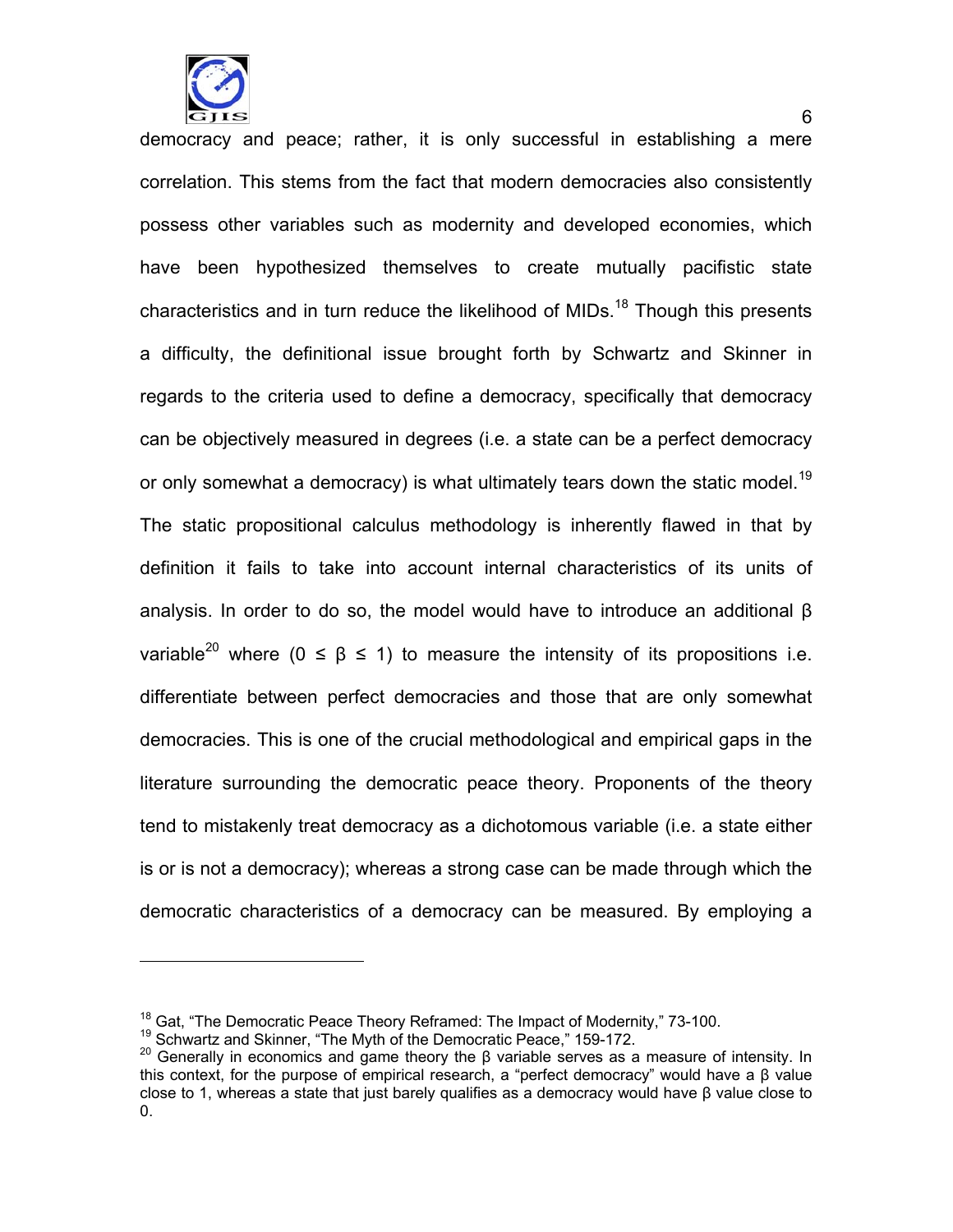

 $\overline{a}$ 

clear and concrete definition of democracy, as proposed by critics, future empirical research can establish a β value for various states, which would yield more empirically relevant results.<sup>21</sup> On the other hand, using the vague definitions of the theory's proponents would be quite problematic. After all, measuring "liberal ideas" or "liberalism" would be an empirical nightmare, and proponents can always argue that contradictory evidence involving MIDs between a dyad of democracies can be explained away by one of the states not being "liberal" enough and hence a non-democracy, without being subject to objective measurements.

The second model is dynamic in nature, in that it introduces a new variable of time as an essential element of analysis.<sup>22</sup> Proponents argue that the likelihood a MID between a dyad of states at time  $t + 1$  is dependent on the state of affairs at time t with the inter-temporal variations being due to the fact that actors learn from positive experiences. According to Cederman, "in our context, the argument assumes that pacific relations generate benefits in terms of wealth and security that gradually will be factored into the decision-making calculus of those states capable of learning".<sup>23</sup> Furthermore, the model is based on two crucial assumptions: "first, learning implies behavioural modification over time.

 $21$  The concrete definition must be used because it defines key measurable characteristics of a democracy such as rule of law, equality before the law, and competitive elections. These variables can be empirically measured with a methodology similar to that of the democracy index developed by the Economist Intelligence Unit. The data can then be extrapolated to assign a β value for every participating country.

 $22$  Lars E. Cederman, "Back to Kant: Reinterpreting the Democratic Peace as a Macrohistorical Learning Process," *The American Political Science Review* 95 (2001): 12-31. 23 Ibid., 21.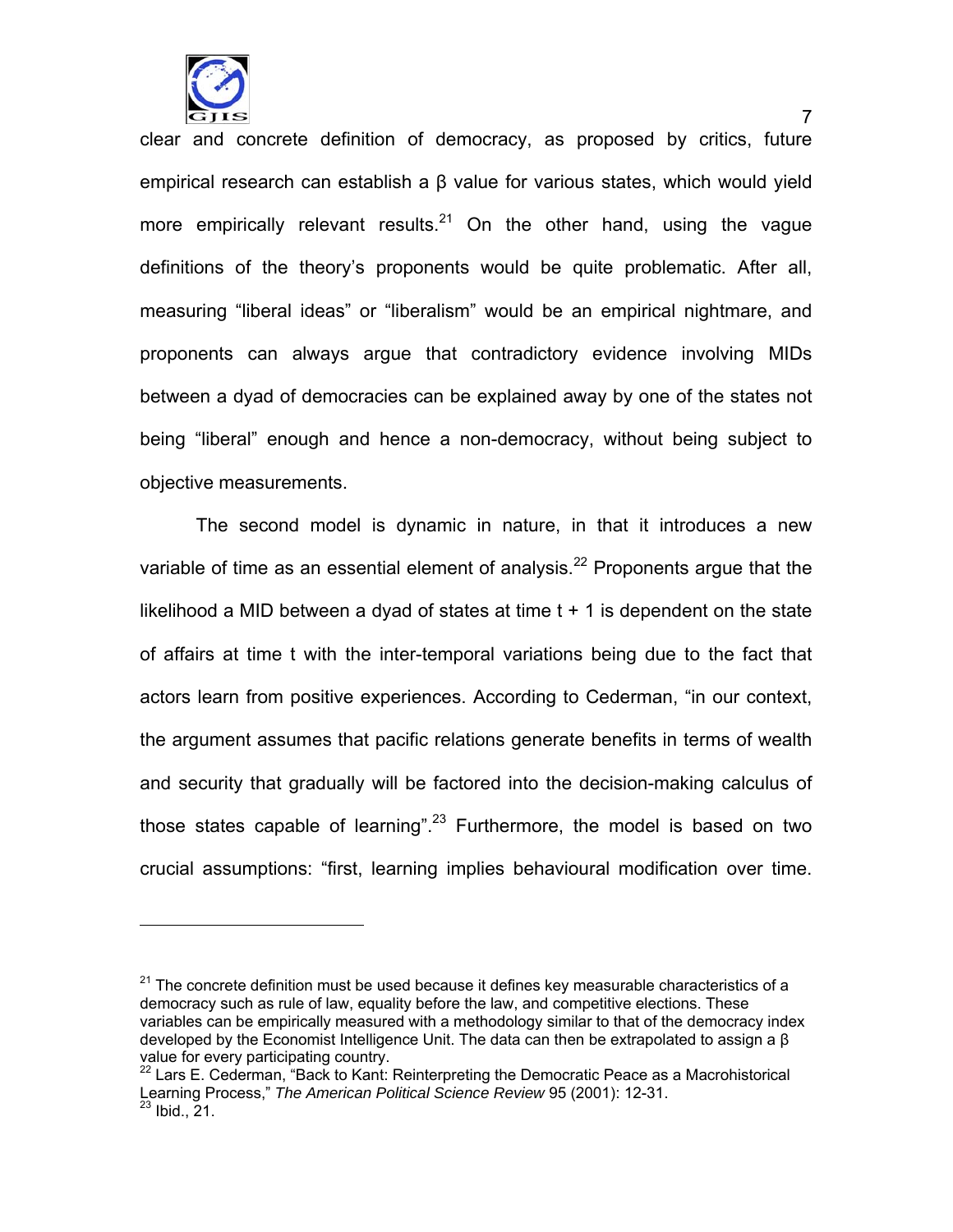

Second, at least in the long run, there should be a differentiation between interdemocratic relations and all other exchanges. $124$  The model, based on the classical stochastic model of Bush and Mosteller. $^{25}$  is constructed as follows:

Let:

 $\Pi_t$  = probability of engaging in MIDs in period t

 $\Pi_{t+1}$  = probability of engaging in MIDs in period  $t + 1$ 

C = coefficient of learning.<sup>26</sup>  $0 \le C \le 1$ 

 $\Pi_{t+1} = (1 - C)\Pi_t$ 

 At first glance, this model provides a strong defence against critics. The historical inconsistencies can be explained away by the dynamics of the model, as it only makes sense for MIDs to take place between early democracies. However, due to a positive learning coefficient, the tendencies for MIDs are reduced as time passes, and indeed this has been the observed trend.<sup>27</sup> The weakness of the model lies in the empirical gap in proving that C is indeed a function of democracy. Though between mutual democracies the likelihood of

 $\overline{a}$ 

 $24$  Ibid., 19.

<sup>25</sup> Robert R. Bush & Frederick Mosteller, *Stochastic Models for Learning* (New York: Wiley, 1955), 1-365.

 $26$  In this context, the C coefficient refers to a factor that determines how much positive learning is taking place in a given period. The underlying assumption is that for a dyad of democracies, the C value will be high, causing the likelihood of MIDs to decrease drastically from period to period. For non-democratic states, the C value will be much smaller or even negative, resulting in a much slower process, or even, if negative, increasing the likelihood of MIDs from period to period. 27 Cederman & Rao, "Exploring the Dynamics of the Democratic Peace," 824.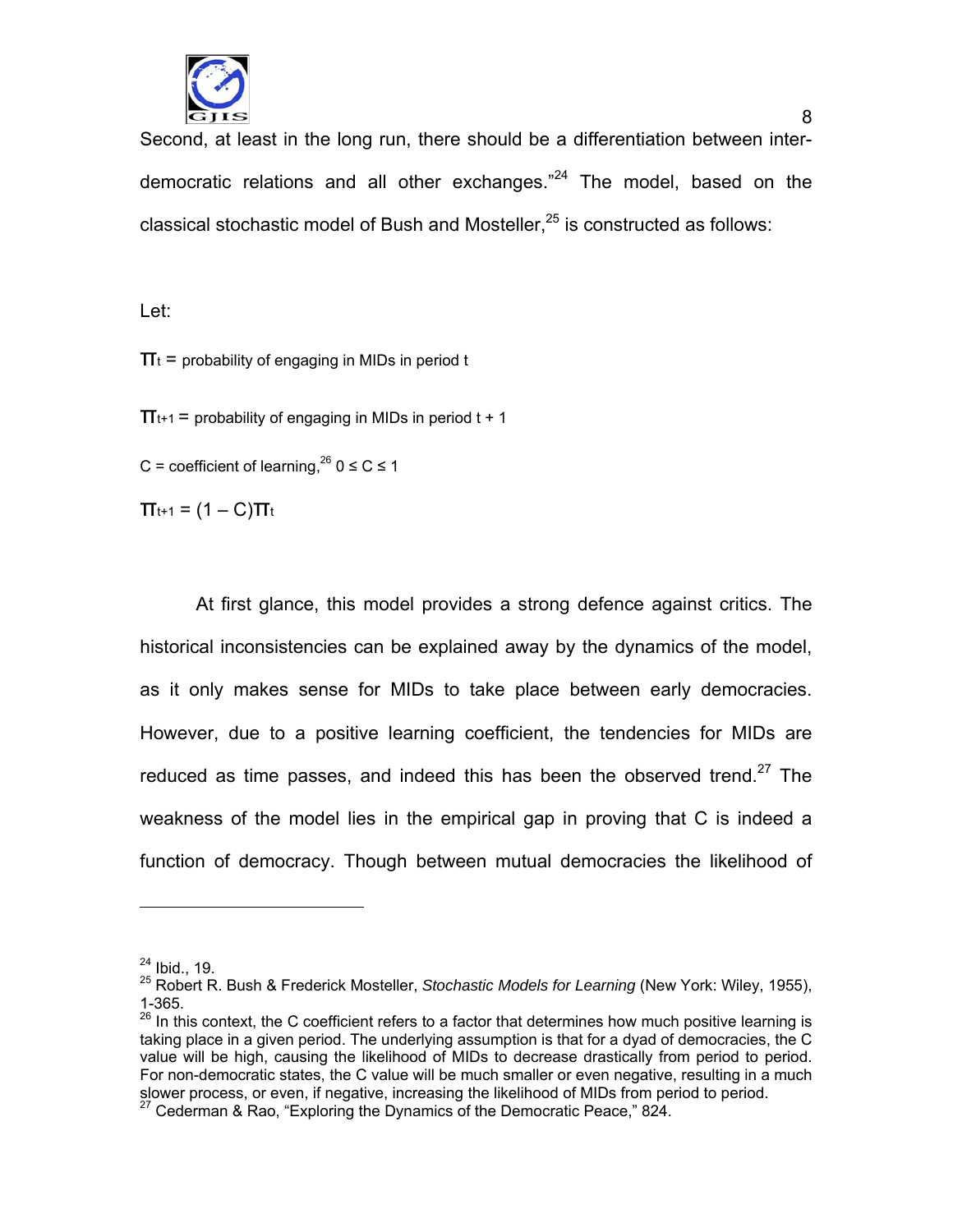

MIDs has indeed gone down significantly, the assumption by Cederman and Rao that the reduction of MIDs is due to the effects of democracy is in line with the constant theme of the literature; proponents consistently confuse correlation with causation.<sup>28</sup> What's more, the model doesn't account for why the likelihood of MIDs for democratic and non-democratic states alike have fallen sharply. Alternative explanations are many, for example, according to Gat: "the modern transformation accounts for the fact that not only liberal/democratic countries but all countries, once swept by the industrial-technological age, engaged in war far less than they previously did, a fact overlooked by the democratic peace theorists".29

Whether it is the static or the dynamic conceptualizations, the crucial methodological and empirical gaps in the literature arise from definitional inconsistencies and an inability to isolate the democracy variable.<sup>30</sup> I hypothesize that by re-conceptualizing democracy as a measurable non-dichotomous variable, we could take potentially crucial steps to fill these gaps. Firstly, in order to achieve empirically relevant data, democracy must be defined clearly and objectively. Though proponents may argue that this conceptualization does not take into account the "liberalism" of a state, defining democracy along such arbitrary lines with such vague concepts makes the theory "vacuous: there can

 $\overline{a}$ 

 $^{28}$  Ibid., 823-824.<br><sup>29</sup> Gat, "The Democratic Peace Theory Reframed: The Impact of Modernity," 98.

<sup>&</sup>lt;sup>30</sup> As previously mentioned, this difficulty stems from the fact that democracies tend to also be economically developed, modern and culturally similar. For that reason when observing a correlation between democracy and a reduction in MIDs, we're also observing a correlation between a reduction in MIDs and the aforementioned variables.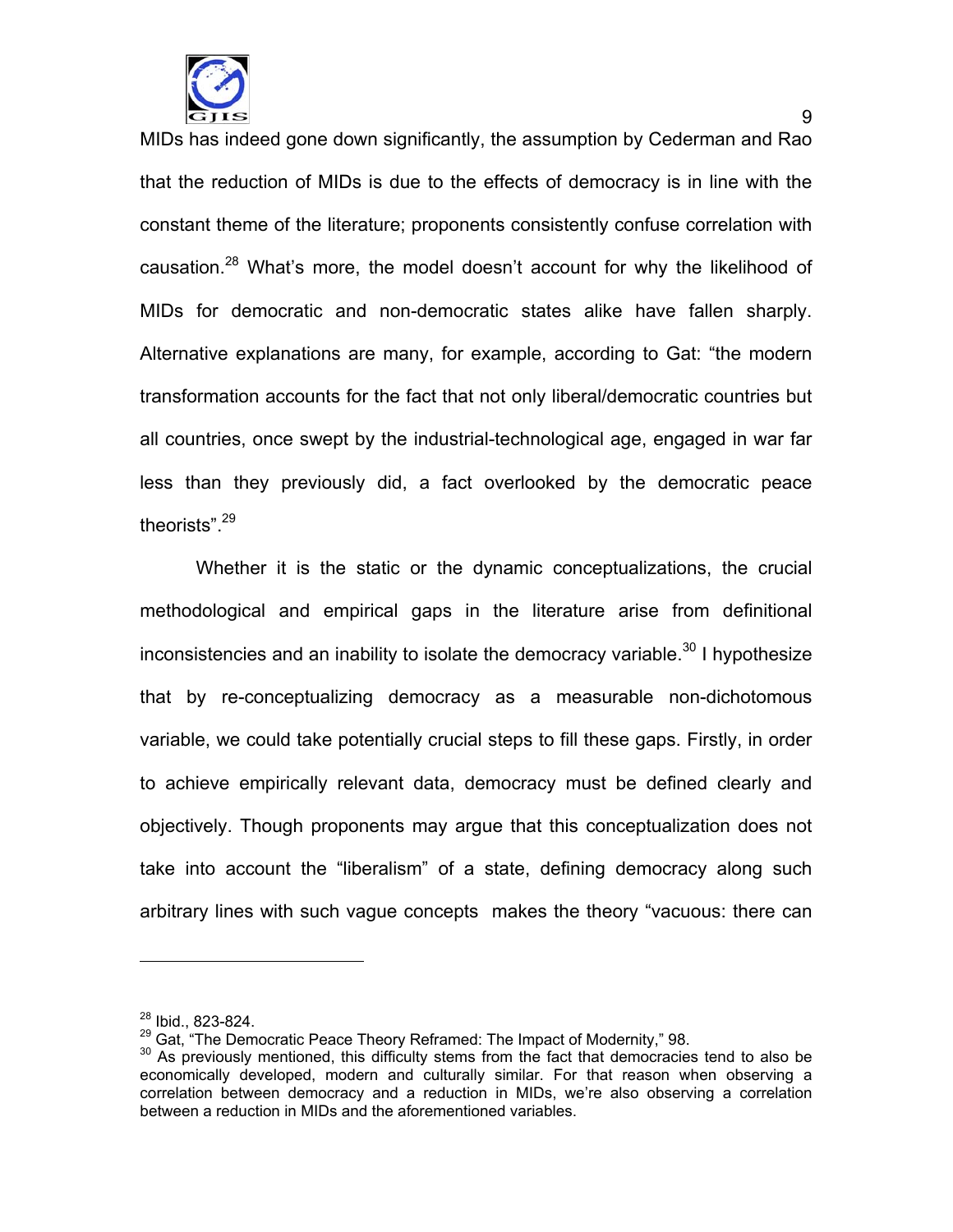

<u>.</u>

be no disconfirming evidence, but for that very reason there also can be no confirming evidence".<sup>31</sup> From the described objective definition, I propose developing the aforementioned β variable as a measure of democracy. This new dimension would be a potentially crucial addition to the literature by allowing for the separation of the democracy variable from other independent variables.<sup>32</sup> The consequences for the existing literature would be rather interesting. The static model would have to move to an increasingly complex game theory model and explore the internal characteristics of its variables. The consequences for the dynamic model are much more exiting. If the data were to show that the learning coefficient and the inter-temporal reduction in likelihood of MIDs is independent of the β variable, then there would be sufficient grounds to conclude that the observed correlation is caused by another independent variable. However, if the opposite were shown to be true (i.e. a dyad with high β values has a higher learning coefficient), then we could reliably conclude that democracy is indeed the crucial factor which reduces MIDs. From this point we could potentially dissect and reconstruct the learning coefficient as a function of β. For example, in a dyad of two democratic states:

<sup>&</sup>lt;sup>31</sup> Schwartz and Skinner, "The Myth of the Democratic Peace," 161.<br><sup>32</sup> If the empirical data were to show that states with a high β (almost perfect democracies) and states with a low β (barely democracies) were just as likely as any other dyad of democracies to experience a reduction in MIDs, then we could safely conclude that it is another independent variable and not democracy which causes this reduction. On the other hand, if only dyads of states with high β values experienced a reduction in MIDs, than the democratic characteristics of those states may indeed be the crucial factor.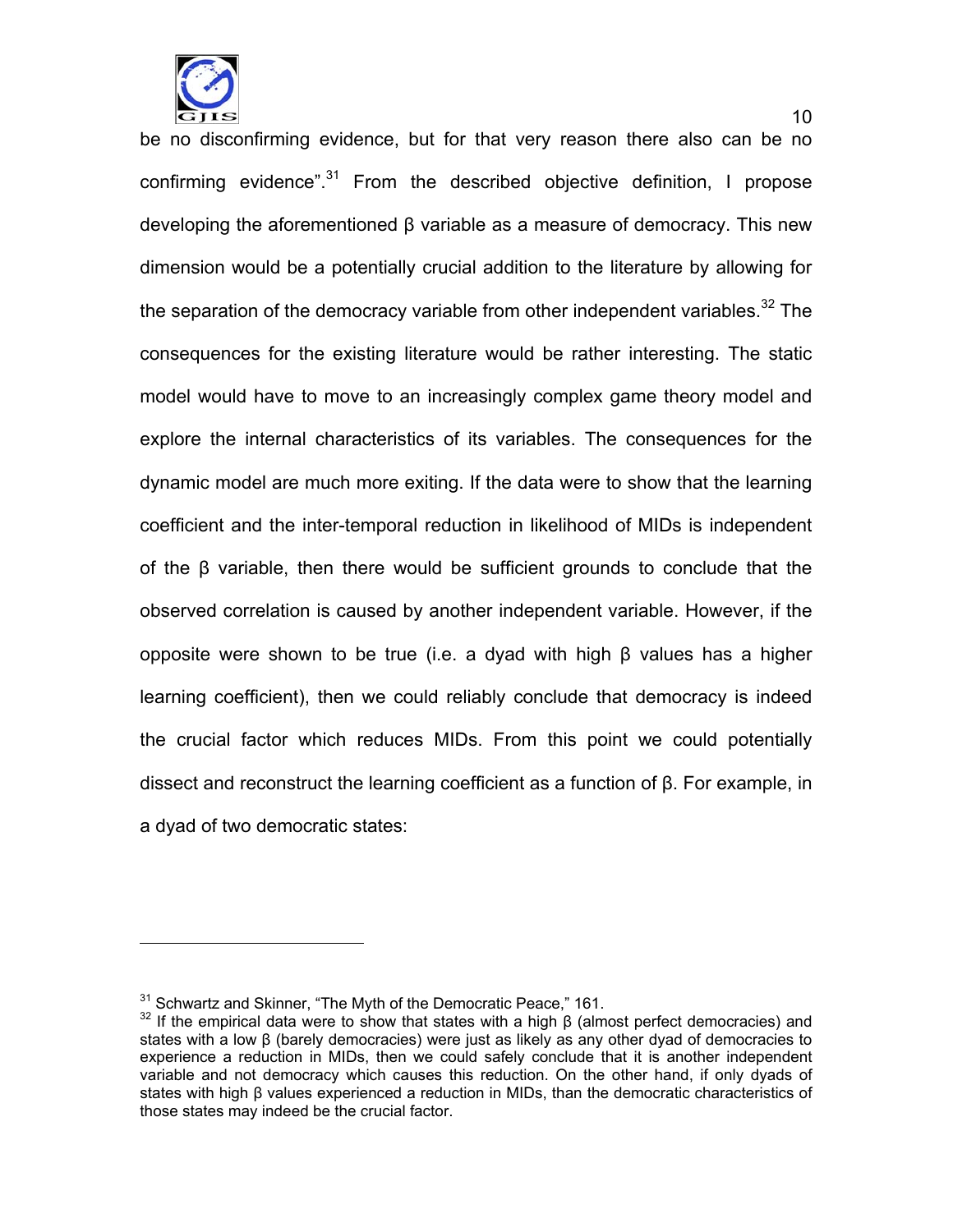

D1 = state 1,  $β1$  = level of democracy in state 1 D2 = state 2,  $β2$  = level of democracy in state 2 C( $\beta$ 1,  $\beta$ 2) =  $\beta$ 1 x  $\beta$ 2

The  $20<sup>th</sup>$  century offers several potential case studies that would be quite useful in exploring the above hypothesis. In 1915, the idea of Germany, France and the United Kingdom in a political and economic union would have been laughable. Of course, the question is whether or not this diplomatic rapprochement was caused by the liberalization and democratization of institutions in these countries during the twentieth century. Elsewhere in the Middle East, the region's three great democracies (Turkey, Lebanon and Israel) have generally avoided large scale war. Turkey and Israel maintained good relations throughout the late twentieth century, and Lebanon, despite significant pressure, did not participate in the wars of 1967 and 1973. However, by 2012, relations between Turkey and Israel have largely deteriorated, and as recently as 2006 Hezbollah and Israel had engaged in a month long war. Has this deterioration in relations been due to de-liberalization or the weakening of democratic institutions? Perhaps there are other more complex variables at play? By studying the evolution of democratic institutions in these countries, and observing the evolution of diplomatic relations, these case studies promise to provide some invaluable insights into the viability of the democratic peace.

In conclusion, the proposed research hypothesis could build on the literature by potentially strengthening existing theories. Empirically isolating the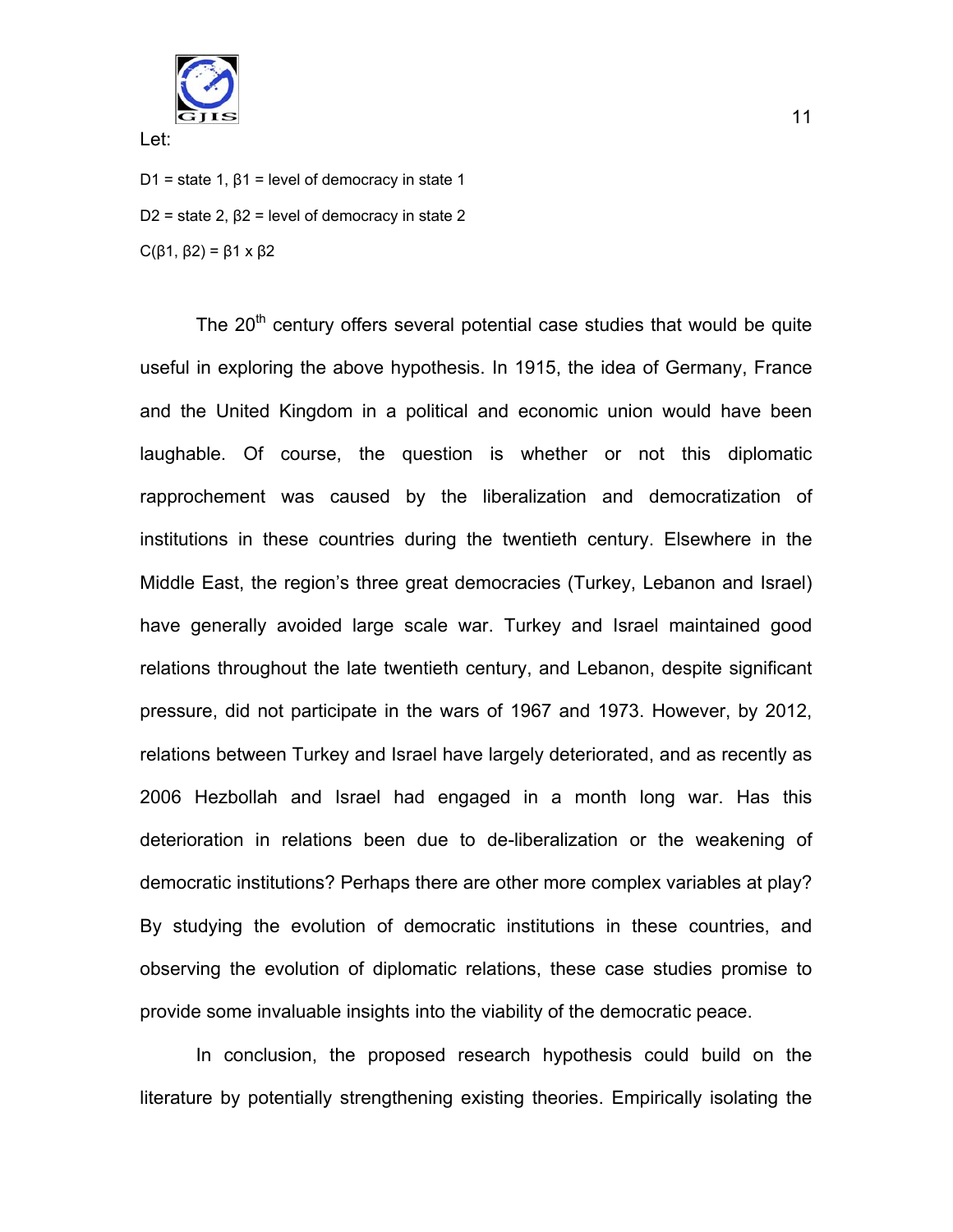

democracy variable would be a crucial step towards either proving or disproving its causation. On the other hand, the possibility arises that it will instead weaken the theoretical underpinnings of the democratic peace, prompting increased research into other independent variables. The research can potentially have an impact on International Studies as a whole, prompting either increased interest in the normative and institutional characteristics of a democracy as means of promoting peace and stability, should the theory be strengthened, or perhaps accepting the plurality of governmental systems as an equally valid model for peace, should the theory be weakened.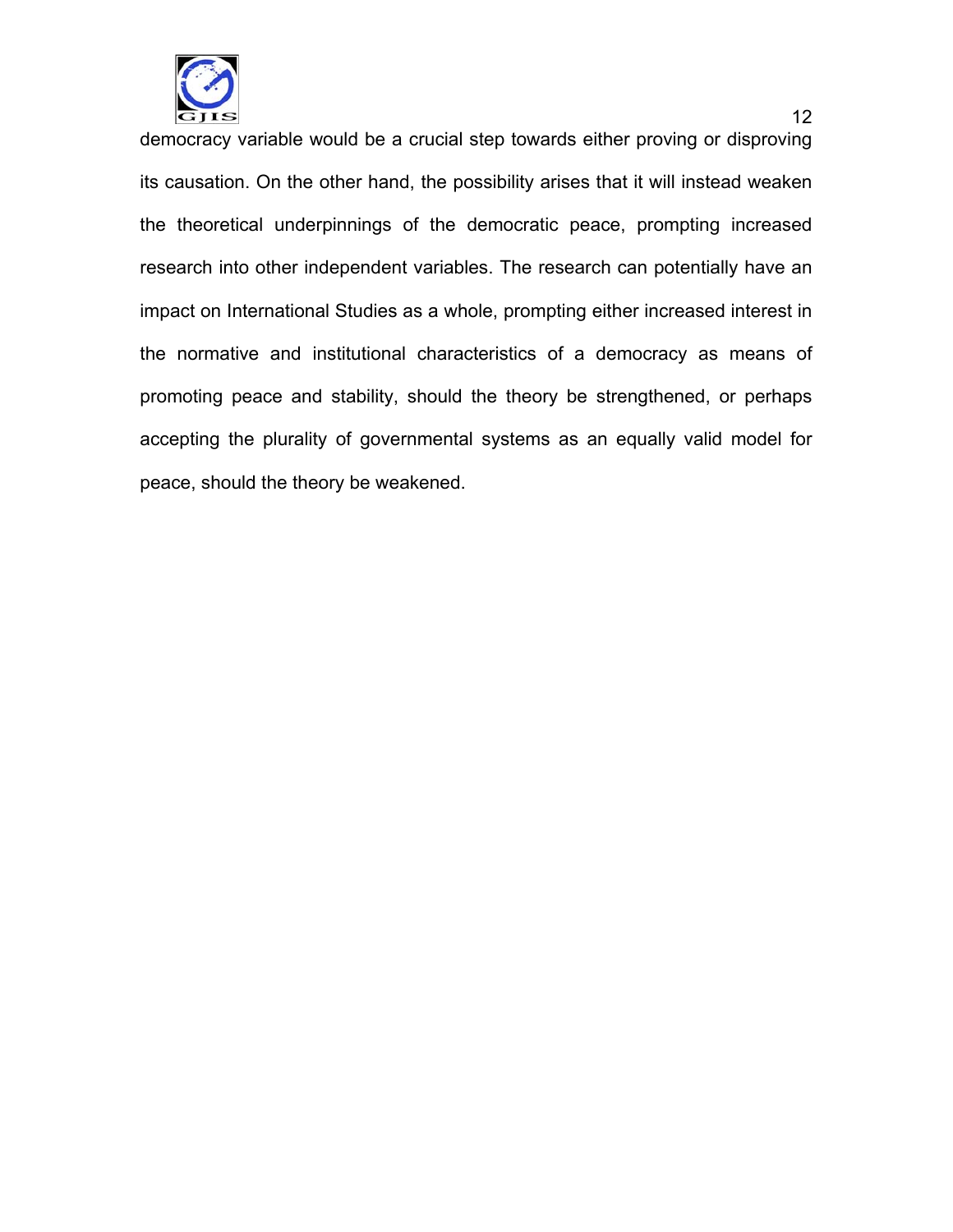

## **Legitimacy and American Declininism: A Nonstandard Approach to a Platitudinous Debate**

*Légitimité et déclin américain: Une approche non conventionnelle à un débat traditionnel* 

> Jacqueline Kovacs Fourth year, International Studies

Abstract: Ways of looking at the possible decline of the United States are not necessarily quantifiable and speak of an immaterial aspect to shifts of power that seems to be ignored by the mainstream theories. It may be that the US is declining in overall power, economic power, political power, or cultural power, but there is also evidence that suggests that it may not be. The concept of who is *perceived* to have *legitimate*  power over another is an example of a lens that is not quantifiable. However the US seems to have largely held the legitimacy of a superpower until quite recently. This paper will look at legitimacy in general, American legitimacy in particular, and finally its perceived loss.

*Résumé: Certaines façons d'envisager le possible déclin des États-Unis ne sont pas nécessairement quantifiables, notamment en raison de l'aspect immatériel des relations de pouvoir généralement ignoré par les théories principales. Il est possible que les États-Unis connaissent un déclin de leur influence mondiale sur les plans économique, politique ou culturel, mais il existe également des preuves qui suggèrent le contraire. La perception d'avoir la légitimité d'agir est aussi difficilement quantifiable. Cependant, les États-Unis semblent avoir largement retenu leur légitimité de superpuissance jusqu'à tout récemment. Cet article examinera la légitimité en général, la légitimité américaine plus spécifiquement, et enfin la perception de son déclin.*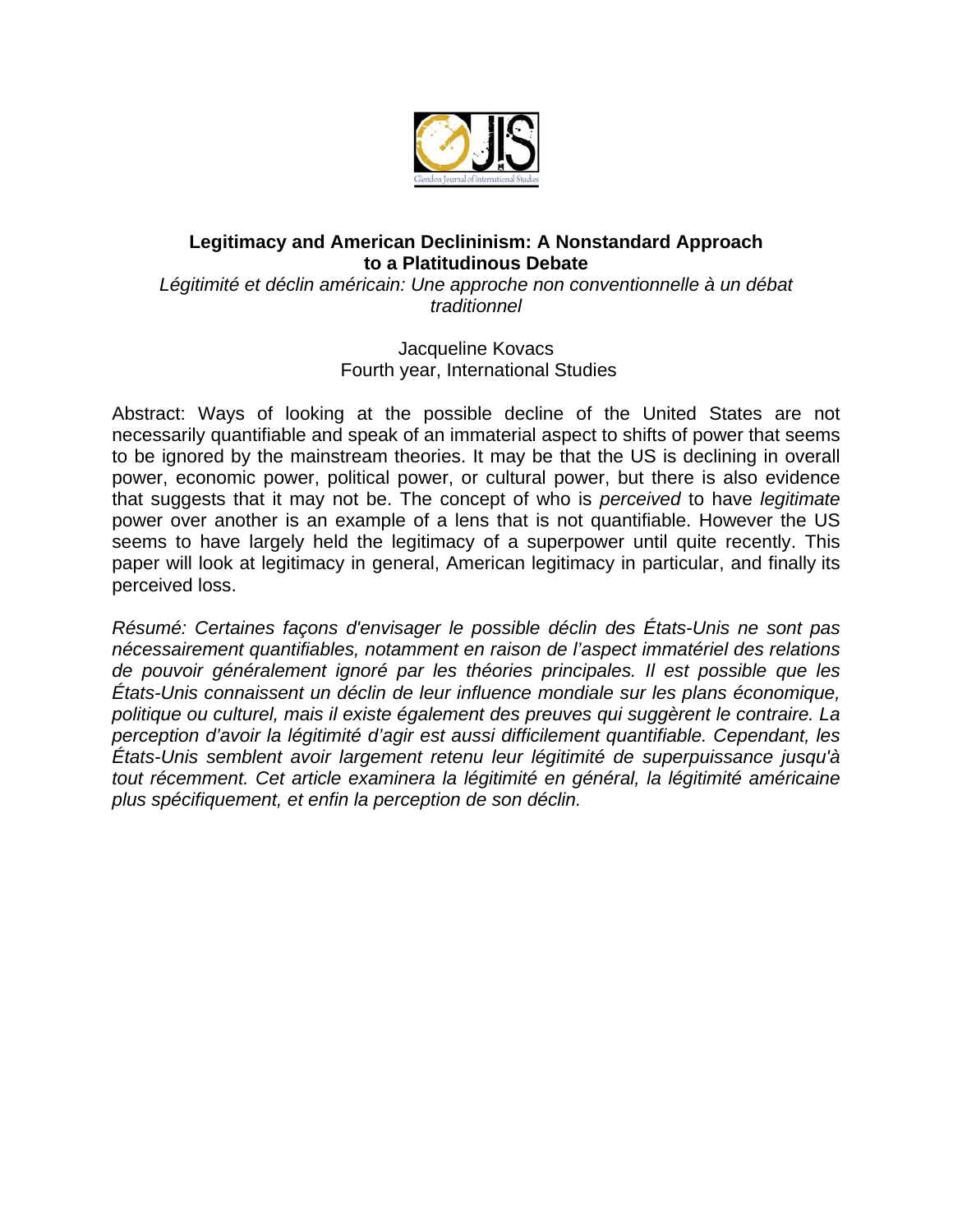

The state of the international system is in a perpetual cycle of change. Nonetheless, there are times when systemic shifts increase in scope. It is in one of these periods that we currently find ourselves. Traditional International Relations (IR) theorists hold that, at any given time, there is one overwhelming power that helps balance out other nations and provide stability--the hegemon. Traditional IR theorists have different conceptions of what occurs when the existing hegemon loses its power and succumbs to the rising aspirations of the newer global power, be it a war or peaceful transition. Such was the case when the United States became the global hegemon after the Second World War, when the great powers in Europe of the previous eras could not recover.<sup>1</sup>

 Presently, mid-2012, the question of sustainability of American hegemony has arisen, perceived to be challenged by quickly developing states like Brazil and China. However, before we can say that there is a shift in the global hegemonic structure, we must first ask: what is the nature of American decline? Of course, this leads to many questions: is America truly in decline? The 2007-08 financial crisis and massive debt have certainly hurt America's economy, yet it continues to dominate economic policy and its corporations are still some of the biggest and most successful in the world. In terms of political dominance, America appears to remain at the highest echelon of the global power structure, despite its presence being disputed in the Middle East and indeed, around the rest of the world. Is it America's political clout that is in decline or its economic clout? Or, perhaps it is the American state as a whole that is on the fall, bringing with it the stability of the hegemonic structure. As such, from a neo-Gramscian

 $\overline{\phantom{a}}$ 1 John G. Ikenberry, "American Power and the Empire of Capitalist Democracy," in *Empires, Systems, and States*, ed. Michael Cox et al. (Cambridge: Cambridge University Press, 2001), 191-212.; Robert W, Tucker and David C. Hendrickson, "The Sources of American Legitimacy," *Foreign Affairs* 83, (2004), 20.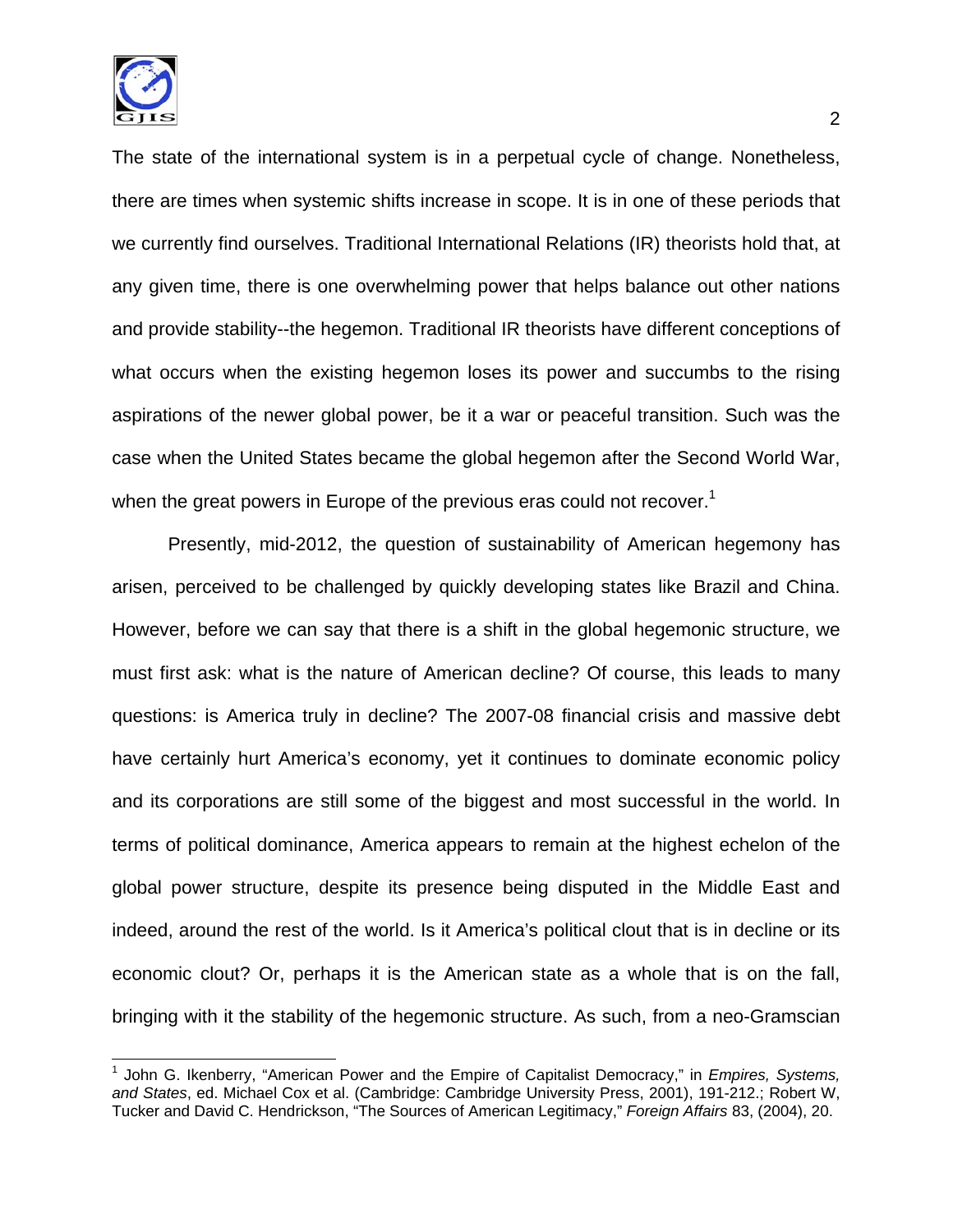

perspective, it is its cultural clout that is in decline? If this is to be, what nation will be the next global force? China's rise and economic success seem to lead to fears that China is actively trying to seize power from the United States. Such an action would have grand implications for the overall structure and principles of the system. China is not held to be an example of democracy or liberal free trade markets. However, the current and most mainstream debate is missing the immaterial, but key, element of *legitimacy*.

 Legitimacy is a hard process to define and identify, with numerous definitions of what it is and how it is achieved and maintained. The general observation within the literature consulted is that it very much depends on perception: how a company, state, or individual, is perceived to be legitimate. This is not something that is quantifiable, as it deals with the rightness of someone or something to wield power over others--a phrase that is reminiscent of Enlightenment and early  $20<sup>th</sup>$  century philosophy, more so than current scholarly practices. $2$ 

 In previous eras, the country with most military strength could essentially intimidate other nations into actions that would come better in line with the interests of the dominant state, and could coerce them into allying with it and thus prevent other states banding against its power. $^3$  The unit of analysis in this paper is the United States, with its rise in the post-1945 era, a time when European powers could no longer hold on to their discontented colonies and had dragged many parts of the world into two massive wars and countless conflicts. The United States, aside from being a strong military presence, can be said to have had a legitimacy in the way it wielded power--it

 2 Kenneth Allan, "Authority and Rationality - Max Weber (German, 1864-1930)," in *Explorations in* 

Classical Sociological Theory: Seeing the Social World (London: SAGE Publications Inc., 2005), 152.<br><sup>3</sup> Robert Kagan, "America's Crisis of Legitimacy," *Foreign Affairs* 83, 6 (2004), 68.; Ikenberry, *American Power*, 193.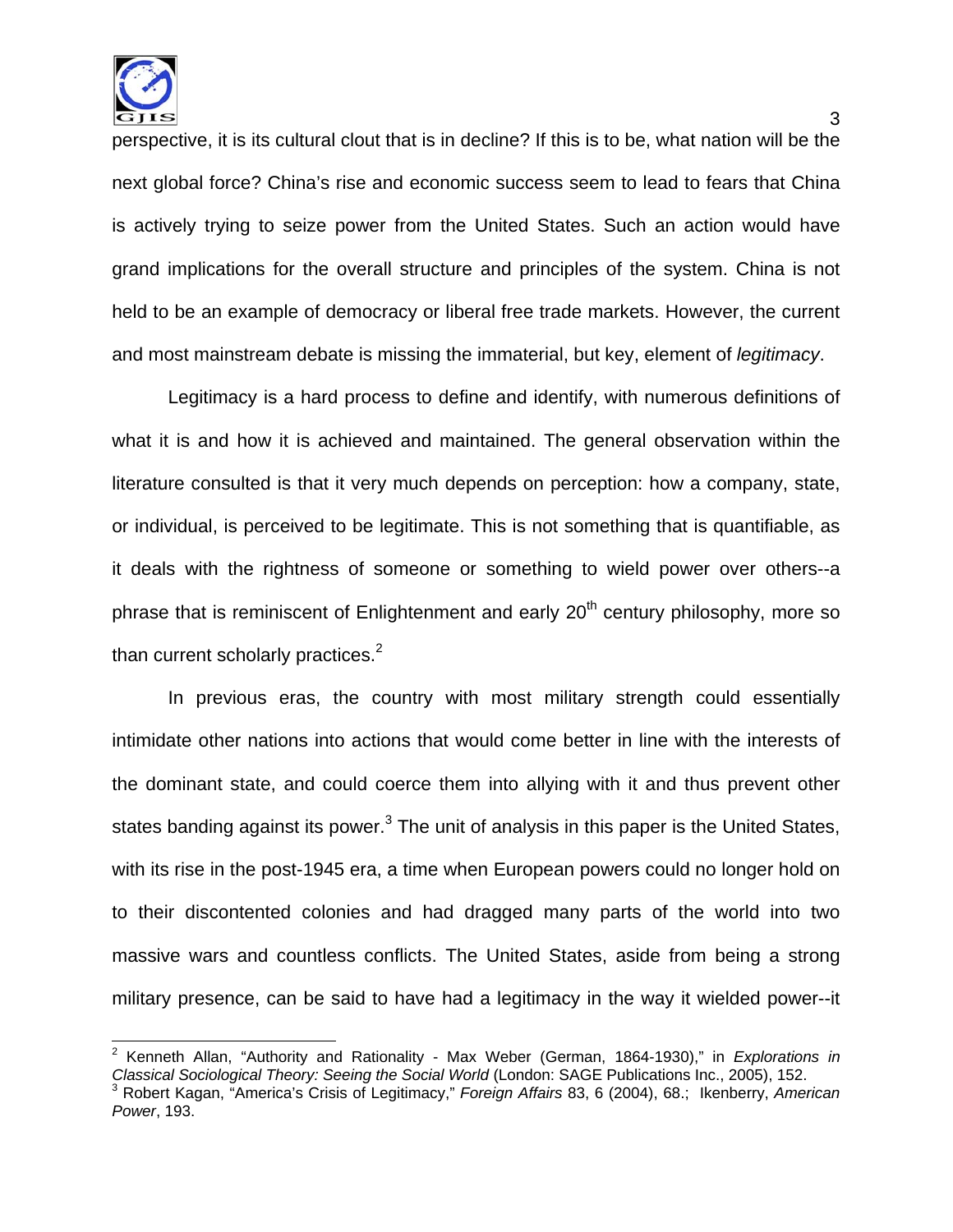

was not Europe that had been colonizing the globe and it acted within accepted international and moral norms. The United States, for the most part, appeared as a benign world power that was capable of bringing stability.

 What, then, is the link between American decline and legitimacy? It is a particular kind of legitimacy that is declining for the United States, a power that is no longer implicitly accepted, domestically and internationally. The hegemony of a super power that has largely been seen as benevolent and necessary since the end of the Second World War is no longer accepted as such. Beginning with the global shifts at the end of the Cold War, the end of the USSR, the decline of communism and subsequent increased rise of capitalism, the United States was no longer needed to be the power that stood against the Soviet Union. In addition, the Neo-Conservative foreign policy of the Bush administration has been detrimental to this perception of legitimacy as it can be said to have been belligerent, which largely alienated the United States from its allies and other nations. In addition, it should be mentioned that the cost of the two wars in Afghanistan and Iraq did not help its economy stability.

 The focus of this paper is to look at the perceived decline in American legitimacy, as opposed to the decline in its power, political power, or economic power--the legitimacy to wield this power and for it to be accepted by other states is what is deteriorating. First, I will look at legitimacy in general, then American legitimacy in particular, and finally at its descent.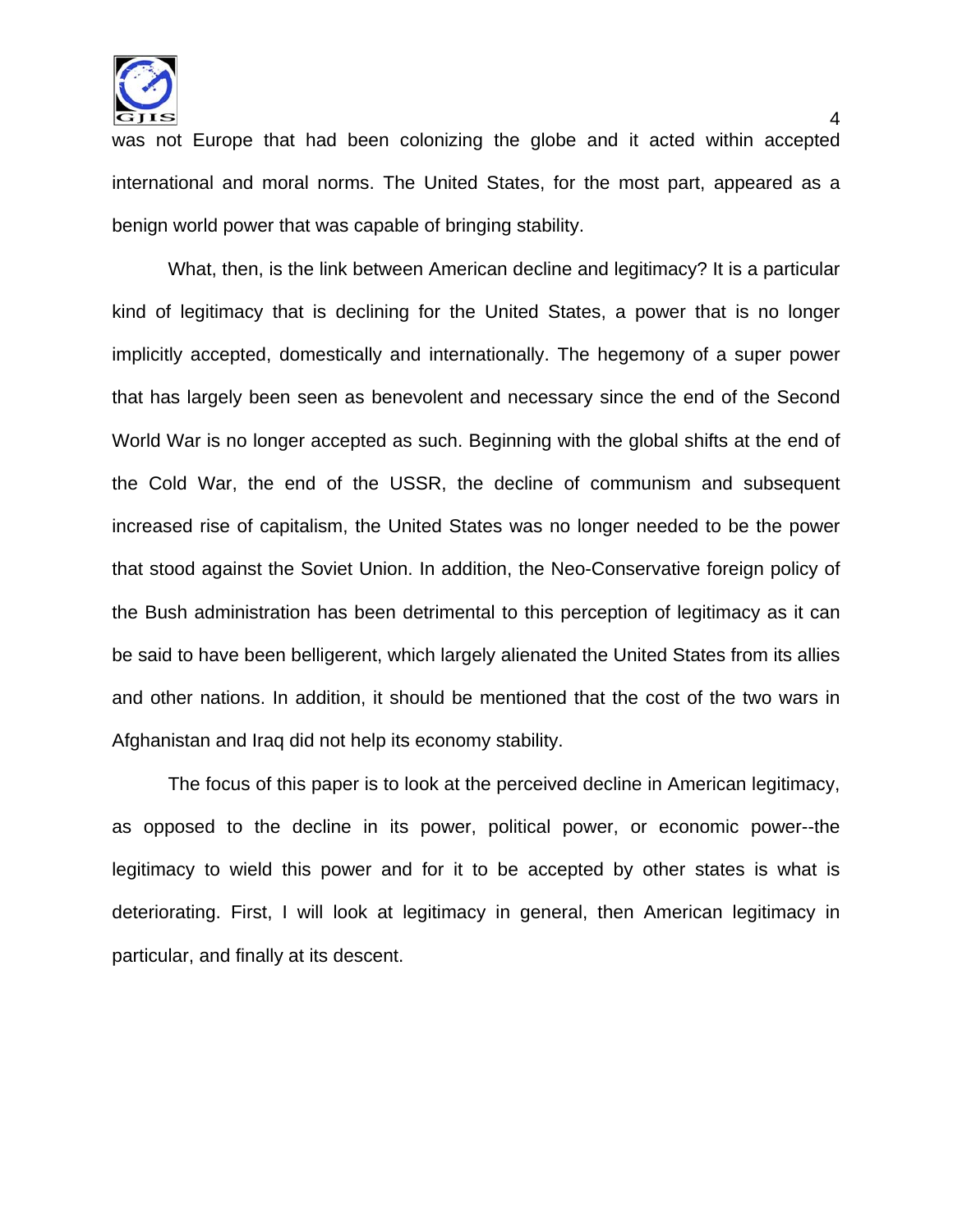

First, a brief overview of aspects of legitimacy and how it is defined, generally, is of great importance to this study. Max Weber and Jürgen Habermas are two theorists that have looked at how something, especially a state, would garner legitimacy. Weber has focused on the different types of authority: charismatic, traditional, and rational-legal, with the United States falling into the category of rational-legal, as it garners its (domestic) legitimacy through the rule of law. $4$  In addition, he has been attributed with theorizing that "legitimacy works only because people believe in the rightness of the system." Habermas, however, has described legitimacy as being in accordance with what is true, right, and good, stating that societies are stable when their members perceive it to be legitimate.<sup>5</sup> This echoes one of the perspectives laid out by Ian Clark in his overview of legitimacy in international society, which will be discussed later.<sup>6</sup>

 Moving to a slightly more contemporary view more of consequence to this essay, many theorists seem to keep to the view that legitimacy is partially garnered through law, perception, and the ability to bring stability to a system. Patrick Cottrell uses Ian Hurd's definition that it is a "'normative belief that a rule or institution should be obeyed."<sup>7</sup> This shows that there is an element of coercion in legitimacy, albeit one that is implied and accepted. Furthermore, Cottrell states that in the context of institutions,

 4 Allan, "Authority and Rationality - Max Weber," 152.

<sup>5</sup> James Bohman and William Rehg, "Jürgen Habermas," in *The Stanford Encyclopediat of Philosophy*, ed. Edward N. Zalta (2011), <http://plato.stanford.edu/archives/win2011/entries/habermas/>.

<sup>6</sup> Ian Clark, "Another 'Double Movement': The Great Transformation After the Cold War?" in *Empires,* 

*Systems, and States*, ed. Michael Cox et al. (Cambridge: Cambridge University Press, 2001), 237-256. <sup>7</sup> Hurd in Patrick Cottrel, "Hope or Hype? Legitimacy and U.S. Leadership in a Global Age," *Foreign Affairs* 83, 2 (2011): 339.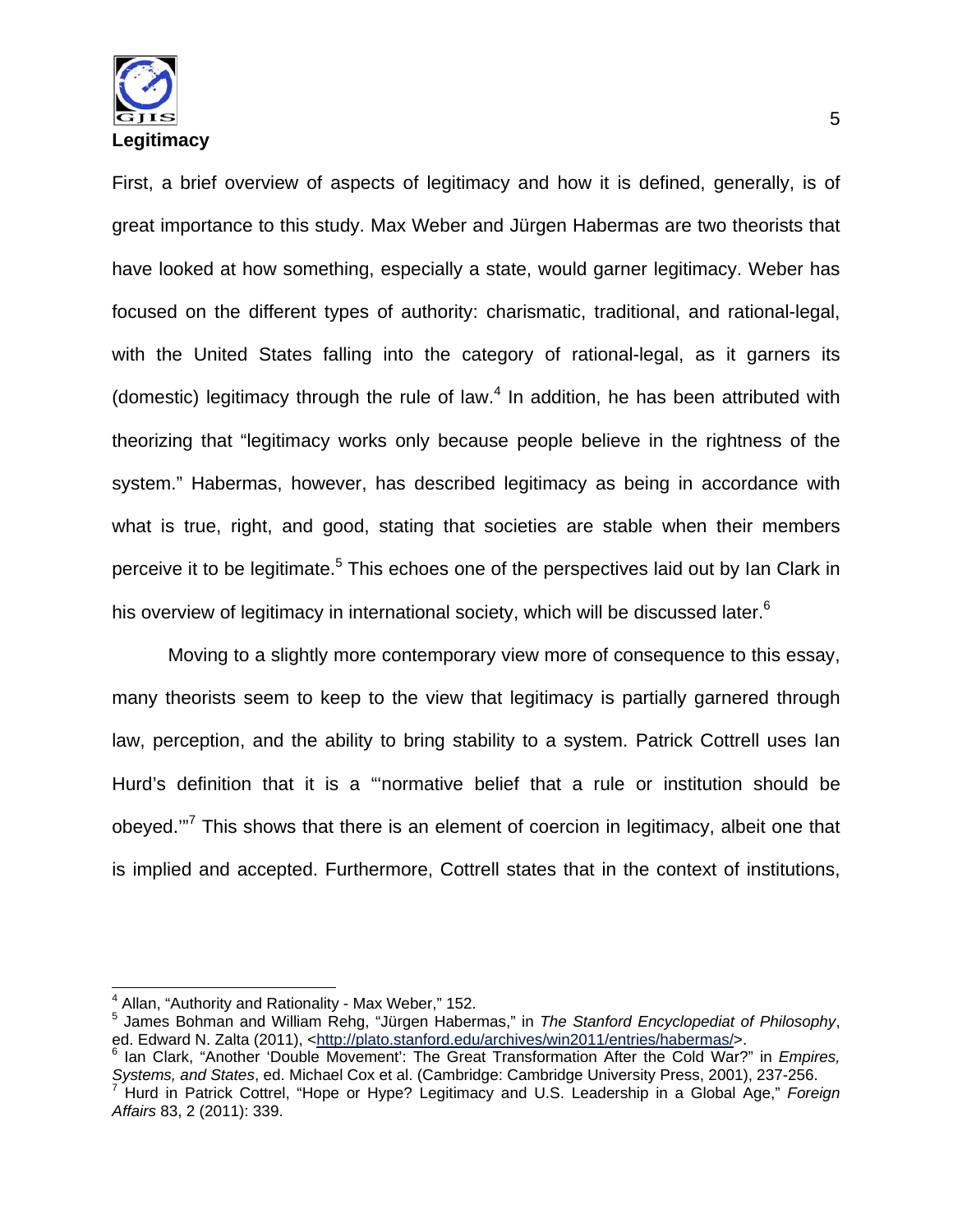

legitimacy is based on how an actor perceives it, stating that legitimacy and power are complimentary.8

 Yet another perspective, as formulated by Robert Tucker and David Hendrickson, posits that legitimacy is based on a state following the rule of law.<sup>9</sup> This must come from the "rightful authority" and must not "violate a legal or moral norm." They too believe "legitimacy is rooted in opinion," making illegal acts not necessarily illegal in all situations. This further emphasizes that notion that legitimacy is based in perception of the state that wields it. It is closely tied to accepted laws and norms, but does not have to remain strictly within the boundaries set by such rules.

 Legitimacy, throughout the literature consulted, is seen as an important component of power that is based on perception, and that is furthermore not necessarily tied to law or morality, even though they are aspects important to consider when analysing the concept. It also holds an element of implied and accepted coercion, which we can link to empires or hegemonic characteristics, like those of the United States.

#### **American Legitimacy**

Focusing on the particular case of American legitimacy, Tucker and Hendrickson construct four pillars that constitute the analytical framework, while John Ikenberry (2001) sees it as being rooted in institutions and the perception of the United States as

 8 Ibid*.,* 340.

<sup>&</sup>lt;sup>9</sup> Tucker and Hendrickson, "Sources of American Legitimacy," 18.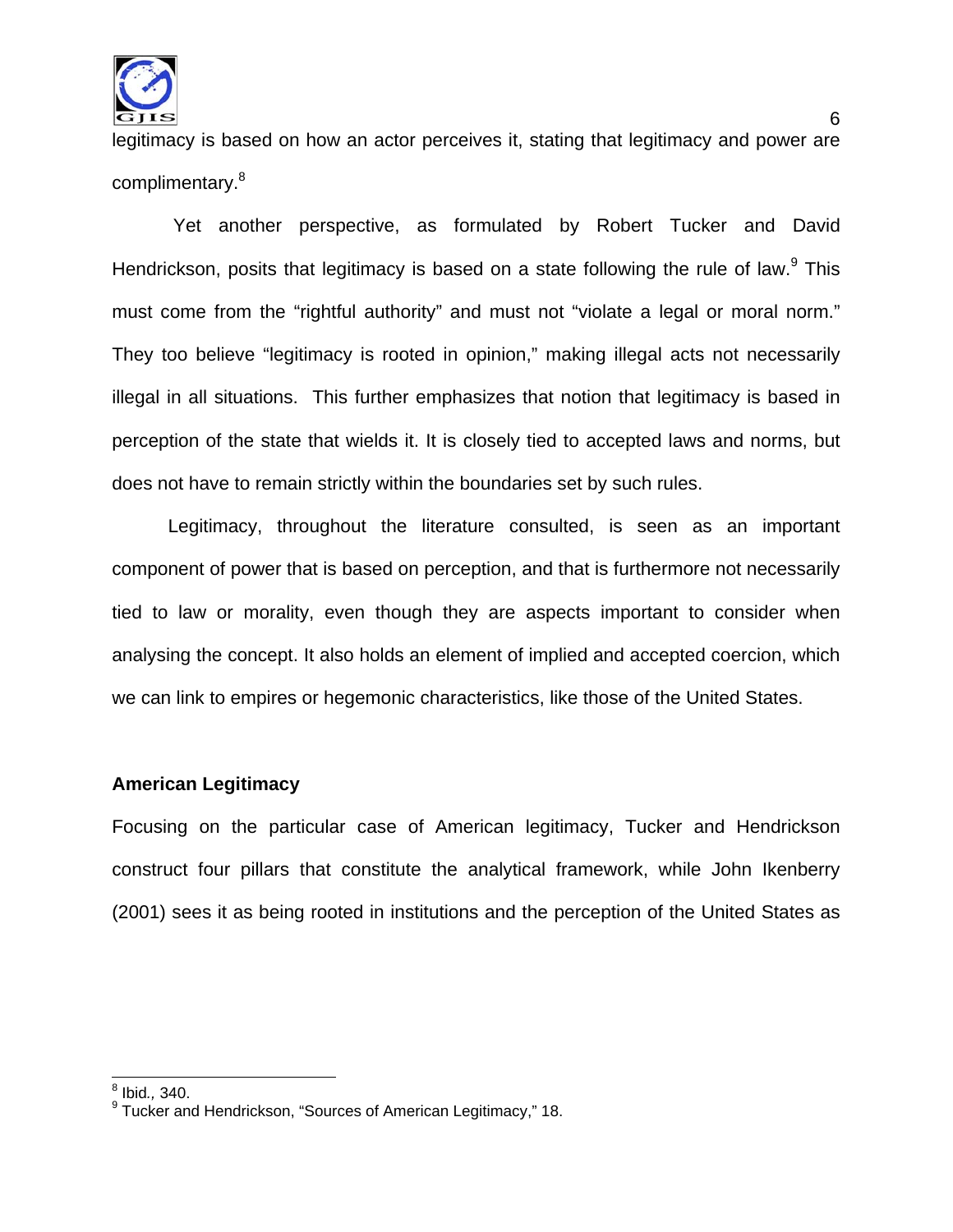

a reluctant super power, one that was prepared to "bind its own power in multilateral rules."<sup>10</sup>

 Contrarily, by following realist thought, Robert Kagan sees it rooted in the systemic legitimacy of a bipolar system.<sup>11</sup> However, the weakness of his argument is that he can only explain American legitimacy from a purely Western, and particularly Eurocentric perspective, not the legitimacy that was seen globally; with non-Western and non-European states more or less implicitly accepting America's legitimacy as a super power.<sup>12</sup> Within Europe, it was believed that 1) only the United States was able to deter the power of the Soviet Union, 2) the USSR was a common ideological threat, and finally 3) there was the "structural legitimacy" garnered from a bipolar system, which meant that its power was automatically kept in check. Nevertheless, this does not explain why some Asian, African, and Middle Eastern nations accepted American legitimacy and influence even after the fall of the USSR. This perspective is useful in bringing attention the shift after the Cold War and the perceived necessity of the United States, which will be discussed further on.

 Tucker and Hendrickson accept this aspect but believe that it goes further than Kagan's reasoning.<sup>13</sup> The four pillars of American legitimacy begin with the post-1945 era, inevitably, and continue until the current state in which the Bush administration has placed it after its two invasions of Iraq and Afghanistan, including the diplomatic and foreign relations behaviour surrounding them. The first pillar is the contribution to the creation of and adherence to international law, taking away the stipulations of conflict

 $\overline{a}$ 

<sup>10</sup> Barry Buzan, "A Leader Without Followers? The U.S. In World Politics After Bush," *International Politics* 45, 5 (2008): 555.

 $11$  Kagan, "America's Crisis of Legitimacy," 70.<br> $12$  Ibid., 67.

<sup>&</sup>lt;sup>13</sup> Tucker and Hendrickson, "Souces of American Legitimacy," 19-23.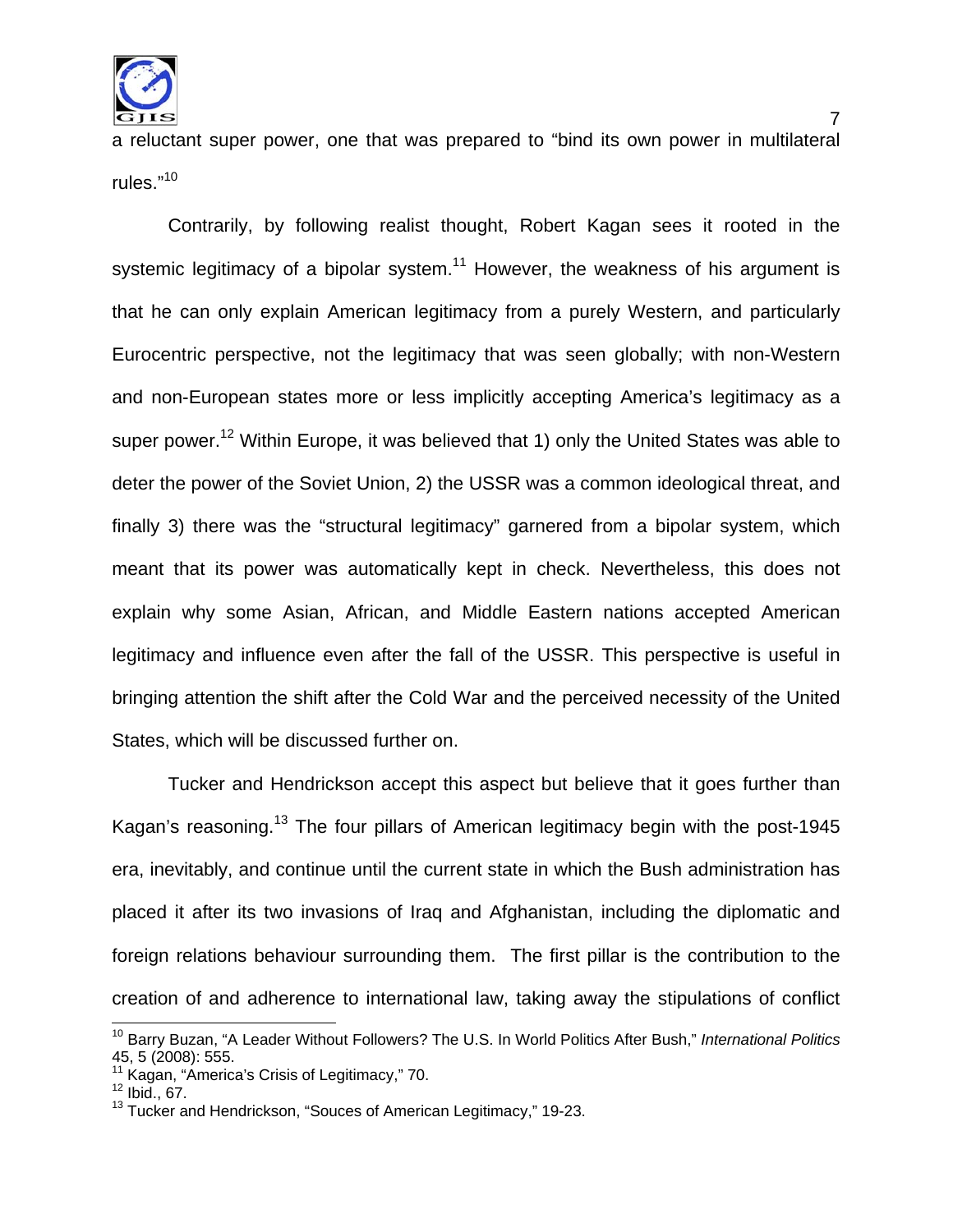

perpetrated by realpolitik, such as the idea that the military victor is the final undisputed decision-maker. They point out that during the Cold War, the United States attempted to adhere to international laws and norms whenever possible, which contributed to their legitimacy. Furthermore, as they define the concept being rooted in opinion, not every break with international law that the United States committed has automatically been seen as illegal.

 The second pillar is the American use of consensual decision making and multilateralism, wherein they took the interests of their allies into account. There was consultation, common policy, and compromise that may have even been facilitated by the American system (as Ikenberry calls it). Furthermore, Tucker and Hendrickson point out that the lowest point of American legitimacy in the post-1945 era was during the 1960s, when it pursued a policy of isolationism and unilateralism during the Vietnam War (similar to the Iraq invasion in 2003).

 The third pillar describes the reputation that the United States earned for a policy of moderation, which stems from its choice to be an 'unwilling super power,' rather than follow an isolationist policy or exert its full power. Linked to this is the fourth pillar, which is an identification with the preservation of peace, "within the community of advanced industrialized democracies."<sup>14</sup> This has led to the belief that American power is "necessary and rightful", and therefore legitimate during the frigid period of the Cold War.

 Moving on to John Ikenberry's theory of American power and legitimacy, he takes a systemic approach that differs from that of Robert Kagan, stating that it was the

 $\overline{\phantom{a}}$  $14$  Ibid., 23.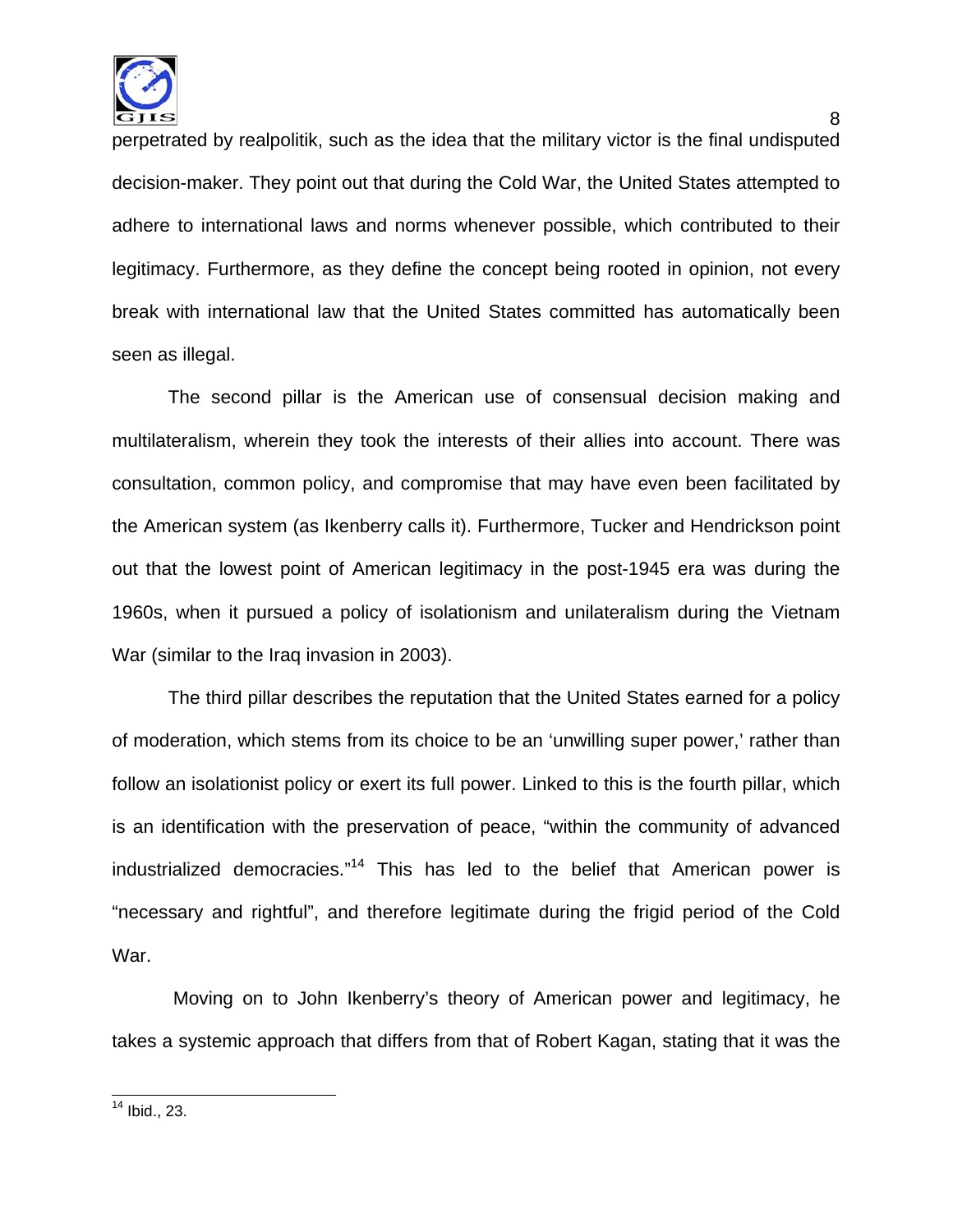

institutionalization of American power that has kept balancing powers at bay, which Kagan's realist theory misses. Ikenberry sees American hegemony as being multifaceted and creating "a sort of primitive governance system" around the economic, monetary, technological and cultural aspects of the international order.<sup>15</sup> The global UScentric system constituted of the Bretton Woods institutions was created with American interests in mind during the post-1945. In this way, it is possible to conceive of a noncoercive American empire of democratic capitalism, which is based on reciprocity and makes it a benign and legitimate cost, according to John Gaddis.<sup>16</sup> The American system, which was created with the interest of advanced industrialized democracies at Bretton-Woods has spread over time, encompassing more nations than simply those advanced and industrialized. Indeed one could say that it has become the dominant system, especially after the fall of the Soviet Union.

 Based on the characteristics of American unipolarity, Ikenberry finds that it has four dimensions of durability. The first is American power, which he sees as the glue of the system, maintaining it but not occupying an overt presence. The second dimension is the geographical location of the United States and its military, which is offshore and isolated. The third aspect is that of the institutions, which make it seem less threatening by restraining its power. This institutionalization means that it is hard for states to determine who truly holds the most power and influence over the system.<sup>17</sup> In this way, the "overtly coercive power of domination is muted," which contributes to the nonthreatening nature of the American hegemony. This is described by Ikenberry as a "web

 $\overline{\phantom{a}}$ <sup>15</sup> Ikenberry, "American Power," 191-192.<br><sup>16</sup> John Gaddis in Ibid., 193.

<sup>17</sup> Ibid.*,* 197.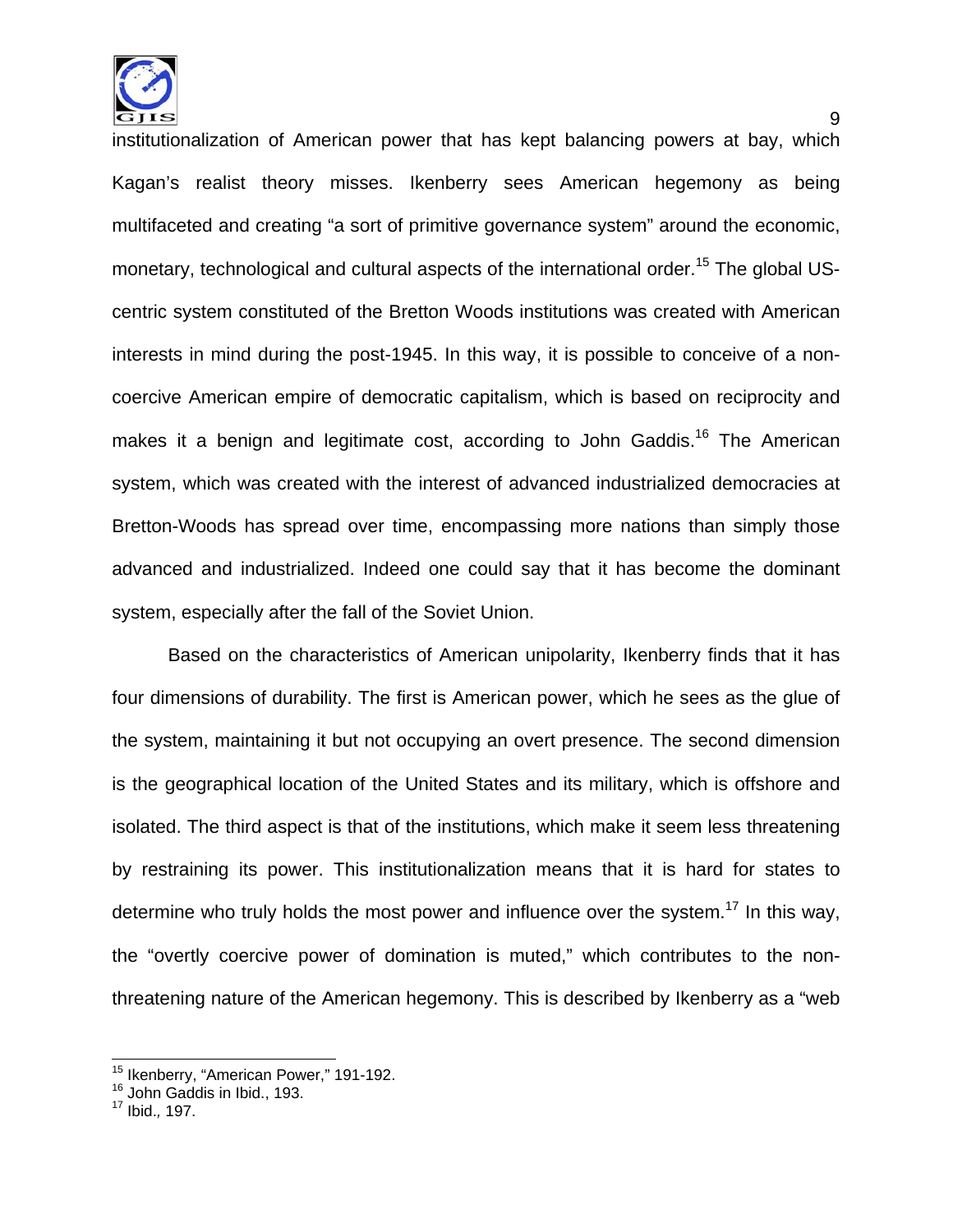

of institutional relations--security, political, and economic--that the United States spun after World War II." In addition, he claims that the United States "rose to power as an anti-colonial, post-imperial" presence, which would contribute to its perceived legitimacy in non-Western states.<sup>18</sup> This is where Kagan's realist notion of the automatic legitimacy of the bipolar system shows its weakness. Not only did non-Western and nonindustrialized states accept American legitimacy, but continued to do so after the end of the Cold War, which resulted in American unipolarity.

 Finally, it is the domestic framework of the United States that contributes to its legitimacy, through the democratic and open principles that it follows, making it a 'penetrated hegemony.'19 The penetrated, or open, aspect of American hegemony blurs the distinction between domestic and international politics. This is focused around the institutions that the United States has largely created, based on the rule of law and predictability, contributing to stability in the 'anarchic' global system. According to Ikenberry, this allows for mutually beneficial relations or a type of trust, which in turns leads to legitimacy.

## **Decline in American Legitimacy**

The decline of American legitimacy as a super power is one that is hard to distinguish as it is based on perception, which is difficult to identify empirically. In addition, it may seem as if it is the economic or political power that is weakening. In fact, it has been American legitimacy that has been declining. This contributes to the perception all American power is incrementally diminishing. While there have been numerous

 $\overline{a}$  $18$  Ibid., 194.

<sup>19</sup> Ibid.*,* 206.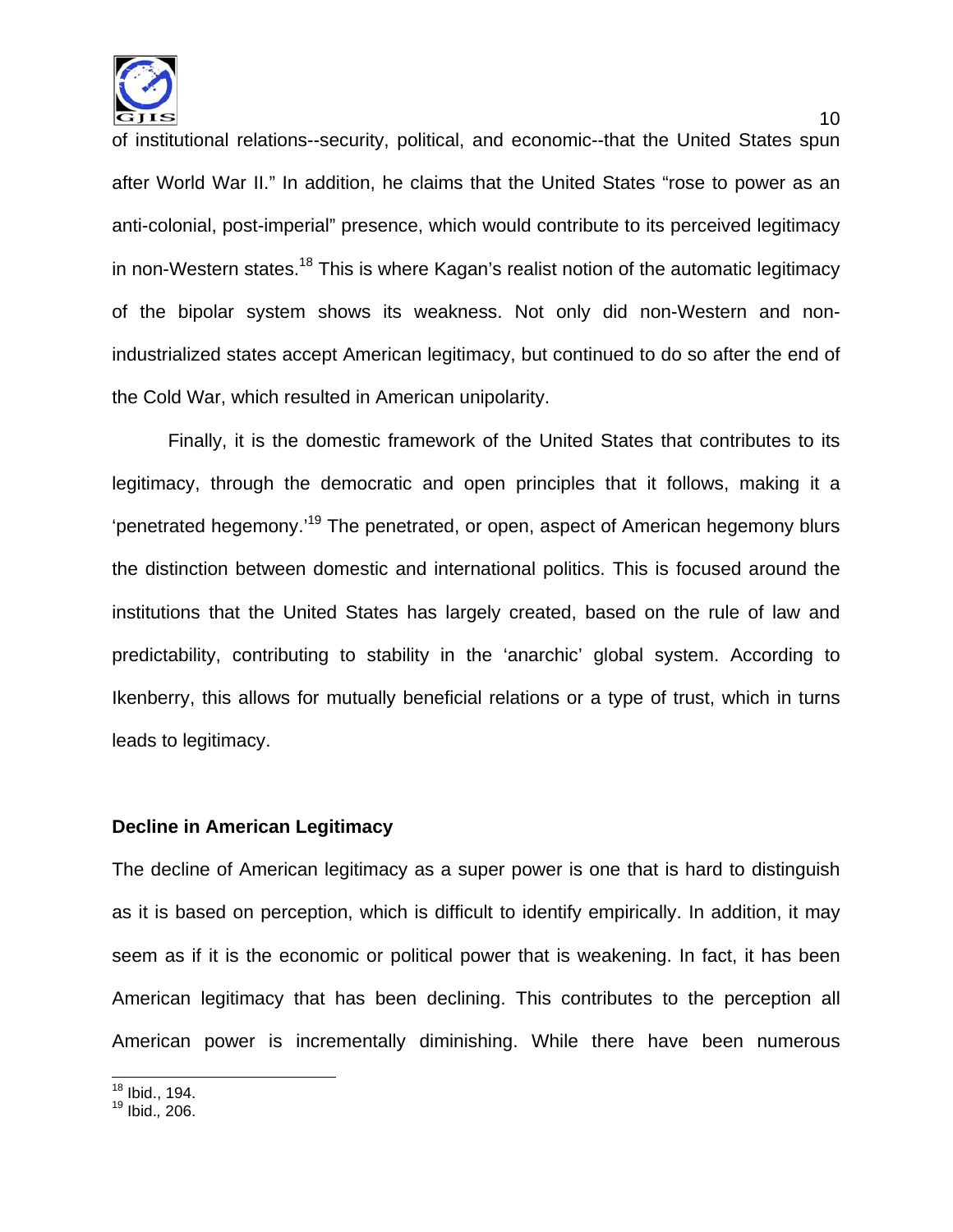

episodes of American activity which have been perceived as illegitimate, one of the most damaging exertions of American power seems to have been the policies and actions of the Bush administration (2001-2009) in regards to the Iraq invasion in 2003, which had violated the principles of legitimacy laid out in this essay.

 First, the four pillars of legitimacy described by Tucker and Hendrickson will be examined and an analysis will follow, describing how the pillars have not been adhered to by the most recent Bush administration.<sup>20</sup> The question of American legitimacy was already partially threatened at the end of the Cold War, with the United States no longer seen as necessary and automatically legitimate. This was exacerbated by the 2003 invasion of Iraq, which contravened the four pillars.

 There was the perception that the United States was distorting international law to fit its interests, something that it had not done so overtly in the previous years since the post-1945 era (and its super power status) began. Shaw states that in the current international system, "'authoritative deployment of violence' is reinforced by its attachment to global symbols of legitimacy, such as the United Nations."<sup>21</sup> The United States did not gain the consent of the Security Council, the body that legitimizes the use of force, and so the United States bypassed legitimate practices in two ways. First, it broke with its own principles of legitimacy, as laid out by Tucker and Hendrickson and, second, the United States violated internationally accepted norms of legitimacy *and* military force.

 The pillar of committed multilateralism was almost entirely abandoned by the most recent Bush administration when it could not garner support for the invasion.

 $\overline{\phantom{a}}$ 

<sup>&</sup>lt;sup>20</sup> Tucker and Hendrickson, "Souces of American Legitimacy," 23-28.<br><sup>21</sup> Shaw in Clark, "Another 'Double Movement'," 253.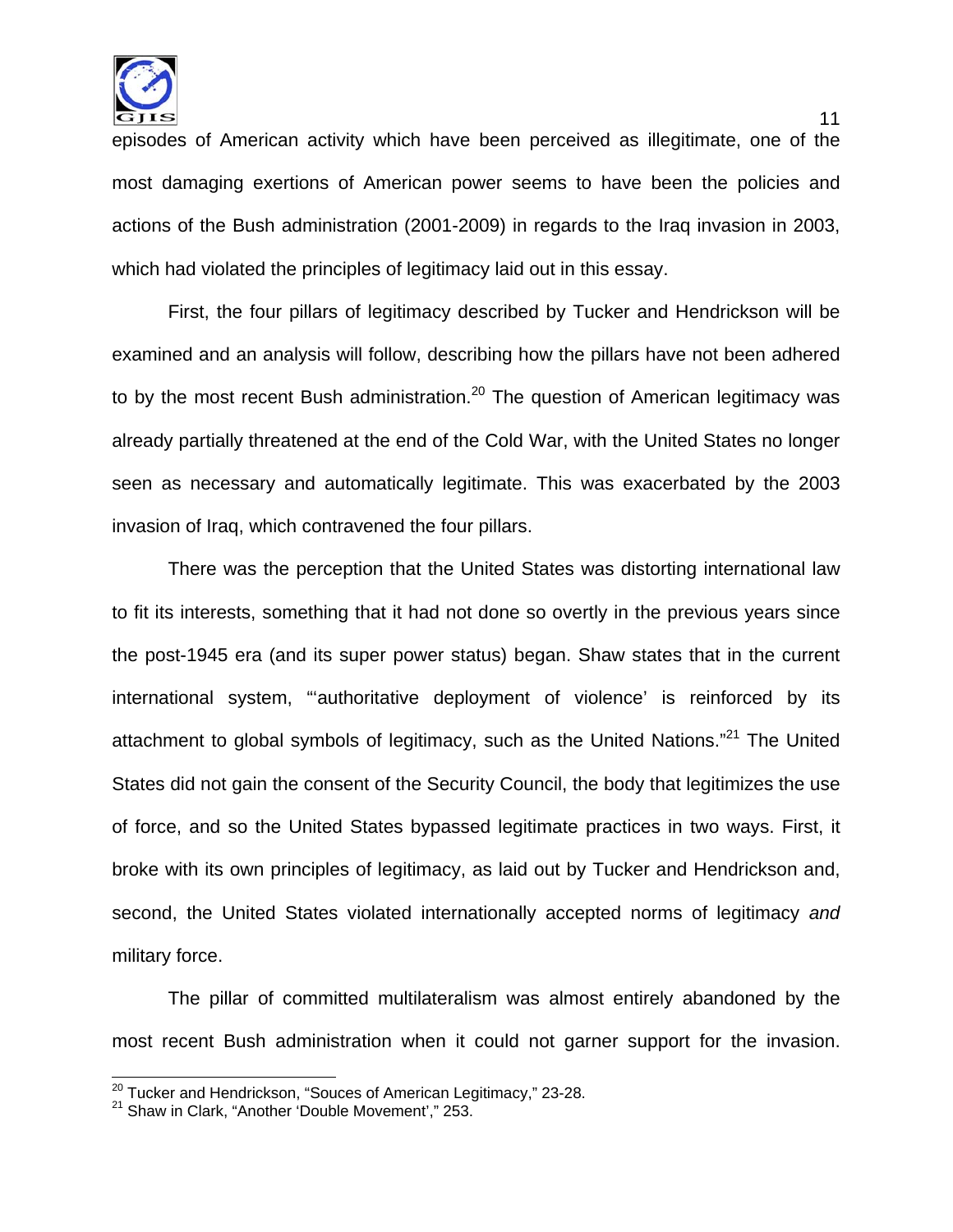

George W. Bush's rhetoric of "either you're with us or you are with the terrorists" served to distance American allies that did not support the invasion, such as France. Previously, Ikenberry notes an allowance for other states to air their interests and the United States would take them into account.<sup>22</sup> With the Iraq invasion, there were already questions circulating around the degree of its 'rightness' and yet the younger Bush administration pushed forward *and* alienated American allies.

 Next, the identification with moderation was not adhered to as the United States entered into two wars between 2001 and 2003, not following a policy of isolationism or of restraint.<sup>23</sup> Furthermore, this propensity for conflict undermined the fourth pillar of legitimacy, which was the apparent preservation of peace. Tucker and Hedrickson hold that the United States was afforded an understanding in the conflict with Afghanistan because of the events of September 11th, but when coupled with the invasion of Iraq, it was a worrying predicament.<sup>24</sup> This is especially true as the United States' claim to be 'intervening' in Iraq on the basis of human rights violations was largely seen as disingenuous.

 Second, Ikenberry's theory of American power is looked at in the context of the 2003 Iraq invasion. Where there used to be a covert presence of power, the United States had used it overtly and coercively, no longer restraining it with institutions. The military, which had been isolated geographically and on bases located offshore, now took a central and highly visible role in two conflicts within a short period of time. These two conflicts, together, took away the third dimension of restraining its power. The

 $\overline{a}$ 

<sup>&</sup>lt;sup>22</sup> Ikenberry, "American Power," 206.<br><sup>23</sup> Tucker and Hendrickson, "Sources of American Legitimacy," 24.<br><sup>24</sup> Ibid., 25.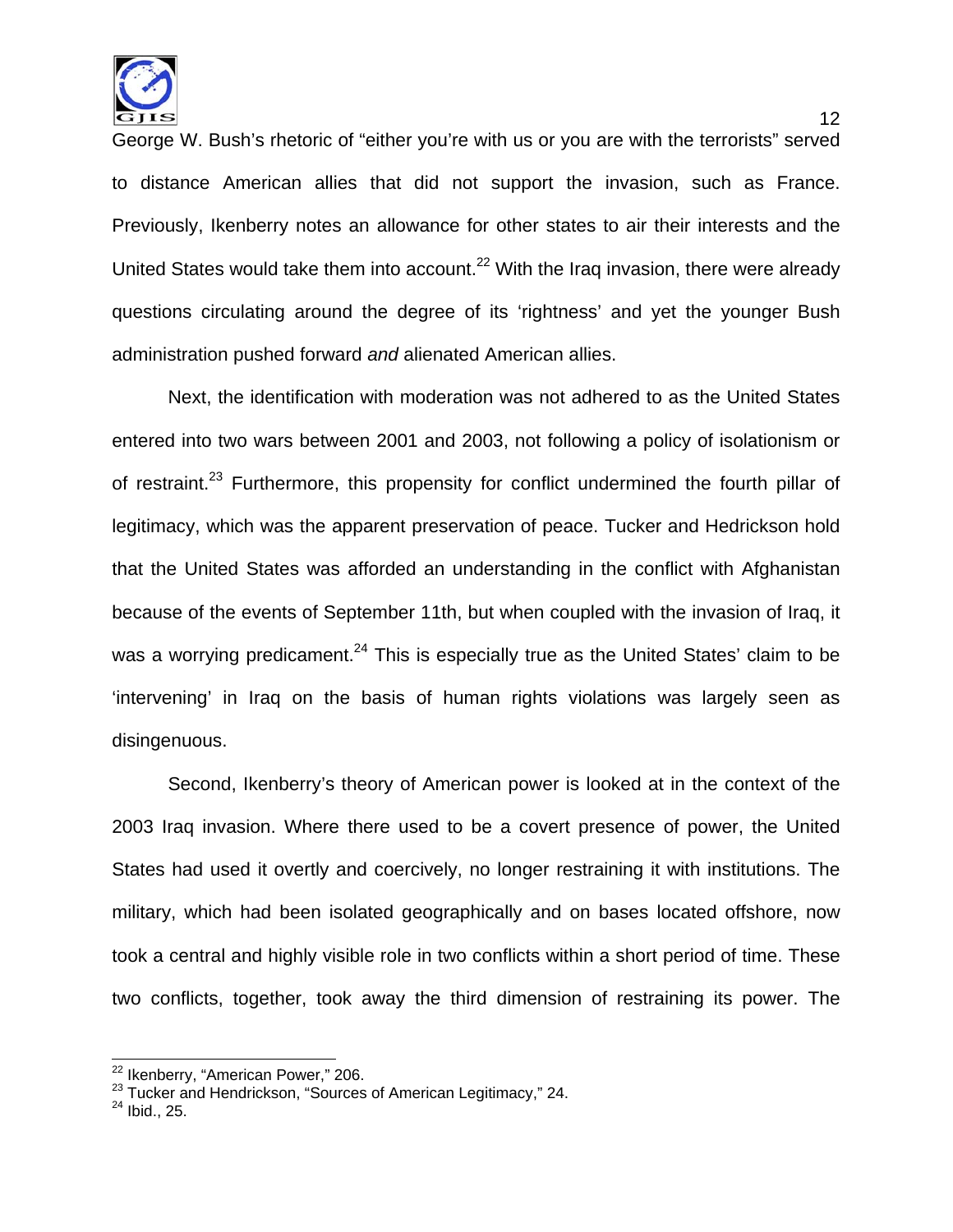

United States, as stated previously, did not bind itself to the resolutions of the Security Council, which made its moves seem threatening, with an imperialist tint. Though the UN and its bodies are often criticized, it is still perceived to have the power to legitimize the use of force, an avenue which the United States did not follow. This is especially damaging in the current system, which has a normative aversion to inter-state wars and imperialism, accepting force only in self-defence or in the defence of human rights violations on a massive scale. The nation of Iraq does not have a clean record when it comes to human rights violations, however it was not on such a massive scale as to warrant military intervention, unlike the case with 1991 Gulf war, when it had invaded Kuwait in its defence.

 The fourth dimension of American penetrated and institutionalized hegemonic system no longer appears to be stable, which has two effects. First, the United States' legitimacy rested on the fact that it was perceived to be able to keep a stable system. The second result, following Watson, is that the American decline in legitimacy points to a larger crisis of legitimacy in the international order.<sup>25</sup> Clark states that legitimacy is a form of imperialism, an integral part of the "global distribution of power.<sup>26</sup> The American system of institutions is intricately and indubitably linked to the United States itself, and as such, whenever a crisis of legitimacy in the larger system rises, we can automatically perceive a decline in American *state* legitimacy.

 Finally, Clark outlines three legitimizing principles of the international society: 1) multilateralism and a commitment to the global free market economy, 2) the

 $\overline{\phantom{a}}$ 

<sup>&</sup>lt;sup>25</sup> Watson in Clark, "Another 'Double Movement'," 248.

<sup>&</sup>lt;sup>26</sup> Ibid., 253.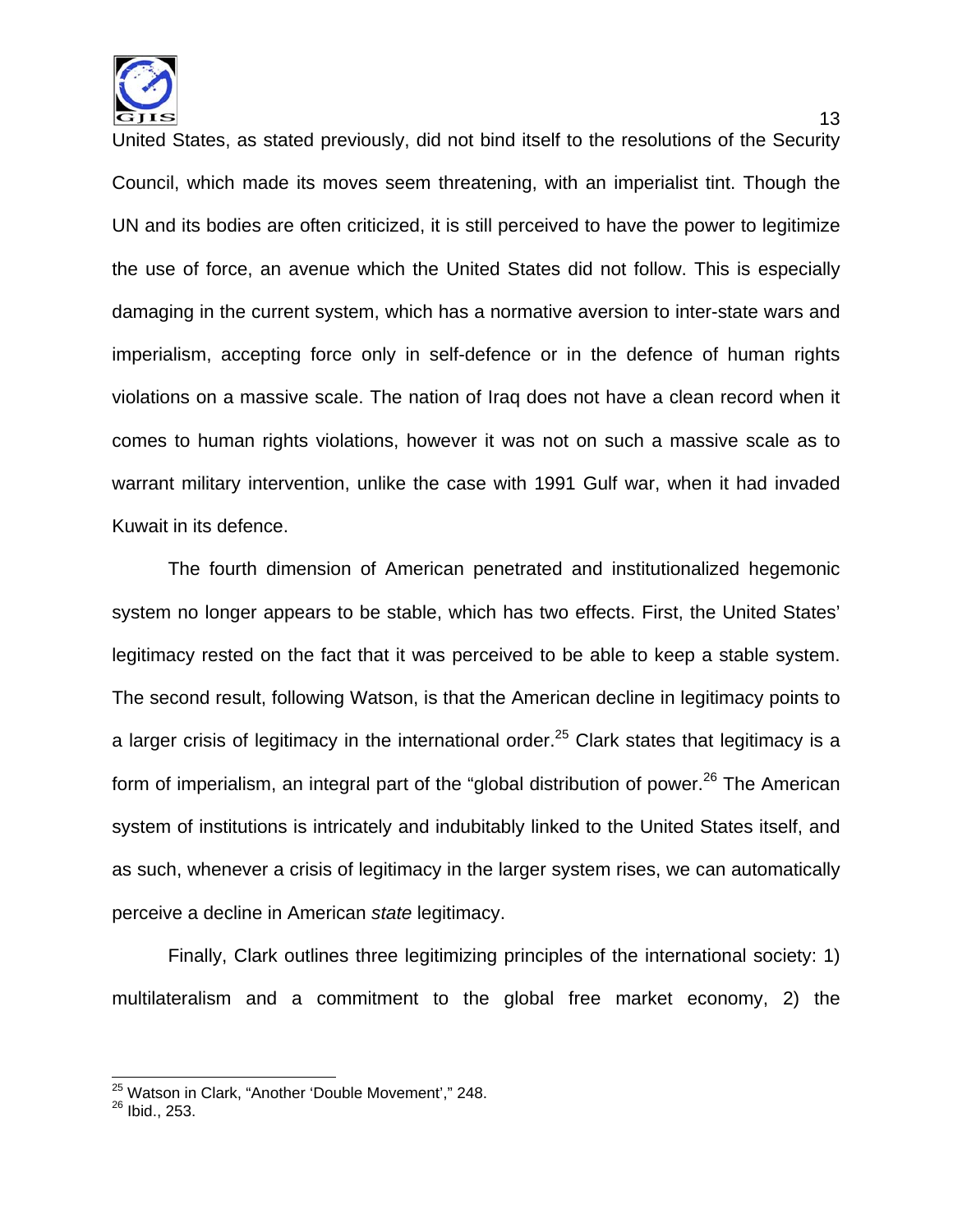

collectivization of security, and 3) the adherence to a set of liberal rights values.<sup>27</sup> The principles of legitimacy in international society echo the four pillars of American legitimacy laid out by Tucker and Hendrickson. In this way we see a link between American legitimacy, the American system, and its influence on the legitimizing principles of international society. The decline is explained at the state level, and not at a systemic level as Kagan claims, because it is the actions of the United States that has placed it in a circumstance of diminishing legitimacy. An example of this is the United States policy toward Russia, after the Cold War, which was a manifestation of the switch from covert to overt power that began in the early 1990s.

 If we accept Watson's assertion that a break in practice with legitimacy creates tension, then we can say that the events of September 11th may have been a product of this tension or crisis of legitimacy that had begun in the post-Cold War era as a result of the increasingly overt power displays by the United States. The 2003 invasion of Iraq is therefore the most crucial blow to American legitimacy, and thus its power (in addition to the enormous economic cost of the war). Tucker and Hendrickson highlight the 'moral' aspect of neo-conservative foreign policy under the Bush administration, which added a secondary objective of spreading democracy, as a possible reason for beginning the conflict. Thus the Iraq invasion shows little strategic restraint and a coercive or overtly forced transition to democracy, taking away the label of a reluctant super power.

14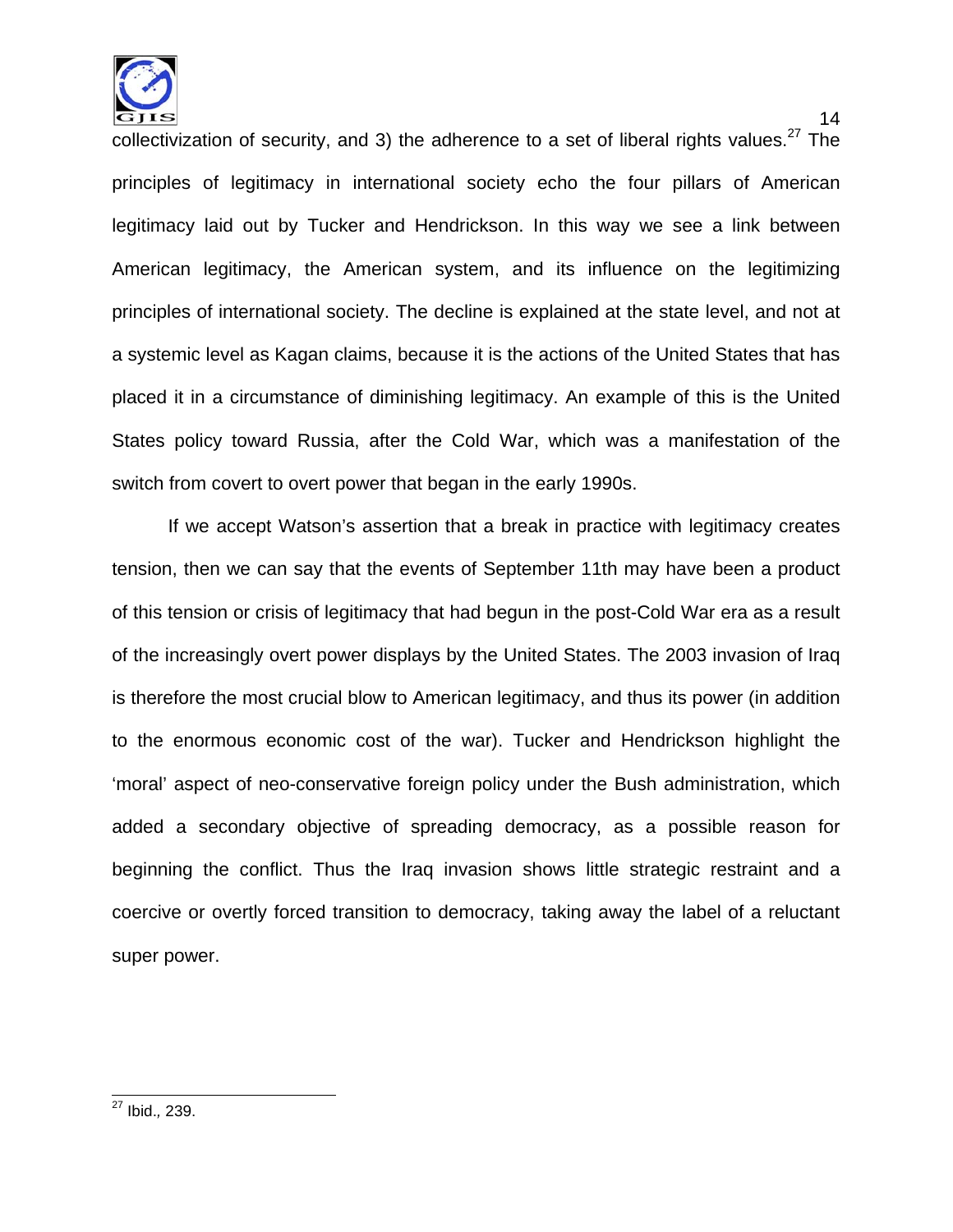

 American power resides in institutions, which produce "high levels of willing compliance" and the "ability to engage in strategic restraint"<sup>28</sup> In his overview of legitimacy in international society, Ian Clark questions whether legitimacy is separate from power, or if it is simply the will of the hegemon. We can use Patrick Cottrell's definition to answer this, as he posits that power and legitimacy are complimentary, yet simultaneously distinct, since legitimacy holds a certain element of coercion, becoming a form of power in itself.

 In the case of the United States, its power came from its hegemonic position, however since this position was seen as legitimate and necessary during the Cold War (as an opposition to the Soviet Union) American power was legitimate, with all its elements of implied coercion. Robert Kagan's realist theory can only claim that American legitimacy fell with the "Berlin Wall and Lenin's statues," as a result of the unipolarity that followed in the post-Cold War era.<sup>29</sup>

 Finally, we can sum up legitimacy as being based in opinion and perception, as well as holding an element of trust. Because something is legitimate, it is trusted and assumed that it will act in such a way as to reward trust in its power. In return, there is a perceived element of stability if the system is seen as legitimate, based on opinion and in compliance with existing norms. It is understood that norms and laws may be violated on necessity and so public opinion allows for fluidity in defining what is legitimate. Within the context of the current global system there is an emphasis on the rule of law, multilateralism, and an aversion to outright inter-state conflict. Trust was placed in the United States, as the predominant super power and creator of many institutions, that it

 $\overline{\phantom{a}}$ 

<sup>&</sup>lt;sup>28</sup> Ikenberry in Clark, "Another 'Double Movement'," 251.<br><sup>29</sup> Kagan, "America's Crisis of Legitimacy," 68.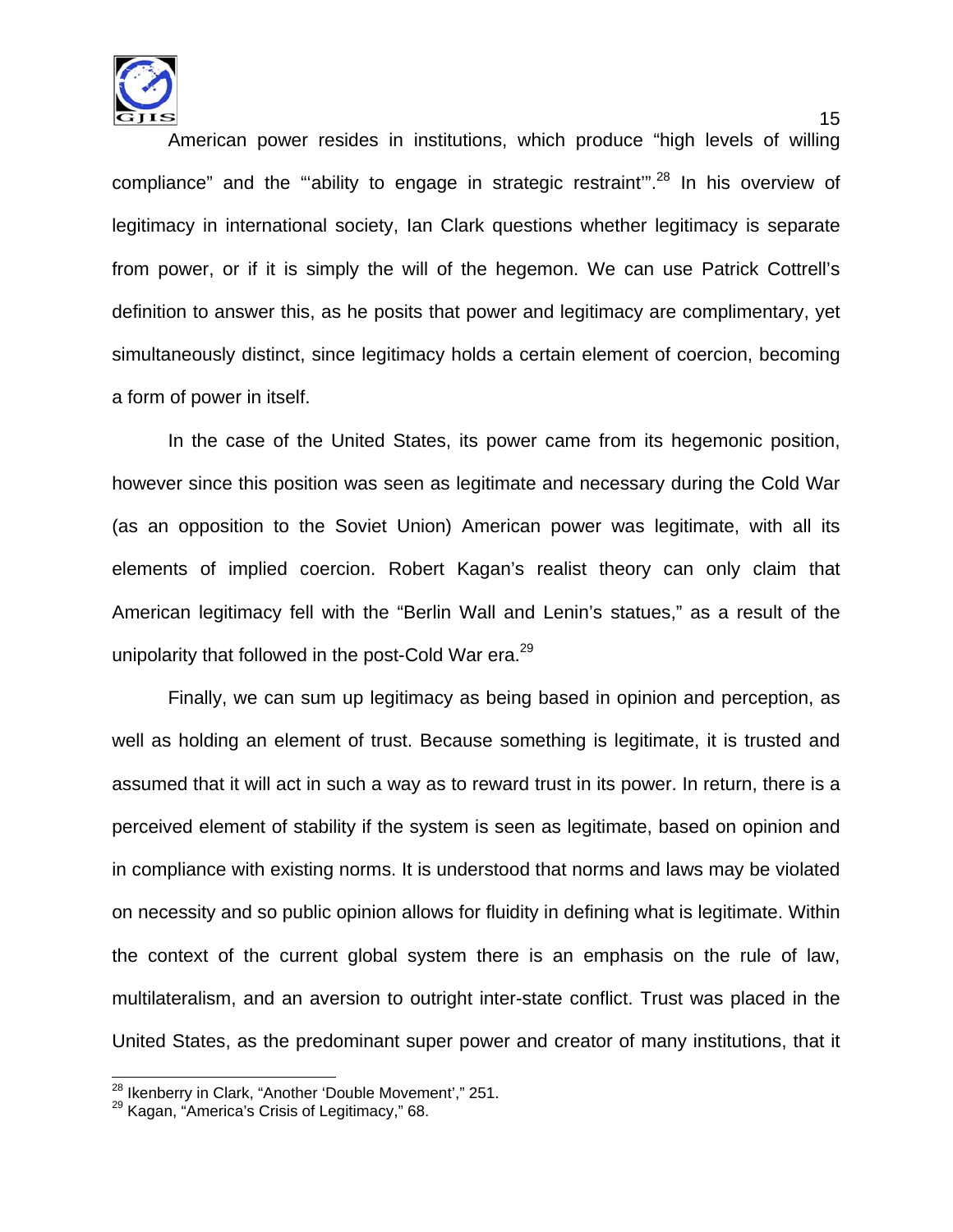

would act in accordance to the accepted legitimate behaviour. However, with the Iraq invasion and the policies pursued by the Bush administration, the accepted behaviour and trust was violated by the United States, which has led to its decline in legitimacy as a welcome super power.

 The importance of a decline in American legitimacy is tied specifically to its link with the American system. United States legitimacy was tied to the stability that it enhanced through its institutions to which it bounds itself. With the overt power that the United States began to employ in the post-Cold War era, a tension between accepted legitimacy and practice has occurred. This may have been a contributing factor to the September 11 attacks on the United States, and in response to a perceived illegitimacy throughout non-Western regions. The Bush administration's pursuit of unilateral foreign policy has exacerbated the crisis of legitimacy throughout the rest of the world and to the general legitimacy of the United States, as a welcome super power; with it is the question of the American system's legitimacy. The questioning of the systemic legitimacy shows that the tension between norms and practices has created an instability, which may continue and possibly foment further conflict throughout the globe, unless the importance of legitimacy is observed and understood. International Relations theory needs to take into account different ways of perceiving power, and incorporating its immaterial aspects. By broadening the scope of theories to include non-traditional approaches such as political theory, we can more easily analyse the shifts that take place in the international system and power structure with a more nuanced observation.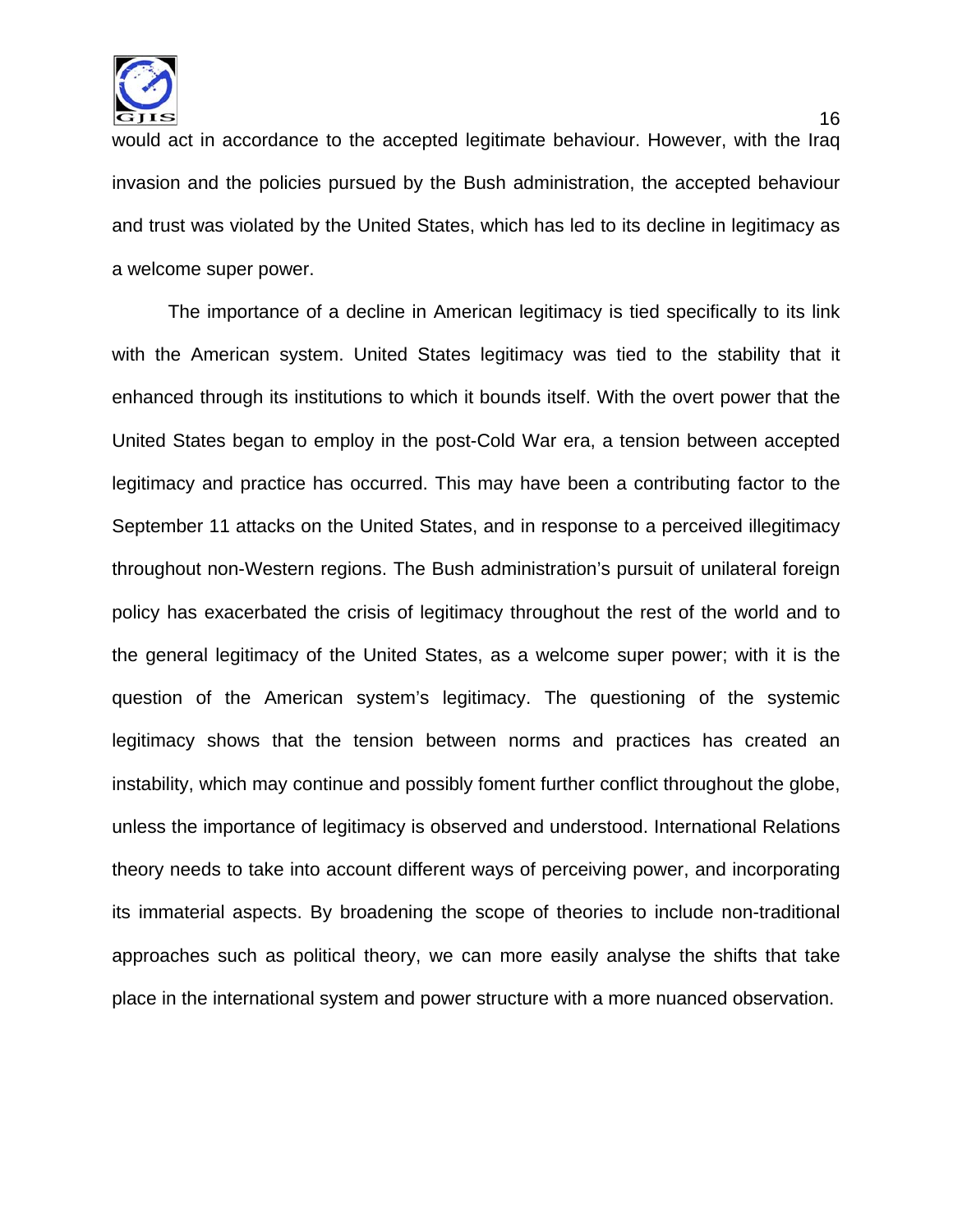

# **Caribbean Dependency Theory and the Case of Jamaican Development**  La théorie de la dépendance dans les Caraïbes et le cas du développement en *Jamaïque*

#### Vennesa Weedmark

Fourth Year, Double Major in International Studies and Political Science

Abstract: At the 50th year of Jamaican Independence, it is necessary to review the history of the state and question whether it and other Caribbean nations have truly achieved freedom since the time of colonization. Through an economic and sociopolitical analysis of the Caribbean Dependency Theory, it becomes obvious that the 'freedom' of the Jamaican people, and of the Caribbean region in general, has been a myth propagated by the dominant metropole states to sustain the economic domination put in place under the colonial powers. This domination has come to define and determine the future of the Caribbean hinterland states, which have found their economic systems trapped in a cycle of debt, accompanied by a decline in standards of living, Gross Domestic Product and savings.

*Résumé: Alors qu'on fête le cinquantième de l'indépendance jamaïcaine, nous nous devons de revoir l'histoire de cet État et de nous demander si la Jamaïque et les autres nations des Caraïbes ont réellement réalisé leur indépendance depuis la colonisation. Une analyse économique et socio-politique telle qu'offerte par la théorie de la dépendance dans les Caraïbes nous permettra de démontrer comment cette 'liberté' du peuple jamaïcain et de région des Caraïbes en général constitue un mythe utilisé par les États métropolitains dominants afin de maintenir les rapports de force économiques mis en place par les pouvoirs coloniaux. Cette forme de domination définit et détermine*  l'avenir des pays moins nantis des Caraïbes pour qui le système économique les *emprisonne dans un cycle vicieux d'endettement et de déclin progressif des conditions de vie, du produit domestique brut et de l'épargne.*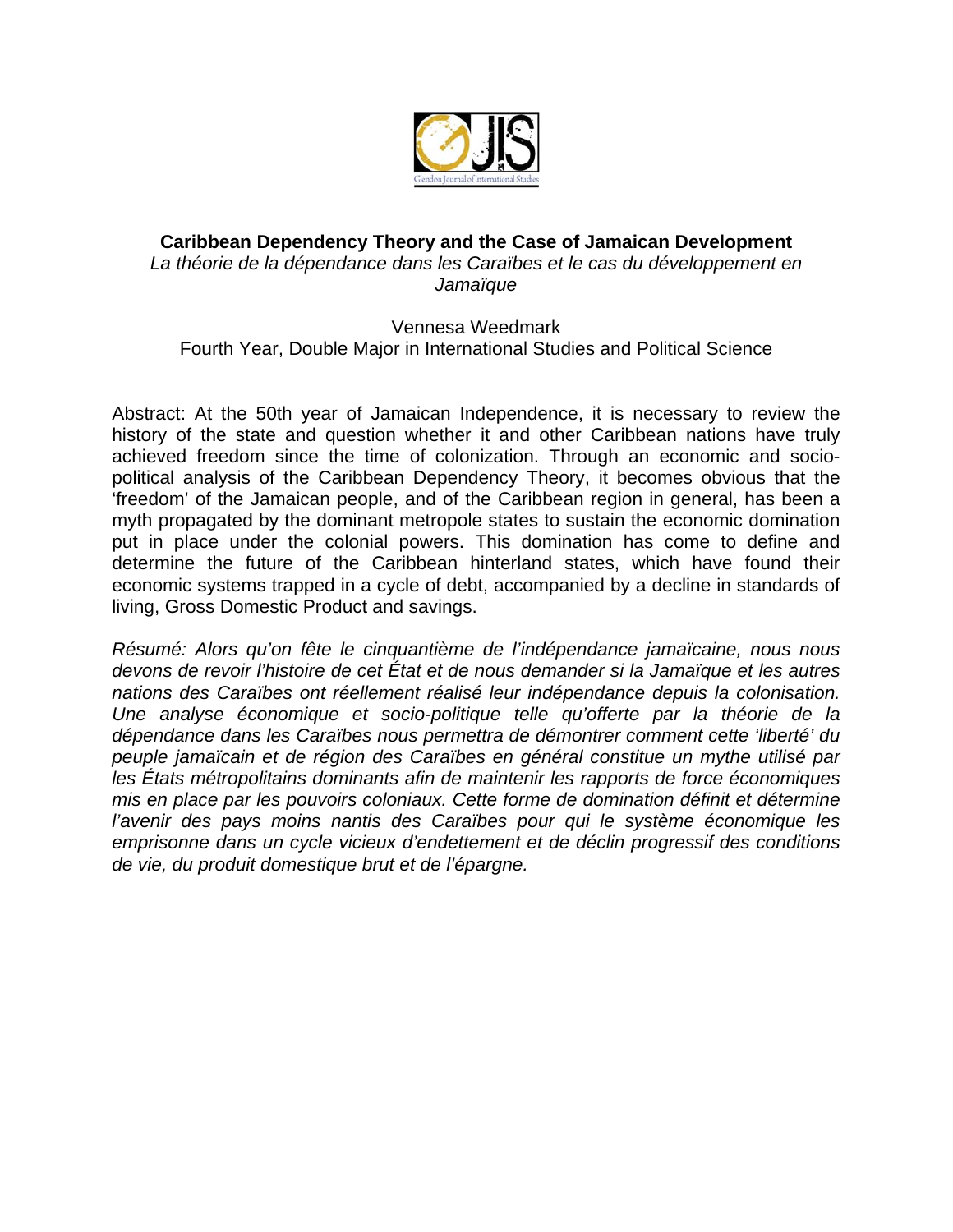

 $\overline{\phantom{a}}$ 

With the emergence of 'independent' states in the Caribbean throughout the late 1900s, a change in the economic relations of hinterland and metropole states was expected. 'Freedom' meant the beginning of self-determination throughout the Caribbean. However, in reality, this did not occur. With decolonization came the 'concern' for the development of so called Third World states; those whose social, political, and economic structures were subjected to the domination of the advanced capitalist countries of the West and whose internal institutions continued reliance on international capital perpetuate the metropole-hinterland relationship.<sup>1</sup>

Though at the time of the Bretton Woods convention in 1944, the Caribbean states were still under the control of their respective imperial powers and thus had no position at the bargaining table, the system developed therein came to define and constrain them after decolonization. Though assistance was offered to these 'developing' states in the form of loans, grants and aid, it could not and cannot bring about development as that requires internal welfare-improving policies, designed to be hinterland-centric with the real goal of ending the dependent metropolitan-hinterland relationship and of truly emancipating these oppressed states from the system of domination*.* This emancipatory perspective was developed within the Caribbean states as a protest against both the economic metropole-hinterland relationship and the dominance in the discourse of core-centric understandings of development and argues for the necessity of a more inclusive understanding of the impact of development from the perspectives of developed countries.

<sup>1</sup> B.R. Tomlinson, "What was the Third World?" *Journal of Contemporary History* 38, 2 (2003): 310-311**.**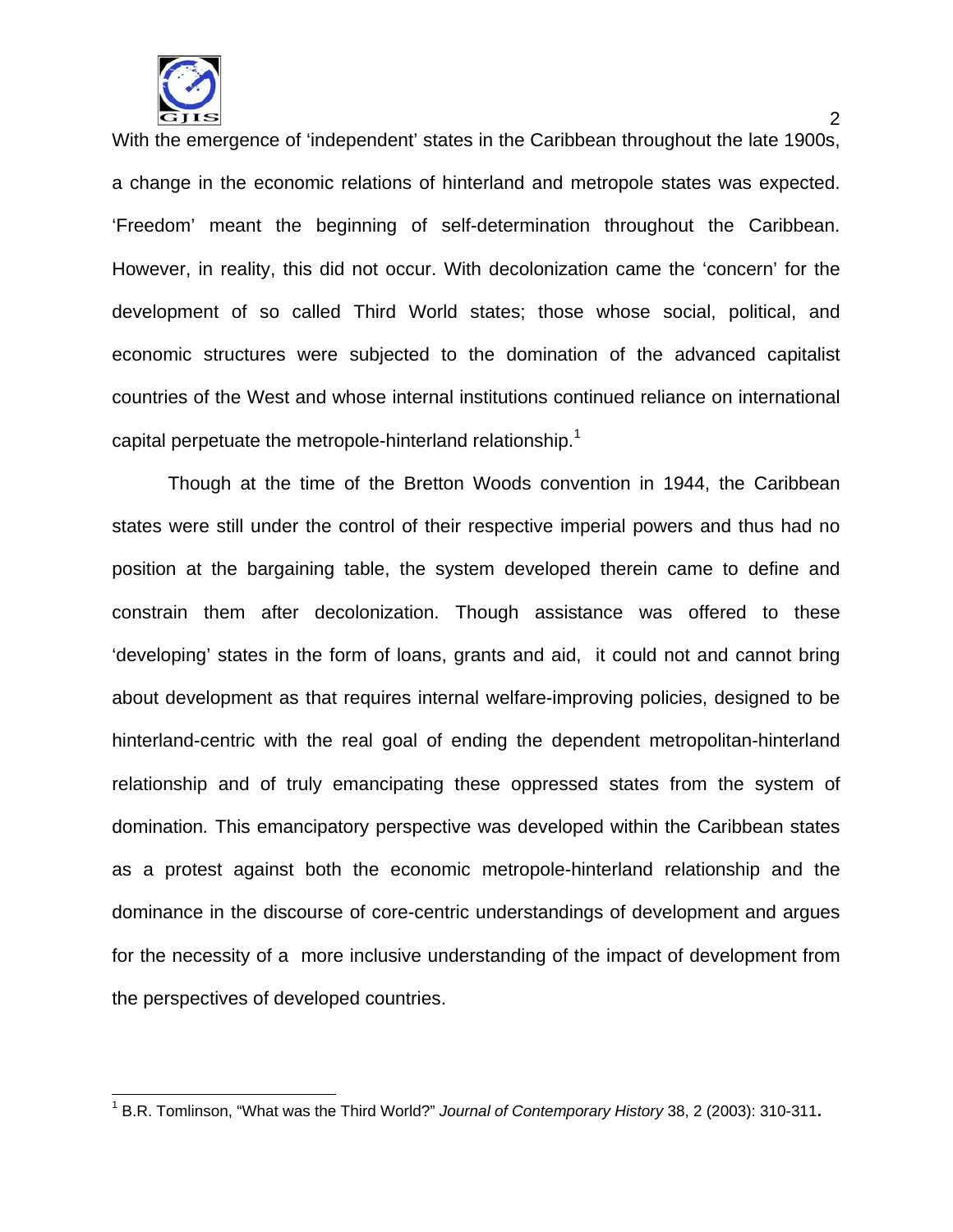

Caribbean Dependency Theory (CDT) emerged at the University of the West Indies in the 1960s and became particularly influential as a critical analytical response to evolving neoliberal policies in the 1970s. CDT was directed at terminating the external controls over development imposed by institutions whose primary purpose was the enforcement of neocolonial structures.<sup>2</sup> Closely associated with the rise of ideological and political radicalization in the Anglophone Caribbean, the emergence of this theory occurred in response to "the influence of Rastafarianism, black power movements, the Cuban Revolution, national liberation movements in Africa and Asia, Marxism-Leninism, and Third World economic nationalism".<sup>3</sup> Pioneered by a "new generation of Caribbean economists, loosely known as New World economists"<sup>4</sup> that challenged the prevailing discourse, CDT originated with Lloyd Best and Kari Polanyi Levitt who initially argued that the unique circumstances of the Caribbean require a separate theory to explain the functioning of their economies.<sup>5</sup> The theory they envisioned took place on two levels: Epistemic Dependency, which showed that the root of the Caribbean development problem lay in the reliance on "imported" concepts and theories of limited relevance to actual conditions in the region and Economic Dependency, the external controls which dominated and diminished the domestic economy of the Caribbean states, which will be the primary focus of this article.

The prevailing paradigms at the time of the New World economists genesis were those of Keynesian macroeconomics, neoclassical microeconomics and the 'dual

 2 Norman Girvan, "Caribbean Dependency Thought Revisited," *Canadian Journal of Development Studies* 27, 3 (2006): 328-352.

 $3$  Ibid., 339.

<sup>4</sup> Norman Girvan, "W.A. Lewis, The Plantation School and Dependency, An Interpretation," *Social and Economic Studies* 54, 3 (2005): 20. <sup>5</sup>

Ibid., 211-212.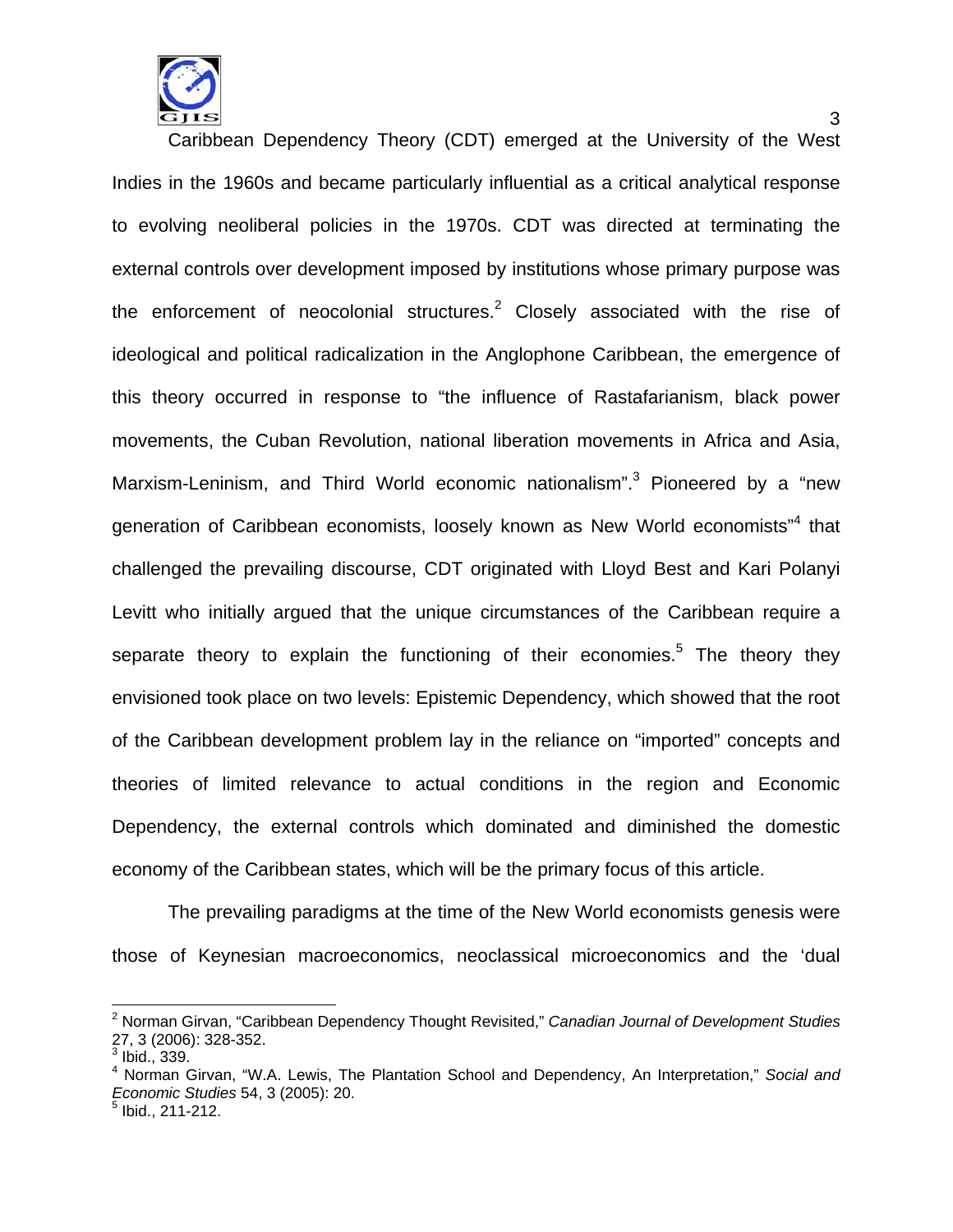

economy' development model of W. Arthur Lewis which all shared a representation of every economy as an independently functioning system in which markets operate through the interaction of supply and demand between "locally owned firms and resident consumers, and where the determinants of short-period economic activity and long-term growth are endogenous to the economy".<sup>6</sup> It was therefore assumed that the government could control the economy in the short-term by adjusting fiscal and monetary policy, in addition to policies to attract foreign capital to "supplement local savings and finance the level of investment needed for long-term growth".<sup>7</sup> The primary assumption of the three previously mentioned economic perspectives was that all states understood the concept of development in the same way, and would follow the same path in 'developing' as the developed states historically had. The rules of the game as understood by the emergent theorists were as such (though terminology varies slightly): *the muscovado bias* described the hinterlands confinement to terminal activity (it either produced primary goods or distributed consumer goods imported from the metropole); The *navigation provision* ensured that goods were transported by metropolitan carriers, and services were provided by metropolitan intermediaries; the *metropolitan exchange standard* specified that the banking system would be dominated by metropolitan financial intermediaries and ensured that the hinterland currency was fully backed by metropolitan assets.<sup>8</sup>

CDT argues through the Theory of Plantation Economy that, in essence, the structures put in place at the time of colonization (called Model I) have remained intact,

 $\overline{\phantom{a}}$ <sup>6</sup> Girvan, "Caribbean Dependency Thought Revisited," 333.<br><sup>7</sup> Ibid - 333

 $^7$  Ibid., 332.

<sup>8</sup> Lloyd Best and Kari Levitt, "Outline of a General Theory of Caribbean Economy," in *Essays on the Theory of Plantation Economy*, ed. Lloyd Best and Kari Levitt (Mona: University of the West Indies Press, 2009), 20.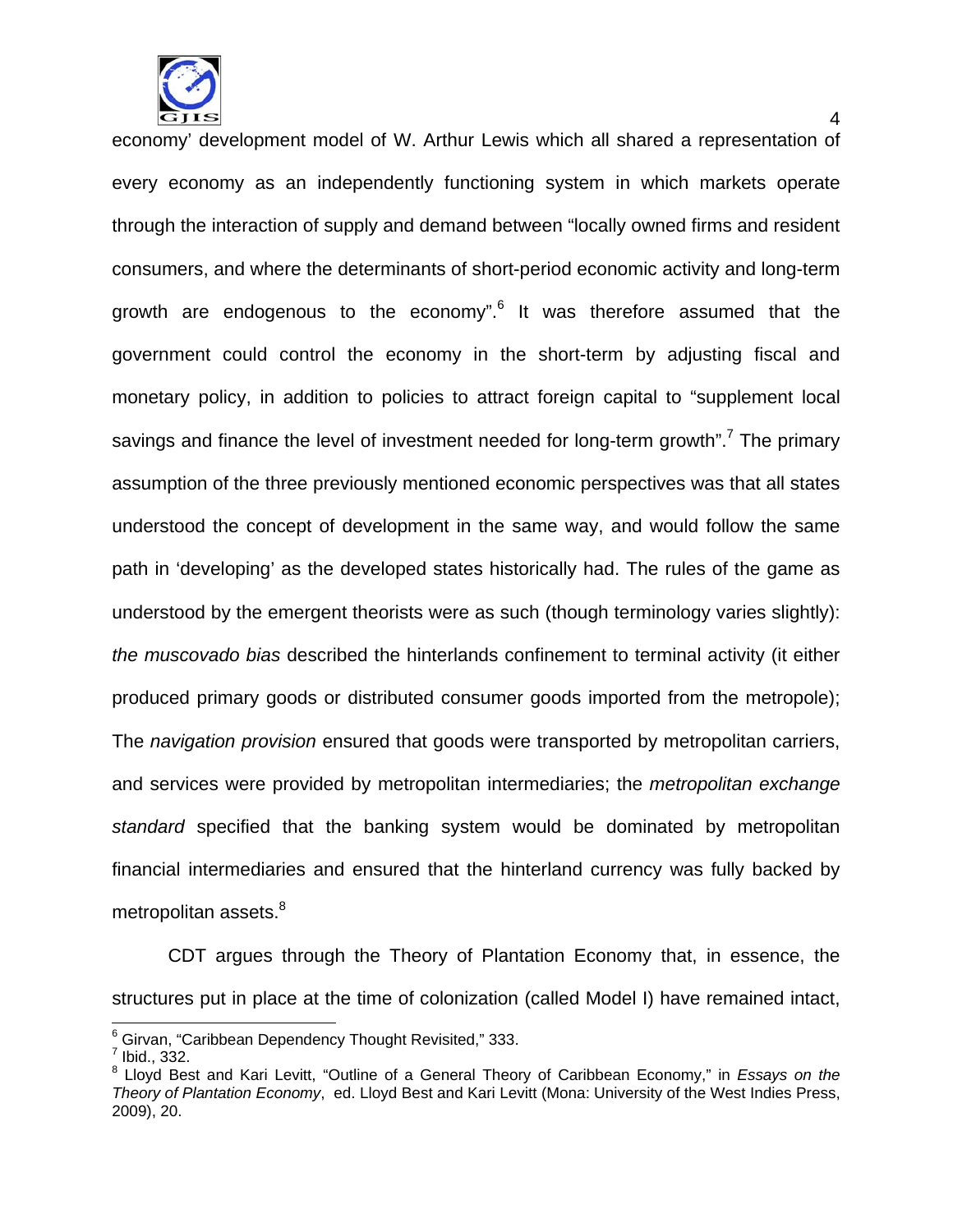

and have in fact been upheld, by the metropolitan-hinterland relationship. According to Girvan, Best and Levitt, this initial relationship evolved first into Model II (where familyowned plantations replaced corporate plantations and a peasant class emerged) and then into the Model III Plantation Economy or Post-Emancipation and Contemporary system, which refers to the present situation in the Caribbean states,  $9$  where trading companies have been replaced with branches of multinational corporations to produce raw materials (i.e. bauxite in Jamaica), as well as staple food as exports to the metropole, ensuring the continued domination and 'underdevelopment' (defined loosely as the condition of low growth and sectoral imbalance)<sup>10</sup> of the Caribbean states.

During the process of decolonization, development became the watchword, the motivation for the economic and welfare improvement of impoverished states. In traditional discourse, development has been understood by the majority of metropole governments to be "synonymous with economic growth within the context of a free market international economy", $11$  which in turn is necessary for combatting socioeconomic issues. This mainstream understanding is predicated on the apparent triumph of economic liberalism, and has led to the promotion of these policies throughout 'developing' Caribbean states. A critical definition of development has emerged that argues for locally driven understandings of development and local control over the economy in order to facilitate economic growth and improve welfare internally,<sup>12</sup> which

<sup>–&</sup>lt;br>9

<sup>&</sup>lt;sup>10</sup> Marietta Morrissey, "Towards a Theory of West Indian Economic Development," *Latin American Perspectives*, 8, 1 (1981): 1-27

<sup>&</sup>lt;sup>11</sup> Caroline Thomas, "Poverty, Development, and Hunger," in *The Globalization of World Politics*, ed. John Baylis et al. (New York: Oxford University Press, 2008), 473.<br><sup>12</sup>Ibid, 471-473.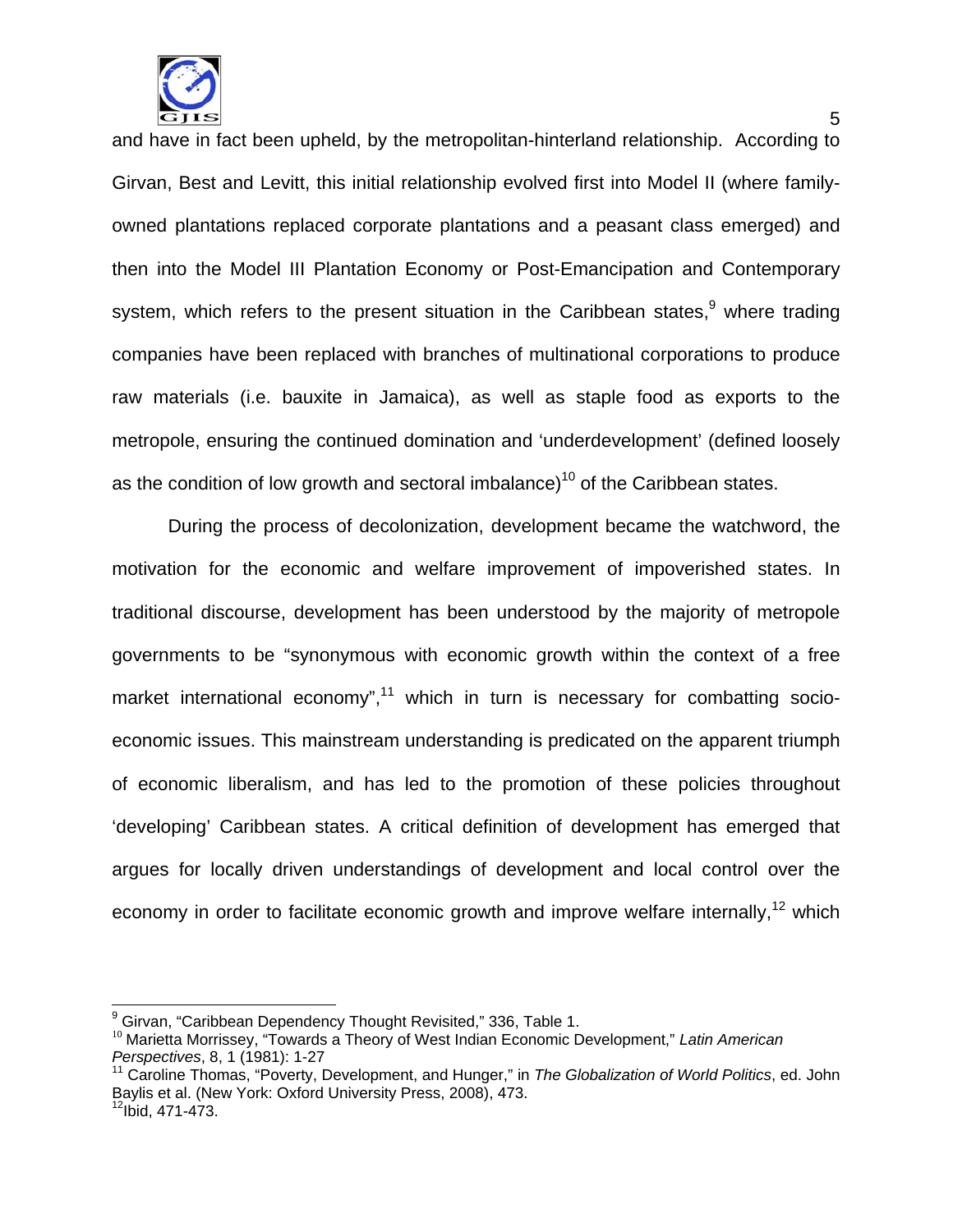

 $\sim$  6 was the approach originally developed by leading Caribbean Dependency theorists.<sup>13</sup> Though there is an obvious difference between development aid, loans and grants, CDT finds the distinction profits only the metropole and thus describes metropole-hinterland transfers of funds as mechanisms of control. The goal of Caribbean Dependency Theory is to build a theoretical framework in which economic policy can be devised to allow Caribbean states to assume control of their own development and growth in a manner which ensures that the needs of the Caribbean peoples are met and that promotes their interests within their own countries through economic policy which does not impede local production, education or health care services.<sup>14</sup> Thus, CDT would only support those humanitarian and economic aid programs which originated within the Caribbean, as these would be more directed at ending the dependence on the metropole; any programs or charities originating within the metropole, because they would not necessarily support the "specificity of the Caribbean experience,"<sup>15</sup> would be understood as a continued lack of control from within the hinterland economies.

Beginning in the 1970s, the standard prescriptions of neoliberal globalization were applied along with the assumption that hinterland states were simply metropole states that had not accumulated enough capital. As this does not take into consideration the Caribbean countries relationship with globalization, it has thus created a paradigm in which the experiences of the hinterland economies are disregarded.<sup>16</sup> Due to this externally sustained system, metropole states have gained compliance from Caribbean

<sup>&</sup>lt;sup>13</sup> Best and Levitt, "Outline of a General Theory of Caribbean Economy".

<sup>&</sup>lt;sup>14</sup> Ibid.<br><sup>15</sup> Norman Girvan, "Plantation Economy in the Age of Globalization," in *Essays on the Theoery of Plantation Economy: A Development*, ed Lloyd Best and Kari Levitt (Mona: University of the West Indies Press, 2009), xvi.

 $16$  Ibid., xvi-xxii.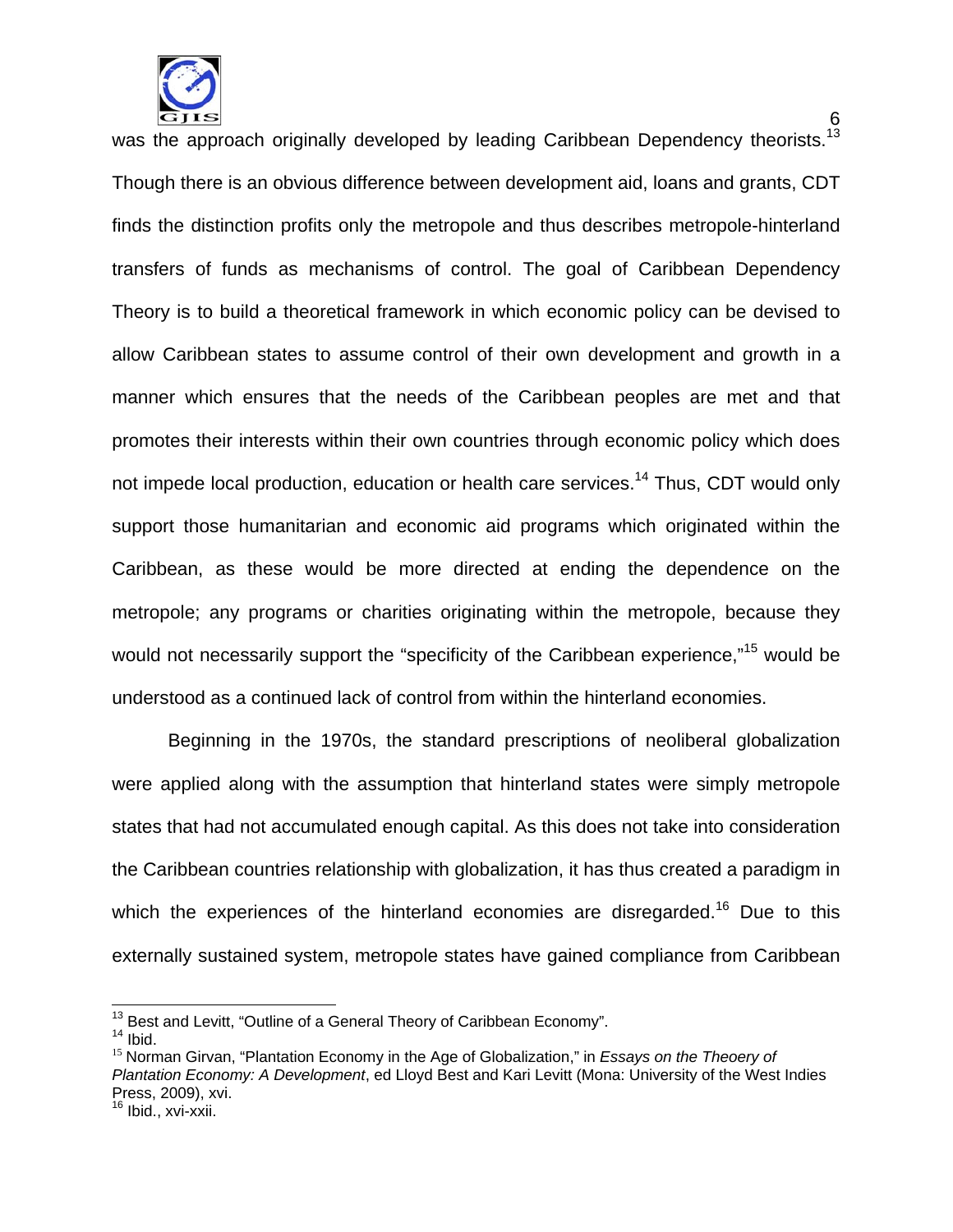

governments through 'stick' methods such as economic sanctions and adjustment programs, or 'carrot methods' in the form of "promises or deliveries of benefits (economic aid, or trade preferences)".<sup>17</sup> According to Moon, these methods act as "consensus producing forces" on economic, political, social and cultural relations between the dependent nation and the global system and dominant nations (primarily the United States).<sup>18</sup> The dependent nature of the metropole-hinterland 'aid' relationship has also come to dominate the monetary system. The local currency of Caribbean states is tied to a metropolitan currency and the banking-system was controlled externally, leading Odle to characterize Caribbean public finances as exhibiting "fiscal dependence" due to reliance on foreign loans and grants<sup>19</sup>.

Capital influx, whether charity or grant, and policy intervention, whether loan or trade agreement, designed and operated by the metropole, is geared towards the continuation of the plantation economy structures, designed to perpetuate the hinterland dependence on the metropolitan at every level of interaction. The origins of CDT in the need for a Caribbean-centric economic policy provide an interesting basis from which to launch a case study. CDT argues, that capital in any form, coming from a metropole state or organization, is in fact a tool of the system of domination, thus it can have no positive effect on the 'legitimate development' of the Caribbean states. Instead, these adjustment programs, charitable giving's, and bilateral agreements, promote the very cycle that CDT theorists would argue keeps the Caribbean economy from long-term

 $\overline{\phantom{a}}$ 

<sup>&</sup>lt;sup>17</sup> Willian J. Biddle and John D. Stephens, "Dependent Development and Foreign Policy: The Case of Jamaica," *International Studies Quarterly* 33, 4 (1989): 413.<br><sup>18</sup> Ibid.

<sup>&</sup>lt;sup>19</sup> Girvan, "Caribbean Dependency Thought Revisited," 331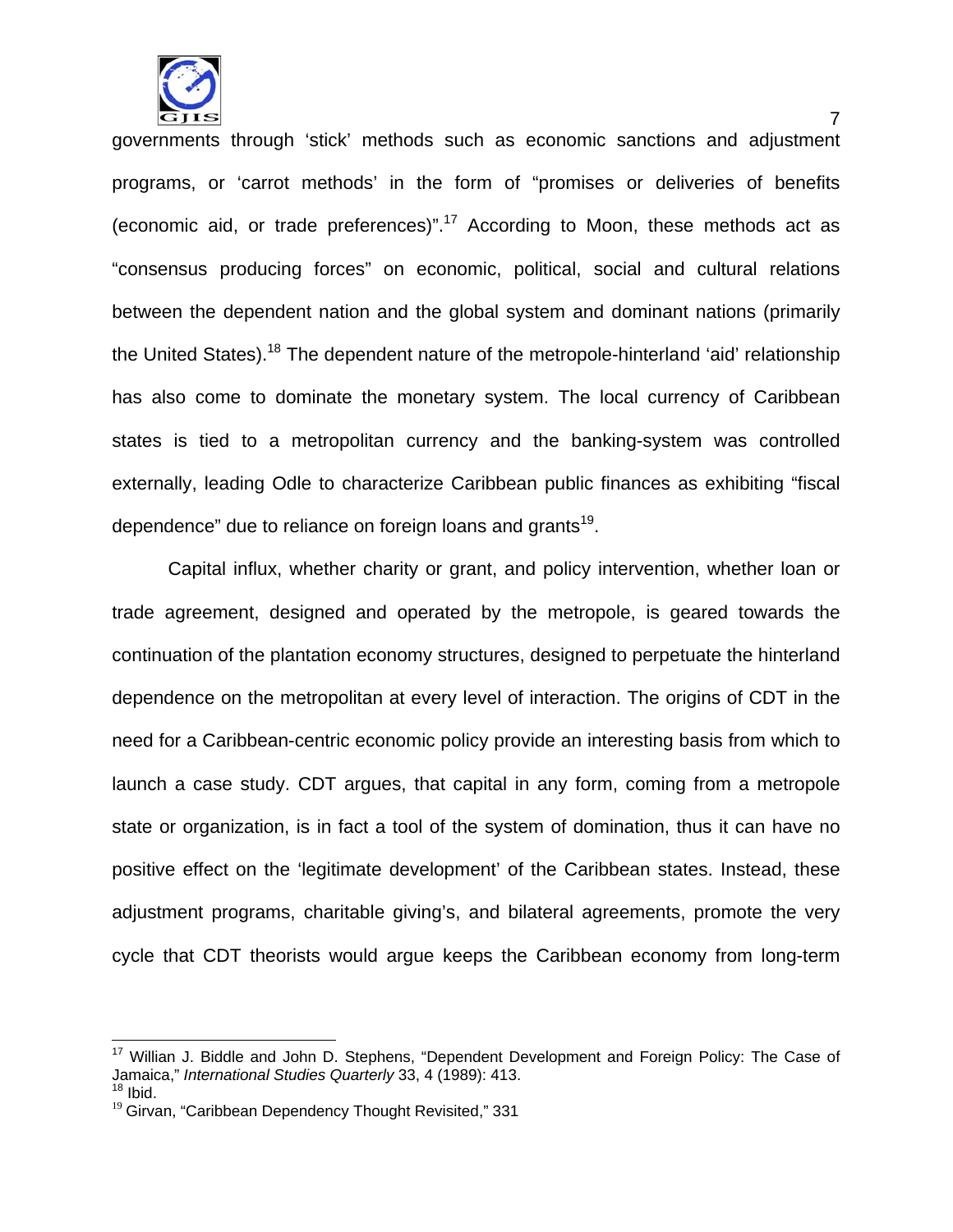

growth and the improvement of conditions internally. To analyze this more clearly, my unit of analysis will be the island of Jamaica.

Jamaica's economic development can be understood as a historically established metropole-hinterland interaction model, based in the colonial creation of power relations, whose theme of economic domination has continued throughout the state in the form of organizations that are in fact tools of the metropole states, of whom the primary goal is to reinforce the status quo exchanges. The purpose of this analysis, and the reason it is so important in understanding the current situation, is that it demonstrates that hinterland states, like Jamaica, are fundamentally different from the assumptions of metropole countries, thus requiring an alternative approach to development.

With Jamaica's withdrawal from the colonial system, via the West Indian labour rebellion of 1937-1938, Jamaica was granted a small level of democratic self-rule which expanded in scope (and included the establishment of a semi-autonomous political system) until full independence in 1962. As full independence was achieved, politics came to be dominated by two main political parties: the People's National Party (PNP), a more left-leaning party founded by Norman Manley, and the Jamaica Labour Party (JLP) headed by Alexander Bustamante (the JLP under Bustamente won the first 'free' election with full suffrage, with 51% of votes).<sup>20</sup> Following the analysis of West Indian economist W.A. Lewis, the JLP government's policymakers pursued "industrialization by invitation" which consisted of import-substitution policies and the encouragement of foreign direct investment, as a means of liberalizing their economy and producing

 $\overline{\phantom{a}}$ <sup>20</sup> Ibid., 417, Table 1.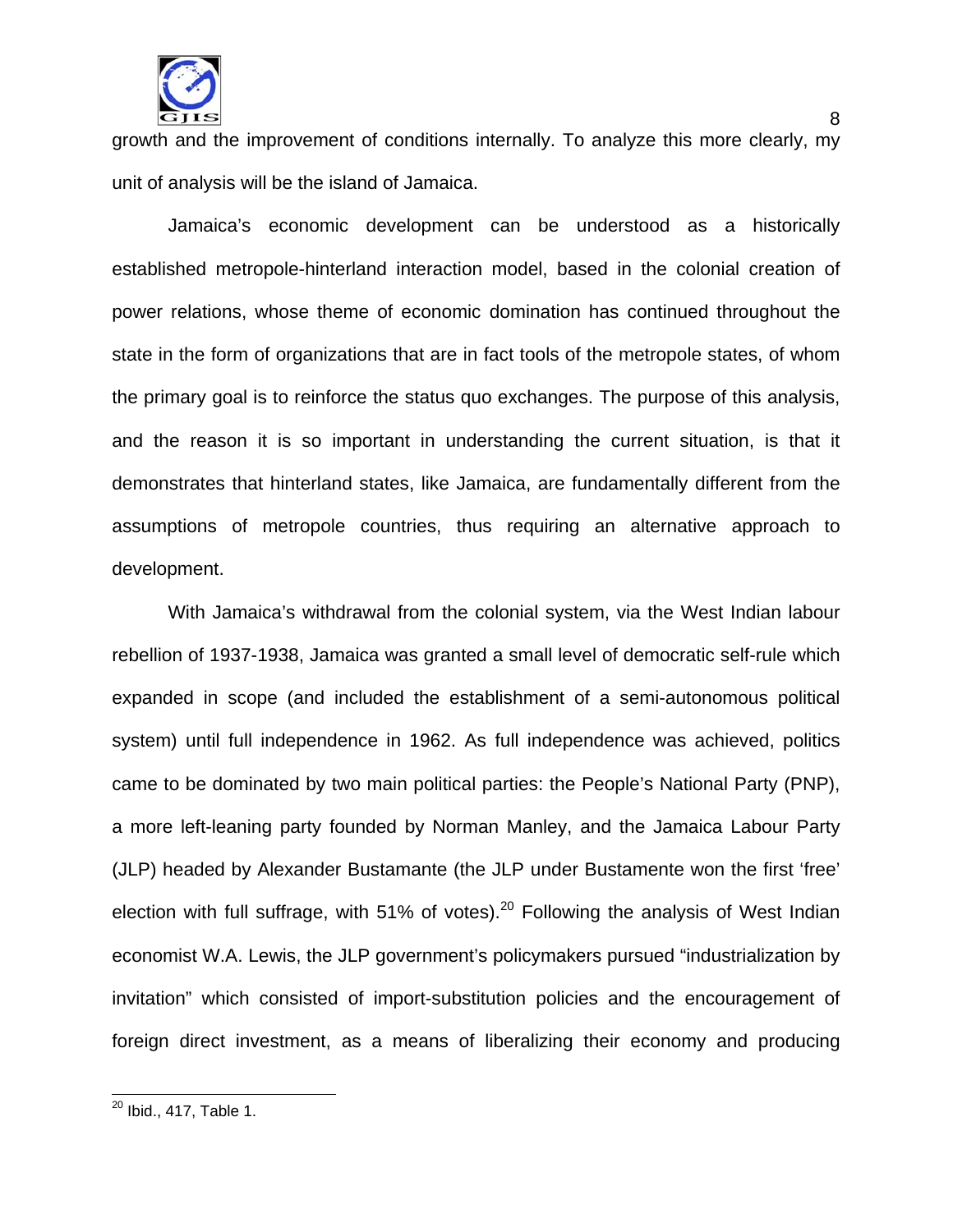

competitively alongside the rest of the world.<sup>21</sup> Initially, the Gross Domestic Product (GDP) rose an average rate of 7% per year, and per capita income increased by 4.4% per annum from 1950-1970, allowing the JLP to win the 1967 election with 51% of the vote, as the short-term growth of Jamaica looked promising.<sup>22</sup> However, these policies only reinforced the metropole domination of the hinterland plantation economy; though GDP and GDP per capita were on the rise thanks to "industrialization by invitation", the long-term effects of these policies on actual conditions within Jamaica were not anticipated.

At this point the distinction must be made between the national economy, which refers to the geographical area to which the gross domestic product is applied and is an economic extension of the metropolitan economy, and the domestic economy, which refers to the economy of the individuals in the country.  $23$  In the case of Jamaica, the national economy during the 1960s and 1970s flourished under the administrations liberalizing, pro-Western policies, while the domestic economy suffered through increased social inequality and unemployment, driving segments of the workforce into ghettos.24

The increasing socioeconomic issues brought the PNP into power in 1972 under Michael Manley<sup>25</sup> which heralded a period of democratic socialism and regional solidarity, with the administration explicitly opposing dependent development in the country, accepting the structural dependency critique of the international economic

 $\overline{\phantom{a}}$ 

 $^{21}$  Ibid., 416-417.

 $22$  Ibid., 416.<br> $23$  Girvan, "Plantation Economy in the Age of Globalization," 19.

 $^{24}$  Biddle and Stephens, "Dependent Development and Foreign Policy," 419.  $^{25}$  Ibid., 417, Table 1.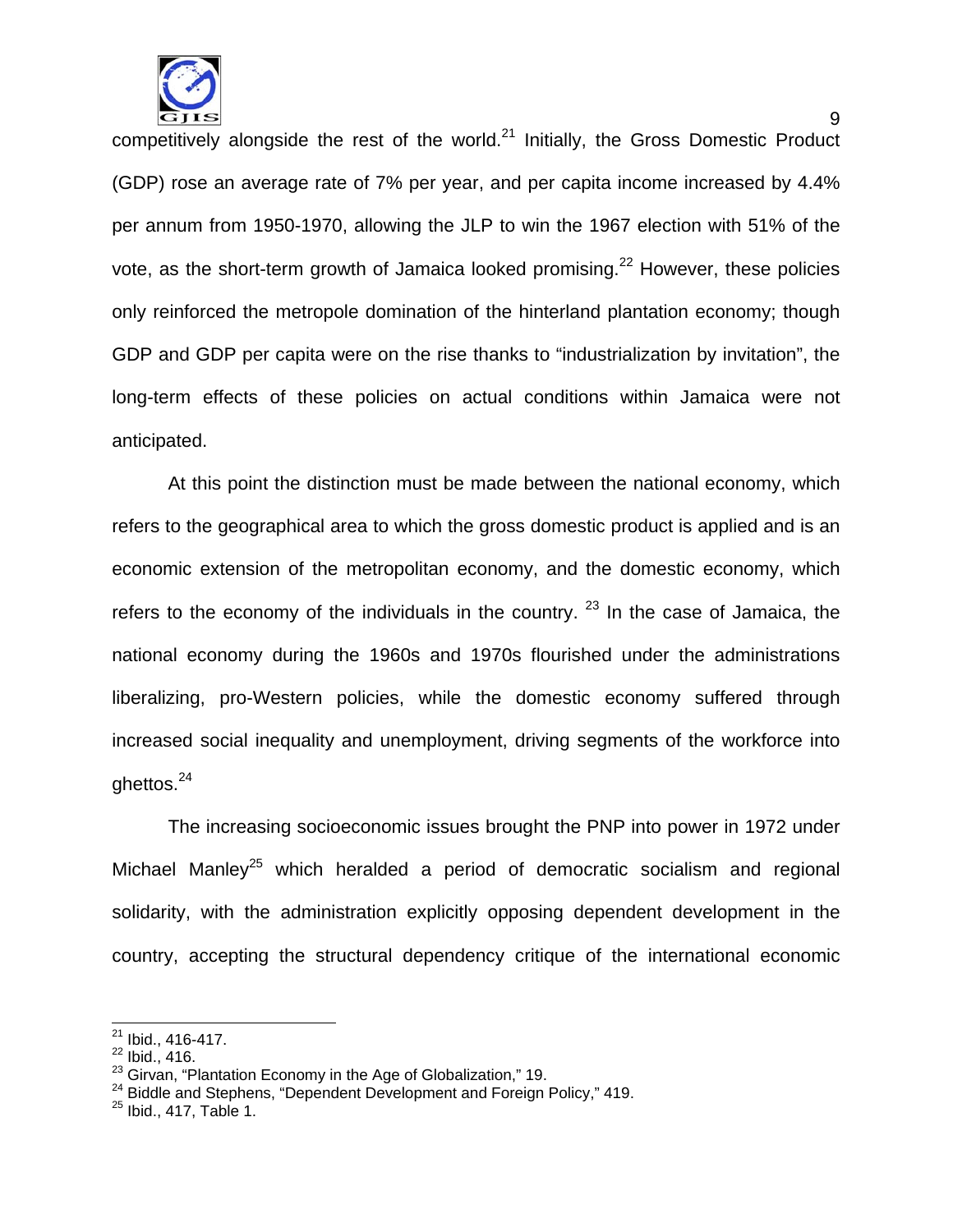

 $10$ system and its results in underdevelopment and subsequently made efforts to restructure the national economy and infrastructure.26

The most predominant of the Manley government's policies was the formation of an international bauxite producers' cartel, the International Bauxite Association (IBA) in early 1974, which resulted in a unilateral tax levy of 7.5% of the price, which yielded an estimated \$170-\$200 million in the period from January 1974 to March 1975 alone. Additionally the government negotiated 51% ownership in the companies involved solely in bauxite mining and persuaded other IBA member states to impose levies as well. The bauxite policy is an example of the Jamaican government asserting control over its foreign and national economic policy and is an example of true development as understood by Caribbean Dependency theorists. This move by the government of a Caribbean state to improve its revenues and terms of trade unilaterally in order to ensure its profit and (theoretically, in the long-term) create a national economy that would not be dependent on foreign aid and loans and is one of the ways in which the government could prioritize and establish the interests of the Jamaican people, while lessening its level of dependence and closing the gap (albeit slightly) between the metropole and the hinterland, as the broad goal of the policy was to wrest control of the bauxite industry from the controlling interests of the transnational corporations home states.<sup>27</sup>

Outside the capitalist state' sphere of influence, the government, as a result of increased revenues, "indicated its seriousness over redistribution of income by introducing new progressive tax laws" which focused on the wealthier portion of the

 $\overline{\phantom{a}}$ 

 $^{26}$  Ibid., 419-420.

<sup>&</sup>lt;sup>27</sup> Ibid., 420-421.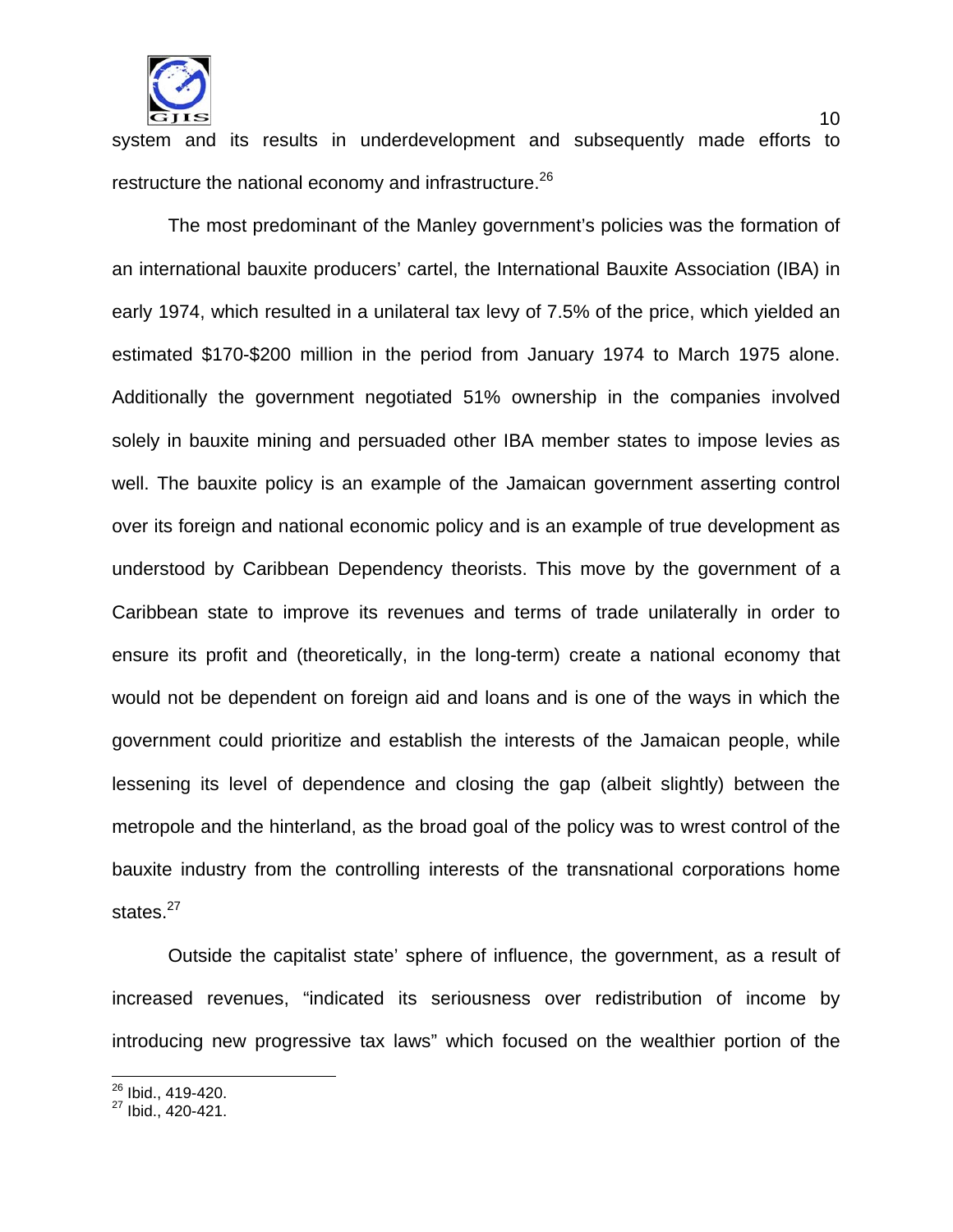

population.<sup>28</sup> The administration's understanding of development as being internally borne led to deteriorating economic conditions in the country vis-à-vis the disapproval of the United States (as Jamaica developed a closer relationship with Cuba), declining tourism and rocky interactions with the International Monetary Fund (IMF).<sup>29</sup> These conditions, as well as Jamaica's historical development, led the Jamaican government to conclude that Jamaica could not sustain itself solely based on internal production and necessitated a return to banks and institutions for assistance.<sup>30</sup> The IMF responded to this request for help by offering loans and conditioning acceptance on a set of austerity measures for the country; changes to fiscal and monetary policy, that would 'correct' the Jamaican system and make their exports more appealing, as increased production was presumed to generate growth in an economy. Manley refused to adopt these conditions, but continued social discontent and outbursts of violence marred the elections, in which Manley's PNP government was replaced by Edward Seaga's JLP in 1980. $31$  The far more conservative JLP moved to implement IMF policy, and over the next four years Jamaica was subjected to the deterioration of social services, rising inflation, a slowed economy and increasing unemployment.<sup>32</sup> After the Seaga government initially implemented new conservative IMF requirements, GDP per capita declined<sup>33</sup>, savings

 $\overline{\phantom{a}}$  $\frac{28}{10}$  Ibid., 420-423.

<sup>29</sup> The Jamaica Gleaner, "Snapshots of History - Difficult Times in the 1970s," *The Jamaica Gleaner*, 2000, accessed March 1, 2012, <<u>http://jamaica-gleaner.com/gleaner/20010715/out/out2.html</u>>.  $\frac{30}{1}$  Ibid.

<sup>31</sup> Ibid.; D. K. Duncan, "Winning is (Not) Everything," *The Jamaica Gleaner*, August 26, 2003, accessed March 5, 2012, <http://jamaica-gleaner.com/gleaner/20030826/cleisure/cleisure4.html>.

<sup>32</sup> J. Johnston and J. A. Montecino, "Jamaica: Macroeconomic Policy, Debt and the IMF," *Washington: Center for Economic and Policy Research* (2011): 1-19

<sup>&</sup>lt;sup>33</sup> World Bank, GDP per capita growth table (annual %), accessed February 16, 2012, <http://data.worldbank.org/country/jamaica>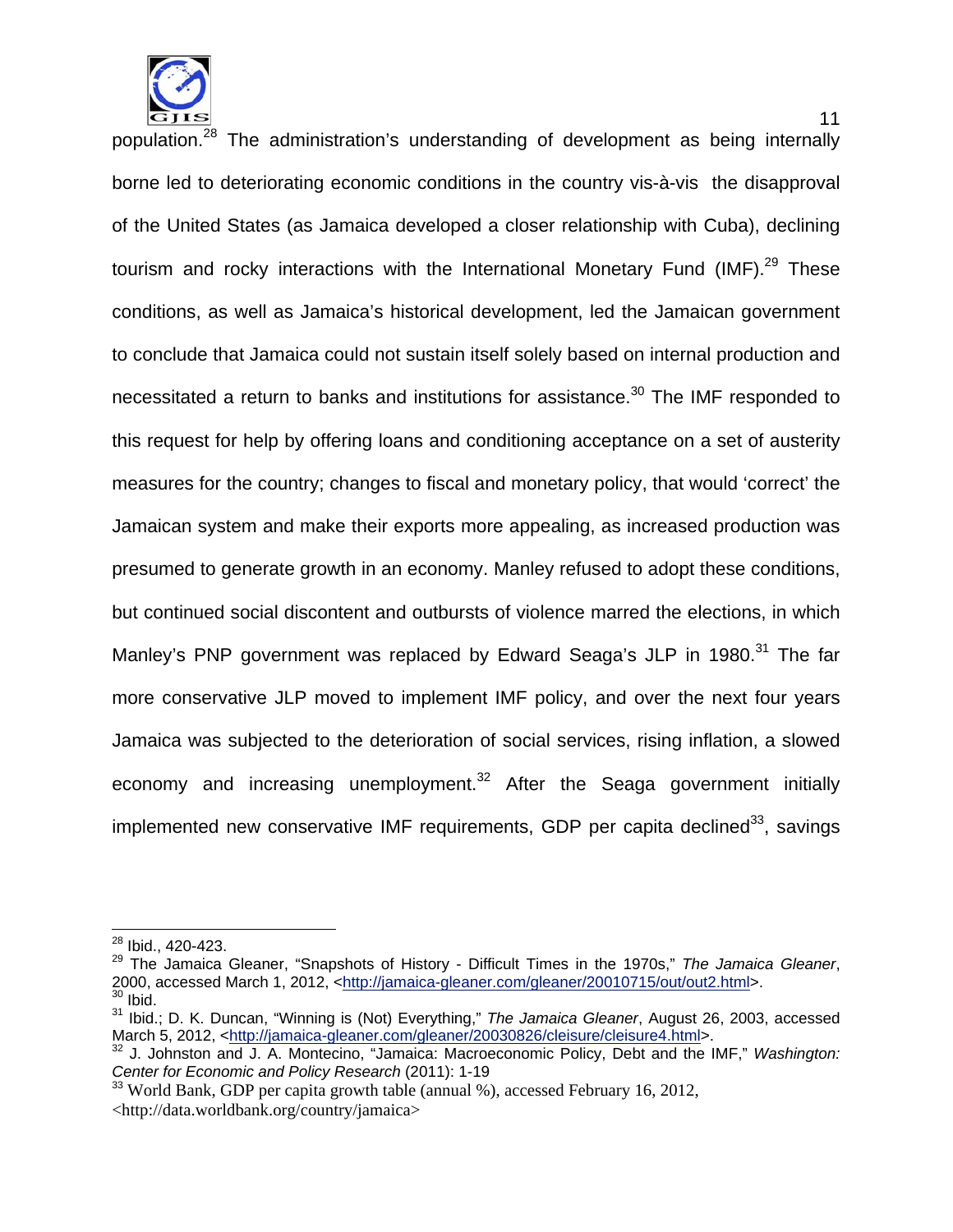

 $12$ as percent of GDP improved for approximately two years before falling rapidly,<sup>34</sup> and 'aid' flows skyrocketed from \$150 million to over \$250 million, $35$  as the country was unable to finance its own existence.

Over the next two decades the situation swiftly deteriorated, as a direct result of these policies. Subsequent governments, the second Manley administration (1989- 1992) and the following PNP administration under P.J. Paterson (1992-2006), had little choice but to continue the acceptance of loans, grants and 'development aid' as their means for developing internal structures to allow Jamaica to sustain its own economic growth were hindered by its history of dependence on the metropole (and its affiliate organizations and institutions) and were further exacerbated by growing public debt. "Beginning in 1991 with the signing of a Structural Adjustment Package with the IMF, Jamaica undertook a rapid process of financial liberalization<sup>36</sup> which amplified previous social issues with the loan being conditional on the reduction of social programs and the resultant lagging state regulations (as the structural adjustments were not a product of Jamaican innovation) lead to widespread bankruptcies in the financial sector by 1994.<sup>37</sup> Since then, public debt, which has crippled the economy and ensures there is no exit from IMF packages and aid, has increased dramatically. In 2000, it had reached a high of 80% of GDP.<sup>38</sup> By 2006, Jamaica's savings, a good indicator of the actual condition

<http://data.worldbank.org/country/jamaica>

 $\overline{a}$ 

<sup>&</sup>lt;sup>34</sup> World Bank, Gross Savings (% of GDP), accessed February 16, 2012,

<sup>35</sup> World Bank, Aid Flows at Current US\$, accessed March 9, 2012,

<sup>&</sup>lt;http://data.worldbank.org/country/jamaica>

<sup>&</sup>lt;sup>36</sup> Johnston and Montecino, "Jamaica: Macroeconomic Policy, Debt and the IMF", 5.<br><sup>37</sup> D. King and A. Kiddoe, "Achieving Fiscal Sustainability in Jamaica: The JDX and Beyond," *Caribbean Policy Research Institute* (2010)

<sup>&</sup>lt;sup>38</sup> Inter-American Development Bank, Totally Public Debt: % of GDP (Annual Average), accessed March

<sup>2, 2012, &</sup>lt; http://www.iadb.org/Research/LatinMacroWatch/lmw.cfm>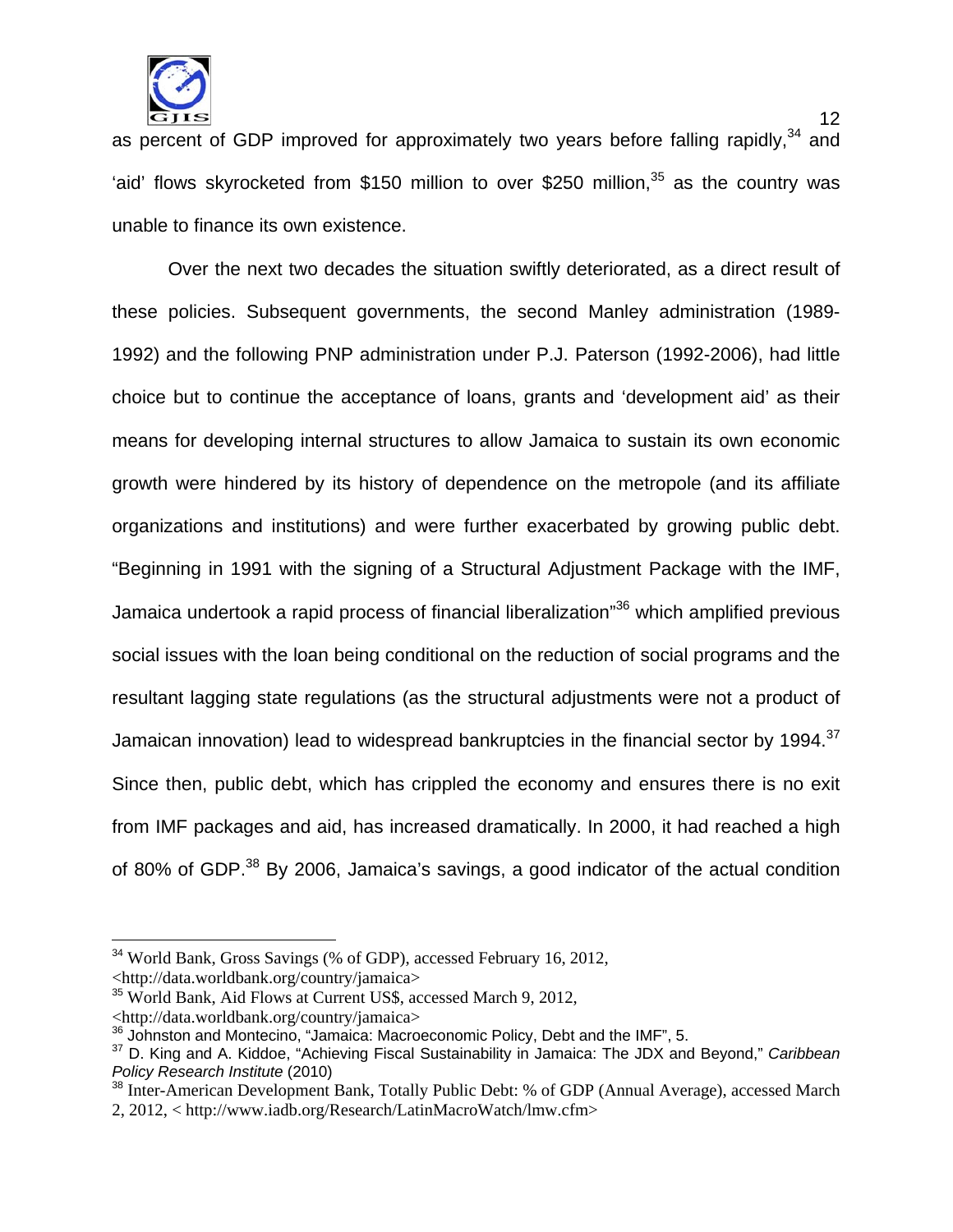

 $13$ on the ground in the country, had dropped to the lowest level since 1975,<sup>39</sup> its GDP per capita growth was negative.40 and its public debt had reached an astonishing 111% of GDP.<sup>41</sup> On shaky economic ground already, the global economic recession hit Jamaica particularly hard, with its currency depreciating by nearly 20% from September 2008 to February 2009,<sup>42</sup> forcing it into another round of IMF loans and dependence on foreign assistance, as the governments efforts to finance its own recovery were simply too small to counteract the large shocks to the system.

Recently, Jamaica's situation continues to deteriorate; in 2010, Jamaica's public debt was on the rise again, $43$  and the IMF has essentially taken full control over the country. Even after the negative shock of Tropical Storm Nicole (fall 2010), and despite GDP growth registering as negative for that fiscal year, Jamaica was not eligible for relief under the World Bank-administered Caribbean Catastrophe Risk Insurance Facility (CCRIF)<sup>44</sup> and "was only allowed to increase spending by 0.2% of GDP".<sup>45</sup> The IMF program put in place in the aftermath of the global recession focused on procyclical policies which limited government spending particularly on tourism, where the government was *forced* to halve the \$10 million planned for an advertising campaign to attract foreigners to the country in order to meet IMF stipulations ,and the containment of the wage bill (the total of the wages an employer has to pay its employees) which directly impacts unemployment and national economic sustainability and can have negative consequences for a developing country like Jamaica whose health and

<sup>&</sup>lt;sup>39</sup> World Bank, Savings (% of GDP), 2012.

<sup>&</sup>lt;sup>40</sup> World Bank, GDP per Capital Growth (annual %), 2012.<br>
<sup>41</sup> Inter-American Development Bank, Total Public Debt: % of GDP (Annual Average), 2012<br>
<sup>42</sup> Johnston and Montecino, "Jamaica: Macroeconomic Policy, Debt and th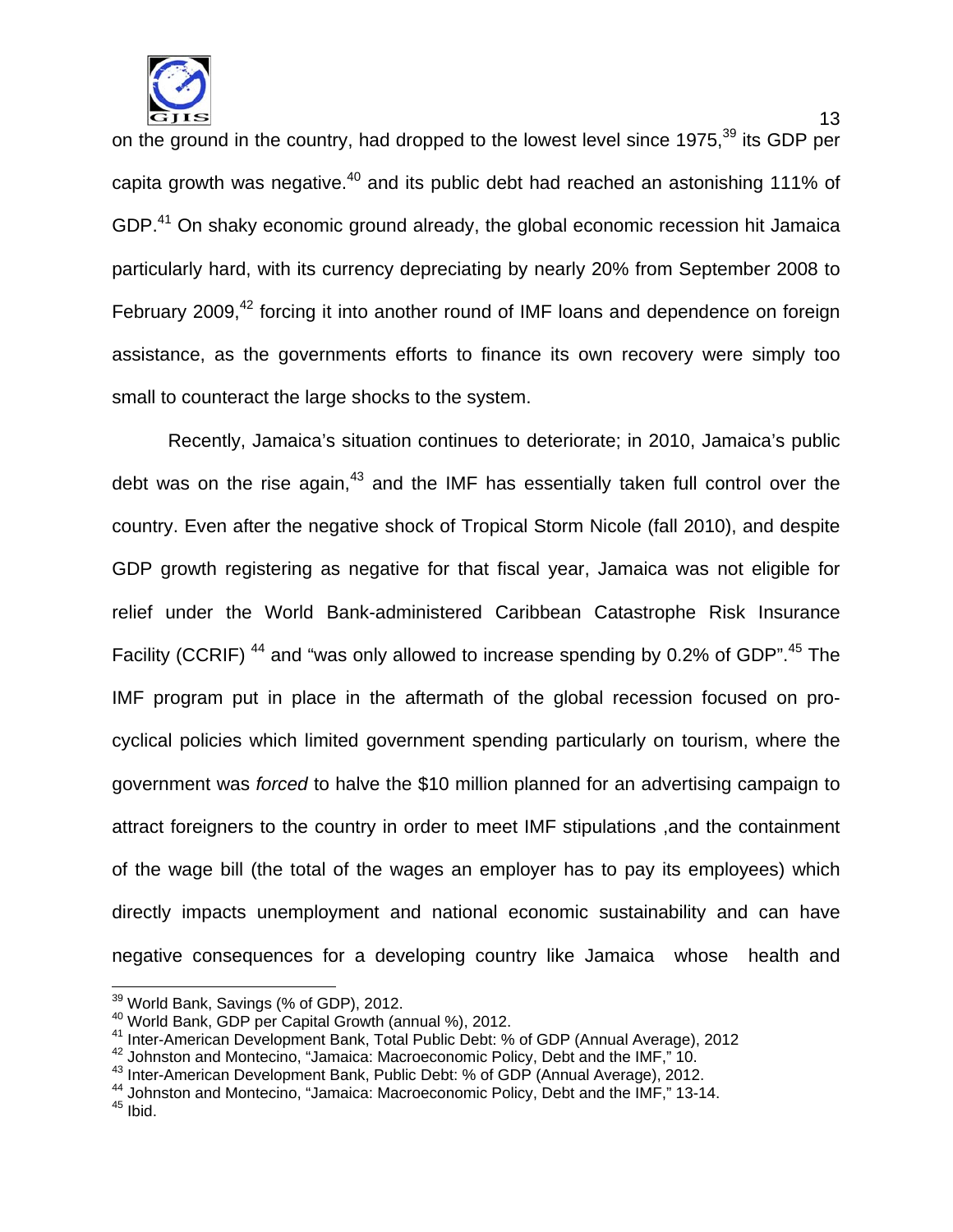

education sectors were in dire need of financing.<sup>46</sup> The IADB stepped in at this point to provide 'aid' for social programs in the country to the tune of \$50 million, resulting in an increase in the official government poverty rate (from 10% in 2007 to 16% in 2009). When the current 'development aid' money runs out, Jamaica will be in no better of a position to drive its own economy internally and could even be positioned to take an even larger loan to finance whatever projects it may have put in place as a result of the 'development aid', or be forced to cut programs causing increased socio-economic tensions. This understanding of 'development aid' is the reason for \$100 billion worth of aid from the European Union to Jamaica since  $1975^{47}$  and \$9.5 million UNDP grant to aid poverty reduction from it's largest trading partner, the United States, earlier this year.<sup>48</sup> Although these grants claim to have assisted the conditions on the ground in Jamaica, the fundamental problem and issue of concern for CDT scholars is that this 'aid' essentially perpetuates the metropole-hinterland cycle, because Jamaica is kept on a steady diet of external assistance and cannot develop the internal dynamic necessary to sustain itself. It is dependent on both 'development aid' in the form of grants and 'development aid' in the sense of loans, particularly considering the fact that oftentimes the conditions of the loans limit how the government can allocate the money received from grants.

As CDT scholars have shown, development is not measured only in capital, but requires the evolution of an internal dynamic, not only of physical structures and institutions, but a shift in the dominant discourse to emphasize that what is needed is

 $\overline{\phantom{a}}$  $46$  Ibid., 12-16.

<sup>47</sup> Patrick Foster, "EU aid to Jamaica tops \$100 billion," *Jamaica Observer*, February 23, 2010, accessed March 1, 2012, <http://www.jamaicaobserver.com/news/EU-aid-to-Jamaica-tops-100-trillion>.

<sup>48</sup> Allan Brooks, "U.S. \$9.5 Million Grant for Five-Year Plan of Action Programme," *Jamaica Information Service*, January 31, 2012, accessed March 1, 2012, <http://www.jis.gov.jm/news/leads-104/29697>.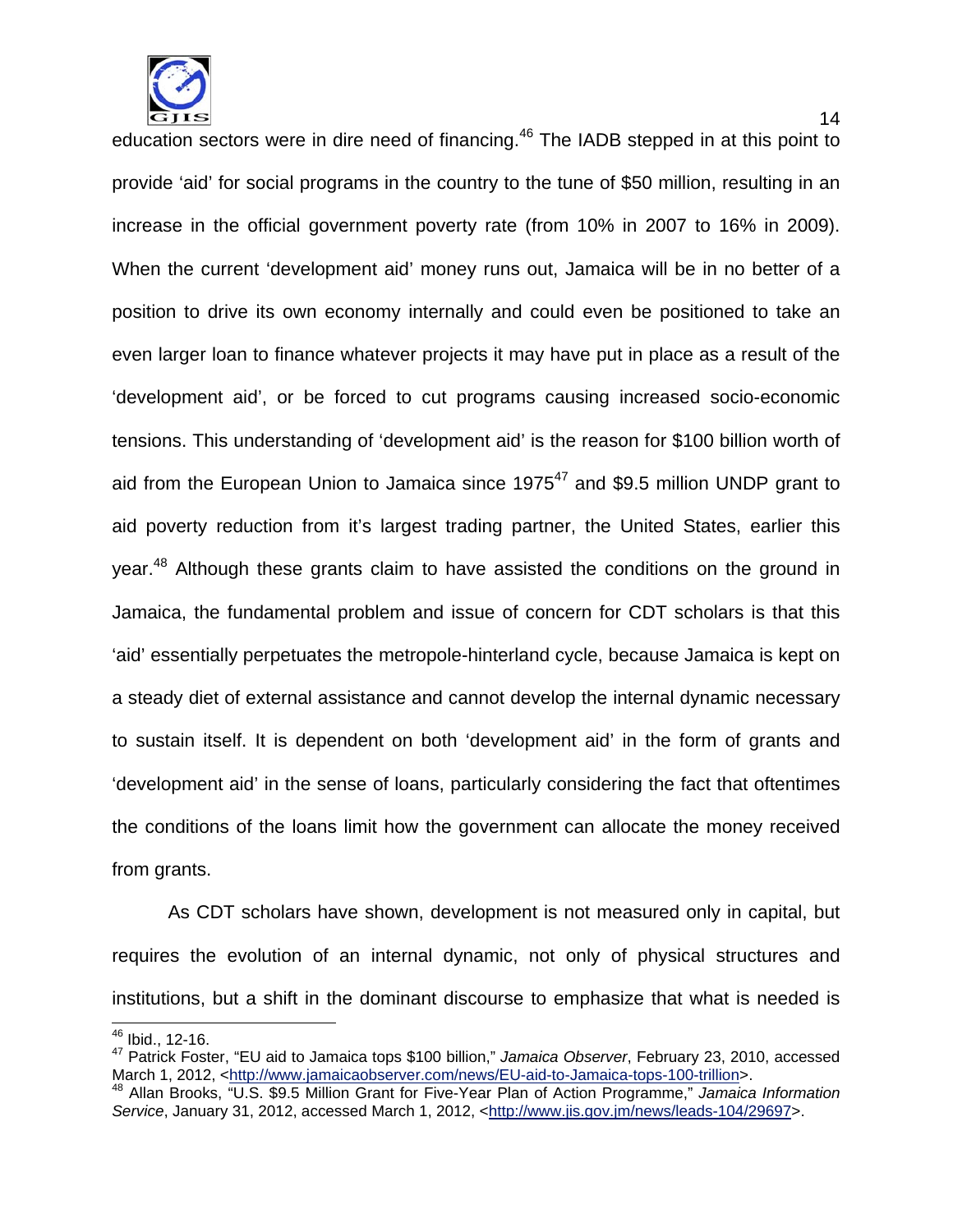

 $15$ not the charity of the Developed World, but the rise of the 'developing' World on its own steam, by its own hand, which is what is fundamentally missing in the case of Jamaica. The IMF (and other international institutional) loans are a direct perpetuation of this cycle, with grants loans and aid only serving the improvement of structures that assist or promote metropolitan values, interests and industries. As such, the entire system serves as a tool to keep Jamaica, and other Caribbean nations, dependent on external injections of capital. These tools play an incredibly significant role in Jamaican politics, and their prevalence and power is a direct result of metropole states investing in the country and providing 'aid' for the national economy whilst neglecting the need for growth in the domestic economy. Jamaica is a disturbing example of the real effects of massive public debt and reliance on 'development aid' and foreign loans. A country which prioritizes the interests of metropole creditors and institutions over the needs of its own society because it has been locked into a pro-cyclical pattern of underdevelopment, Jamaica can find no relief from these Western-oriented policies, unless it turns it gaze inwards and develops economic policies independent of exterior motives. Although 'assistance' was offered to Jamaica in particular, and developing Caribbean states in general, development aid as the metropole understands it cannot be about true development, as it must take into consideration the needs and interests of the Caribbean peoples, and focus on internal welfare-improving policies that are designed to be Caribbean-centric with the short and long-term goal of ending the dependent metropolitan-hinterland relationship in order to emancipate these oppressed states from the historically embedded and enforced system of domination.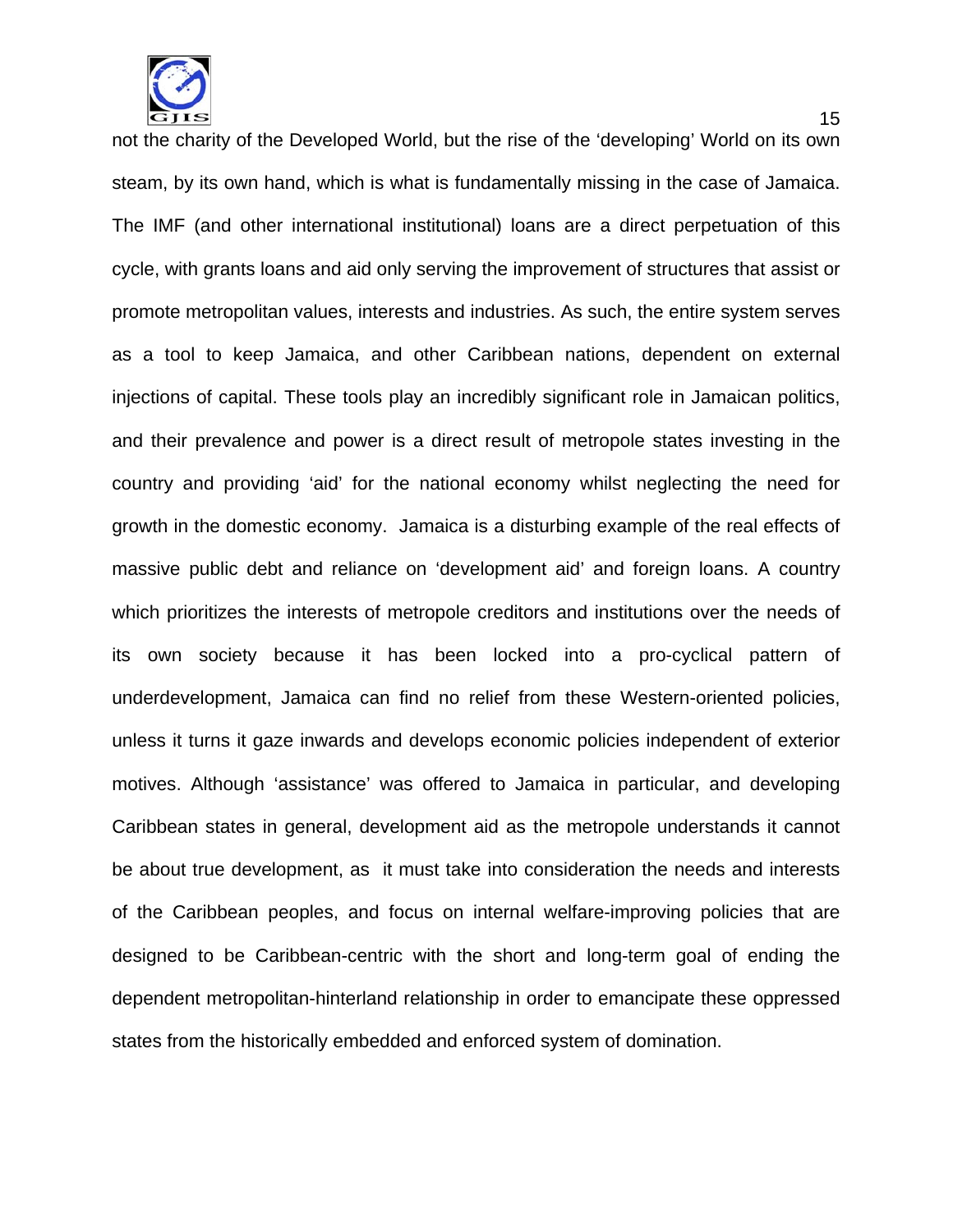

# **Globalization, Migration, and (Under)Development?**

Mondialisation, migrations et (sous)développement?

Cynthia Lei Fourth Year, International Studies

Abstract: This paper will provide a general overview of the effects of globalization on migration and analyze the role of remittances in Mexican development. Much of my research suggests that remittances have positive influences on development: for example, it makes up for inadequate government spending on infrastructure, increases investment capital and improves literacy rates. However, it is also possible that remittances negatively impact development because it can reduce the incentive to work, induce mass migration, and lead to a brain drain that produces labour shortages. Remittances have indeed played a key role in development; however, there is still disagreement on whether the effects of remittances are positive or negative. In the end, I am left to conclude remittances are a neutral tool that can result in both positive and negative consequences on development.

*Résumé: Cet article présente les effets de la mondialisation sur les migrations ainsi qu'une analyse du rôle des remises d'argent dans le développement du Mexique. Mon travail de recherche suggère que les remises d'argent ont une influence positive sur le développement. Par exemple, elles compensent pour les dépenses publiques inadéquates dans les projets d'infrastructure, elles augmentent le capital d'investissement et elles améliorent le taux d'alphabétisation. Cependant, les remises d'argent peuvent également avoir un impact négatif sur le développement, car elles peuvent diminuer l'incitation au travail, induire des migrations massives et entraîner une fuite des cerveaux, ce qui a pour résultat des pénuries de travail. Les remises d'argent ont bien joué un*  rôle clé dans le développement, mais leurs effets ne sont pas toujours clair. En fait, les remises d'argent constituent un outil neutre utilisé par divers individus à *des fins productives ou non productives et ce, avec des effets soit positifs, soit négatifs.*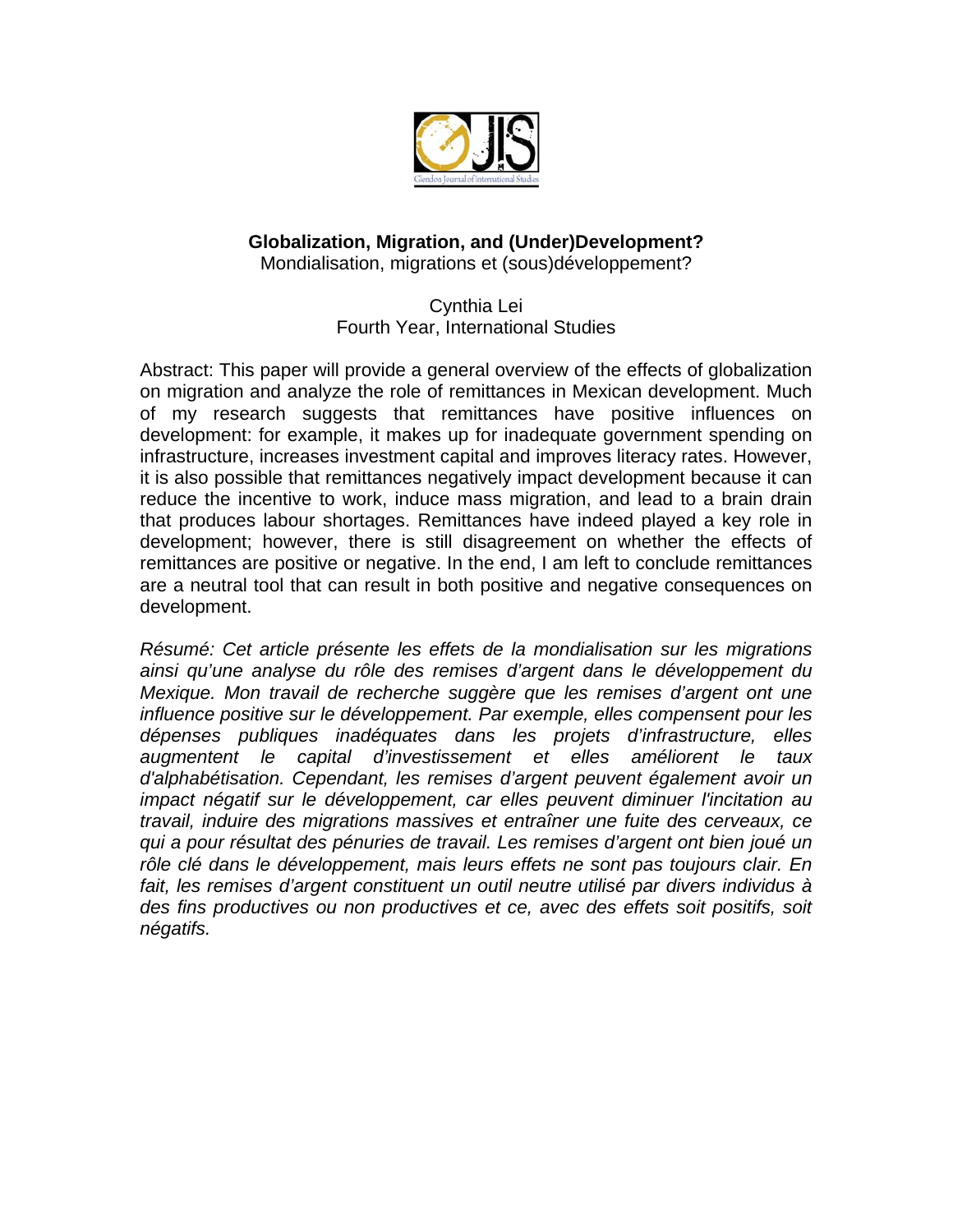

The movement of people around the world is deeply rooted in history; in fact, it took place even before the formation of the nation-state.<sup>1</sup> Migrating groups are classified under different categories, each of which has its own unique reasons for migration. *Why have people felt the need to migrate? Where do they go?*  These questions are posed by scholars in their attempt to understand the causes and effects of migration. Through a wide-ranging analysis of migration trends, scholarship has demonstrated that the desire for economic benefits is a key factor that pushes people to migrate.<sup>2</sup> Globalization has had a profound impact on migration; these migrant workers, through remittances, have both positively and negatively influenced the development of their homeland. This essay will examine the effects of remittances by migrant workers on development in Mexico.

#### **Globalization and Migration**

Globalization is a buzz word that constitutes a multitude of meanings. However, for the purposes of this essay I will specifically use it as it relates to aspects of migration. For example, this may include but is not limited to: technological innovations such as cheaper transportation costs, flows of capital and labour, and the divide between the rich and the poor. Held's idea of globalization is comprised of "stretched social relations, an intensification of flows, increasing

 $\overline{\phantom{a}}$ 

<sup>&</sup>lt;sup>1</sup> Stephen Castles. 2002. "Migration and Community Formation under Conditions of Globalization" *International Migration Review* 36(4): 1144.<br><sup>2</sup> Ibid., 1148.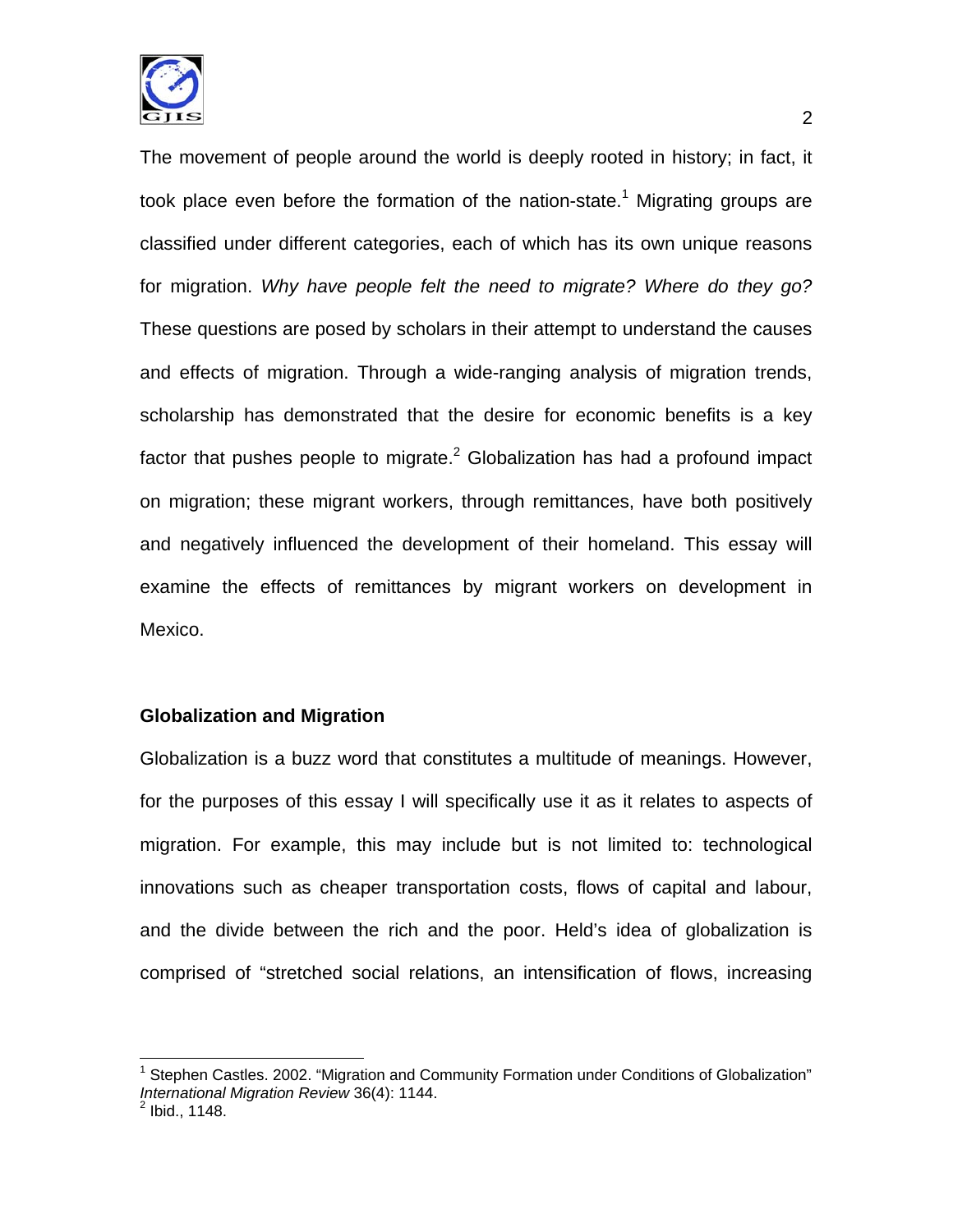

interpenetration, and a global infrastructure."<sup>3</sup> Based on his different perspectives of globalization, we see that while there may be immense benefits, sometimes it can also be associated with unequal economic and power relations as well as a disproportionate distribution of its effects. Positive globalists emphasize how stretched social relations can "improve the quality of life [and] raise living standards"<sup>4</sup> while pessimistic globalists focus on the negative aspects such as a hegemonic dominance of the most powerful states on the weaker ones leading to victimization of groups and individuals who are most vulnerable to its negative effects.

We can look at migration to demonstrate the realities of stretched social and economic relations. Patterns of capital flows have consequently resulted from these migrations, highlighting the change in economic interactions. Globalization also demonstrates a "complementary differentiation between different regions of the world due to their relationships to one another in terms of capital extraction. The movement of populations between them in response to labour markets [categorizes them] as either cores or peripheries of capital accumulation".<sup>5</sup>

Castles identifies two assumptions of traditional migrations: 1) permanent settlement migration and 2) temporary labour migration. However, since the advent of globalization, these assumptions have been slowly eroded in the face

 3 Cochrane Allan and Kathy Pain. 2004. "A Globalizing Society?" in David Held, ed. *A Globalizing World: Culture, Economics, Politics*. New York: Routledge, 17. <sup>4</sup>  $<sup>4</sup>$  Ibid., 22.</sup>

<sup>&</sup>lt;sup>5</sup> Donald M. Nonini. 2005. "Diasporas and Globalization" in M. Ember, C. Ember and I. Skoggard, eds. *Encyclopedia of Diasporas: Immigrant and Refugee Cultures around the World*, Part II. New York: Springer, 566.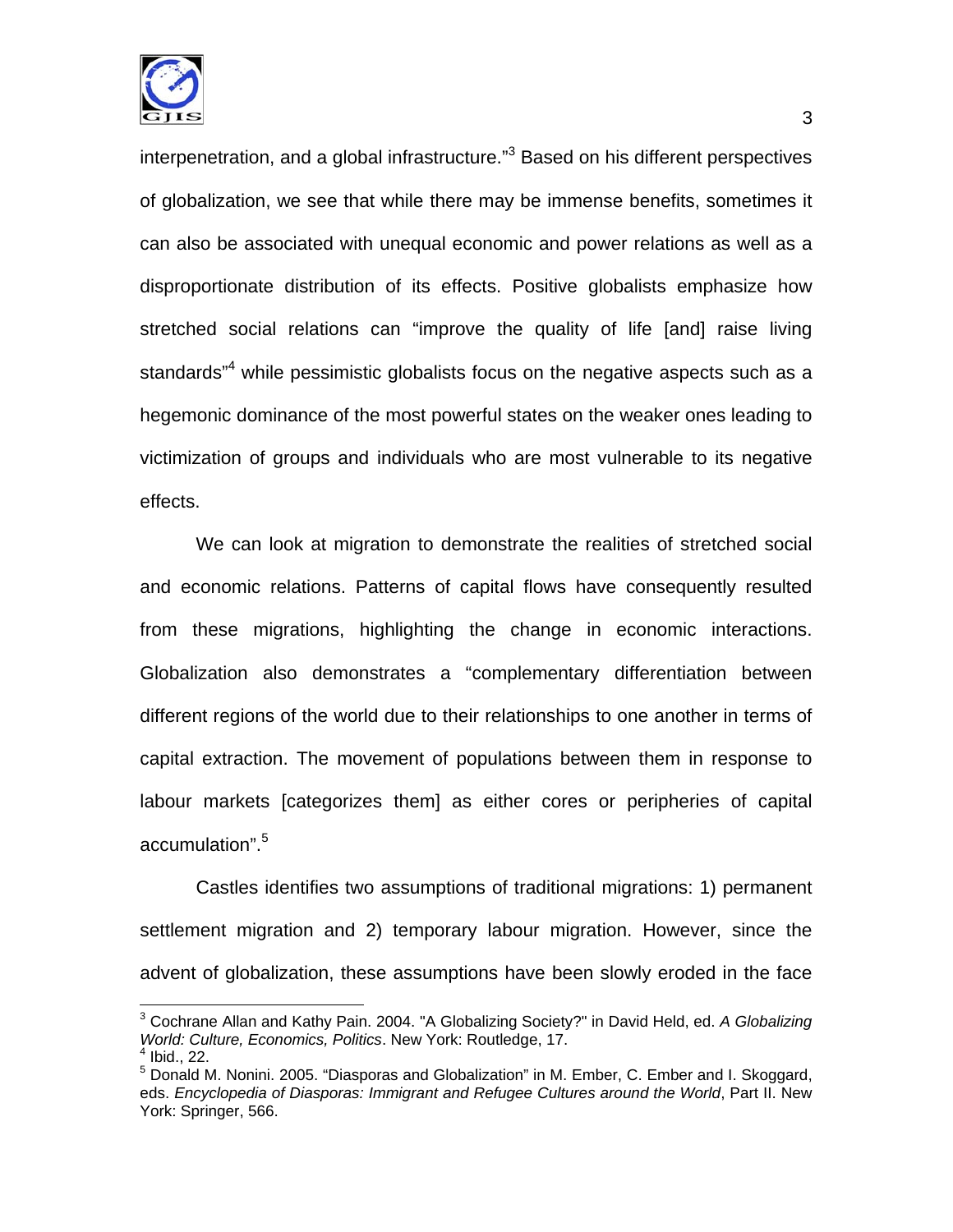

of new types of migrations. His description of low-skilled migrants that migrate in search of relatively better economic opportunities, usually coming under guest worker systems or illegally across borders,  $6$  who send remittances back to help support their families, serves as the focus of this essay to examine the impact on development in Mexico.

There has been much research done into the reasons why people migrate. Nonini attributes globalizations impact on migration to capital acquisition. By observing the uneven distribution of the effects of globalization he concludes that "contemporary labour and trade diasporas" migrate "from the peripheral regions of the world economy to its core regions of capital accumulation..."<sup>7</sup> and initiate the flow of capital in the form of remittances back home. Remittances are one of many methods that migrants use to reap the benefits of migration and "reaffirm the membership of the migrants in their homeland locals, and make possible the economic survival of poor families."<sup>8</sup> The remittances have both microeconomic and macroeconomic effects on the home economy. For example, Nonini uses the example of microeconomic implications in the forms of increased construction of buildings and homes, increases in small businesses, and education funding. He supports his theory by showing the increased movement of people and commodities, and points to

<sup>&</sup>lt;u>。</u><br>\_ Castles, op. cit., 1152.

 $<sup>7</sup>$  Nonini. op. cit., 566.</sup>

 $^8$  Ibid., 568.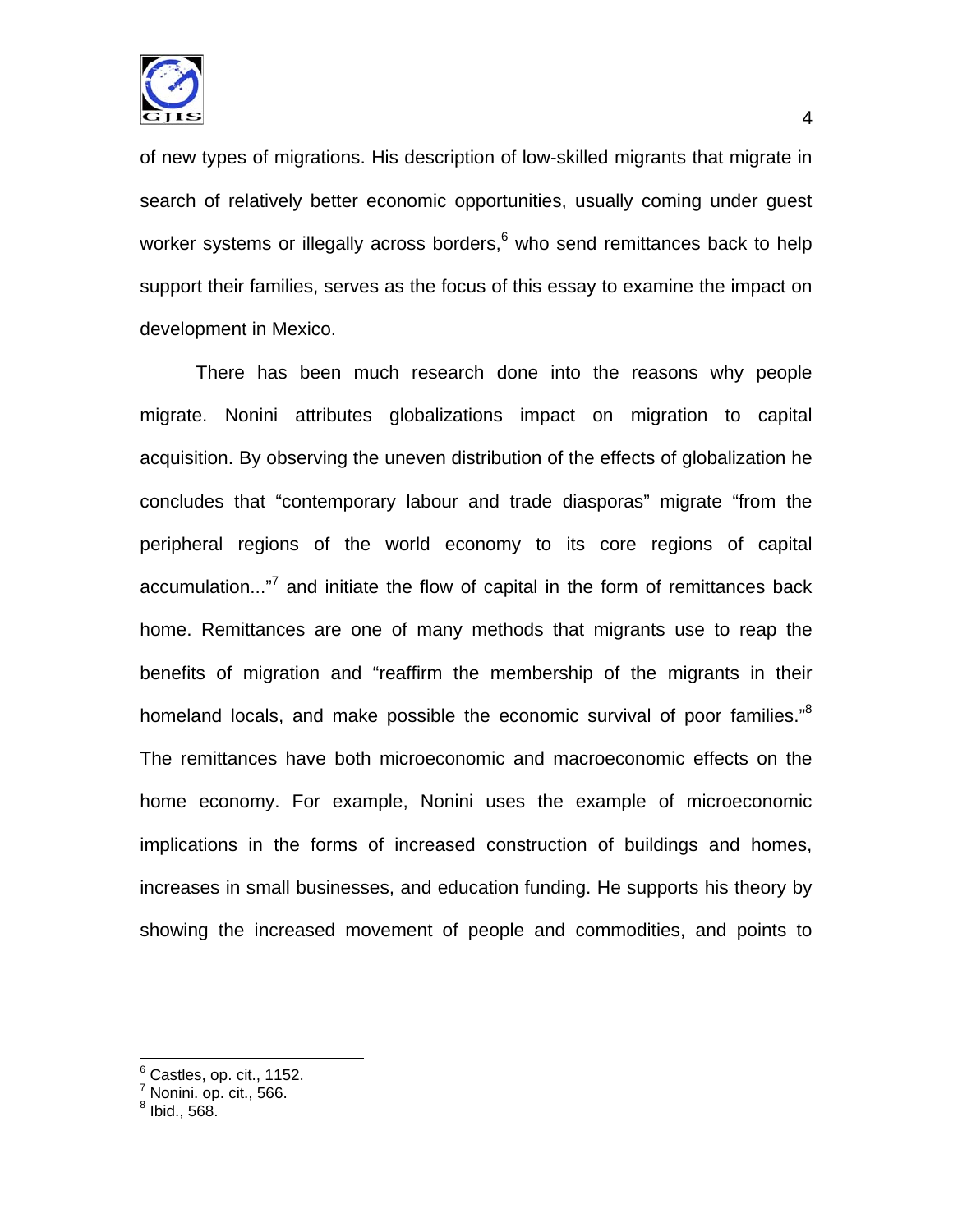

instances of goods remitted instead of money, including cultural items that help preserve migrants' cultural roots.<sup>9</sup>

Citing Hugo, Castles explains the main reason behind migration is due to the wealth of a state versus its population. Essentially, the countries with stable economies but low birth rates experience labour shortages, especially in the unskilled sector, that are met by migrant labour from countries with high birth rates and not enough jobs.<sup>10</sup> Neo-classical economic theory points to better economic opportunities in host countries that draw in migrants from economically poor countries.<sup>11</sup> The economics of migration theory sees migration as part of a collective strategy on the part of the family and community; they consider security, sustainability, remittances, and investment opportunities.<sup>12</sup> Historicalinstitutional approaches show how institutions such as corporations and states initiate recruitment of contract labour to meet their labour demands under guest worker systems.<sup>13</sup> All of these theoretical approaches can help to explain the case study of Mexican migrant workers in the United States of America.

#### **Impact of Migrant Remittances on Development in Mexico**

Now that we have demonstrated that individuals and groups temporarily migrate to work and send remittances home to help their families, some may wonder at the effects of those remittances. It is obvious that remittances have affected

 $\overline{9}$  Ibid.

 $\frac{10}{10}$  Castles, op. cit., 1148.

 $12$  Ibid.

<sup>13</sup> Ibid., 1150.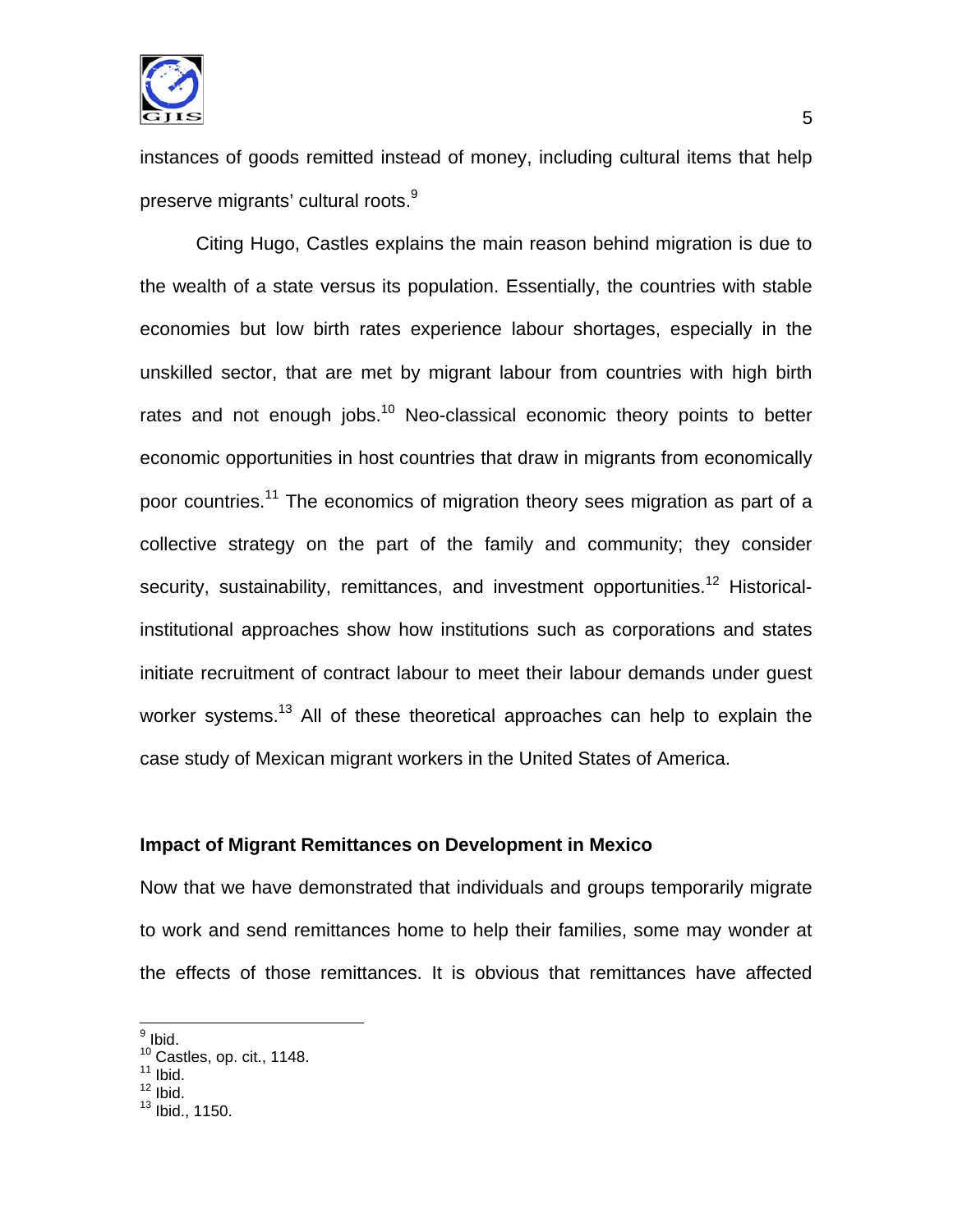

development; the question is whether that has been positive or negative. There is much support for both sides of the argument, depending on what is being measured and how the situation is perceived.

Much of my research suggests that remittances have positive influences on development, making up for inadequate government infrastructure. Migrant workers send home remittances so that their families can provide for themselves.<sup>14</sup>

Migrants have been sending money to their hometowns for decades... In 2005, remittances constituted...3% of GDP in Mexico...surpass[ing] even government spending in some localities. In the Mexican state of Guanajuato, which received \$652.30 million in remittances in 1996...remittance income was 14 times greater than federal social spending.<sup>15</sup>

Adida and Girod conducted a detailed micro and macro economic analysis of the impacts in Mexico and they found "that remittances increase investment, reduce poverty, improve school enrolment, reduce illiteracy ...reduce infant mortality, [and] develop local infrastructure."<sup>16</sup> The authors analyzed 2,438 municipalities in Mexico and found that citizens had to take matters into their own hands in order to improve their living standards because oftentimes in developing countries the state is unable to provide adequate public services.<sup>17</sup> The majority of Mexican households gained access to clean water through indoor pipes or a communal tap and drained sewerage into "septic tanks, the public sewerage

 $\overline{\phantom{a}}$ 

<sup>&</sup>lt;sup>14</sup> Claire L. Adida and Desha M. Girod. 2001. "Do Migrants Improve Their Hometowns? Remittances and Access to Public Services in Mexico, 1995-2000" *Comparative Political Studies* 44(1): 3.

 $15$  Ibid., 4.  $16$  Ibid., 5.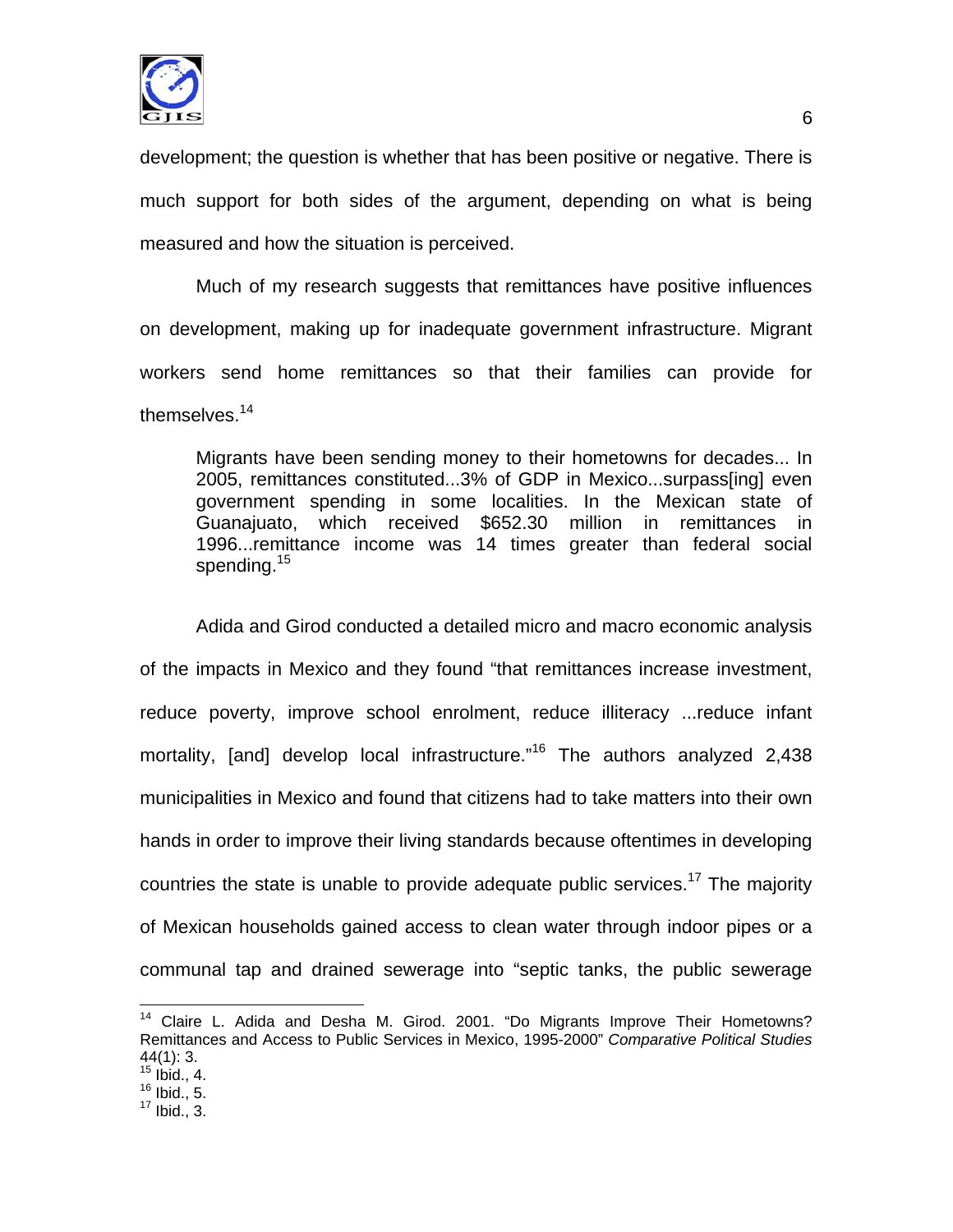

system, or bodies of water or by dumping it on public lands."<sup>18</sup> If citizens forego government provisions, they can pay and build pipes to connect their homes to the government's public system to get water and also access adequate sanitation through the purchase of septic tanks.<sup>19</sup>

While noting that remittances could have positive, neutral or negative effects on development, Adida and Girod argue that it is likely to have positive effects "because citizens use remittances to develop the infrastructure privately in their homes. $"^{20}$  They used literacy rates as a measure of development, hypothesizing that wealthier municipalities' access to basic household needs would mean that an increase in literacy rates to positively affect the change in household access to clean water and sanitation. $^{21}$  Despite the seemingly positive effects of remittances on development in Mexico, I cannot completely agree with Adida and Girod that an increase in literacy rates would imply better access to clean water and sanitation until a more direct link between wealth, literacy rates, and access to household necessities were causally established.

A sceptical person would ask, is it possible that remittances negatively impact development because it reduces the incentive to work? I was intrigued by this argument and initial research supported this argument, including Airola's work on distinguishing the degree to which remittances affected household consumption through an analysis of expenditure patterns. He looked at what households spent their income on to infer whether or not people invested

 $\overline{\phantom{a}}$ 

 $18$  Ibid., 8.

 $19$  lbid.

 $^{1111}$ <sup>20</sup> Ibid., 9.

 $^{21}$  Ibid., 12.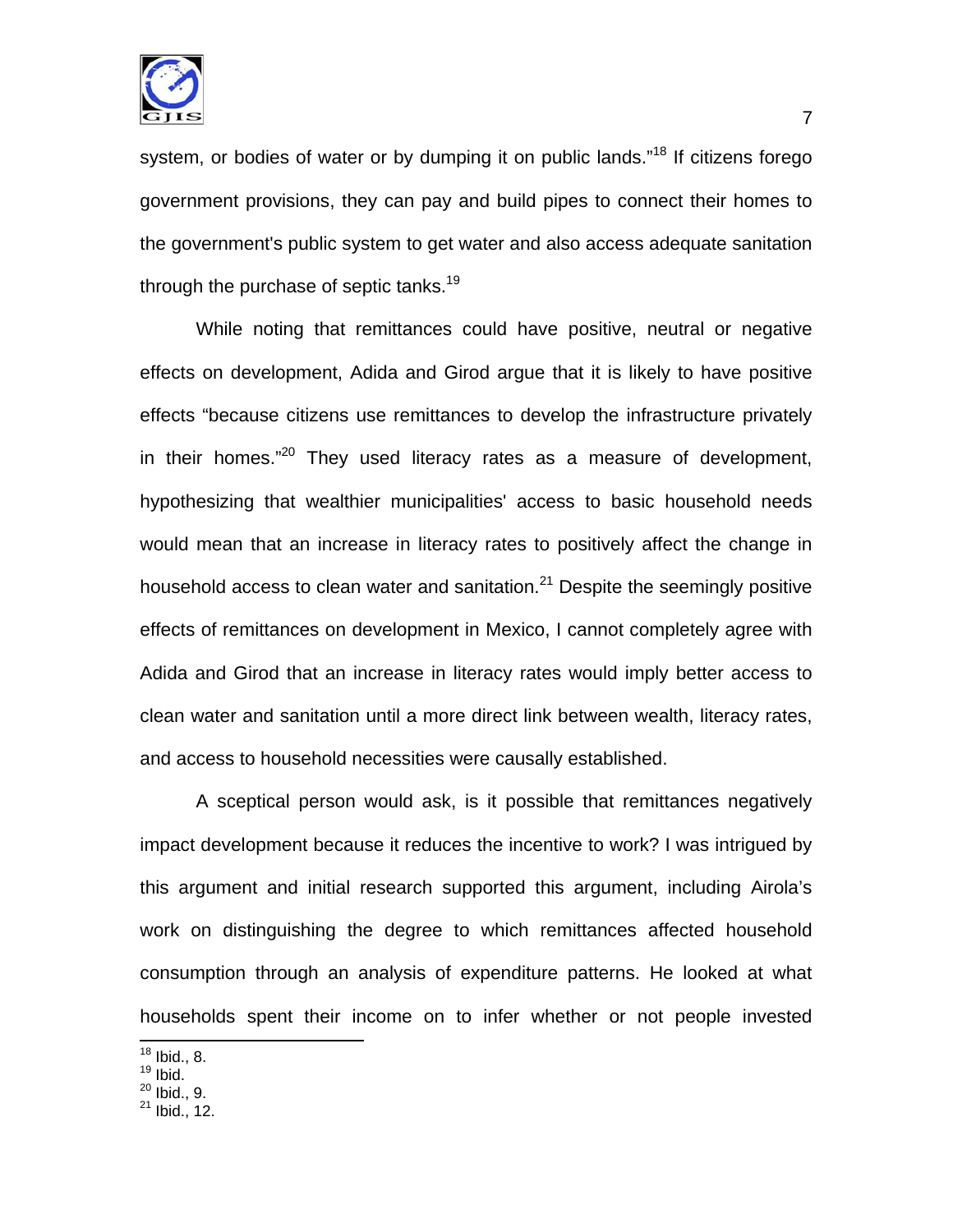

remittances into their households or squandered it on leisure activities or alcohol due to their reduced incentives to work.<sup>22</sup> Previous scholarship on remittances and development highlighted the negative impacts of remittances; the overwhelming conclusion was that households relying on remittances used their income for non-productive consumption and increased leisure. $^{23}$ 

However, Airola then contrasted previous scholarship with his more current research, supporting himself with the work of Adams and Page that demonstrates "evidence that remittance income reduces poverty in developing countries."24 But this leads one to question whether reducing poverty equals to using remittance income productively? It is safe to assume that there would be a clear difference between spending patterns of households that receive remittance income versus ones that do not. Airola's research demonstrates that remittance income received is used in productive ways,  $25$  further supported by Woodruff and Zenteno who found that "remittances are responsible for almost 20% of the capital invested in microenterprises in urban Mexico."<sup>26</sup>

Through a detailed in-depth analysis, Massey and Parrado identify the significant investment in productive activities and underscore the importance of migrant remittances supporting Mexican economic development. Using Durand's term "migradollars," they estimated that approximately \$1.95 billion US were sent

 $\overline{a}$ 22 Jim Airola. 2007. "The Use of Remittance Income in Mexico" *International Migration Review* 41(4): 850.

 $^{23}$  Ibid., 852.

 $^{24}$  Ibid., 853.

 $^{25}$  Ibid., 852.

<sup>26</sup> Ibid., 853.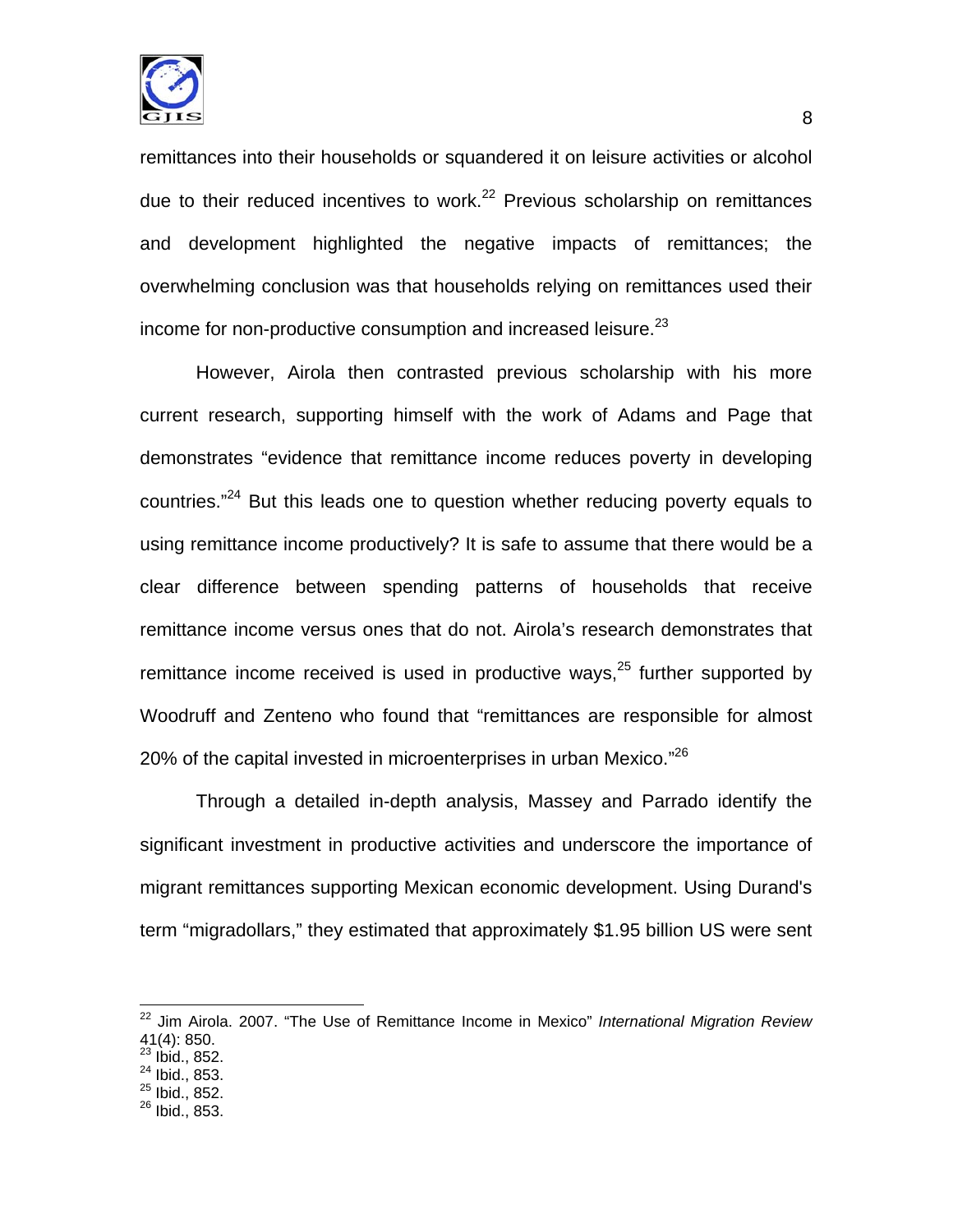

back to Mexico in the form of remittances in 1988, the mean year of their study.<sup>27</sup> Alternatively, Massey and Parrado state that "the precise nature of that influence depends on how the dollars are spent."<sup>28</sup> However, we can conclude through their research on migradollars that they have had a positive influence on the Mexican economy, "representing one of the country's largest sources of foreign exchange and an important source of its investment capital."<sup>29</sup>

There are also many authors who argue that migrant remittances have had a considerably negative impact on development in Mexico. A huge issue is "the brain drain" that produces labour shortages, negatively impacting family and community life.<sup>30</sup> As well, "remittances could decrease access to water and sanitation because their appeal induces mass migration. In this case, remittances would be creating ghost towns where citizens and governments lack incentives to invest in local infrastructure."31

I found Binford's use of both the structuralist and functionalist positions to contrast the difference in opinion regarding the relationship between migration and rural economic development in Mexico to be quite fascinating. The structuralists believe that remittances do not result in rural economic development while the functionalists argue the opposite. Initial structuralist scholarship was mainly oriented around dependency and world systems theory both of which highlighted the scepticism that remittances could lead to positive

 $\overline{a}$ 

 $27$  Douglas S. Massey and Emilio Parrado. 1994. "Migradollars: The remittances and savings of Mexican migrants to the USA" *Population Research and Policy Review* 13: 23.

 $^{28}$  Ibid., 24.

 $^{29}$  Ibid,. 25.<br> $^{30}$  Castles, op. cit., 1148.

 $31$  Adida and Girod, op. cit., 9.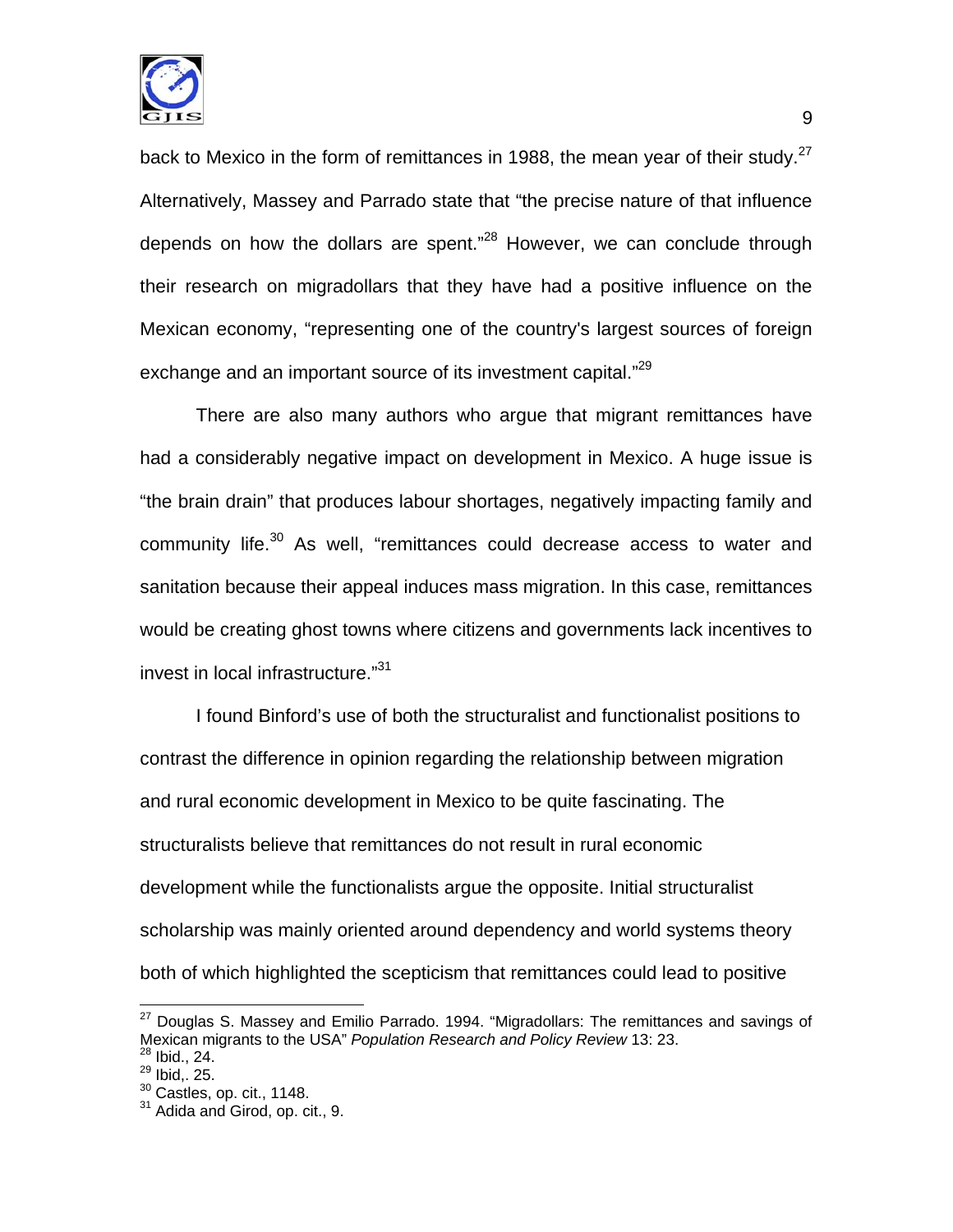

development, arguing that they instead "distorted rather than developed rural economies, exacerbating social conflict, economic differentiation and price inflation, and contributing to a vicious cycle in which migration begot more migration."32 For example, because the majority of Guadelupe's households were dependent on remittances, they became trapped "in a vicious cycle in which only migration provided the means for sustaining the very materially improved lifestyles that the remittances had made possible".  $33$  Mines' Las Animas serves as an example to demonstrate how "international migration should be seen as a double edged sword - it allows Mexicans to achieve higher living standards, but also makes them dependent on continual access to the US for the maintenance of these standards."Consequently, Mexican youth perceived migrant labour in the US as something that could elevate their family's economic status and so preferred to migrate there and work instead of going to school and planning for a future in Mexico, resulting in possible brain drain and labour shortages.<sup>34</sup>

There exist alternate interpretations of some of the data used to support positive remittance-on-development arguments. For example, Binford's critique of the functionalist position stems from his focus not on whether remittance income is productively invested into the local Mexican economy but rather looks at their frequency and duration of success. $35$  He even gives an alternative interpretation of the data used in the article by Massey and Parrado. He agrees

 $\overline{\phantom{a}}$ 

<sup>32</sup> Leigh Binford. 2003. "Migrant Remittances and (Under)Development in Mexico" *Critique of Anthropology* 23(3): 305.<br><sup>33</sup> Ibid., 308.

 $34$  Ibid., 309.

 $^{35}$  Ibid., 311.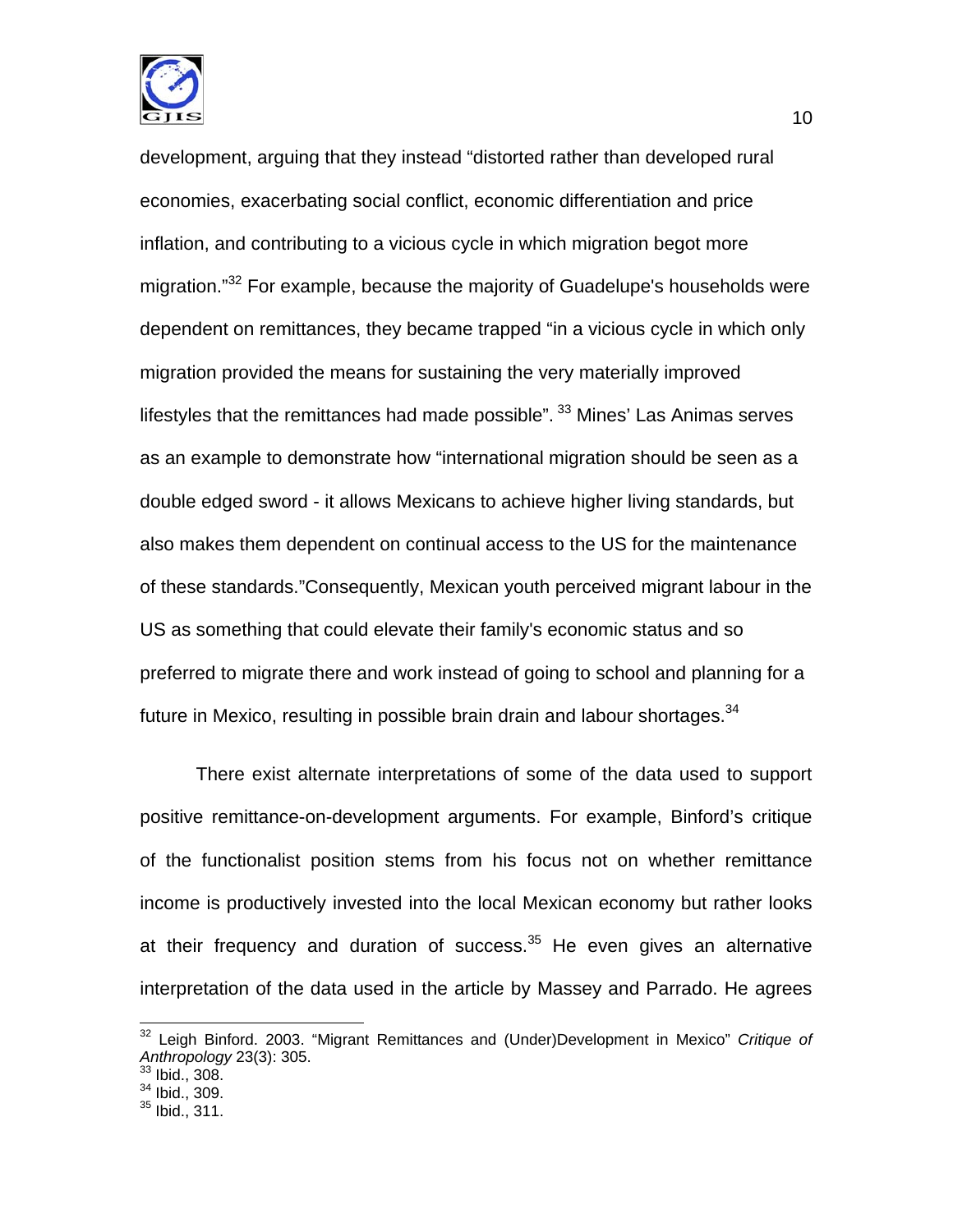

that while they were correct in determining that remittances were being invested in productive activities, they weren't very exclusive in their qualifications of types of productive activities. He states that "about half the businesses…were in the retail sector, and most were small and generated little employment."<sup>36</sup>

Binford highlights the discrepancy between definitions of investment that lead researchers Massey and Parrado to conclude that remittances can help development. He himself stressed a narrower definition, "...to distinguish between investment with the potential to yield some benefit - whether social, economic or even psychological - and a narrower conception of 'productive investment' that restricts investment to the purchase of means of production, raw materials and labour power, regardless of whether these are put to work producing use values... or commodities."<sup>37</sup> Through his narrower definition, we can see that remittances do not contribute positively to Mexican development and only serves to produce a vicious cycle of migrant labour and minimal investment where relying on remittances is the only way to survive.

I found Latapi's argument compelling in that he takes a comprehensive approach, looking at the social, political, and economic context of migration before deciding whether or not it positively or negatively impacts development.<sup>38</sup> It is clear that there is a case of brain drain happening, fuelled by the lure of the lifestyle that remittances support.

 $\overline{\phantom{a}}$  $\frac{36}{1}$  Ibid., 312.

 $37$  Ibid., 313.

<sup>38</sup> Agustin Escobar Latapi. 2009. "Can Migration Foster Development in Mexico? The Case of Poverty and Inequality" *International Migration* 47(5): 76.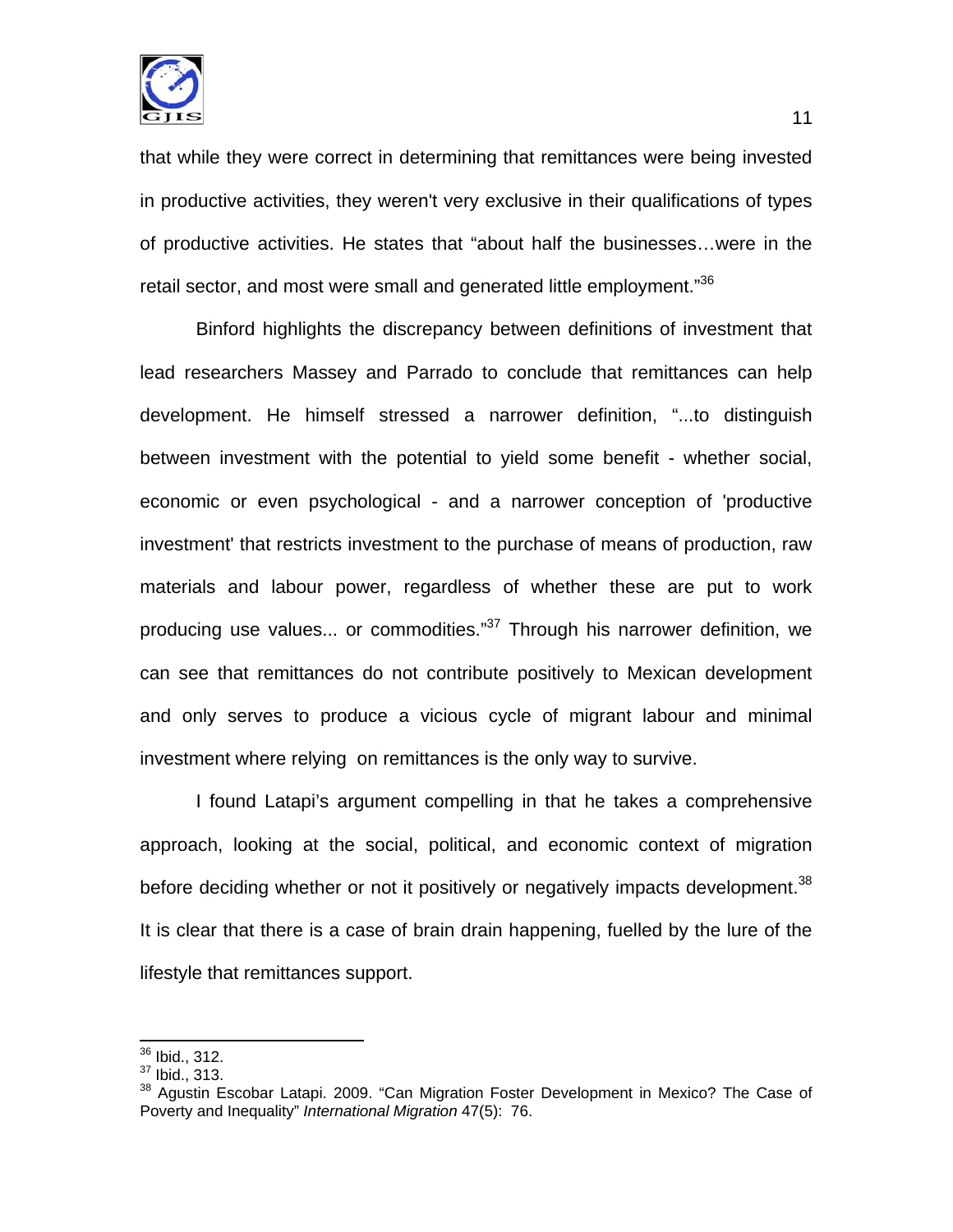

Remittances are usually analysed as a positive financial flow akin to those derived from exports. They differ from these for three reasons, however. Most remittances are sent to families, not firms, are mostly used for subsistence, not production, and they imply the export of labour, as opposed to goods and services.<sup>39</sup>

Latapi looks at Mexican migrant-oriented policies and makes recommendations to lessen emigration and make efforts to increase the Mexican economy through returning migrants. This demonstrates that remittances do not, in fact, help to positively promote development.

#### **Conclusion**

This essay has provided a general overview of the effects of globalization on migration and the role of remittances in Mexican development. Both Held's positive and negative globalists agree that globalization is something new that has significantly influenced the flow, intensity and reasons for migration. Through my research, we can see that there is consensus that something is indeed happening; remittances have played a key role in development. However, there is still disagreement on whether the effects of remittances are positive or negative. I am left to conclude remittances are a neutral tool that individuals can use towards productive or non-productive activities resulting in positive and negative effects on development.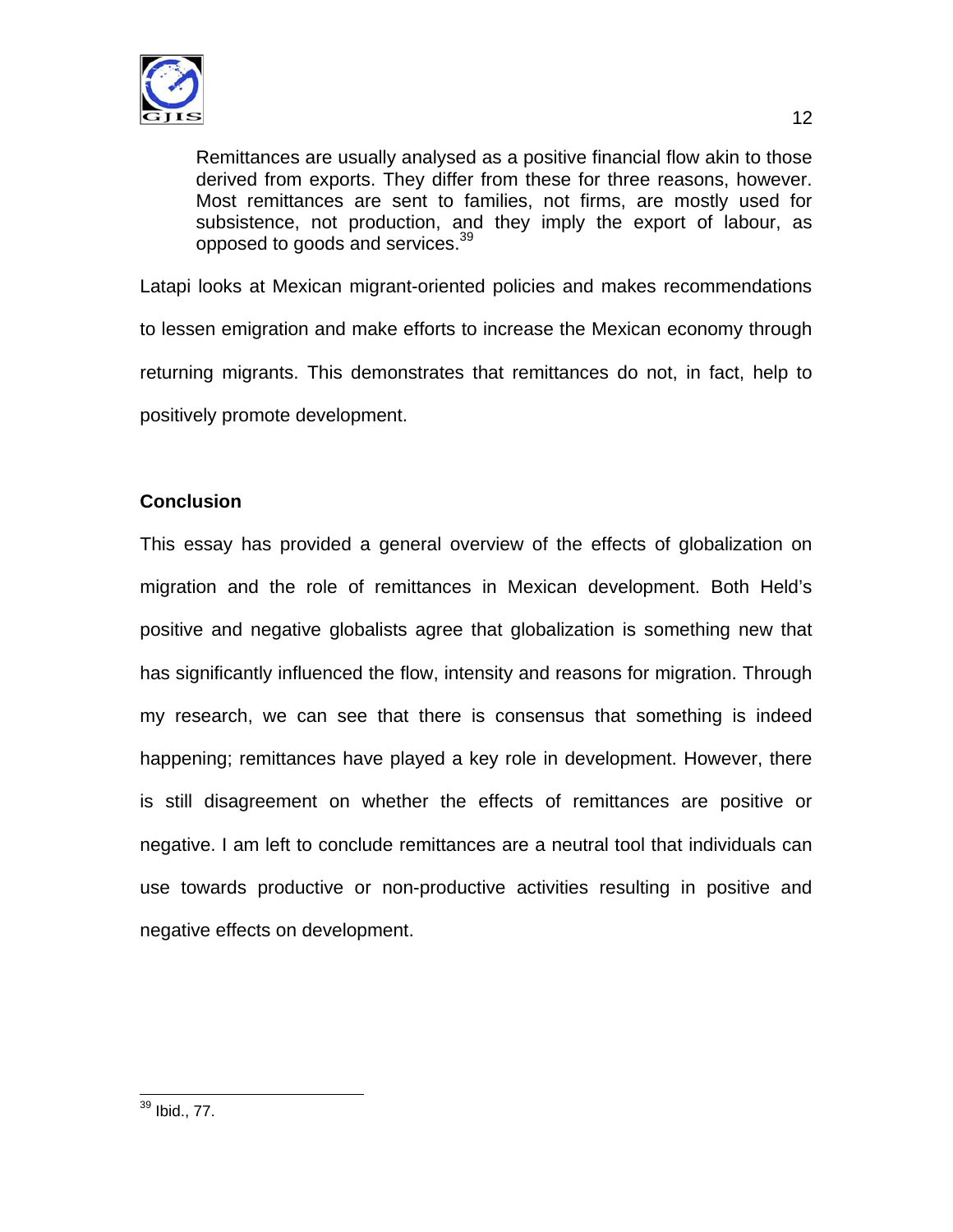

## **Demanding Food Sovereignty:** *La Vía Campesina* **and the Global Food Movement**

*Exiger la souveraineté alimentaire:* La Vía Campesina *et le mouvement alimentaire mondial* 

#### Marian Turniawan Fourth Year, Specialized Honours, International Studies

Abstract: The global crises emerging from the current neoliberal capitalist system – including, but not limited to the global food crisis – have sparked a growing number of counter-movements, seeking systemic structural change and a shift away from market-centrism and profit maximization to a world wherein the wellbeing of community, humans, and the environment is championed. This paper argues that the global food movement, including what may be the largest social movement in the world, *La Vía Campesina*, is one such movement that has emerged from within civil society to tackle the problems arising from neoliberalism. By redefining basic humans rights (challenging the current discourse), including the adoption of the principle of food sovereignty, *La Vía Campesina* seeks to achieve broader social, cultural, economic, and political transformations, beginning from the ground up, and providing hope that another world is possible.

*Résumé: Les crises mondiales qui émergent à même le système capitaliste néolibéral actuel - y compris, mais non limité à la crise alimentaire mondiale - ont suscité un nombre croissant de contre-mouvements. Ceux-ci demandent le changement structurel et systémique ainsi qu'un abandon du système centré sur le marché et la maximisation du profit dans un monde où le bien-être des communautés, des humains et de l'environnement est défendu. Cet article soutient que le mouvement alimentaire mondial, notamment ce qui est souvent perçu comme le plus grand mouvement social dans le monde La Vía Campesina, émerge au sein de la société civile pour répondre aux problèmes posés par le néolibéralisme. En redéfinissant les droits fondamentaux de la personne (contester le discours actuel), y compris l'adoption du principe de souveraineté alimentaire, La Vía Campesina cherche à atteindre de plus larges transformations sociales, culturelles, économiques et politiques, en commençant par le bas et procurant l'espoir qu'un autre monde est possible.*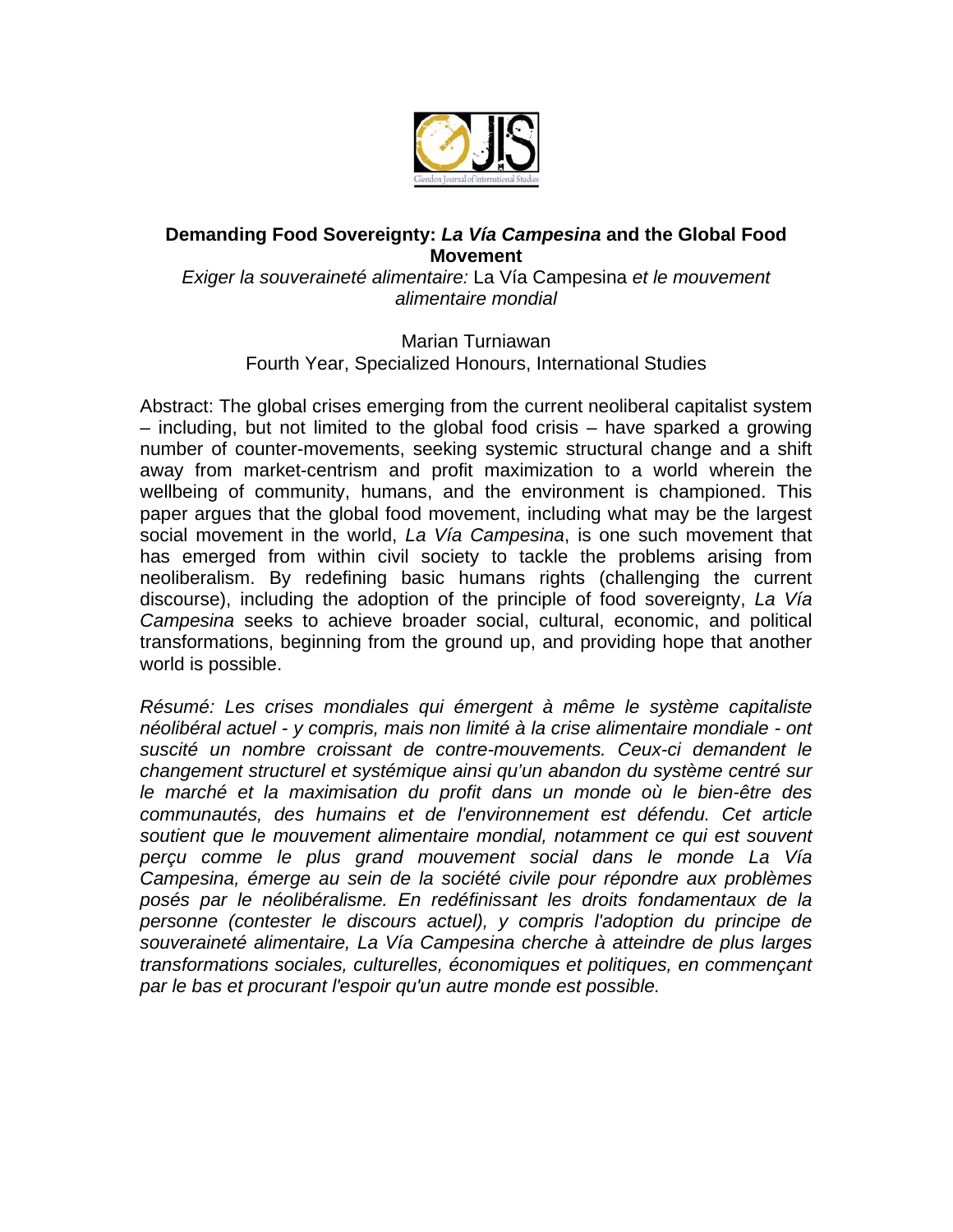

 $\overline{\phantom{a}}$ 

Food sovereignty describes food as a basic human right, insisting that all peoples have the right "to produce [their] own basic foods respecting cultural and productive diversity."<sup>1</sup> This essay will examine the current food crisis, and the mobilization of a specific global food rights movement – *La Vía Campesina* – in response to policies of neoliberal capitalism that are partly (if not mostly) responsible for the crisis. I will argue that transnational movements such as *La Vía Campesina* have the potential to offer an alternate, more egalitarian system to that currently perpetuated and exacerbated by neoliberal capitalism, by redefining basic human rights (challenging the current discourse) and shifting away from the market-centrism of the current system to one where humans and nature are valued and respected. *La Vía Campesina* does just this with respect to considering food as a basic human right, and, together with other movements tackling contrasting issues, can form a network for another possible world. This essay will begin by briefly contextualizing the global food crisis within the current corporate food regime. I will then differentiate between food *security* and food *sovereignty*, the latter of which is pursued by the global food rights movement. Finally, I will examine the global food rights regime through *La Vía Campesina*, the "largest and most significant agricultural social movement in the world".<sup>2</sup>

<sup>1</sup> Quoted in Annette-Aurélie Desmarais, "The Vía Campesina: Consolidating an International Peasant and Farm Movement," *The Journal of Peasant Studies* 29, 2 (2002): 104.<br><sup>2</sup> Ibid., 103.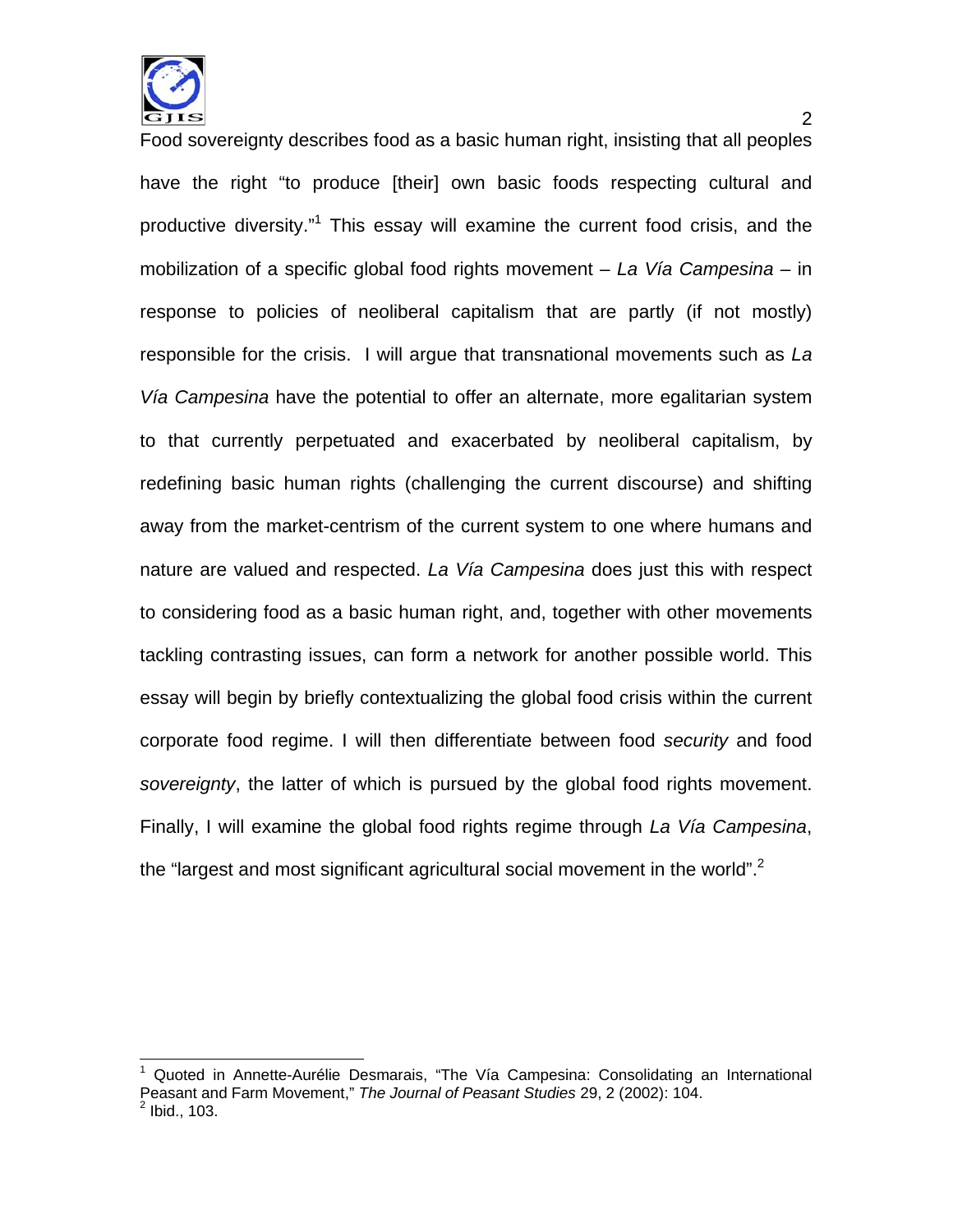

#### **The Current Food Crisis and the Corporate Food Regime**

In the Declaration of Maputo, *La Vía Campesina* speaks to the convergence of several crises – food, climate, energy and financial – as originating out of neoliberal policies of deregulation, which champion large corporate interests and profits.<sup>3</sup> This has allowed transnational corporations to "take over land and natural assets […] that translates into a privatizing war to steal the territories and assets of peasants and indigenous peoples".<sup>4</sup> Giménez and Shattuck frame their analysis of the current global food crisis within the corporate food regime, which they claim is responsible for "a recent spike in both food prices and global hunger".<sup>5</sup> McMichael adds that the rise in food prices and the food rioting that ensued has turned the public (and academic) eye toward the foundations of our current agricultural and food system, along with its dependence on fossil fuels.<sup>6</sup>

 In order to understand the current global food crisis, one must first characterize the current corporate food regime, which, driven by neoliberalism, is centered on the market (monopolies) and maximization of profits. Neoliberalism has led to mass corporatization, meaning increasing concentration of land ownership in the hands of a few transnational corporations (TNCs), the genetic modification and patenting of organic materials, as well as the depletion of

 3 Peter Rosset, "Agrofuels, Food Sovereignty, and the Contemporary Food Crisis," *Bulletin of Science, Technology & Society* 29, 3 (2009): 189. <sup>4</sup>

 $<sup>4</sup>$  Ibid.</sup>

<sup>&</sup>lt;sup>5</sup> Eric Holt Giménez and Annie Shattuck, "Food Crises, Food Regimes and Food Movements: Rumblings of Reform or Tides of Transformation?" *The Journal of Peasant Studies* 38, 1 (2011): 110.

<sup>6</sup> Philip McMichael, "A Food Regime Genealogy," *The Journal of Peasant Studies* 36, 1 (2009): 139.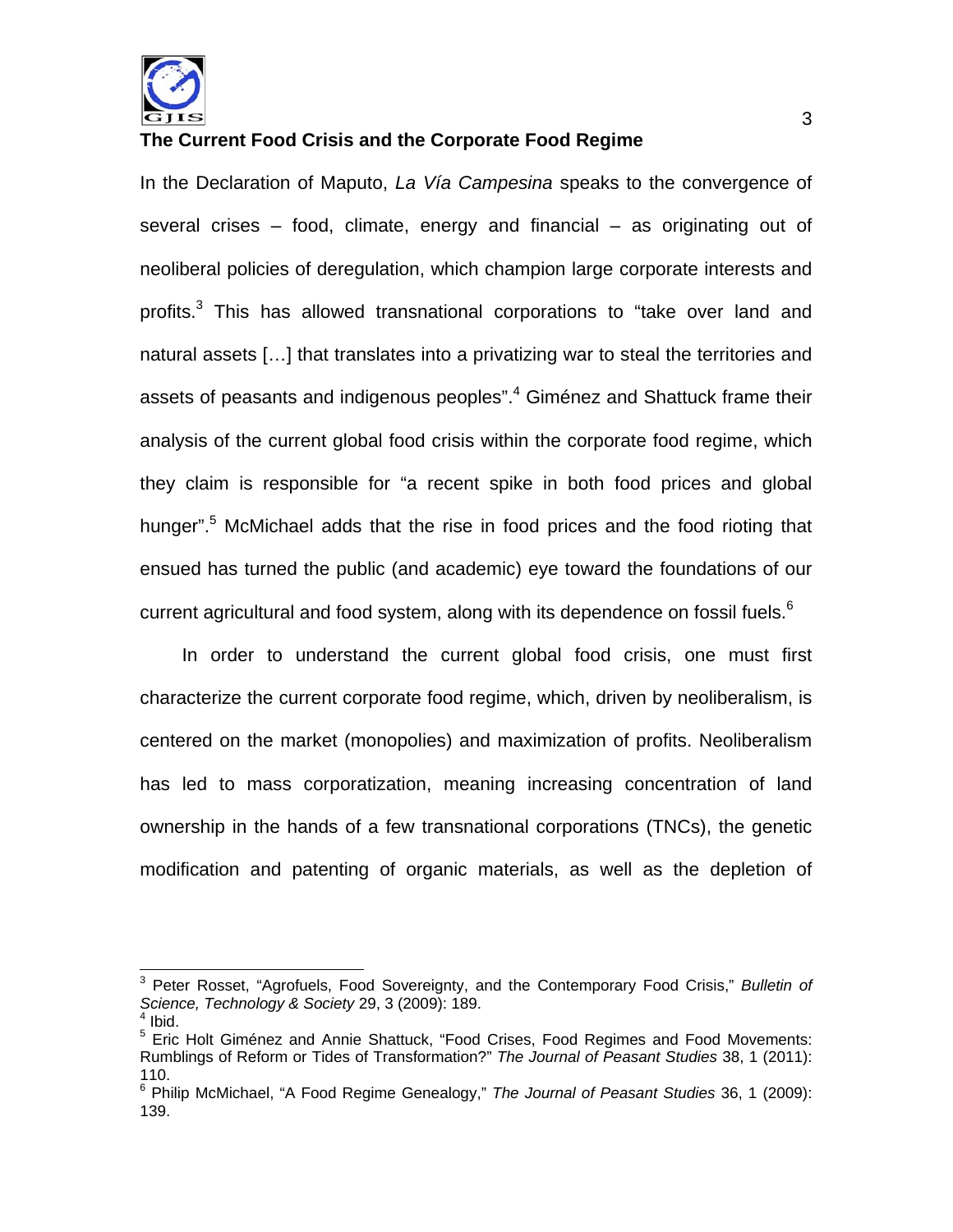

natural resources worldwide.<sup>7</sup> The paradox of the current global food crisis, which is said to have begun in 2008, is that hunger rose to record levels, while "the world's major agrifoods corporations" received "record global harvests as well as record profits".<sup>8</sup> This demonstrates the system of inequality perpetuated by neoliberal capitalism: while claiming its policies are good for the world because of unprecedented amounts of wealth, the system fails to mention that there is an increasing inequality gap along with a decrease in the standard of living of most of the world's population.<sup>9</sup>

 Furthermore, the response of big agribusiness to the massive food riots that followed was to propose increased implementation of tactics championed by neoliberal capitalism, a system that is in part (if not mostly) responsible for the crisis in the first place. These tactics include "more genetically modified crops, more biofuel crops, more 'free' trade".<sup>10</sup> While these tactics would actually be detrimental to our health, the environment, and the global food system, mainstream media (perpetuating the current hegemonic system) "regurgitated these responses to the public, upholding the message that hunger could be solved through a one-size-fits-all approach of boosted agricultural production and quick market fixes".<sup>11</sup> The global food movement was unwilling to accept these neoliberal approaches to 'solving' hunger, as they understood that it would simply perpetuate the current system of inequality and exploitation. As the food crisis is

 7 Giménez and Shattuck, "Food Crises, Food Regimes and Food Movements," 109.

 $\frac{8}{1}$  Ibid., 111.

<sup>9</sup> Helmut Anheier, Marlies Glasius, and Mary Kaldor, "Introducing Global Civil Society," in *Global Civil Society*, ed. Helmut Anheier et al. (Oxford: Oxford University Press, 2001), 7.<br><sup>10</sup> Christina Schiavoni, "The Global Struggle for Food Sovereignty: From Nyéléni to New York,"

*The Journal of Peasant Studies* 36, 3 (2009): 682. 11 Ibid., 682.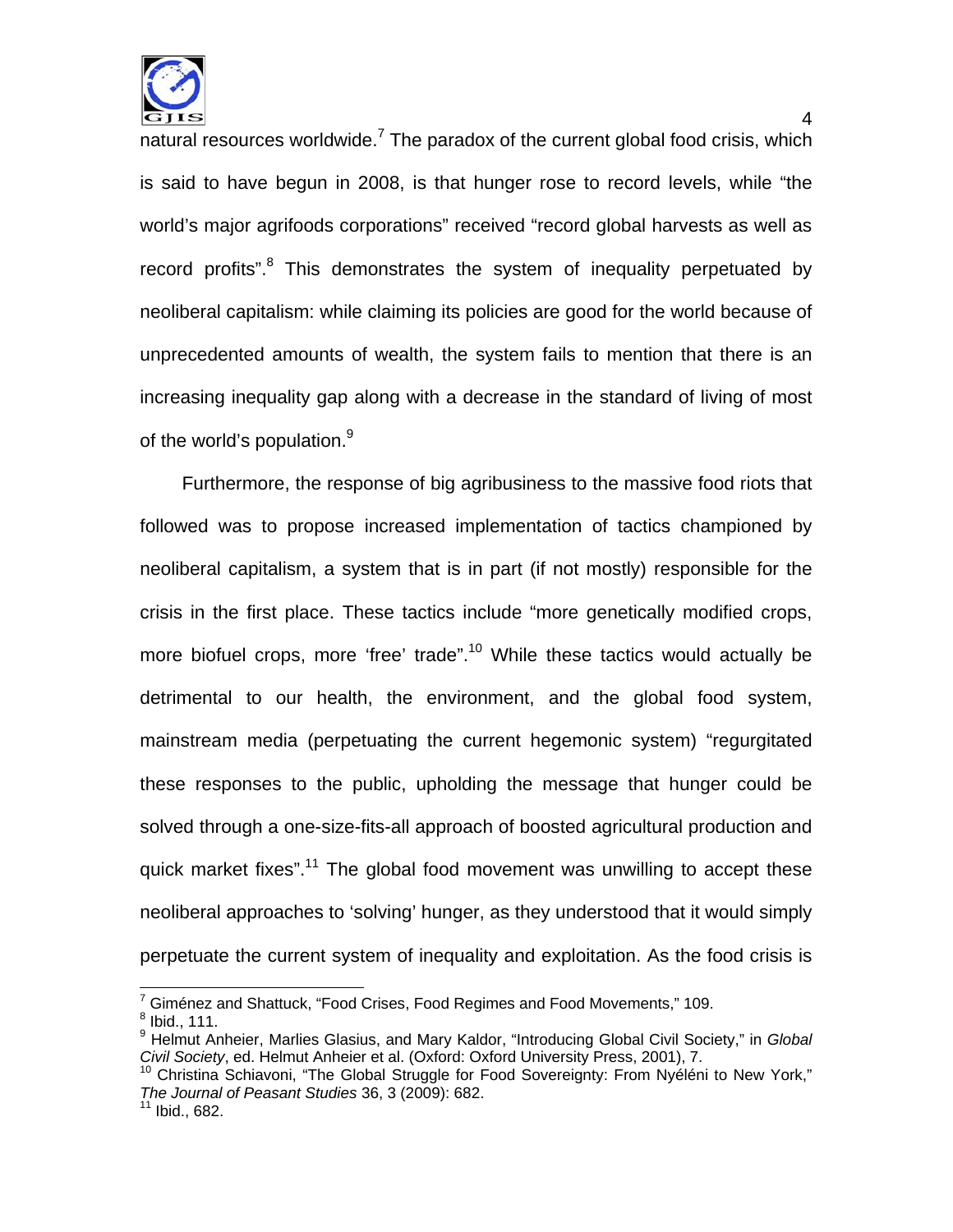

 $\sim$  5  $\sim$  5  $\sim$  5  $\sim$  5  $\sim$  5  $\sim$  5  $\sim$  5  $\sim$  5  $\sim$  5  $\sim$  5  $\sim$  5  $\sim$  5  $\sim$  5  $\sim$  5  $\sim$  5  $\sim$  5  $\sim$  5  $\sim$  5  $\sim$  5  $\sim$  5  $\sim$  5  $\sim$  5  $\sim$  5  $\sim$  5  $\sim$  5  $\sim$  5  $\sim$  5  $\sim$  5  $\sim$  5  $\sim$  5  $\sim$  5  $\sim$ intertwined with the other global crises today, civil society groups (and some institutions and governments) have recognized the need for wider, systemic *structural* change – a social transformation.12 As Wittman argues, "it is within this framework that food sovereignty has relevance".<sup>13</sup>

# **Defining Food Sovereignty: Food as a Human Right**

Raj Patel explains that the concept of food sovereignty is somewhat ambiguous, due to the plethora of definitions that exist in today's literature, some overlapping, some contradictory. He attempts to develop a more comprehensive definition by first contrasting it with the more traditional concept of *food security*. 14 Patel cites the UN Food and Agricultural Organization's (FAO) 2001 definition of the latter as follows:

Food security [is] a situation that exists when all people, at all times, have physical, social and economic access to sufficient, safe and nutritious food that meets their dietary needs and food preferences for an active and healthy life.<sup>15</sup>

This definition was formulated by politicians, activists and NGOs as an expansion from their original definition in 1974, which was concerned with "adequate world food supplies … to sustain a steady expansion of food consumption and to offset fluctuations in production and prices".<sup>16</sup> The latter definition, created purely by states without input from civil society, demonstrates the focus on political

<sup>&</sup>lt;sup>12</sup> Giménez and Shattuck, "Food Crises, Food Regimes and Food Movements," 116.

<sup>&</sup>lt;sup>13</sup> Hannah Wittman, "Interview: Paul Nicholson, La Vía Campesina," *The Journal of Peasant*<br>*Studies* 36, 3 (2009): 676.<br><sup>14</sup> Rai Patel "What door Food Caussicuted and *a* service and *a* 

*Studies* 36, 3 (2009): 676. 14 Raj Patel, "What does Food Sovereignty Look Like?" *The Journal of Peasant Studies* 36, 3 (2009): 663.

 $15$  Quoted in Ibid., 664.

<sup>&</sup>lt;sup>16</sup> Quoted in Ibid.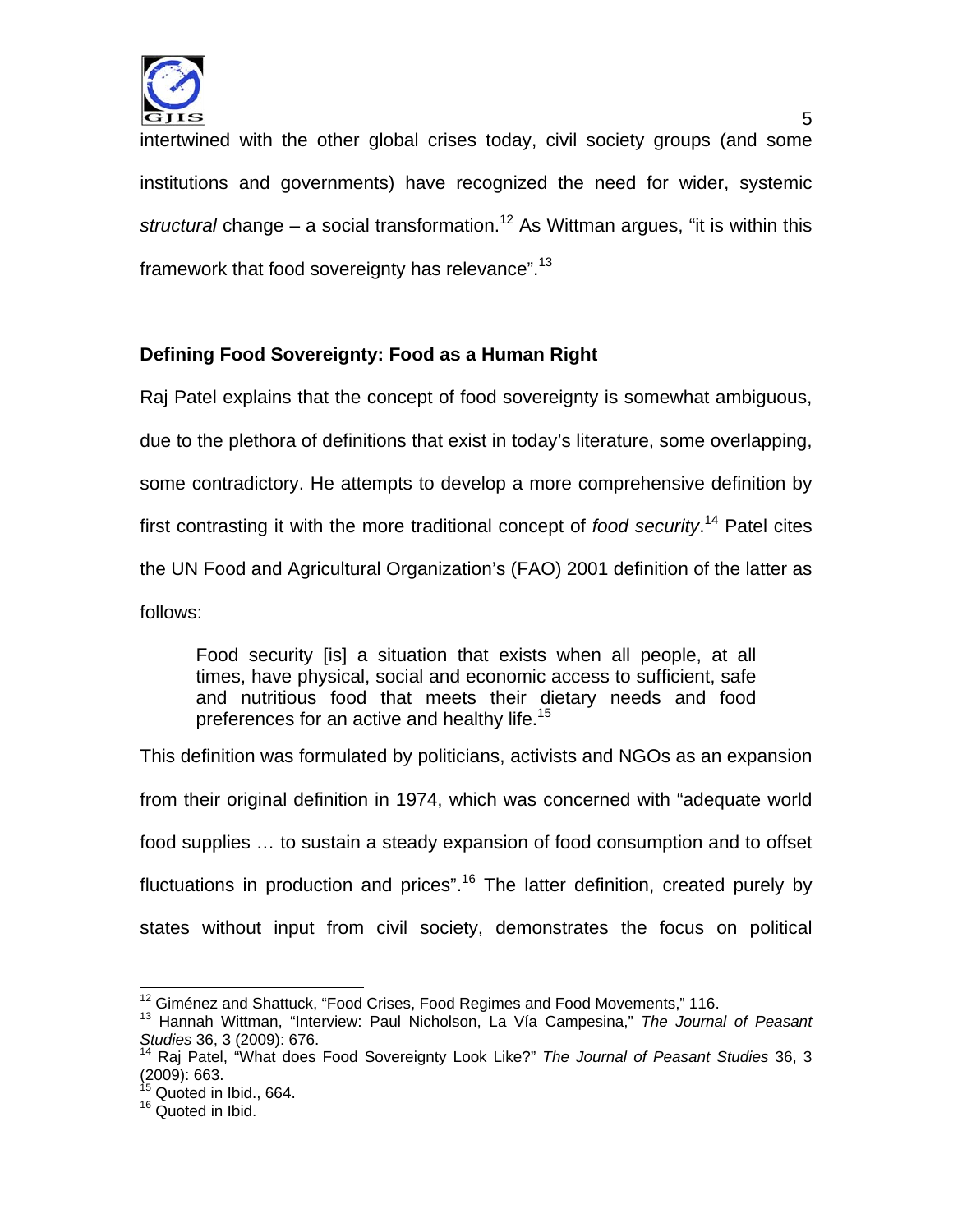

economy and the market, as befitted the 1970s and the expansion of neoliberal globalization. Patel argues that the world in the early 2000s was (and still is) dominated by US-style neoliberal capitalism, a system that has rendered institutions that fight world hunger, such as the FAO, "increasingly irrelevant and cosmetic in the decision making around hunger policy".<sup>17</sup> Put differently, this reformulated definition, while more inclusive, holds very little (if any) power for enforcement. Driven by the market, the mechanisms of neoliberal capitalism are not concerned with people's overall wellbeing (including access to food), if this pursuit conflicts with the maximization of profits.

 Patel argues that despite the challenges brought about by this system, the move to include "a whole nexus of concerns around nutrition, social control and public health" in the expanded food security definition was largely due to *La Vía Campesina*'s promotion of the concept of *food sovereignty* during the 1996 World Food Summit.<sup>18</sup> Through this concept, it sought to "develop a comprehensive alternative proposal for restructuring food production and consumption at the local, national and global level".<sup>19</sup> The movement believed that it was necessary to highlight states' social and political responsibility to ensuring the food security of their people. Patel cites *La Vía Campesina* as follows:

Long-term food security depends on those who produce food and care for the natural environment. As the stewards of food producing resources we hold the following principles as the necessary foundation for achieving food security […] Food is a basic human right. This right can only be realized in a system where food sovereignty is guaranteed. *Food sovereignty is the right of each* 

 $\overline{\phantom{a}}$  $\frac{17}{12}$  Ibid.

<sup>&</sup>lt;sup>18</sup> Patel, "What does Food Sovereignty Look Like?" 664-665.<br><sup>19</sup> Rosset, "Agrofuels, Food Sovereignty, and the Contemporary Food Crisis," 190.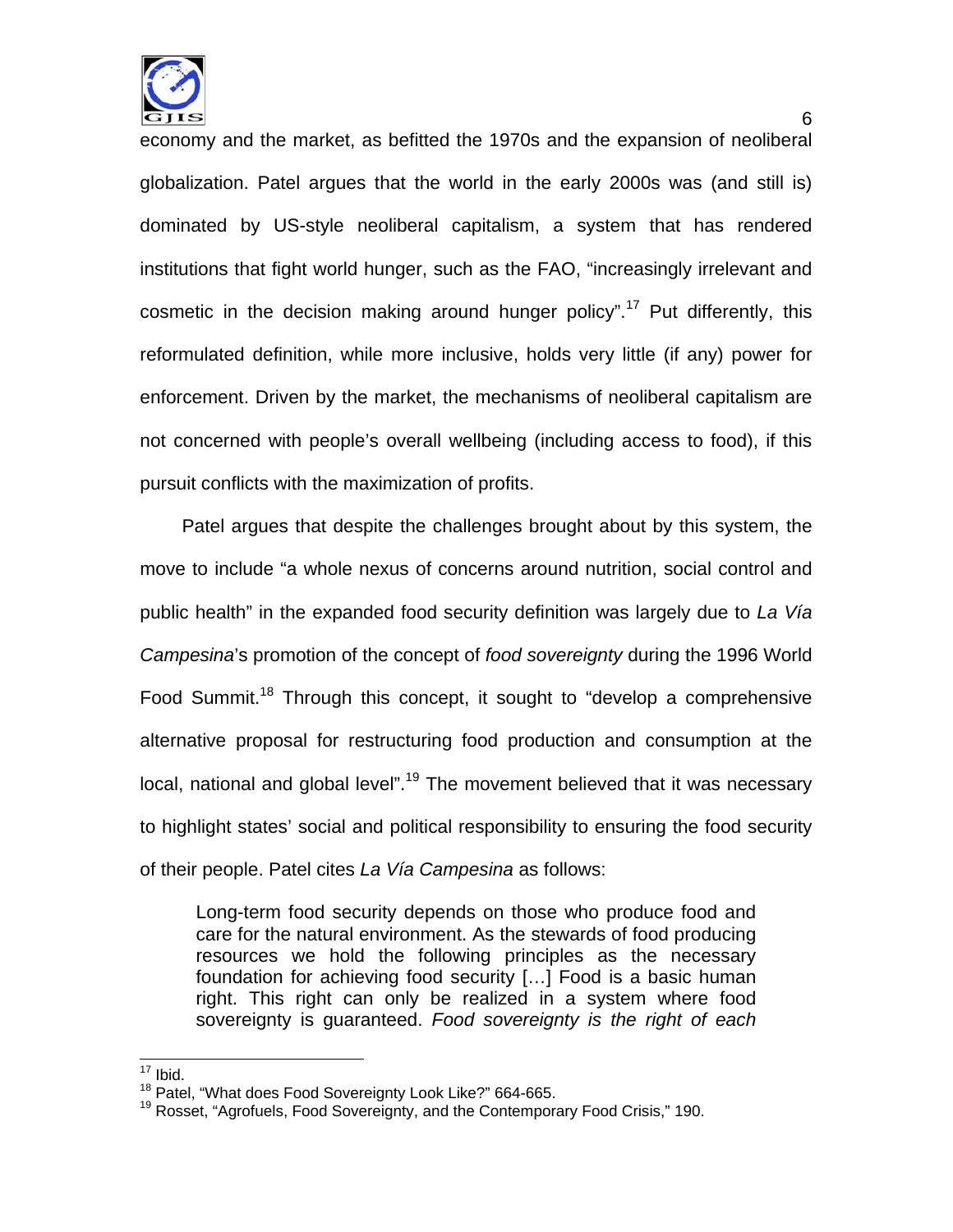

*nation to maintain and develop its own capacity to produce its basic foods respecting cultural and productive diversity*. We have the right to produce our own food in our own territory. Food sovereignty is a precondition to genuine food security.<sup>20</sup>

This quote demonstrates the clear distinction from the 1974 definition of food security, and began a critical discussion about the relations of power with regard to the food system. They argue that food as a human right should be an extension of Article 25, Paragraph 1 of the Universal Declaration of Human Rights<sup>21</sup>, and should include, not only the access to food, but also "the right of democratic control over food and food-producing resources".<sup>22</sup> *La Vía Campesina* was also strategic in situating the call for food sovereignty within the human rights discourse, making it difficult for 'liberal governments' – built on principles of rights and democracy  $-$  to ignore.<sup>23</sup>

 While the World Trade Organization (WTO) tends to use a 'one-size-fits-all' approach to 'solving' or addressing the food crisis, food sovereignty employs the exact opposite, claiming local adaptability, so that every area and people should have the right to determine how, where, and what they grow, so long as it does not infringe on those same rights afforded to others. In the case of the market, this allows countries control over their own policies regarding agriculture and food, as well as protecting their domestic markets, something which has become increasingly difficult for some countries due to the 'free market' and

<sup>&</sup>lt;sup>20</sup> Quoted in Patel, "What does Food Sovereignty Look Like?" 665.

 $21$  This paragraph states: "Everyone has the right to a standard of living adequate for the health and well-being of himself and of his family, *including food*, clothing, housing and medical care and necessary social services, and the right to security in the event of unemployment, sickness, disability, widowhood, old age or other lack of livelihood in circumstances beyond his control". United Nations. "The Universal Declaration of Human Rights." December 10, 1948. Accessed<br>March 25, 2012. http://www.un.org/en/documents/udhr/index.shtml. Emphasis Added. <sup>22</sup> Giménez and Shattuck, "Food Crises, Food Regimes and Food Movements," 128.  $^{23}$  Patel, "What does Food Sovereignty Look Like?" 665.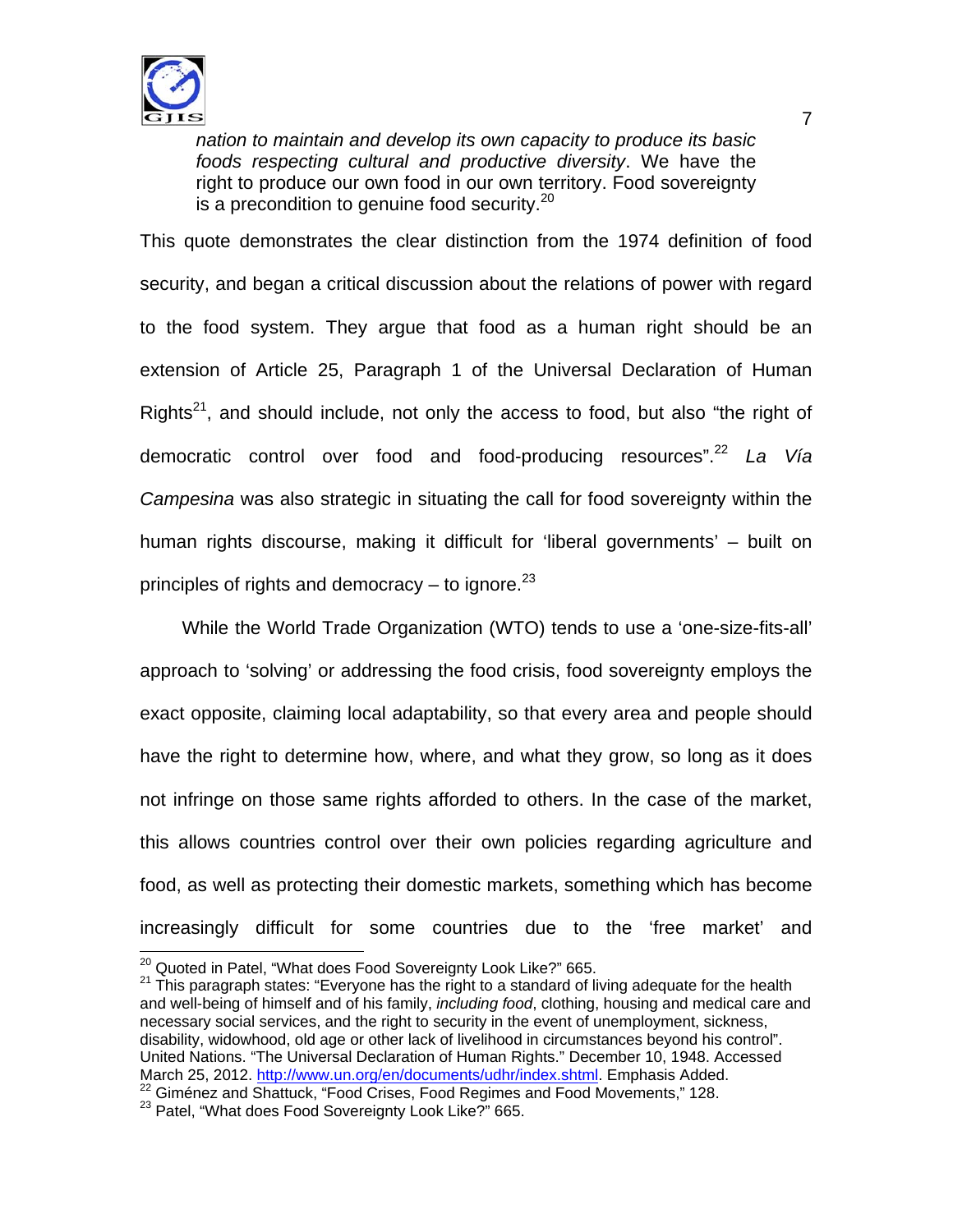

 Food sovereignty has been widely developed throughout the last decade, with many organizations and movements adopting and spreading its principles. Six guiding principles of food sovereignty were developed at the Nyéléni 2007 Forum for Food Sovereignty held in Sélingué, Mali, and attended by "over 500 social movement leaders from nearly 100 countries," including representatives of, among others, *La Vía Campesina*, the World March of Women, the World Forum of Fish Harvesters and Fishworkers, Friends of the Earth International. These principles were: "Focuses on food for people; values food providers; localizes food systems; puts control locally; builds knowledge and skills; and, works with nature".<sup>25</sup>

Finally, the related principle of agroecology has also been adopted by *La Vía Campesina* and other groups in the global food movement. This principle is based on sustainable agricultural practices that have "respect for and [are] in equilibrium with nature, local cultures, and traditional farming knowledge".  $26$ Rosset argues that "ecological farming systems can be more productive, can better resist drought and other manifestations of climate change, and are more economically sustainable because they use less fossil fuel".<sup>27</sup> On top of this, the methods advocated and employed by big corporations and agribusiness – such as monoculture production, the use of chemical pesticides, and GMOs (genetically modified organisms) – are detrimental to the environment and human  $\overline{\phantom{a}}$ 

<sup>&</sup>lt;sup>24</sup> Rosset, "Agrofuels, Food Sovereignty, and the Contemporary Food Crisis," 190; Schiavoni, "The Global Struggle for Food Sovereignty," 682.

 $^{25}$  Ibid., 685.

<sup>&</sup>lt;sup>26</sup> Rosset, "Agrofuels, Food Sovereignty, and the Contemporary Food Crisis," 192.<br><sup>27</sup> Ibid.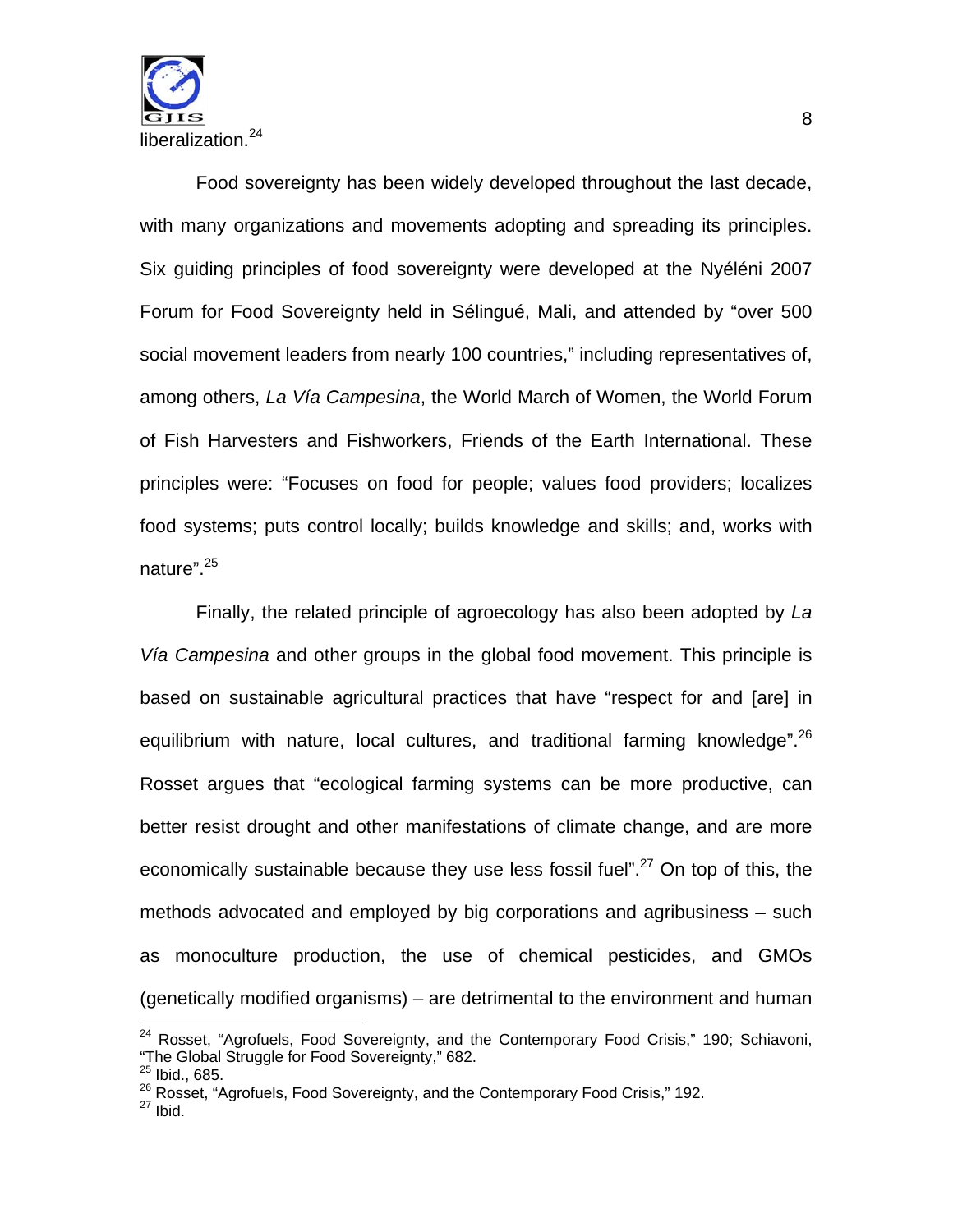

e de la construcción de la construcción de la construcción de la construcción de la construcción de la constru health.<sup>28</sup> Adopting agroecology principles, including more localized production, will not only be beneficial to health, ecosystems, and livelihood, but will also decrease the world's current dependence on huge amounts of fossil fuels in the transport of our food. To this end, agroecology and food sovereignty are crucial in remaking nature-society relations and working toward worldwide social transformation.<sup>29</sup>

## *La Via Campesina***'s Fight for Food Sovereignty**

Rural life and livelihood has greatly suffered over the past few decades due to the inequities of the neoliberal capitalist system (with its structural adjustment programs, regional and global trade agreements, and supranational corporations). In April 1992, as a reaction to these types of policies, representatives from farm organizations across Central America, the Caribbean, Europe, Canada, and the USA, with a shared goal of challenging these policies, met in Managua, Nicaragua to discuss how they would challenge the inequalities of the system as a whole.<sup>30</sup> This culminated in the Managua Declaration, which led to the official creation of *La Vía Campesina* one year later.<sup>31</sup>

 $\overline{\phantom{a}}$  $\frac{28}{10}$  Ibid.

<sup>&</sup>lt;sup>29</sup> Hannah Wittman, "Reworking the Metabolic Rift: La Vía Campesina, Agrarian Citizenship, and Food Sovereignty," *The Journal of Peasant Studies* 36, 4 (2009): 816; Giménez and Shattuck, "Food Crises, Food Regimes and Food Movements," 128-9; Patel, "What does Food Sovereignty Look Like?" 669.

<sup>30</sup> Sofía Monsalve Suárez, "Gender and Land," in *Promised Land: Competing Visions of Agrarian Reform*, ed. Peter Rosset et al. (New York: Food First Books, 2006), 192; Rajeev Patel, "Transgressing Rights: La Vía Campesina's Call for Food Sovereignty," *Feminist Economics* 13, 1  $(2007)$ : 89.

Desmarais, "The Vía Campesina," 95.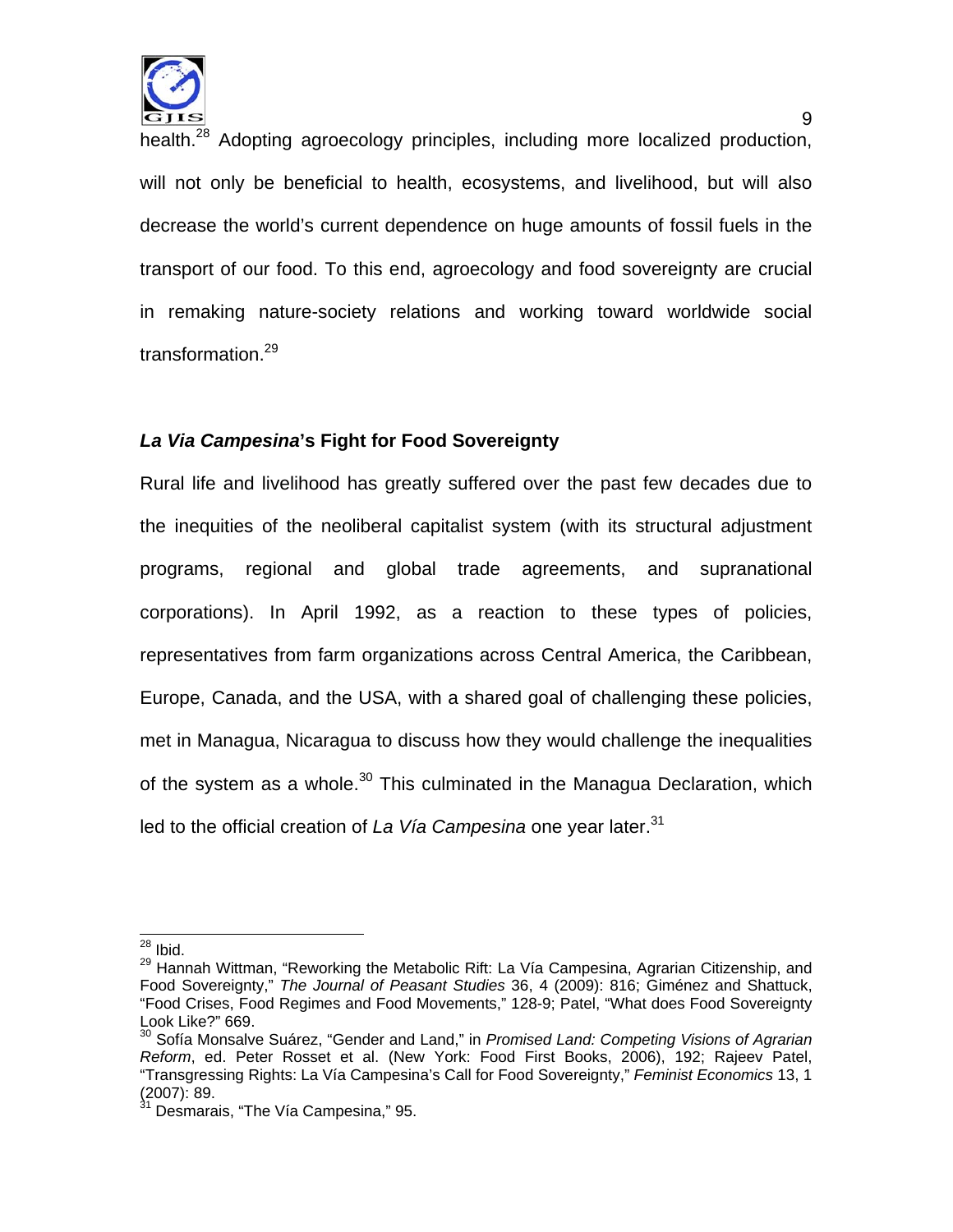

 $\overline{\phantom{a}}$ 

According to Martínez-Torres and Rosset, this grassroots movement "envisioned a simultaneously new and old 'agrarian trajectory that would reintegrate food production and nature as an alternative culture of modernity'," and may now be the "most important transnational social movement in the world".<sup>32</sup> It is composed of 148 farmers' organizations across 69 countries in Asia, Europe, the Americas, and Africa, and is "independent of governments, funders, political parties, NGOs, and non-peasant special interests".<sup>33</sup> In less than two decades, *La Vía Campesina* has employed non-violent actions and mass mobilizations to defy the system and policies of neoliberal institutions such as the WTO and the World Bank. Its massive and worldwide peasant base strives to offer an alternative conception of the world, and "[puts] forth consistent and coherent alternative proposals which result from peasant reality and are shared by organizations from the great variety of situations in which peasants from different countries find themselves".<sup>34</sup>

*La Vía Campesina* has become a space or platform where farmers and peasants can organize to engage in discussions regarding their shared goals and concerns, on an understanding of equality. According to Patel, this allows "different peasant groups with progressive political visions to meet, combine, and join forces against institutions that its membership sees as furthering neoliberal

 $32$  María Elena Martínez-Torres and Peter M. Rosset, "La Vía Campesina: The Birth and Evolution of a Transnational Social Movement," *The Journal of Peasant Studies* 37, 1 (2010): 150.

<sup>&</sup>lt;sup>33</sup> Giménez and Shattuck, "Food Crises, Food Regimes and Food Movements," 129; Patel, <br>"Transgressing Rights," 89; Martínez-Torres and Rosset, "La Vía Campesina," 150; 171.

<sup>&</sup>quot;Transgressing Rights," 89; Martínez-Torres and Rosset, "La Vía Campesina," 150; 171. 34 Martínez-Torres and Rosset, "La Vía Campesina," 171.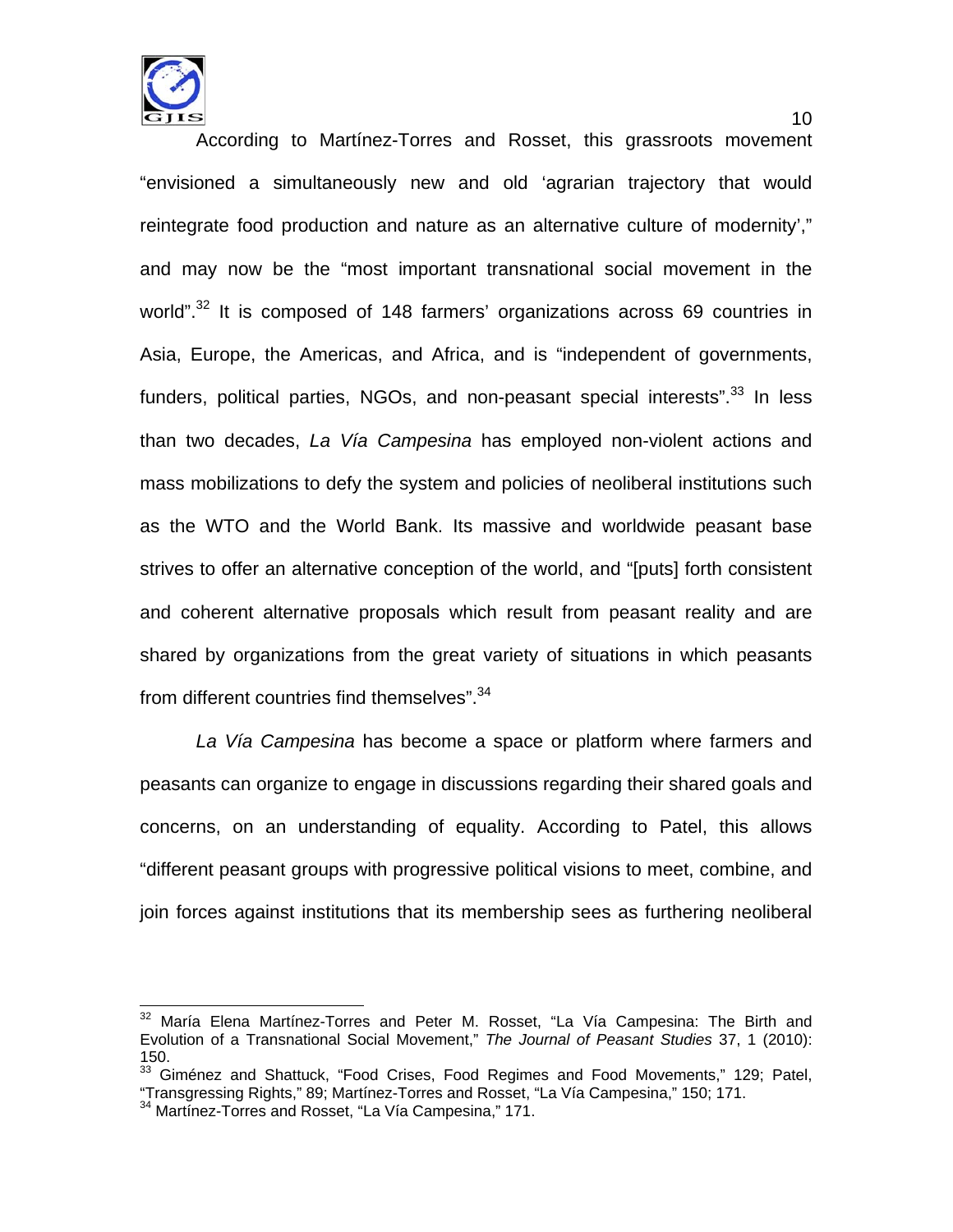

 $11$ agricultural politics, such as the World Trade Organization".<sup>35</sup> This has been an attempt on the part of the movement to bridge the divide between North and South, celebrating its plurality and "true peasant internationalism".<sup>36</sup>

In addition, Suárez argues that *La Vía Campesina* has placed great importance on the active participation of women, and that gender issues are addressed during their gatherings. The movement has also made a point of including the voices of indigenous peoples, understanding the value of traditional knowledge in remaking nature-society relations.<sup>37</sup> Suárez mentions that feminist movements, as well as indigenous groups, openly question the notions of *universality* and *equality*, especially with respect to the human rights discourse. She acknowledges that while these are social constructions, and much work still needs to be done in deconstructing and changing the discourse, it would serve *La Vía Campesina* and the global food movement to use the platforms within the existing human rights regime to further its cause.<sup>38</sup>

In its participation in seeking another possible world that is not burdened with the exploitation and inequality with which the neoliberal capitalist system is wrought, *La Vía Campesina* adopts a different structure than typical organizations: it purposefully does not have a "policy-making secretariat," so that there is no "sovereign authority dictating what any member organization or country can do".39 The precondition for *La Vía Campesina* membership, however, is the acceptance of *La Vía Campesina*'s principles, including food sovereignty.

<sup>&</sup>lt;sup>35</sup> Patel, "Transgressing Rights," 89.

<sup>36</sup> Martínez-Torres and Rosset, "La Vía Campesina," 150; 171.<br><sup>37</sup> Suárez, "Gender and Land," 194.

 $38$  Ibid.,  $203$ .

<sup>&</sup>lt;sup>39</sup> Patel, "What does Food Sovereignty Look Like?" 669.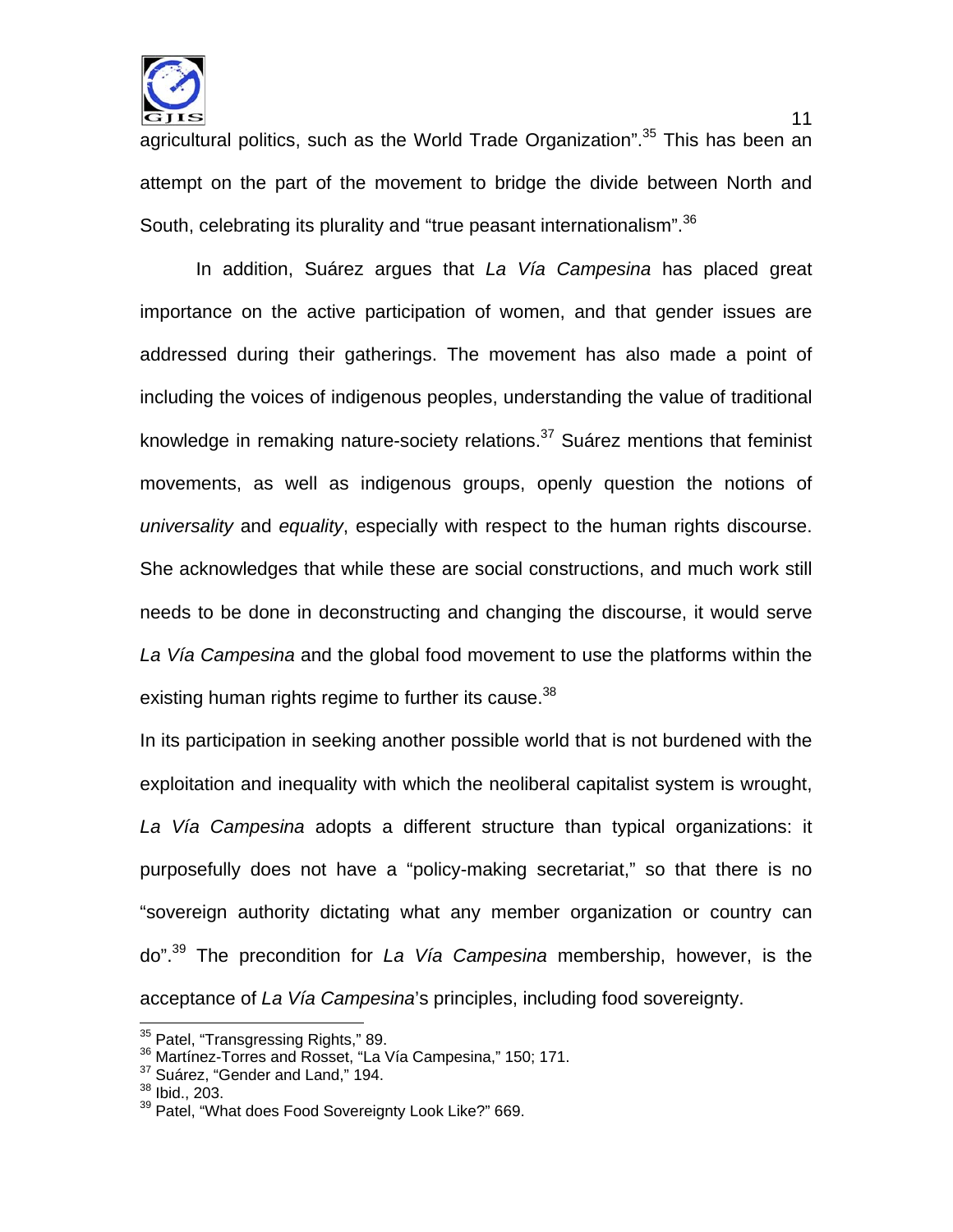

The deep entrenchment of the current neoliberal capitalist system is overwhelming when seeking an alternative. However, the crises emerging from this system, including but not limited to the global food crisis, has sparked a growing number of counter-movements, searching for a social transformation into a world based not on the market, but on the wellbeing of community, humans, and the environment. This paper argues that the global food movement, including what may be the largest social movement in the world, *La Vía Campesina*, is one such movement that has emerged from within civil society to tackle the problems arising from the current system, and, through mobilization and non-violent action, has been proposing viable alternatives. This is not just a movement about food, but rather a movement seeking to achieve broader social, cultural, economic, and political transformations, beginning from the ground up. In an interview, Paul Nicholson, one of the founding members of *La Vía Campesina*, admitted that while "clearly this is not going to happen overnight … it is a process of accumulation of forces and realities coming together from the citizens of the entire planet.<sup>"40</sup> However, the increasing number of crises affecting most (if not all) of the world's population today will result in a critical mass of people who will no longer stand for the inequalities of the neoliberal capitalist system, and together, will tip the scales toward the transformation into a more equitable world.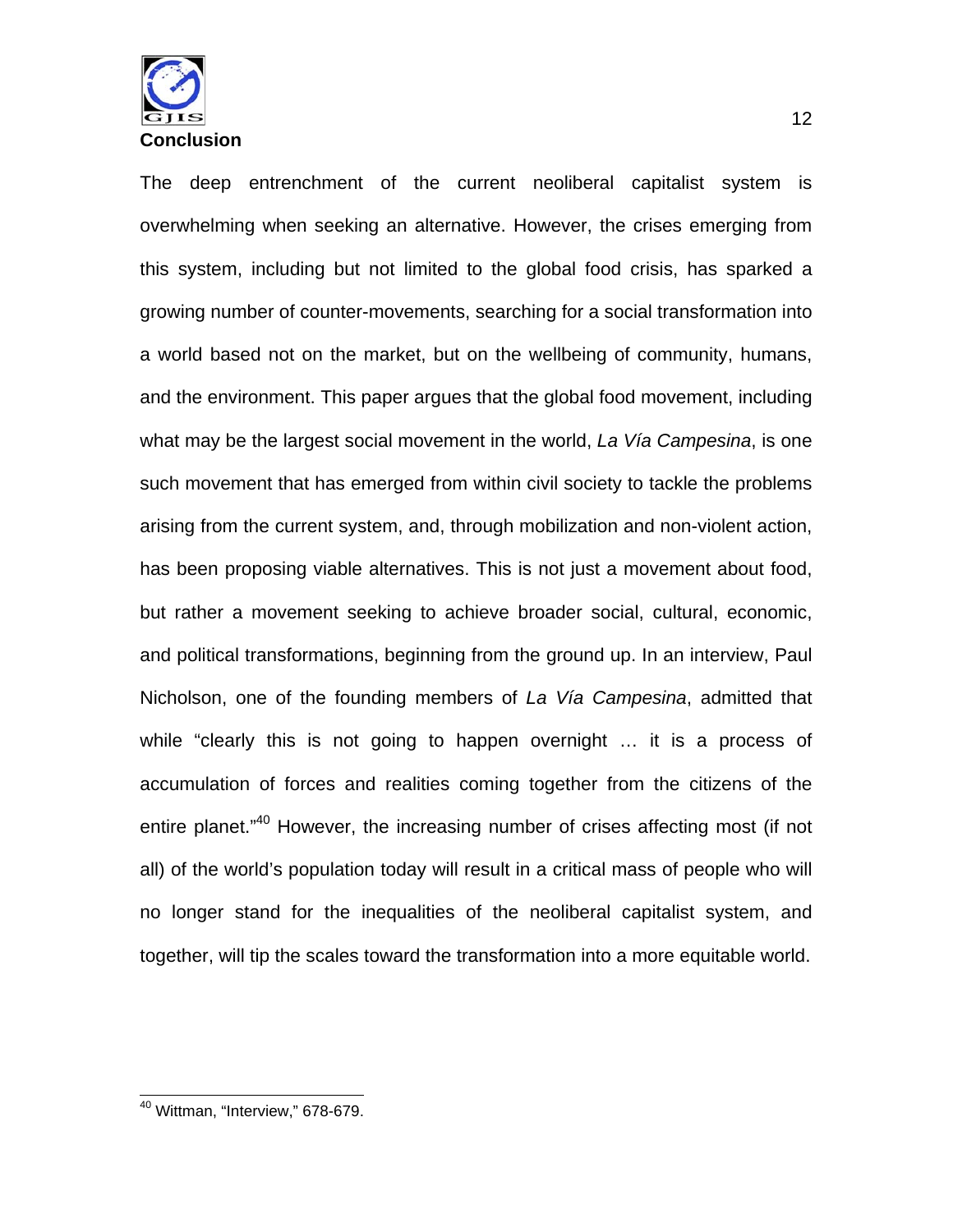

## **Humanitarian Intervention and the Rwandan Genocide: Nothing More Than a "Band-Aid Solution"**

*L'intervention humanitaire et le génocide rwandais: Rien de plus qu'une «solution pansement»* 

## Matthew P. Farrell First Year, Specialized Honours, International Studies

Abstract: Is humanitarian intervention really a solution to humanitarian crises? This article will attempt to provide evidence that without serious re-evaluation of the mechanisms whereby military and socioeconomic humanitarian intervention is carried out internationally, humanitarian intervention cannot be more than a "Band-Aid solution" to improving the situation of intended beneficiaries. To prove this point, the short- and long-term benefits and disadvantages of humanitarian intervention during and in the wake of the Rwandan genocide will be examined and evaluated. Particular attention will be paid to the repercussions of socioeconomic humanitarian intervention. It is concluded that humanitarian aid in Rwanda was of greater economic than humanitarian benefit. Subsequently, policy recommendations will be made to improve the benefit of future humanitarian interventions by creating a United Nations standing army, increasing international commitment to providing disinterested aid, and by creating a pool of financial resources exclusively dedicated to preserving human rights and addressing humanitarian crises.

*Résumé: Est-ce que l'intervention humanitaire est vraiment une solution aux crises humanitaires? Cet article tentera de démontrer que, sans réévaluation sérieuse des mécanismes par lesquels l'intervention humanitaire militaire et socio-économique est effectuée au niveau international, l'intervention humanitaire ne peut pas être plus qu'une «solution pansement» dans l'amélioration des conditions de vie des populations ciblées. Nous soutiendrons cette thèse en évaluant plus particulièrement les avantages à court et à long terme ainsi que les inconvénients de l'intervention humanitaire pendant et à la suite du génocide rwandais. Une attention particulière sera accordée aux répercussions socio-économiques de cette intervention humanitaire afin de démontrer qu'elle était plus économique qu'humanitaire. Nous ferons également des recommandations dans le but d'améliorer l'impact des interventions humanitaires à venir, notamment en suggérant la création d'une armée permanente des Nations Unies, d'accroître l'aide internationale désintéressée, et de créer un schème de financement exclusivement dédié à la préservation des droits de la personne et aux crises humanitaires.*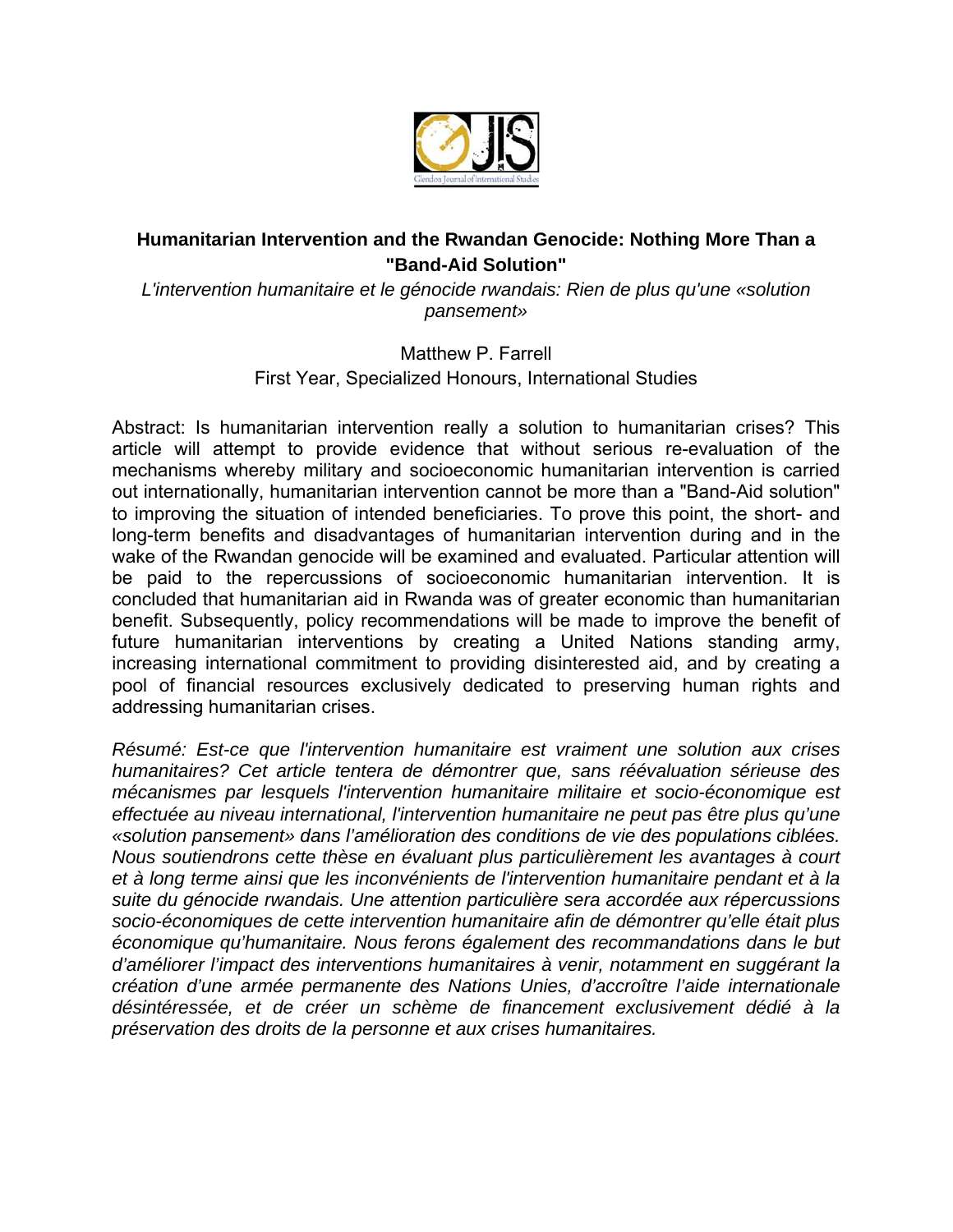

 $\overline{a}$ 

One of the most significant changes brought about by World War II was the rise of the human rights movement and humanitarian intervention as articulated in the Geneva Conventions. In more recent times, humanitarian intervention has taken on a renewed significance. International responses to situations of civil strife in Egypt, Libya, Syria, and other states, as well as the rise of the Responsibility to Protect concept<sup>1</sup> have brought humanitarian intervention to the forefront of many discussions in the field of International Studies. This article will consider short- and long-term effects of humanitarian intervention and aid in Rwanda following the 1994 genocide. The paper's assertion is that humanitarian intervention did not have a truly positive impact on the country's well-being in terms of human rights and security, but that humanitarian intervention primarily served as a "Band-Aid solution" for the fundamental issues which arose in the wake of the genocide.

 While humanitarian intervention has a variety of definitions, this essay considers Kyrre Grimstad's definition: "interference by one or several states in the internal affairs of another state [...] to prevent a situation where the most basic rights of the people of that state [are] being violated".<sup>2</sup> From this definition three main elements of humanitarian intervention are identified; the act, the actors, and the beneficiaries. As an act, humanitarian intervention focuses on the "obligation upon States to prevent or

<sup>2</sup> Kyrre Grimstad, "Humanitarian Intervention: Historical, Legal and Moral Perspectives" (LLM Thesis, University of Cape Town, 2001): 2, Accessed March 12, 2012, <http://www.publiclaw.uct.ac.za/usr/public\_law/LLMPapers/grimstad.pdf>.

<sup>&</sup>lt;sup>1</sup> Patricia O'Brien, (statement, 26<sup>th</sup> Annual Seminar for Diplomats on International Humanitarian Law, New York City, NY, March 4, 2009): para. 28-32, Accessed July 26, 2012, <http://untreaty.un.org/ola/media/info\_from\_lc/annual\_seminar.pdf>.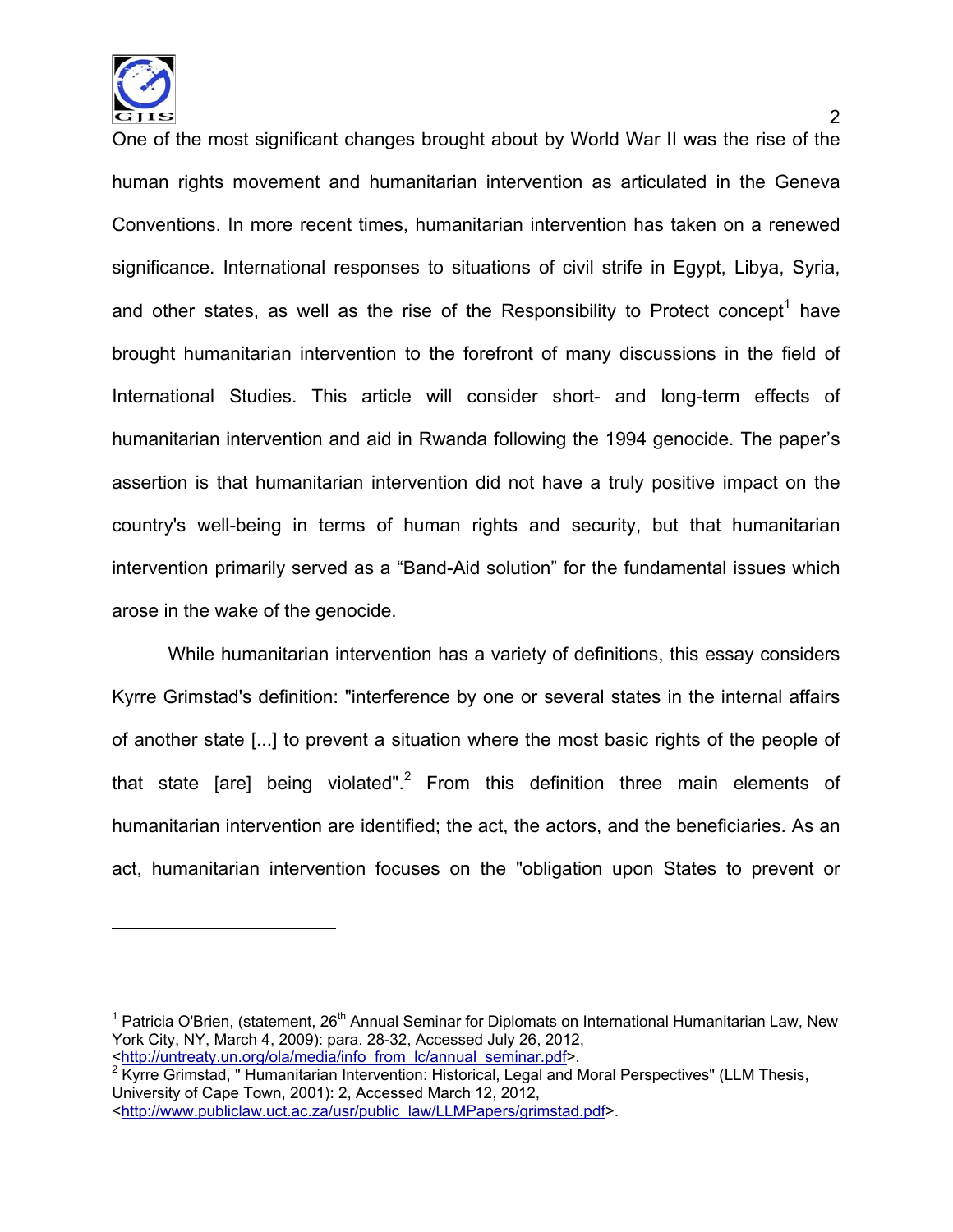

punish 'grave breaches"<sup>3</sup> as defined by the Geneva Conventions. For the purposes of this discussion, 'grave breaches' is understood to include "willful killing, torture or inhumane treatment; willfully causing great suffering or serious injury to body or health; extensive destruction and appropriation of property not justified by military necessity and carried out unlawfully and wantonly; taking of hostages; unlawful deportation or transfer (what is commonly referred to as 'ethnic cleansing')".<sup>4</sup> Humanitarian intervention may take the form of military and/or socioeconomic aid. The actors or entities that provide humanitarian intervention include states or organizations within the international community. Military (such as the Canadian Forces) and non-military (such as Canadian International Development Agency and Department of Foreign Affairs and International Trade) intervention is generally seen as legitimate when it receives approval from the United Nations Security Council (UNSC). UNSC approval is an important factor because the UNSC is "the locus of decisions for humanitarian intervention"<sup>5</sup> which suggests that the UNSC has the authority to approve humanitarian intervention on behalf of a state that is in need of such help. Consequently, it is United Nations (UN) initiatives, such as peacekeeping missions, which tend to provide the primary vehicle to execute military interventions. Western European and the United States Armed Forces seem to be the main actors in these initiatives because they have

 $\overline{a}$ 

<sup>&</sup>lt;sup>3</sup> "Never Again: Preventing genocide and punishing those responsible," United Nations Department of Public Information, Accessed March 12, 2012,

<sup>&</sup>lt;http://www.un.org/en/preventgenocide/rwanda/neveragain.shtml>.

 $4$  Ibid.

<sup>5</sup> Mohammed Ayoob, "Humanitarian Intervention and the International Society," *Global Governance* 7, 3 (2001): 228.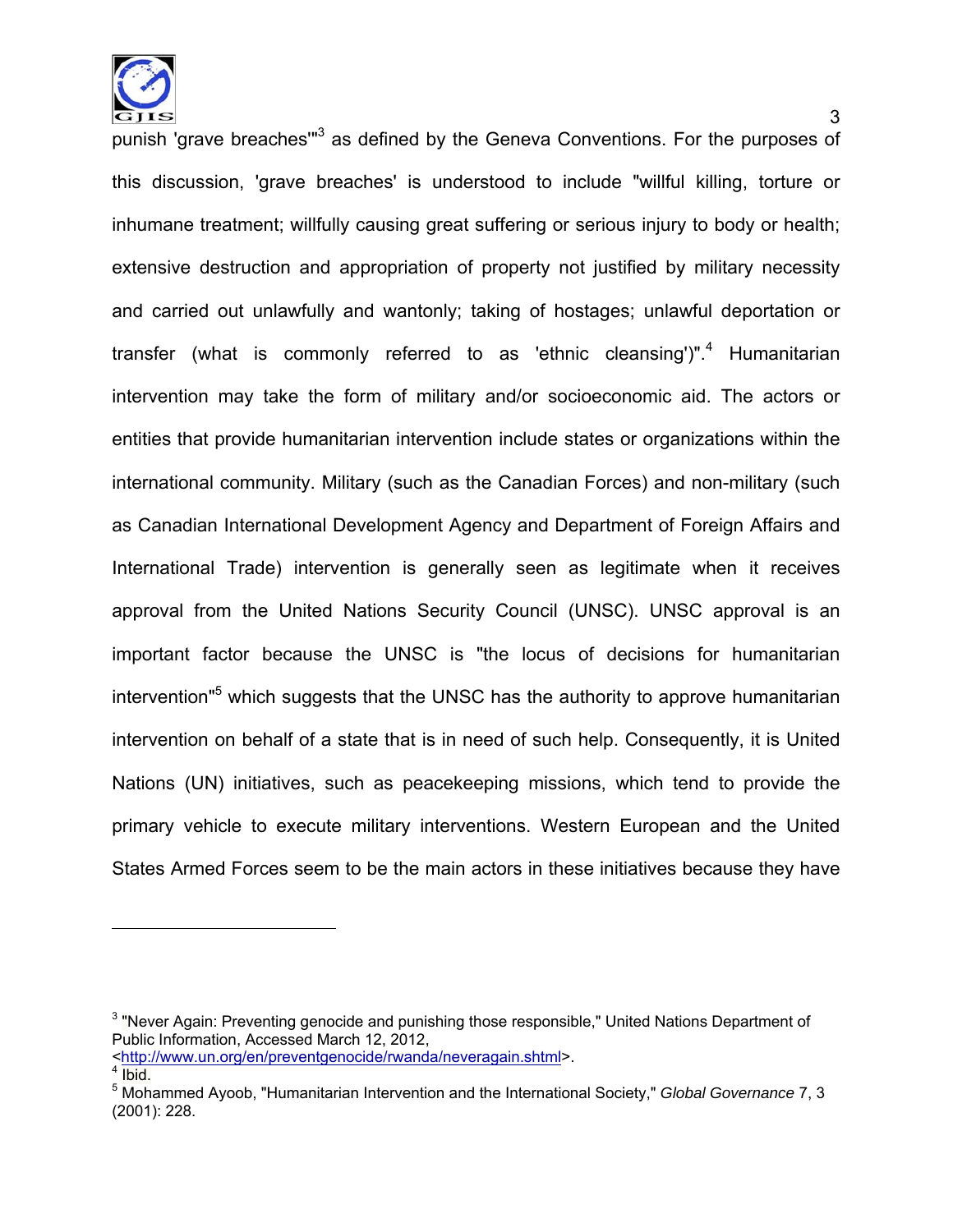

 $\overline{a}$ 

the resources (e.g. weapons, transportation, funding, etc.) required to contribute significantly to humanitarian aid during a crisis. This is particularly true when the initiative's foreseeable outcomes are in line with national interests. Ongoing socioeconomic aid is often undertaken by both governmental and non-governmental organizations (NGOs).

 The idealistic goal of humanitarian intervention is to alleviate human suffering and the violation of human rights, and to assist with recuperative efforts when human rights have been violated.<sup>6</sup> As such, the intended beneficiary of humanitarian intervention is "the people of the target state".<sup>7</sup> Contrary to this ideal, the Rwandan people suffered and human rights were violated during the genocide despite the apparent interventions made by the UNSC, military and non-military organizations.

To show how humanitarian intervention superficially addressed the humanitarian issues during the genocide, an overview of the event is presented and the overall effects of military and socioeconomic humanitarian intervention in the short- and longterm are assessed and compared. Key observations from the assessment are used to recommend policy changes that may achieve the altruistic goal of humanitarian intervention. The paper ends with a series of conclusions about the effectiveness of international aid in connection with the Rwandan genocide.

 $^6$  There are often a number of goals and this nominal goal is generally one of the weakest motivators for government actors though it is not said publicly by leaders. It is more frequently a major motivator for NGOs and Civil Rights agencies.

<sup>&</sup>lt;sup>7</sup> Grimstad, " Humanitarian Intervention: Historical, Legal and Moral Perspectives," 5.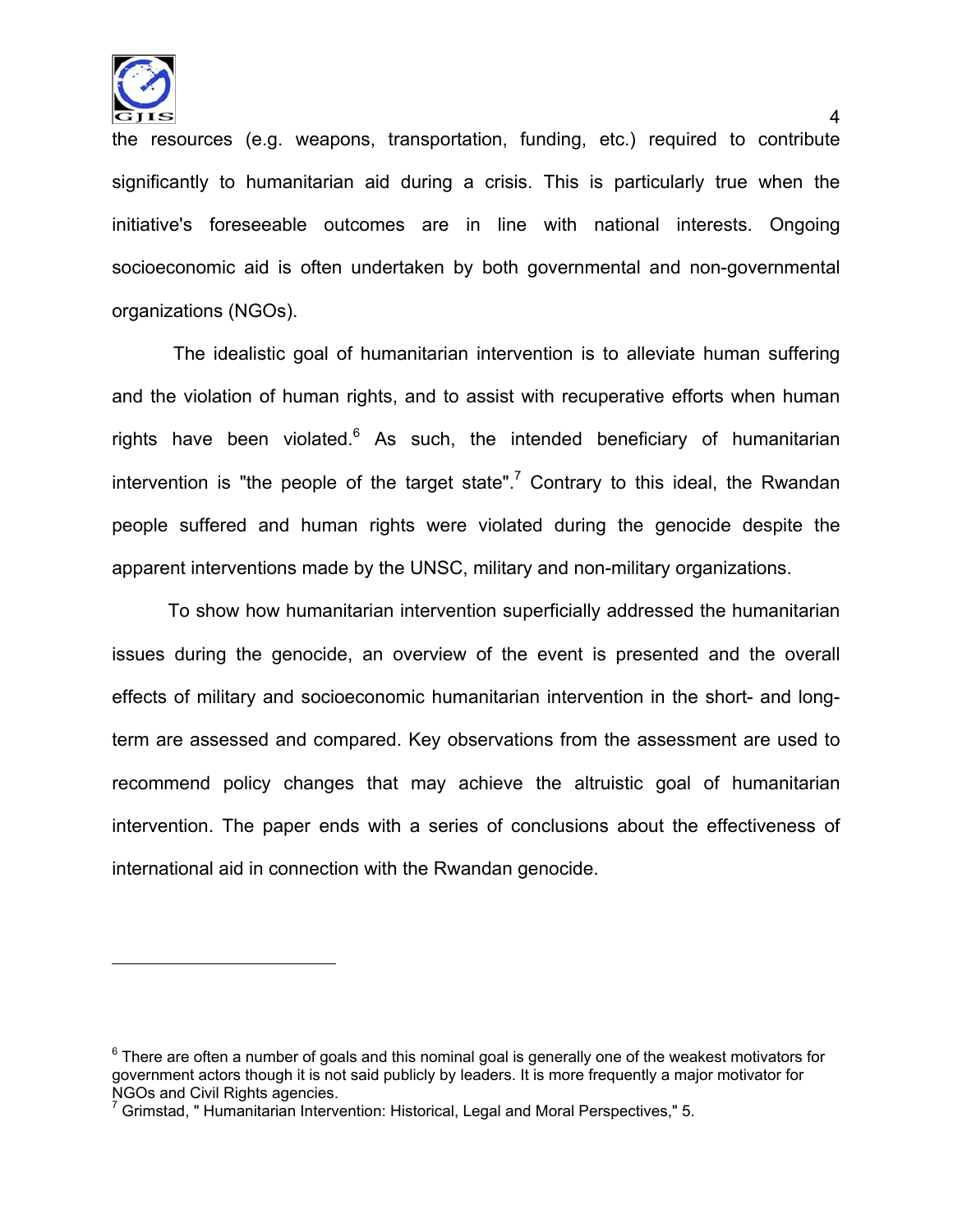

#### **The Rwandan Genocide**

This case study provides an overview of the 1994 Rwandan genocide and examines how international humanitarian intervention in post-genocide Rwanda positively and negatively impacted its intended beneficiaries in the short term and the long term. The negative effects highlighted in this case study force us to re-examine humanitarian intervention policies in order to provide an adequate response to human rights crises and achieve the idealistic goal of humanitarian intervention.

 The Rwandan genocide was the result of years of tension and conflict between two ethnic groups in Rwanda: the Hutu and the Tutsi. The tension appeared at the end of the 19<sup>th</sup> century when the Rwandan population was separated into three distinct castes; the ruling Tutsi (14%), the working class Hutu (85%), and the Twa (1%). $8$  The conflict was between the Hutu and the Tutsi. In 1918, following World War I, Rwanda was deemed a mandate of Belgium by the League of Nations and in 1959 Belgian support allowed the Hutu to overthrow Tutsi rule.<sup>9</sup> Rwanda became independent in 1962 and in 1973 the moderate (non-oppressive) Hutu government was overturned thus allowing a more radical (anti-Tutsi) Hutu government, under which the genocide occurred, to take its place.<sup>10</sup>

 In 1990 the Rwandan Patriotic Front (RPF), an army composed of mostly Tutsi Rwandan exiles, attacked Rwanda from Uganda.<sup>11</sup> The ensuing war lasted for three

 $^8$  Robinson, "The Tragedy of Rwanda," 53.<br><sup>9</sup> Ibid.

 $10$  Ibid.

 $11$  Leitenberg, "Rwanda, 1994: International incompetence produces genocide," 6.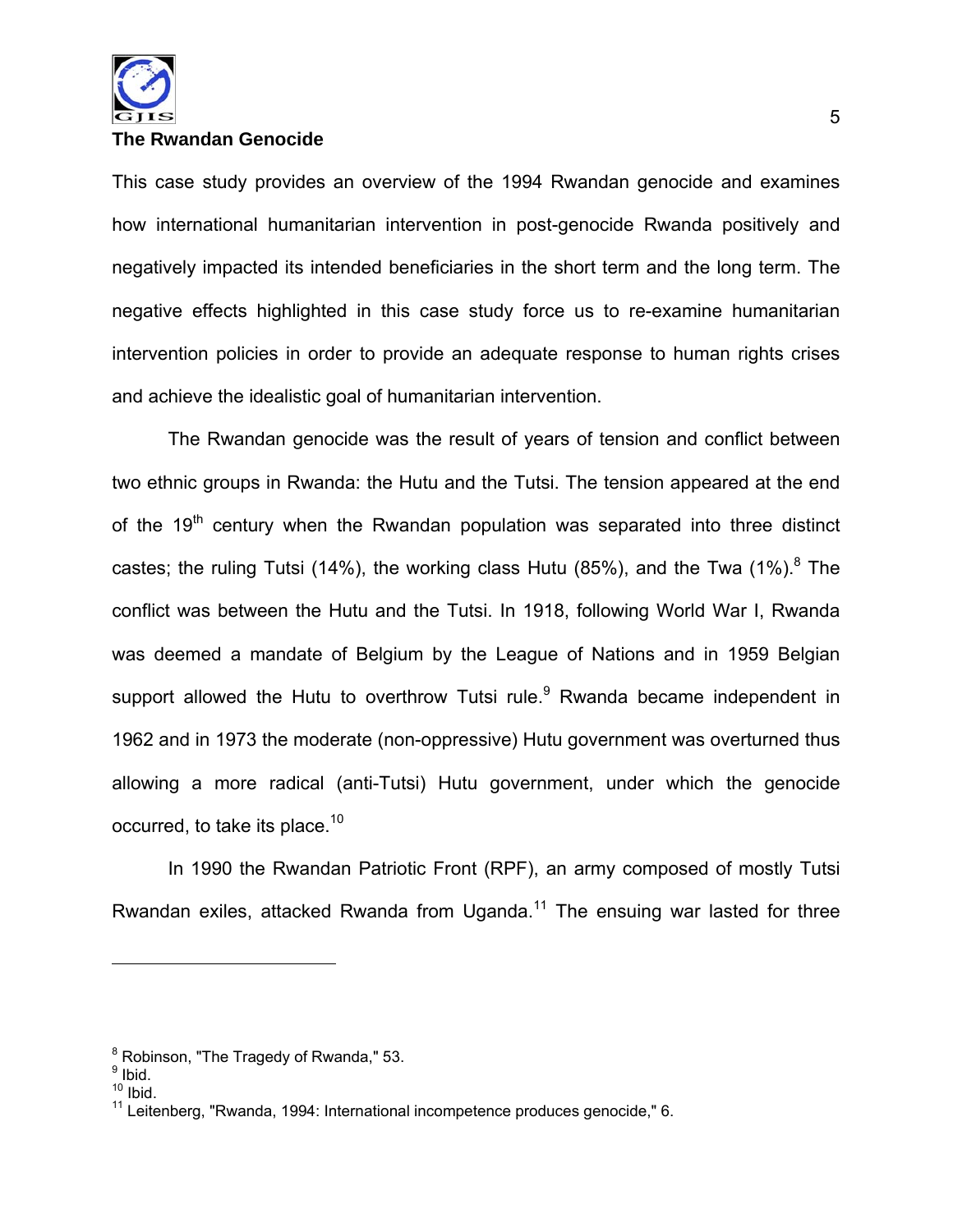

years during which an "aggressive and exclusivist Hutu solidarity was consciously being forged in opposition to these despised outsiders [the Tutsi]".<sup>12</sup> This conflict resulted in the creation of the Arusha Peace Agreement for a cessation of hostilities between the RPF and the Hutu government. Negotiations also resulted in the creation of the United Nations Assistance Mission for Rwanda (UNAMIR), which was a 2,500-person force meant to "monitor the ceasefire and contribute to the security of [the capital city] Kigali".<sup>13</sup>

 The genocide is said to have begun on April 6, 1994 when the airplane carrying Hutu President Juvenal Habyarimana of Rwanda and President Cyprien Ntaryamira of Burundi was shot down just outside of Kigali.<sup>14</sup> The killing was carried out by the Hutu "Rwandan army, interahamwe, and party militias"<sup>15</sup> which targeted not only Tutsi but Hutu opposition members, Hutu moderates, media critics, professionals, and others who opposed the Hutu-supremacist regime.<sup>16</sup> The genocide as the "exclusive" concentration on the mass elimination of all Tutsi<sup>n17</sup> did not begin until April 12. In the 100 days which followed, an estimated 800,000 men, women, and children were killed. $18$ 

- <sup>13</sup> Holly Burkhalter, "A preventable horror?, " *Africa Report*, 39.6 (1994): 17.<br><sup>14</sup> Ibid.
- 

<sup>&</sup>lt;sup>12</sup> Organization of African Unity [OAU], "Rwanda: The Preventable Genocide," (African Union, 2000), Accessed March 4, 2012, para. 3.14, <http://www.unhcr.org/refworld/docid/4d1da8752.html>.

<sup>&</sup>lt;sup>15</sup> OAU, ""Rwanda: The Preventable Genocide," para. 14.22.<br><sup>16</sup> Ibid., para. 14.35-38.<br><sup>17</sup> Ibid., para. 14.3.<br><sup>18</sup> Ibid., para. 14.2.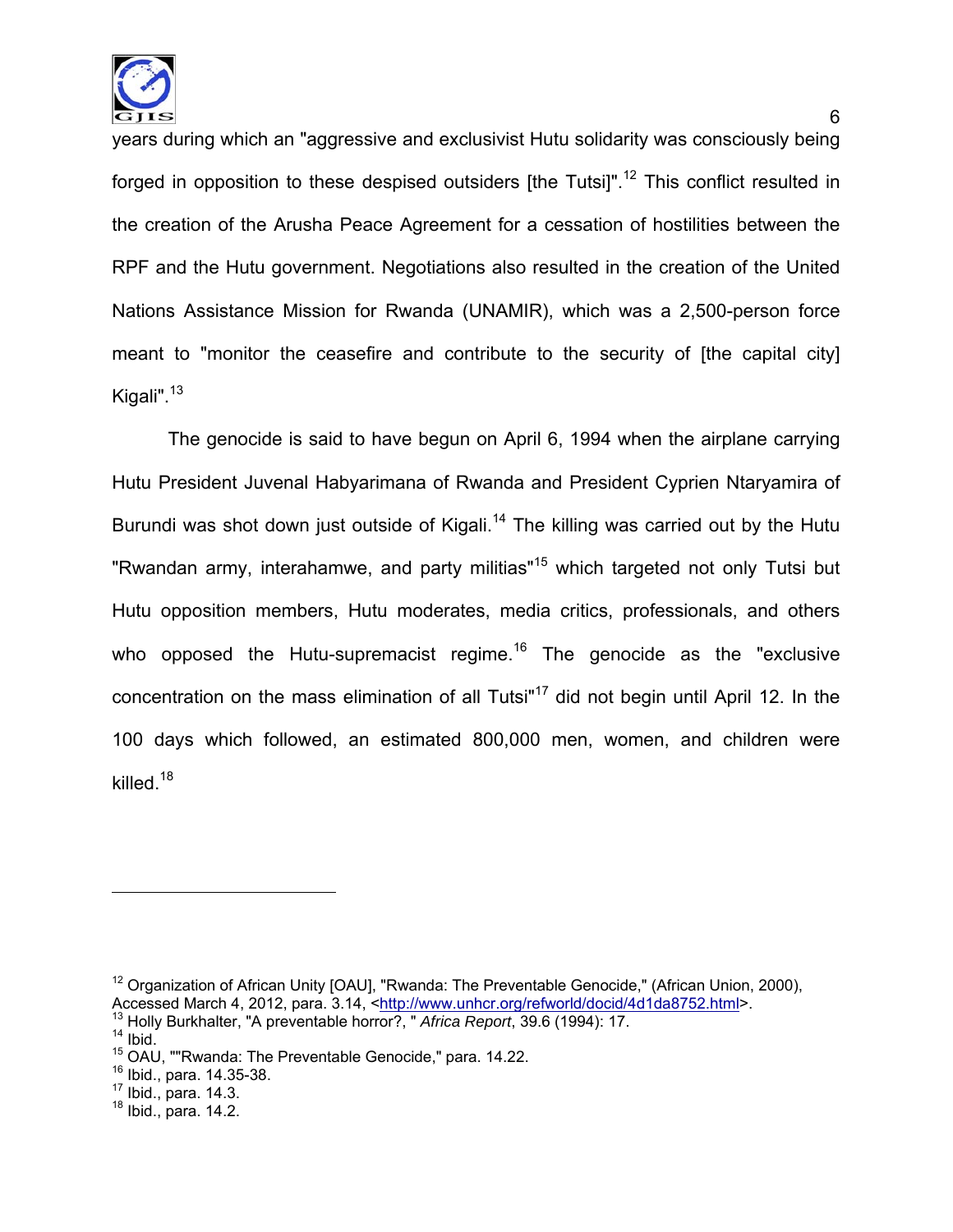

The 1948 Convention on the Prevention and Punishment of the Crime of Genocide obliges "all States to prevent or punish acts of genocide".<sup>19</sup> There was clear evidence that the international community had been made aware that the situation in Rwanda met the Genocide Convention's definition of genocide as early as August 1993 and yet once the genocide had begun "[w]eeks were wasted in determining whether the killing fully met the strict legal definition of 'genocide'".<sup>20</sup> The international community had a delayed response to the genocide, largely due to "criticism and opposition by the United States".<sup>21</sup> As such, no military action was taken in the interest of human rights in the midst of the "concentrated frenzy of mass murder".<sup>22</sup> The delay of the international community in addressing "the gross crimes against humanity it knew were being committed"23 was a significant failure to uphold the Geneva human rights conventions.

 Potentially more shocking was the misuse of UNAMIR during the genocide. Under the Arusha Peace Agreement, UNAMIR had been dispatched to Kigali and consequently, it was there when the slaughter began in the city. The mission was initially "forbidden to intervene if it meant using force".<sup>24</sup> Canadian General Romeo Dallaire had requested new Rules of Engagement so that his troops could "protect

<sup>&</sup>lt;sup>19</sup> "Never Again: Preventing genocide and punishing those responsible."<br><sup>20</sup> Douglas G. Anglin, "Rwanda: the preventable genocide. The Report of the International Panel of Eminent Personalities to Investigate the 1994 Genocide in Rwanda & the Surrounding Events,"<br>International Journal 56, 1 (2001): 149.

<sup>&</sup>lt;sup>21</sup> Milton Leitenberg, "Rwanda, 1994: International incompetence produces genocide," *Peacekeeping &* International Relations 23, 6 (1994): 6.<br>
<sup>22</sup> Lukin Robinson, "The Tragedy of Rwanda," Monthly Review 55, 7 (2003): 52.<br>
<sup>23</sup> Anglin, "Rwanda: the preventable genocide. The Report of the International Panel of Eminent

Personalities to Investigate the 1994 Genocide in Rwanda & the Surrounding Events," 149.<br><sup>24</sup> Robinson, "The Tragedy of Rwanda," 58.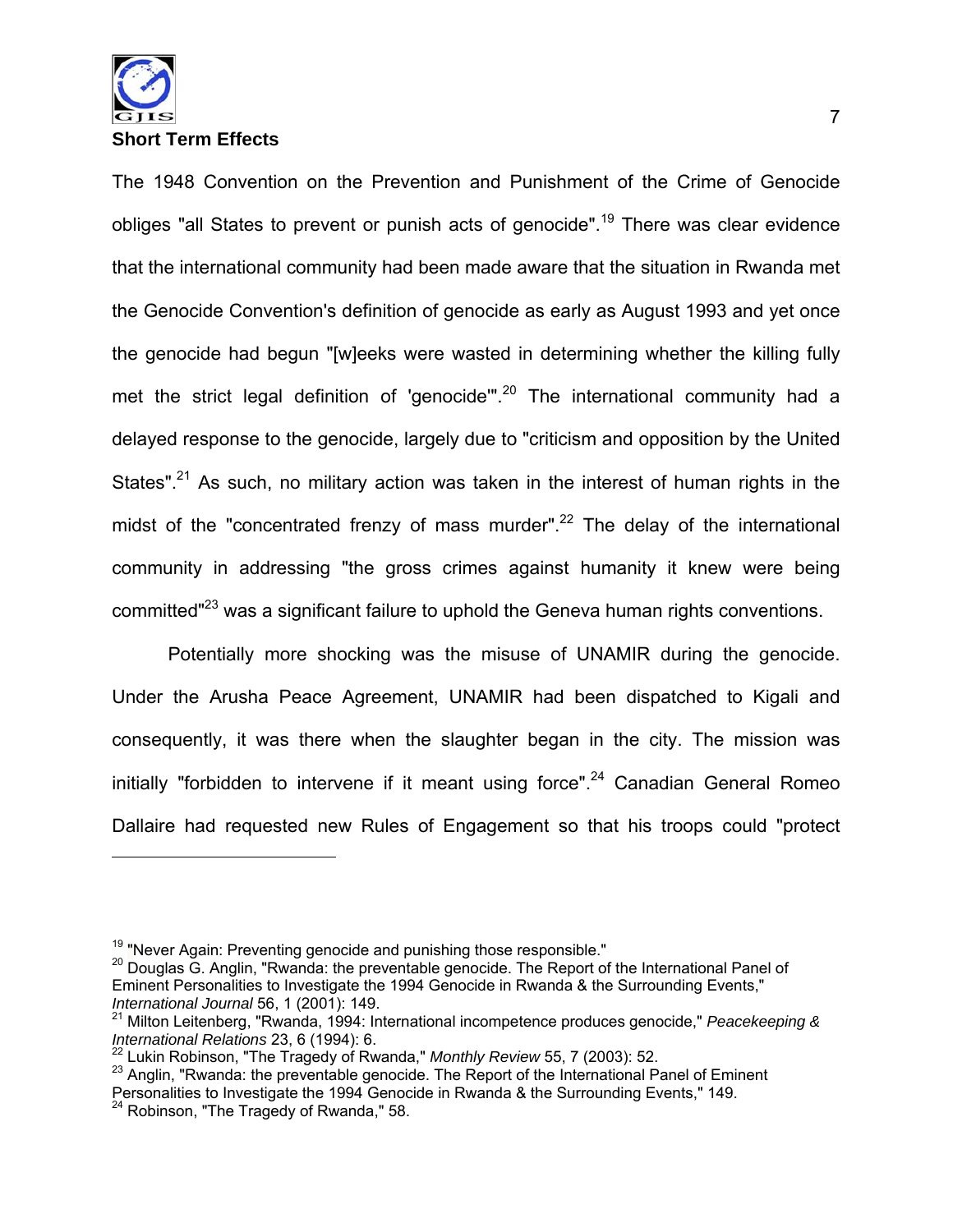

innocent civilians".<sup>25</sup> This request was rejected by UN Secretary-General Boutros Boutros-Ghali thus rendering General Dallaire's force little more than observers to the massacre. In mid-April Belgium withdrew 440 of its troops because "ten of its disarmed soldiers had been murdered on April 7 by members of the Presidential Guard".<sup>26</sup> This was followed by the withdrawal of "several hundred Bangladeshi soldiers".<sup>27</sup> On April 21, the UNSC "voted unanimously to reduce UNAMIR to a skeleton force of just 250 men".<sup>28</sup> This mass reduction of UNAMIR military forces, coupled with its passive Rules of Engagement signified that the international community had essentially decided against providing humanitarian military intervention. Thus, military aid during the Rwandan genocide was virtually non-existent. The only positive effect came from General Dallaire whose well-known efforts to expose the genocide to the world through public media helped bring attention to the crisis.

 The genocide ended on July 18, 1994 when the RPF finally defeated the Rwandan army.29 Hundreds of thousands of people had been killed in the conflict and it was at this point that the international community as a whole began to play an active role in the recovery of the war-torn nation by implementing a socioeconomic programme that was intended to provide aid to the Rwandan people. This aid resulted in a variety of short-term effects, some of which are considered below.

 $^{25}$  Leitenberg, "Rwanda, 1994: International incompetence produces genocide," 6.<br><sup>26 Ibid</sup>

 $^{27}$  Burkhalter, "A preventable horror?."<br> $^{28}$  Ibid.

<sup>&</sup>lt;sup>29</sup> Robinson, "The Tragedy of Rwanda," 57.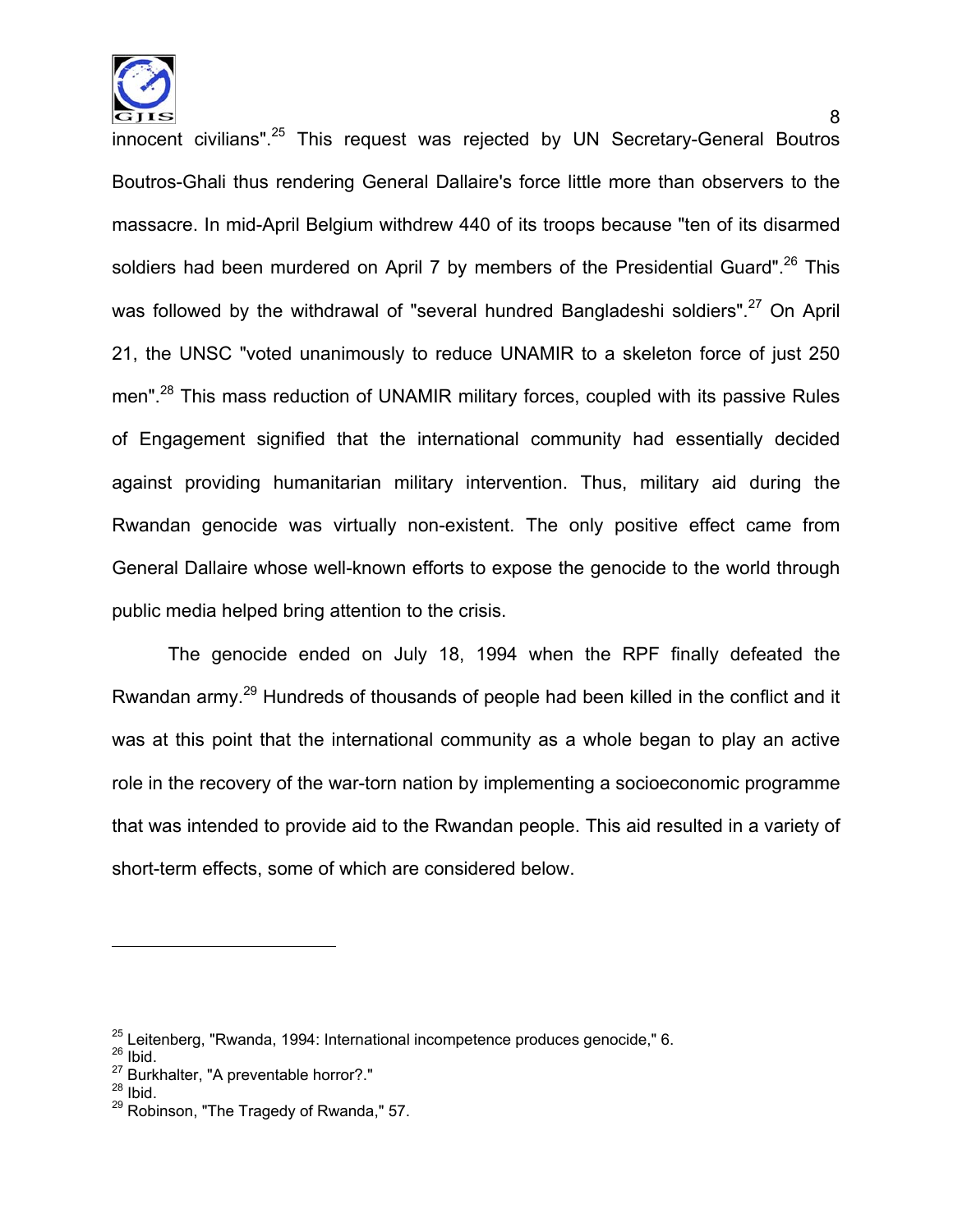

 Relative to the military inaction during the genocide, the socioeconomic aid provided after the genocide was very effective. In the short term, Jeff Drumtra, an Africa policy analyst, called Rwanda "a post-genocide society that [had] also experienced civil war, massive refugee displacement,  $[...]$  and economic ruin".<sup>30</sup> Today, Rwanda has come to be "hailed for its remarkable socioeconomic recovery".<sup>31</sup> The change is, in large part, due to international socioeconomic intervention and commitment to social and economic reform in the country.

 Following the victory of the RPF, Rwanda was left with only minimal remnants of an economy, no infrastructure, and was a nation of people with physical and psychological needs to be met. $32$  It was a country which had experienced massive human rights violations and which continued to experience human insecurity as a result of uncertainty about future procurement of basic needs. In the weeks after the genocide ended, the "international community and the media opened their eyes and [...] overflowed with sympathy and help".<sup>33</sup> Between 1994 and 2000 the international community sent the new Rwandan government "nearly \$4 billion in aid".<sup>34</sup> Although this economic aid provided some help to the country in the short-term, for reasons which will

<sup>30</sup> Jeff Drumtra, U.S. Committee for Refugees, *Life After Death: Suspicion and Reintegration in Post-Genocide Rwanda*, (1998), 41-42, quoted in Organization of African Unity, *Rwanda: The Preventable* 

<sup>&</sup>lt;sup>31</sup> Bert Ingelaere, "Do We Understand Life after Genocide? Center and Periphery in the Construction of Knowledge in Postgenocide Rwanda," African Studies Review 53, 1 (2010): 41.<br>
32 OAU, "Rwanda: The Preventable Genocide," para. 17.2.<br>
33 Robinson, "The Tragedy of Rwanda," 57.<br>
34 Anglin, "Rwanda: the preventable genocide.

Personalities to Investigate the 1994 Genocide in Rwanda & the Surrounding Events," 149.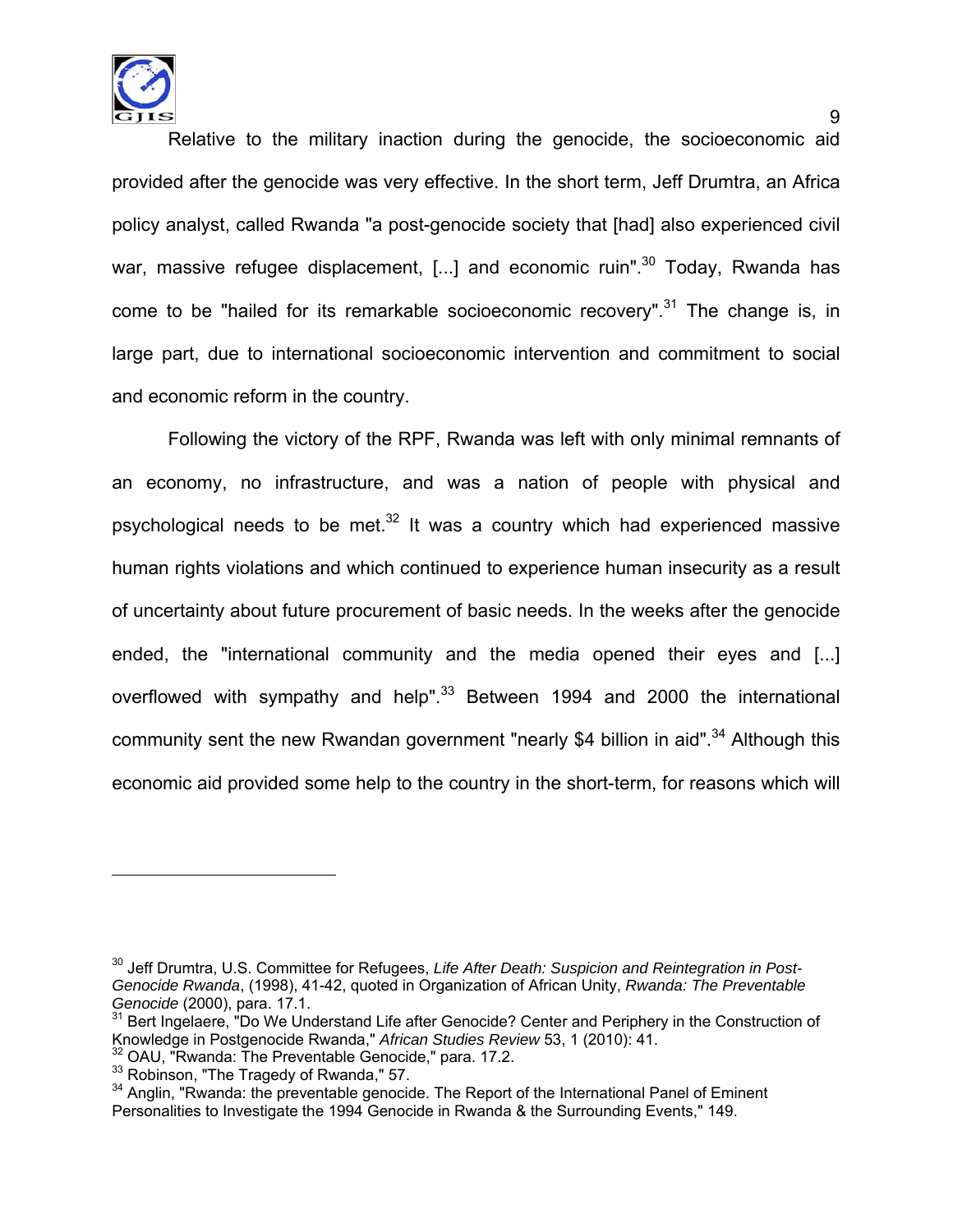

 $10$ be discussed in the next section, it was not of lasting benefit to the Rwandan people and State.

 The most noteworthy negative short-term effect of international humanitarian intervention was that foreign economic aid essentially reduced Rwanda's autonomy and complicated its recovery. A report commissioned by the Organization of African Unity (OAU) says that "Rwanda's economic difficulties [were] compounded by its great dependence on external funds".<sup>35</sup> Autonomy was reduced because "loans come with heavy conditions<sup>"36</sup> thus making Rwanda "almost completely dependent on satisfying criteria imposed by the IMF and World Bank"37 to receive loans. This reliance on foreign aid effectively eliminated the new Rwandan government's sovereignty and indebted the state to the international community.

 In addition to causing economic dependence, foreign economic intervention complicated recovery because the aid which was required for rebuilding the nation was not fully provided. By September 1994 the international community had pledged only ≈14% of the funds necessary "for investigating the genocide and putting foreign monitors in place to ensure human rights abuses finally stop for good".<sup>38</sup> This left the Rwandan government without the resources needed to secure the country against hostile parties and to begin rebuilding the nation's infrastructure in earnest. At the time it appeared that slow foreign contribution to rebuilding human security in Rwanda might

 $35$  OAU, "Rwanda: The Preventable Genocide," para. 23.14.<br> $36$  Ibid., para. 23.20.  $37$  Ibid.

<sup>38</sup> Paul Watson, "Purging the evil," *Africa Report*, 39.6 (1994): 14.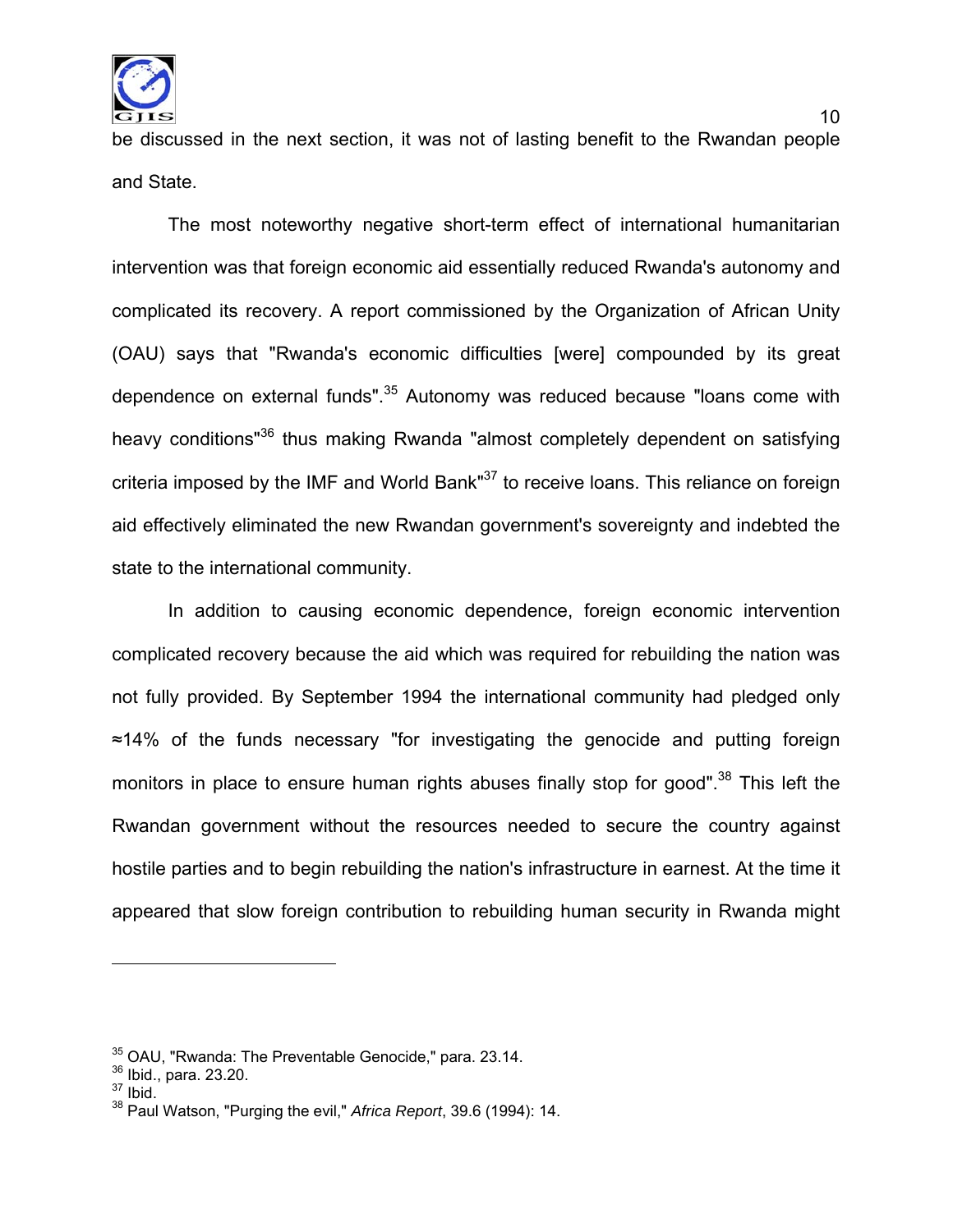

leave room for former Hutu, who had committed the genocide and fled the country, to return and begin a guerrilla war.<sup>39</sup> Although short-term socioeconomic humanitarian intervention helped provide much-needed funds, the minimal financial contribution and the consequent delays in recovery due to dependence on the international community were clearly not beneficial and in fact increased threats to human security.

 Other humanitarian intervention included legal aid. In November 1994, Paul Watson wrote that "it will be impossible to bury the past along with [the corpses] as long as thousands of suspected murderers hide from justice in refugee camps just across Rwanda's borders".40 This was especially true immediately following the genocide. The Rwandan legal infrastructure had been decimated and could not viably hope to carry out justice against the perpetrators of the genocide itself.<sup>41</sup> Thus, the international community had the opportunity to intervene socially by providing a source of legal accountability in hopes of bringing reconciliation for some of the human rights violations it had allowed to be committed.

 Legal intervention came in the form of the Arusha Tribunal. The Arusha Tribunal was officially created in November 1994 when the UNSC approved Resolution 955.<sup>42</sup> The Resolution created the International Criminal Tribunal for Rwanda (ICTR) which was intended to "judge persons accused of genocide and crimes against humanity".<sup>43</sup>

Between 1994 and 1999 the ICTR convicted 7 people, some of whom "were

 $\overline{a}$ 

 $40$  Ibid.

 $39$  Ibid.

<sup>&</sup>lt;sup>41</sup> OAU, "Rwanda: The Preventable Genocide," para. 18.4.<br><sup>42</sup> Ibid., para. 18.10.<br><sup>43</sup> Ibid., para. 18.14.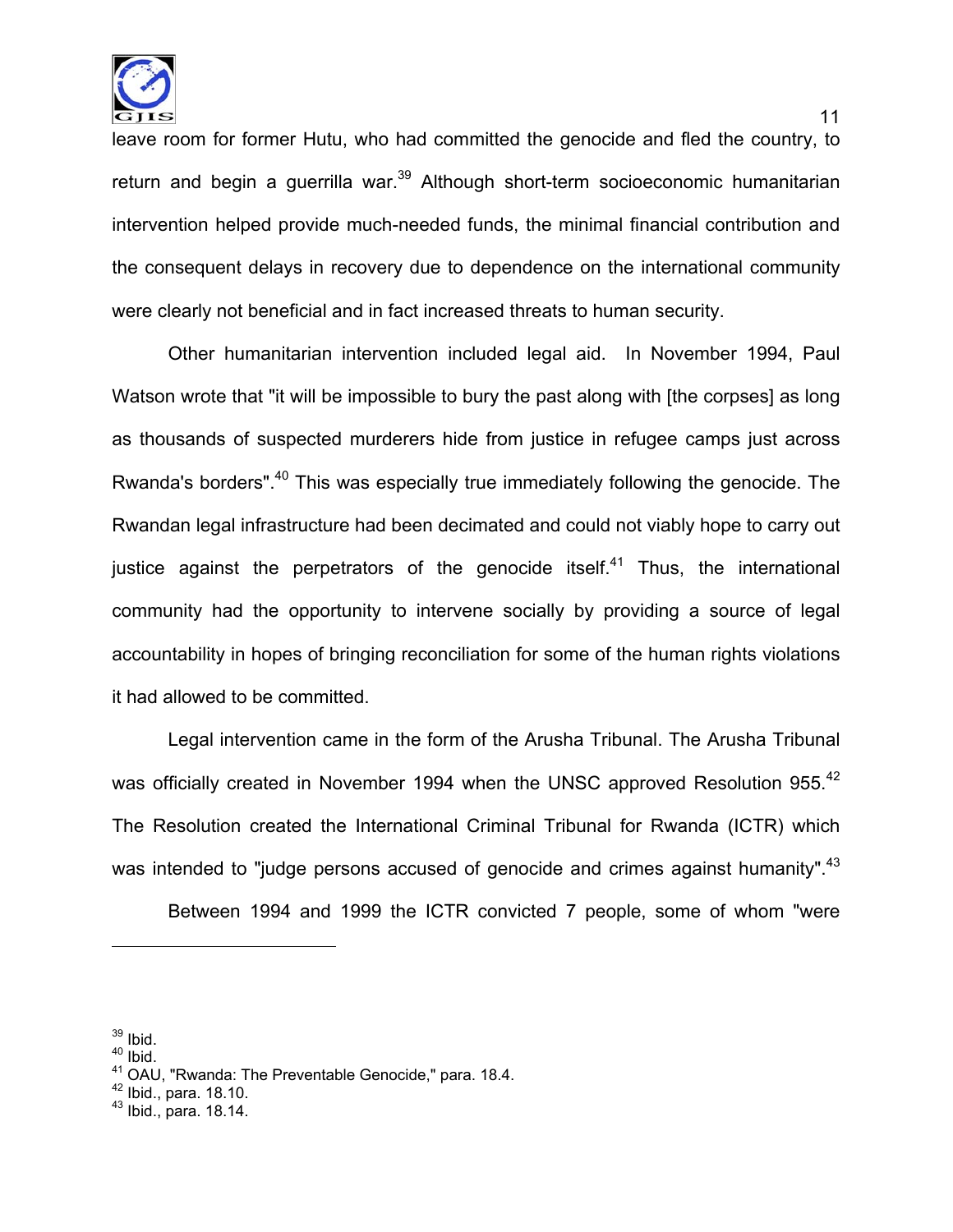

 $12$ among the leaders of the genocide".<sup>44</sup> For example Jean Kambanda, the Prime Minister during the genocide, who "pleaded quilty to the crime of genocide", $45$  received a life sentence in prison.<sup>46</sup> In bringing such perpetrators before a legitimate legal body, the ICTR not only meted out justice, but showed that the international community was at least nominally involved in recovery efforts. Further, the ICTR brought about reconciliation by satiating a thirst for justice in the short term when it was most immediately necessary.

## **Long Term Effects**

International humanitarian intervention has also affected Rwanda in the long term. Typically, military intervention occurs during the peak of a crisis and its outcome often provides a stable, safe, and secure environment for socioeconomic intervention to take root and grow and positively impact the intended beneficiaries. As stated earlier, military action was non-existent, had no lasting effect, and likely worsened conditions for the restabilization of the state and therefore it was not surprising that the socioeconomic aid provided was not of great assistance.

 After the genocide, the ICTR continued to be beneficial for reconciliation, which is an important component in the rectification of human rights violations. Since 1994, the Arusha Tribunal has "convicted and sentenced 25 former government and military

 $^{44}$  Ibid., para. 18.21.

<sup>46</sup> Ibid., para. 18.28.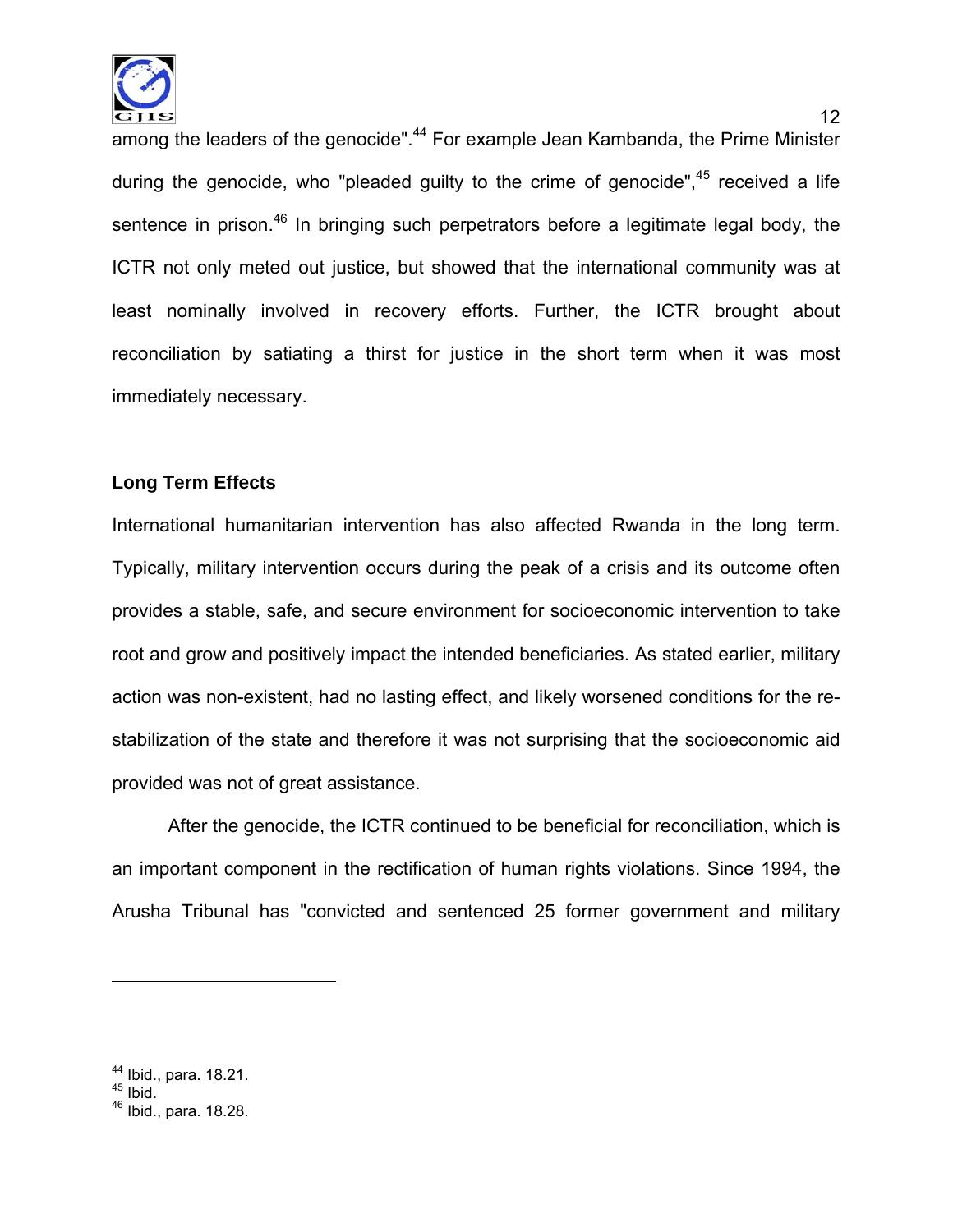

 $\sim$  13 leaders and owners of media organizations involved in hate media".<sup>47</sup> Of these leaders of the genocide, 11 have been sentenced since 2000, testifying to the international community's lasting dedication to defending human rights and showing victims of human rights abuses that justice is being done.

 Additionally, it seems that initial and continuing socioeconomic aid to Rwanda has brought about socioeconomic advancement. A 2011 World Bank Brief on Rwanda says that the country is "consolidating gains in social development and accelerating growth while ensuring that they are broadly shared to mitigate risks to eroding the country's hard-won political and social stability".<sup>48</sup> This means that the aid provided by the international community has manifested itself in the long term in Rwanda's "impressive development progress since the 1994 genocide and civil war".<sup>49</sup>

 Two prime examples of Rwanda's development are the growth of its Gross Domestic Product (GDP) per capita and recent trends in its Human Development Index (HDI) score. These are good indicators of development because they are universal standards commonly used to measure the economic and social health of states, which means that it is possible to compare them among different states. Between 1978 and 1993, the fifteen years leading up to the genocide, Rwanda's GDP per capita rose at an average of 12.3% per year.<sup>50</sup> Between 1994 and 2009, the fifteen years following the

<sup>&</sup>lt;sup>47</sup> "Never Again: Preventing genocide and punishing those responsible."<br><sup>48</sup> "Rwanda: Country Brief," The World Bank Group, Accessed March 14, 2012, <http://go.worldbank.org/YP79K5BDT0>.

<sup>&</sup>lt;sup>49</sup> Ibid.

<sup>50 &</sup>quot;Per capita GDP at current prices - US dollars," United Nations Statistics Division, last modified January 16, 2012, Accessed March 15, 2012,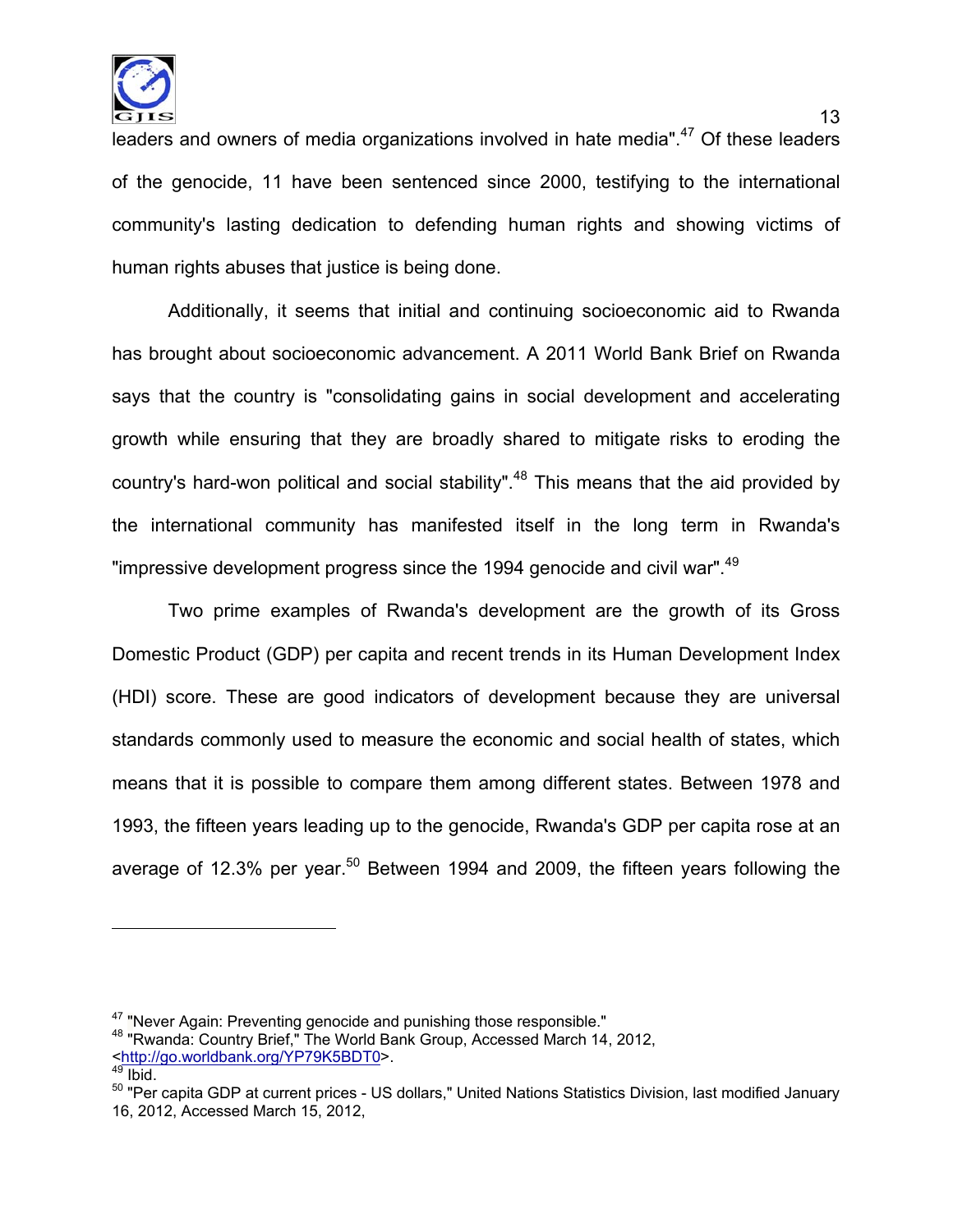

 $14$ genocide, Rwanda's GPD per capita rose at an average of 15.9% per year.<sup>51</sup> Between 1990 and 2011, Rwanda's average HDI growth rate was 2.97%.<sup>52</sup> This may seem small, but it should be noted that Rwanda's average HDI growth rate during this period was higher than that of any other country measured by the United Nations Development Programme during the same period.<sup>53</sup> Both GDP and HDI indicate a high rate of growth after the genocide which, due to Rwanda's dependence on "foreign agencies, governments and NGOs for any number of programmes that are crucial to rehabilitation, reconciliation and development",<sup>54</sup> can be attributed to foreign intervention.

 The negative long-term effects of socioeconomic intervention have manifested themselves in a less obvious manner than the positive effects but are much deeper and more closely linked to human rights. The economic aid actually obscured social and human rights issues in Rwanda because "the Rwandan establishment operating at the center of society is crafting a preferred image of the country".<sup>55</sup> The main issue being obscured is a lack of real reconciliation among Rwandans, especially in rural areas.<sup>56</sup> When asked about the Gacaca process (a Rwandan criminal court) Rwandans living in

<sup>&</sup>lt;http://data.un.org/Data.aspx?q=rwanda+GDP&d=SNAAMA&f=grID%3a101%3bcurrID%3aUSD%3bpcFl ag%3a1%3bcrID%3a646>.

 $\overline{51}$  Ibid.

<sup>52 &</sup>quot;Human Development Index trends, 1980-2011," United Nations Statistics Division, last modified December 20, 2011, Accessed March 15, 2012, <http://data.un.org/DocumentData.aspx?q=rwanda+hdi&id=269>.

<sup>&</sup>lt;sup>53</sup> Ibid.<br><sup>54</sup> OAU, "Rwanda: The Preventable Genocide," para. 23.16.

<sup>&</sup>lt;sup>55</sup> Ingelaere, "Do We Understand Life after Genocide? Center and Periphery in the Construction of Knowledge in Postgenocide Rwanda".

<sup>&</sup>lt;sup>56</sup> For an analysis of other issues in the wake of the Rwandan genocide refer to Ingelaere, "Do We Understand Life after Genocide? Center and Periphery in the Construction of Knowledge in Postgenocide Rwanda".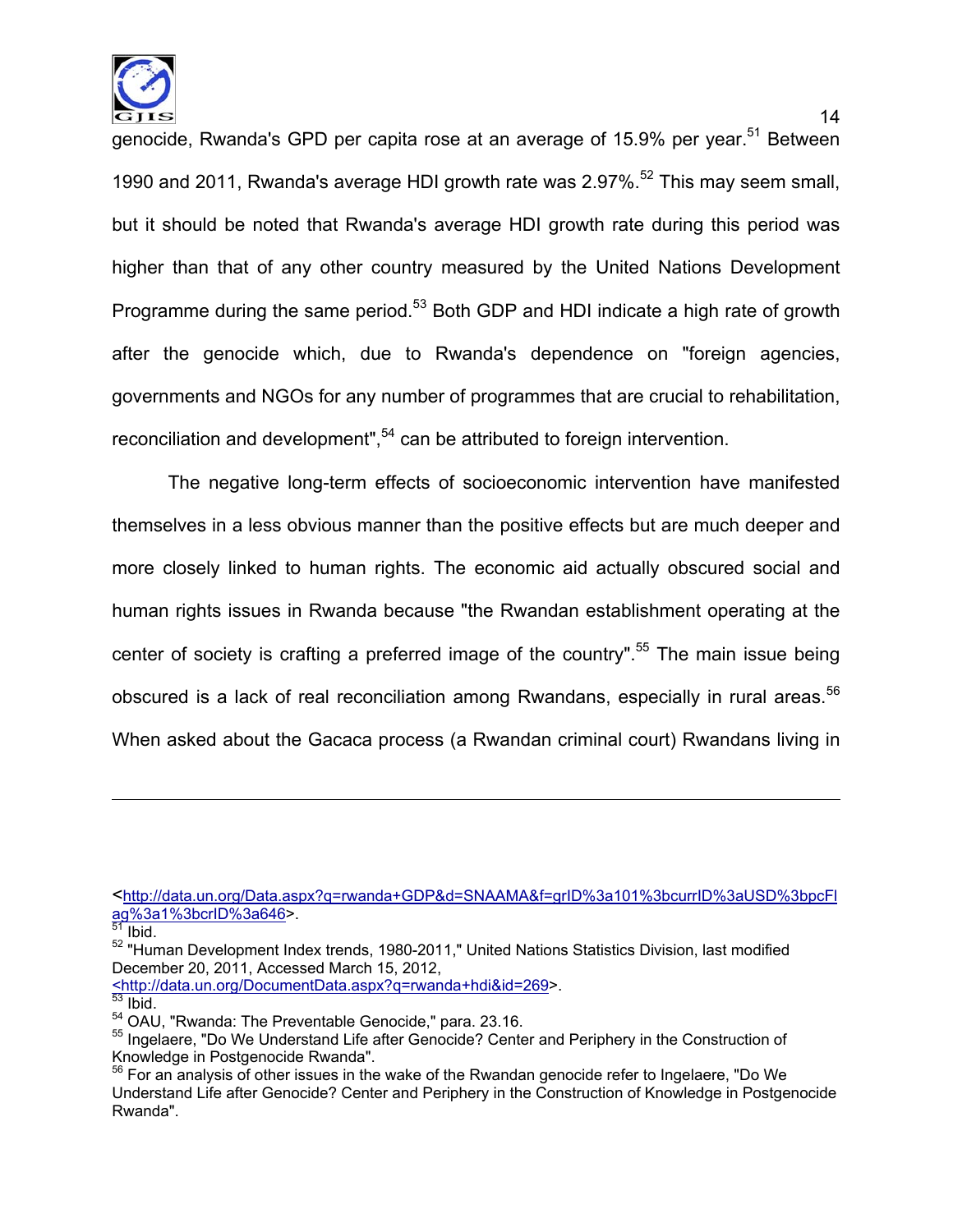

rural areas refuted its benefit, accusing it of "bringing neither reconciliation nor justice".<sup>57</sup> In rural areas, locals give the impression that there is still distrust and tension among the people rather than the front of unity projected by the government. Despite appearances of positive economic growth, Rwanda has yet to overcome the consequences of the human rights violations that occurred during the conflict period.

 A second negative long-term effect of foreign intervention is heavy economic dependence on foreign aid. For example, in 2001, foreign aid made up approximately 40% of the Rwandan government's budget.<sup>58</sup> This represents an extremely unhealthy dependence on outside sources. One needs to ask the question, "if all foreign aid was removed tomorrow, would the country de-stabilize?" The likely answer is "yes", because the government would lose a key source of income as well as legitimacy with its own people. In such a situation it is not difficult to imagine a return to pre-genocide conditions.

 In summary, we see that the short-term effects of international intervention in the case of the 1994 Rwandan genocide include ineffective military intervention, except to alert the world about the genocide, the immediate infusion of international financial aid following the genocide, and legal aid in the form of the ICTR. The long-term effects include continuing financial aid as well as the ICTR continuing to bring about reconciliation, however this has produced an unhealthy dependency on external financial aid and the appearance of reconciliation on the world stage..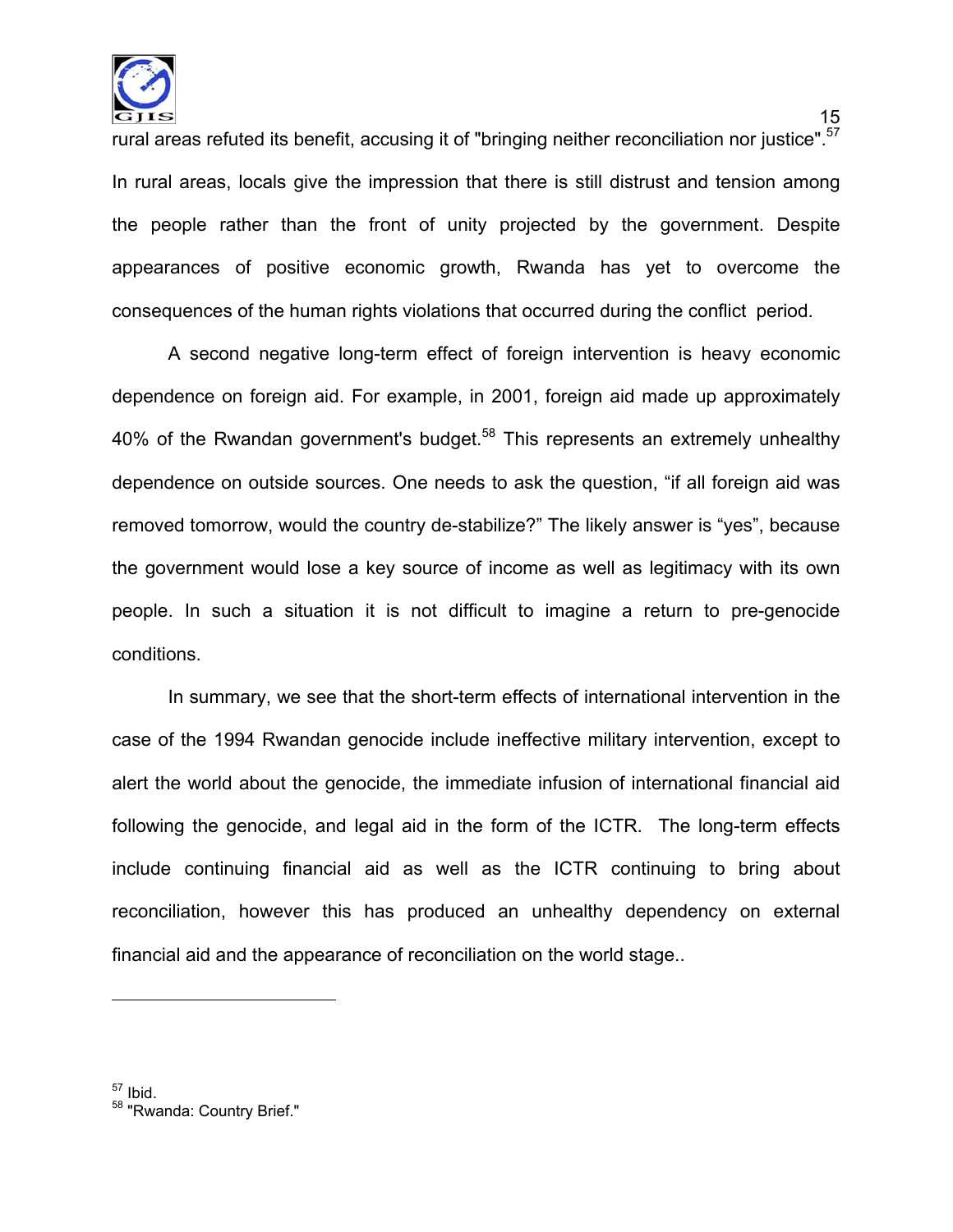

#### **Policy Recommendations**

The evidence above comparing short- and long-term effects of military and socioeconomic humanitarian intervention in connection to the Rwandan genocide provides support for a variety of observations that may lead to policy changes. Based on the evidence presented in the paper, we see that humanitarian intervention in Rwanda proved to be of little short-term benefit in providing for the humanitarian needs of Rwandans and the Rwandan State. In the short term, the negative effects brought about by economic dependency vastly outweigh the positive effects of economic aid, however the creation of the ICTR seemed to have had a strong positive impact in the short term. Conversely, in the long term, the reconciliation brought about by the ICTR appears to have been largely constructed to preserve appearances. In addition, economic dependence has not diminished, however the benefit of economic growth due to the infusion of foreign aid seems to outweigh the negative effect of dependence since economic growth and stability may create conditions for future independence. Overall, international humanitarian intervention has been of greater economic benefit than social and psychological benefit to its intended beneficiaries.

 In light of these observations, some policy recommendations seem appropriate for future humanitarian intervention. First, the international community should develop a mechanism whereby decisions regarding military intervention can be made quickly, for example a UN standing army. This would hopefully minimize the sort of debate and inaction which was seen in 1994. Second, the international community should provide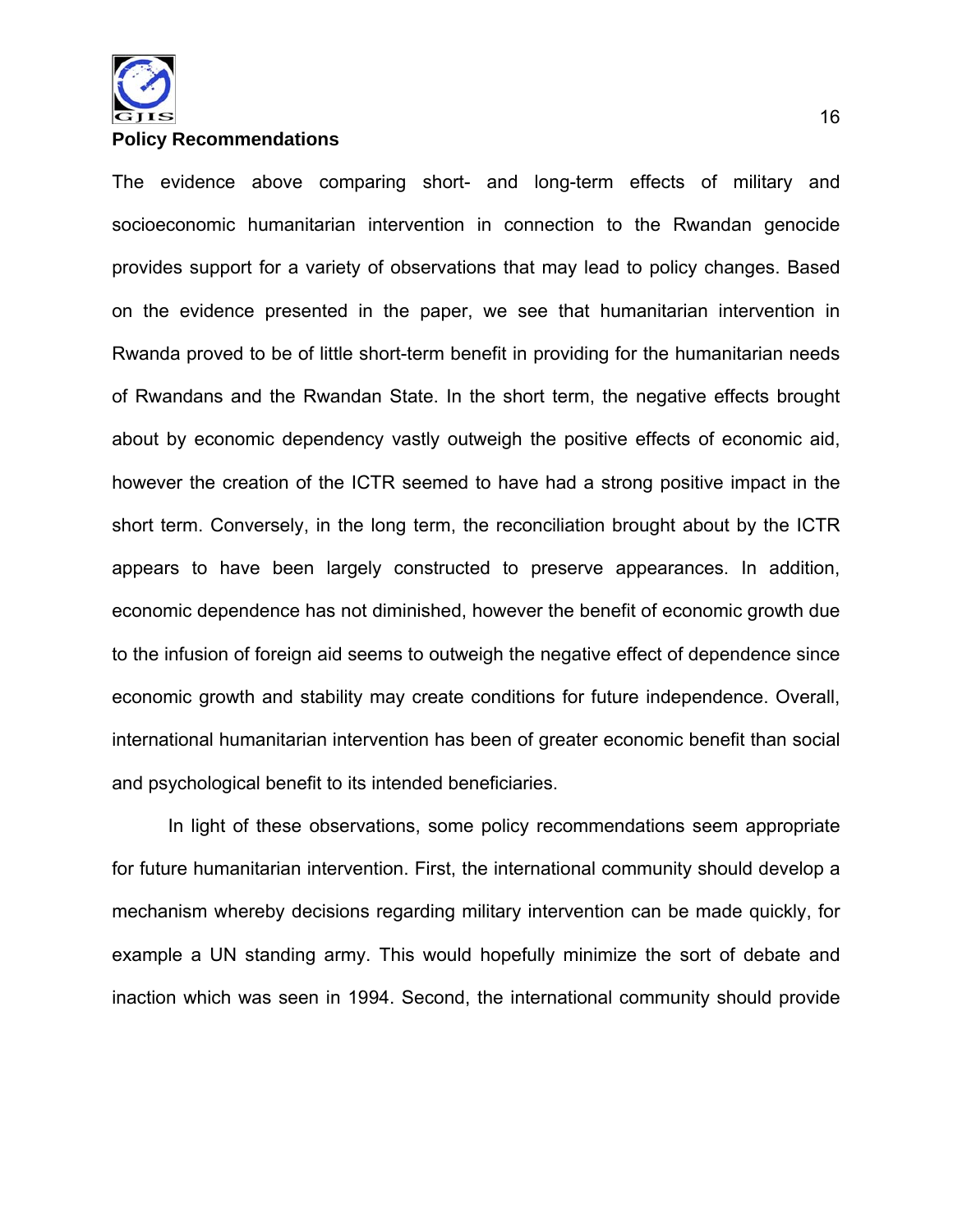

"generous and disinterested aid"<sup>59</sup> to countries in the aftermath of humanitarian crises such as genocide. This would allow governments to rebuild while strengthening the integrity of their sovereignty in an environment of fragile human security. Third, the international community should create a pool of financial resources dedicated to preventing human rights abuses and providing humanitarian intervention and aid which would be independent of any individual state. This would allow for intervention and aid to be dispensed without having to wait for the interests of individual, self-interested states to favour donating to projects of humanitarian intervention. As the UNSC is typically seen as the most legitimate source of humanitarian intervention, it would be the prime candidate for implementing these policies to address future humanitarian crises.

### **Conclusion**

 $\overline{a}$ 

This paper considered how military and socioeconomic humanitarian intervention in Rwanda impacted the country's situation both in the short and long term. Military humanitarian intervention proved to have very little effect due to the many limitations imposed on UNAMIR. Socioeconomic humanitarian intervention in Rwanda proved to have predominantly negative short-term effects in that it did not intervene before the genocide took place nor did it provide adequate economic support for rebuilding the shattered nation but increased Rwanda's dependence on the international community for foreign financial aid. Despite the failings of military humanitarian intervention and

 <sup>59.</sup> Robinson, "The Tragedy of Rwanda," 58.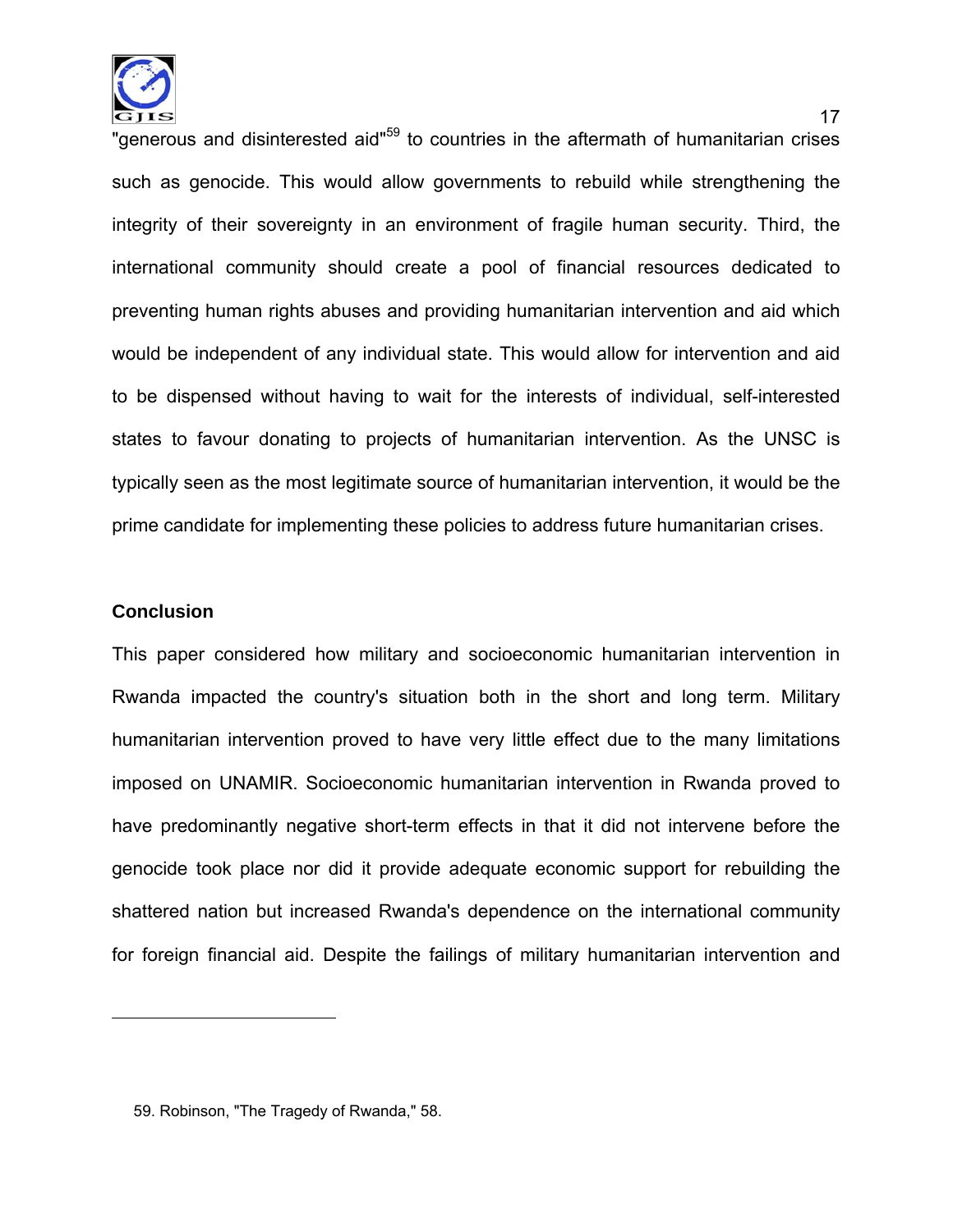

economic aid, international socioeconomic humanitarian intervention in the form of legal aids, such as the ICTR, did appear to provide justice and foster reconciliation in the short term. In the long term, however, economic growth overshadowed the reconciliation process which, from the people's perspective, failed. International intervention and aid following the 1994 genocide left the Rwandan people and State in a situation where being the intended beneficiaries of international intervention has superficially improved their well-being and economy, but has increased their dependence on foreign aid, and has failed to create true reconciliation.

 From the evidence provided by the case of the Rwandan genocide, it can be concluded that the humanitarian intervention was oriented less toward truly improving the fundamental well-being and human rights of its intended beneficiaries than it was toward simply showing people that help was being given and helping creating some degree of economic stability. But international aid cannot be a smokescreen of economic or nominal benefits. If the international community were to respond to all humanitarian crises as it did to the Rwandan genocide it is unlikely that any state or people groups in need of aid would truly get the aid that they desperately need. In future, the international community, and especially the UNSC, must seek to provide aid quickly and without thought of appearances on the world stage if humanitarian intervention is ever to be anything more than a "Band-Aid solution".

### **Acknowledgements**

The author would like to thank Dr. Philip S. E. Farrell for his support and guidance during the writing of this paper.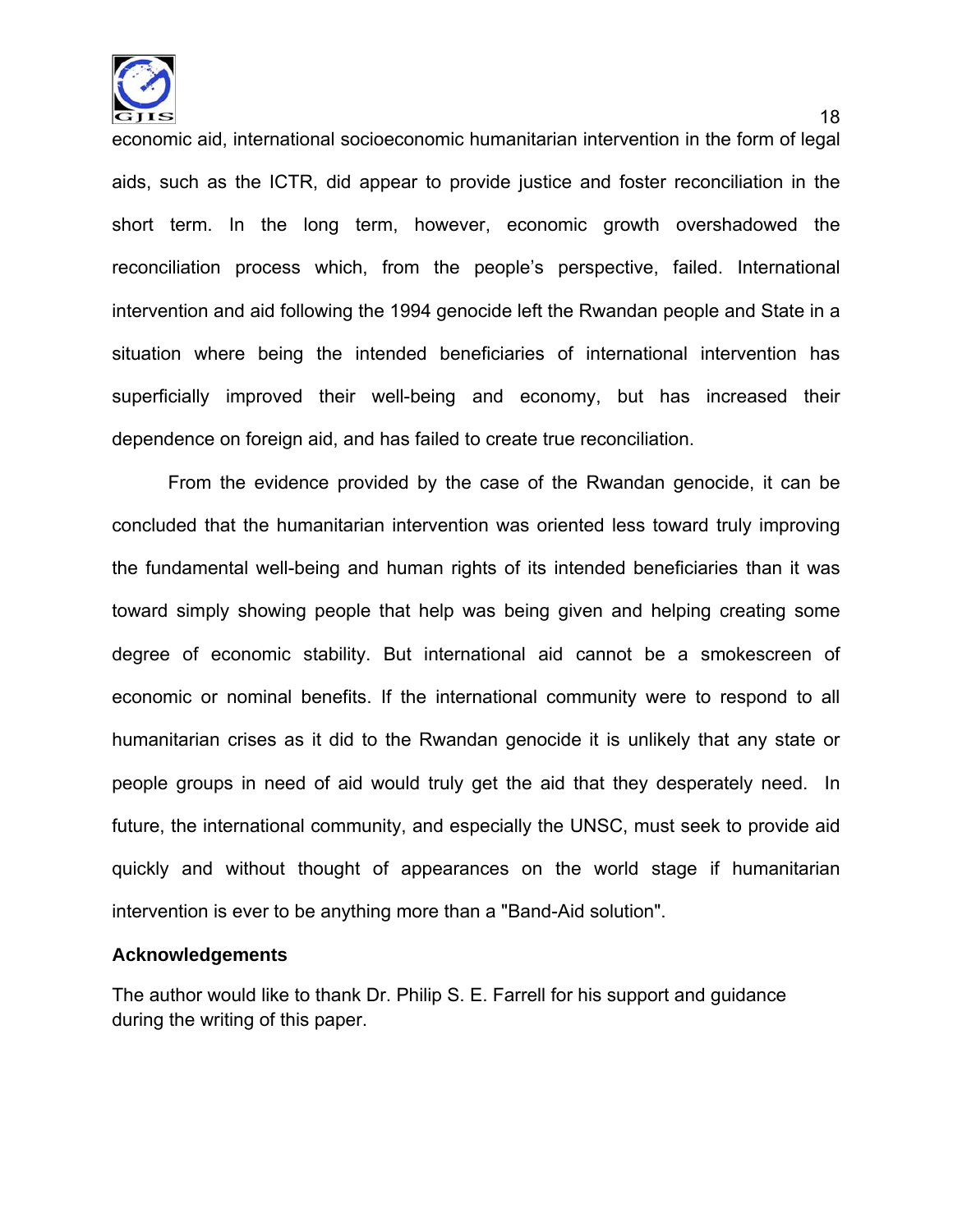

# **Towards Indigenous Cosmopolitanism**

*Vers un cosmopolitisme bolivien* 

## Candida Politano Third Year, International Studies

Abstract: This research paper aims to examine the contemporary politicization of Bolivia's indigenous identified peoples through the lens of indigenous cosmopolitanism (Goodale 2006). By applying this hybrid theory of cosmopolitanism we can better understand the possibility of plurinational forms of governance and citizenship in the country. Using Mark Goodale's theory we can begin to piece together indigenous cosmopolitanism in its capacity to combine indigeneity with other more global forms of inclusion. Indigenous civil society has envisioned a new type of sociopolitical citizenship, a new framework of belonging in which marginalized indigenous groups are brought together with other members of "the race". To understand the way in which this indigenous cosmopolitanism has affected Bolivian politics and society this paper will look to examine the current party in power, Movimiento al Socialismo (MAS), the Bolivian Constitution of 2009 and the El Alto region's Wayna Rap Movement.

*Résumé: Cet article vise à examiner la politisation actuelle des peuples identifiés comme indigènes en Bolivie à travers le prisme du cosmopolitisme indigène (Goodale 2006). Par l'application de cette théorie hybride du cosmopolitisme, nous pouvons mieux comprendre la possibilité de formes plurinationales de gouvernance et de citoyenneté dans le pays. En utilisant la théorie de Mark Goodale, nous pouvons commencer à reconstituer le cosmopolitisme indigène dans sa capacité à combiner indigénéité avec d'autres formes plus globales d'inclusion. La société civile indigène a envisagé un nouveau type de citoyenneté sociopolitique, un nouveau cadre d'appartenance dans lequel les groupes marginalisés indigènes sont réunis avec les autres membres de «la race». Afin de comprendre la manière dont ce cosmopolitisme indigène a affecté la politique et la société boliviennes, ce article examinera l'actuel parti au pouvoir, Movimiento al Socialismo (MAS), la Constitution bolivienne de 2009 et le mouvement rap Wayna de la région d'El Alto.*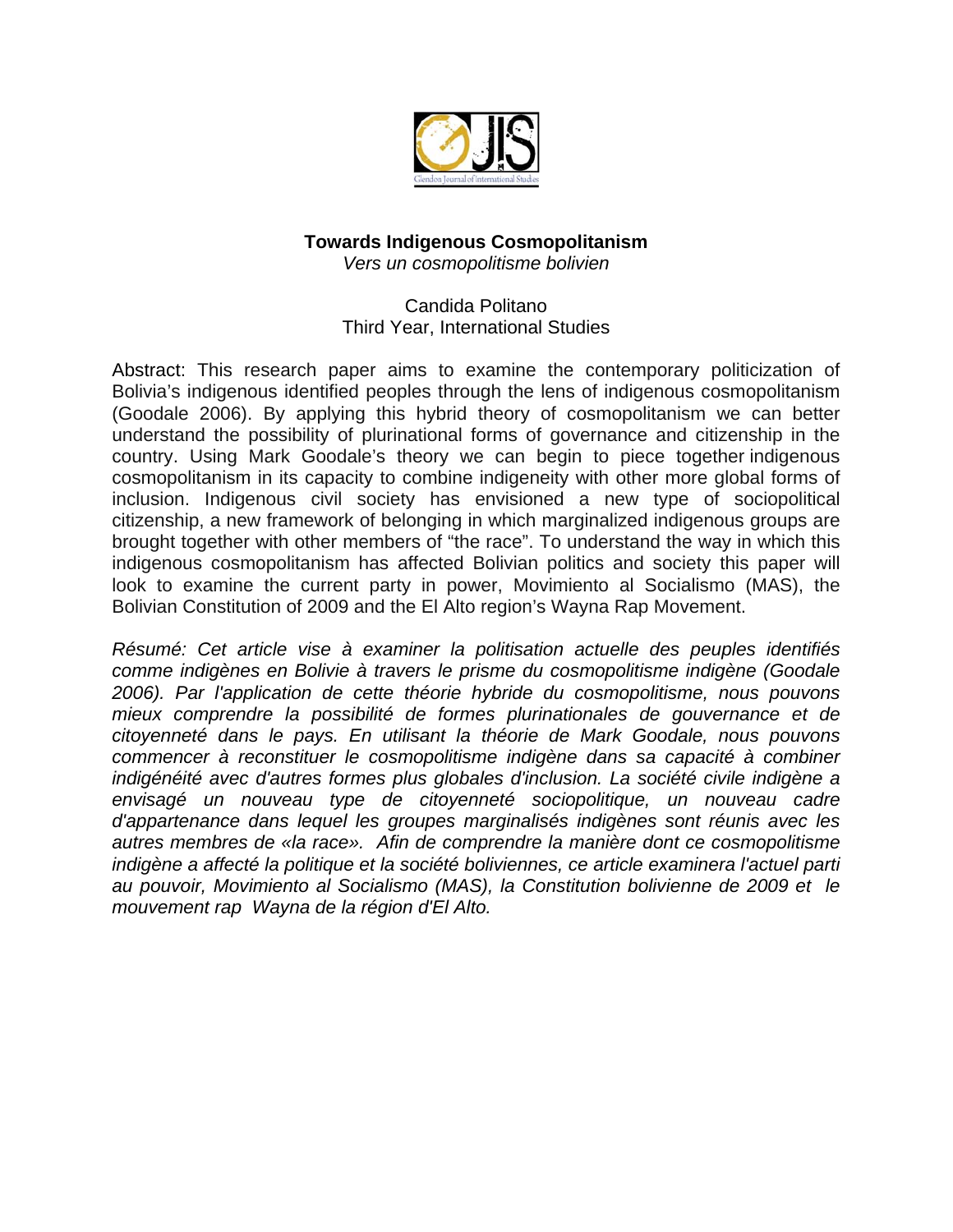

 $\overline{\phantom{a}}$ 

This research paper aims to examine the contemporary politicization of Bolivia's indigenous identified peoples through the lens of indigenous cosmopolitanism.<sup>1</sup> In applying this hybrid theory of cosmopolitanism we can better understand the possibility of plurinational forms of governance and citizenship in the country. The scope of this examination will be limited beginning with the year 2000 to the present with the catalyst social movement known as the Water War Revolt in the city of Cochabamba. Using Mark Goodale's theory of indigenous cosmopolitanism, this paper looks to frame cosmopolitanism in a new light and firmly within national borders. Linking this theory with the events that have unfolded in Bolivia we can begin to understand the political space indigenous peoples are forging for themselves and the way in which their inclusion in politics is subsequently changing ideas of citizenship, representational democracy, and constitutional rights.

 This topic of research is important to the field of international studies as indigenous peoples are making great strides in their struggle for inclusion in both national politics as well as the international arena. Contributions to concepts such as democracy and citizenship made by indigenous identified peoples, particularly in countries with an indigenous popular majority, offer new and sometimes radical ideas. Exploring the ways in which these mobilizations have contributed to the possibility of a true and uniquely representational Bolivian democracy can have implications for other nations. The way in which new reforms and Constitutional amendments will affect not only the symbolic nature of democracy, but also its day-to-day power, requires much more research. It is clear that exploring these new trends within the context of

<sup>&</sup>lt;sup>1</sup> Mark Goodale, "Reclaiming Modernity: Indigenous Cosmopolitanism and the Coming of the Second Revolution in Bolivia," *American Ethnologist* 33, 4 (2006): 634-649.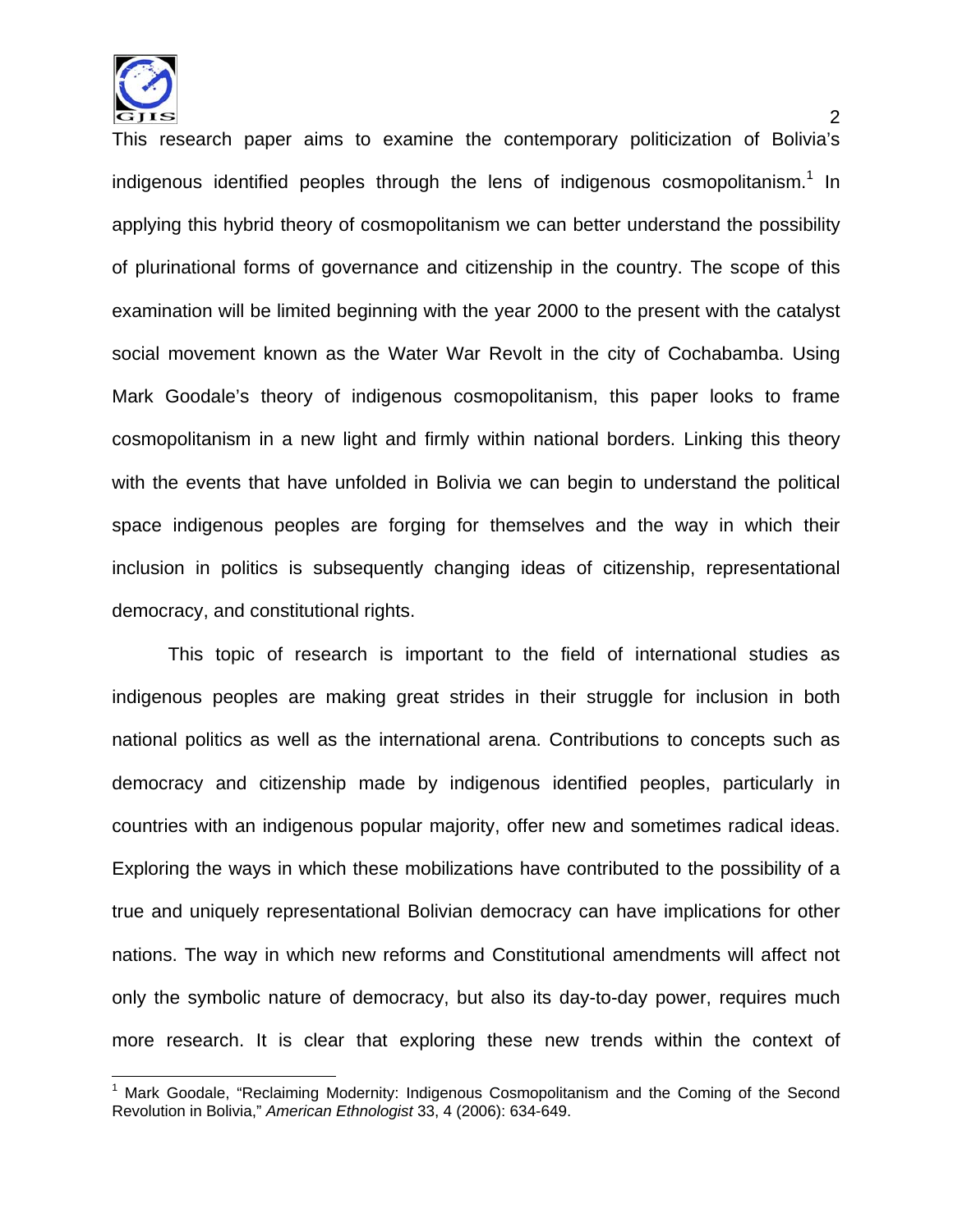

 $3<sup>3</sup>$ indigenous cosmopolitanism will contribute greatly to knowledge in the multidisciplinary field of international studies. Before engaging in the current literature surrounding this topic the conceptual boundaries of this research should be clearly defined.

# **Understanding Bolivian Indigeneity**

First, in order to understand the Bolivian political climate and to grasp the ideas propagated by indigenous cosmopolitanism, it is imperative to understand indigeneity in Bolivia and the way it is politically articulated. It is estimated that approximately 60% (some sources list figures as high as 65%) of the country's 9.2 million people identify as indigenous or as pueblos originarios, the original people.<sup>2</sup> The Quechua and Aymara peoples are the two predominant population groups in the highlands while the lowlands are comprised of mostly mestizo groups. $^3$  Timo Schaefer, in his comparative analysis of the social movements in Bolivia and Ecuador quotes anthropologist Xavier Albo who sees politics as always having been a central component of indigenous community life in Latin America even prior to the advent of mass politics in the 1930s. As quoted in Schaefer, he maintains that:

In such a context identity is determined, to be sure, by communal bonds of belonging, by a shared language, shared traditions, shared cultural and behavioural norms. But it is determined also by a shared process of deliberate initiative through which the community decides on how to organise the joint process of economic, social and cultural (re)production.<sup>4</sup>

 2 Susan Healey, "Ethno-Ecological Identity and the Restructuring of Political Power in Bolivia," *Latin American Perspectives* 0094-582 (2009): 83.; John L. Hammond, *"*Indigenous Community Justice in the Bolivian Constitution of 2009," *Human Rights Quarterly* 33 (2011): 650.

<sup>&</sup>lt;sup>3</sup> Anita Breuer. "The Problematic Relation between Direct Democracy and Accountability in Latin America: Evidence from the Bolivian Case," *Bulletin of Latin American Research* 27, 1 (2008): 13.

<sup>&</sup>lt;sup>4</sup> Timo Schaefer. "Engaging Modernity: The Political Making of Indigenous Movements in Bolivia and Ecuador, 1900-2008," *Third World Quarterly 30, 2 (*2009): 401.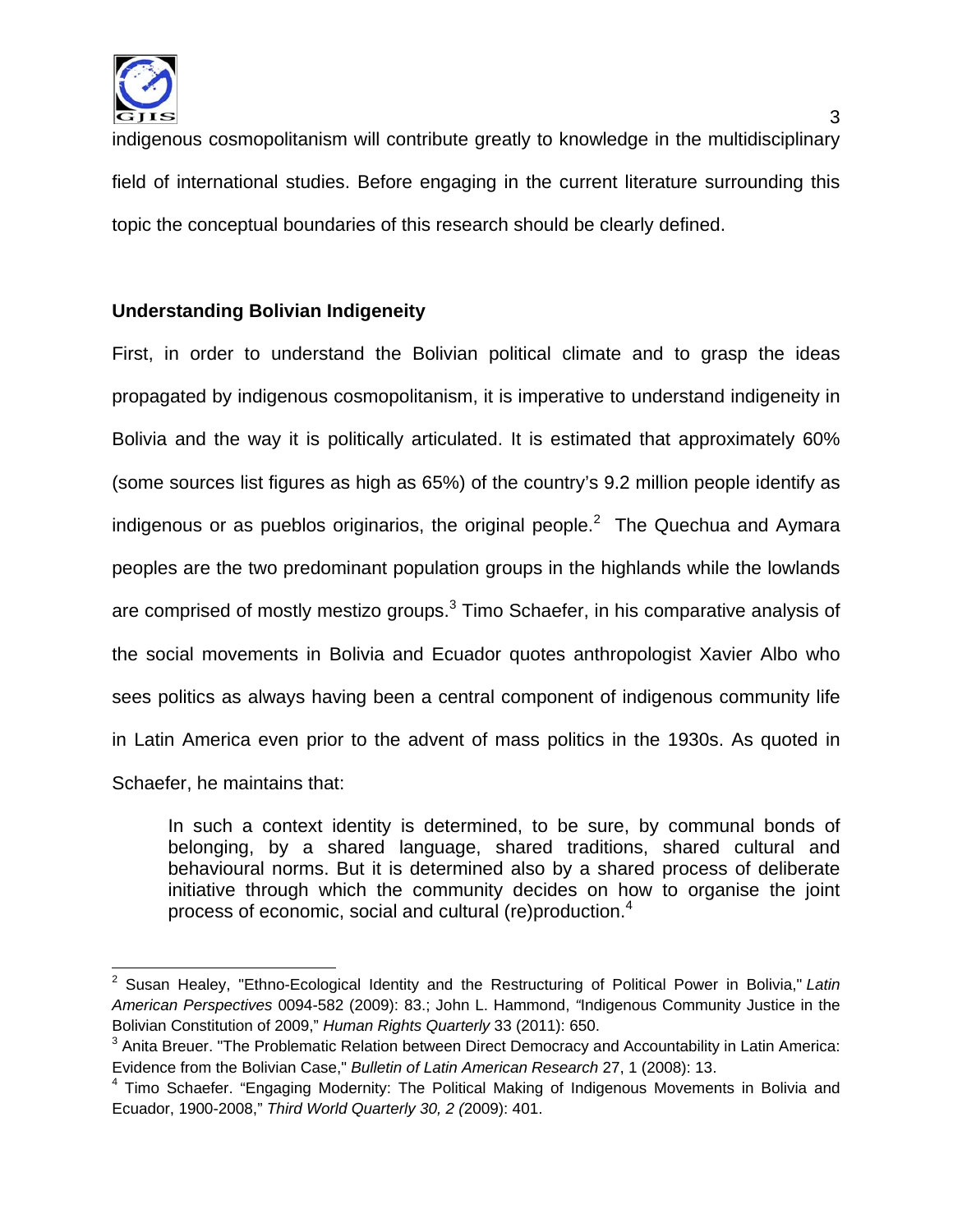

Schaefer also presents the view of Deborah Yashar who sees the contemporary politicization of indigenista groups as a response to the state's intrusion on communal autonomies, particularly the implementation of neoliberal policies, which is seen as a direct challenge to the reproduction of indigeneity.<sup>5</sup> Whichever view one ascribes to it is clear that the preservation of cultural distinctiveness, indigenous histories, traditions and languages has always been at the forefront of indigenous demands in Bolivia. However, in recent years, it appears that indigenous groups are defining themselves through their collective vision of an inclusive and equitable nation rather than the cultural differences between native groupings.<sup>6</sup>

 All the authors examined clearly map out the recent history of indigenous social movements in Bolivia, with particular emphasis on the Water War revolt as a catalyst movement which resulted in a call for a new Popular Assembly.<sup>7</sup> In the late 1990's the Bolivian government of Hugo Banzer Suarez went forward with a scheme to sell the concessions to provide water in the city of Cochabamba to the U.S. based multinational Bechtel Corporation. As prices for water began to rise dramatically following the signing of this contract an immense response and loud social unrest soon followed. During protests and demonstrations one Bolivian youth was murdered and dozens were injured at the hands of the national army. Now referred to as the Water War Revolt, this

<sup>&</sup>lt;u>5</u><br>bid., 399.

*<sup>6</sup>* Ibid., 411.

<sup>7</sup> Robert Albro, "The Culture of Democracy and Bolivia's Indigenous Movements," *Critique of Anthropology* 26 (2006): 388; Willem Assies, "Bolivia: A Gasified Democracy," *Revista Europea de Estudios Latinoamericanos y del Caribe/European Review of Latin American and Caribbean Studies* 76 (2004): 27; Jeffrey Webber, "Bolivia in the Era of Evo Morales,": 249.; Healey, "Ethno-Ecological," 83.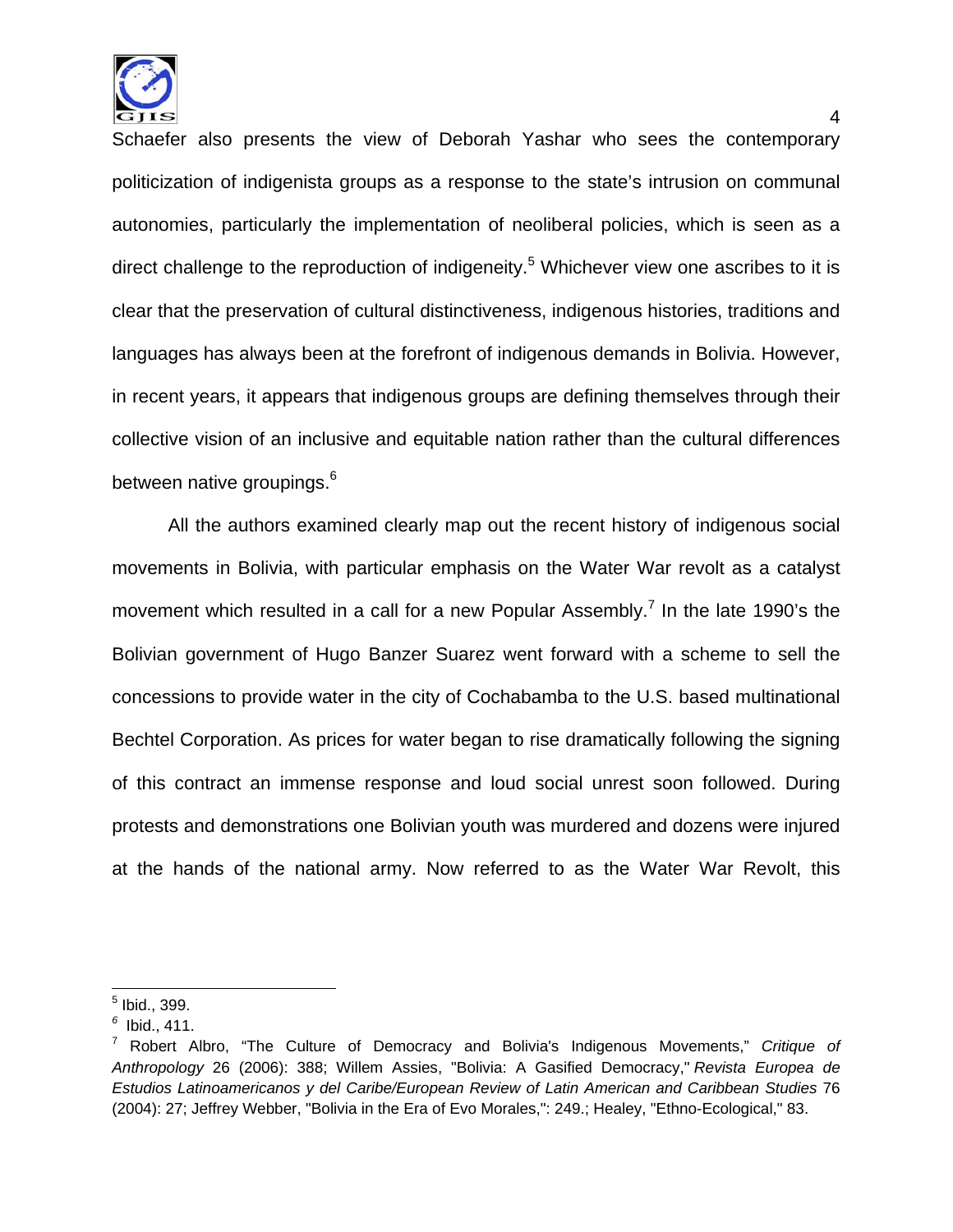

 $5\,$ massive uprising forced the Banzer government to cancel its contract with Bechtel in April of 2000 and set the stage for the Popular Assembly.<sup>8</sup>

There is an overwhelming consensus surrounding how instrumental these public assemblies were, which were organized by indigenous leaders, as well as worker, trade and agrarian union communities.<sup>9</sup> These movements are also seen as holding real political power as they are identified as the leading force which successfully overthrew both President Gonzalo Sanchez de Lozada and his predecessor Carlos Mesa as well as setting the stage for the electoral victory of President Evo Morales, the leader of the Movimento al Socialismo (MAS: Movement Towards Socialism) in 2005.<sup>10</sup> Melissa MacLean even goes so far as to assert that these "extra-institutional" mechanisms have prevailed over institutional ones when determining the outcome of the political system.<sup>11</sup>

 Thomas Biolsi, as cited in Goodale, believes that these new spaces of indigenous mobilization are shifting the terms by which these groups engage with the nation-state. Through his analysis of the different categories of legal and political spaces indigenous peoples have begun creating for themselves, he maintains that:

[Indigenous peoples] assert new forms of self-identity and belonging that call into question dominant understandings of citizenship, nationalism, the legal categories of residency and domicile, and the foundations of civil and political rights. $12$ 

 8 Goodale, "Reclaiming Modernity," 637.

 $^9$  Albro, "The Culture of Democracy," 388; Healey, "Ethno-Ecological Identity," 85.

<sup>&</sup>lt;sup>10</sup>Ibid., 84; Webber, "Era of Evo Morales," 249; Albro, "The Culture of Democracy," 387; Assies, "Gasified Democracy," 25; Schaefer, "Engaging modernity," 397.

<sup>&</sup>lt;sup>11</sup> Melissa MacLean, "Decentralization, Mobilization and Democracy in Mature Neoliberalism: The Bolivian Case," *Dissertation Abstracts International, A: The Humanities and Social Sciences* vol. 66, issue

 $12$  Goodale, "Reclaiming Modernity," 639.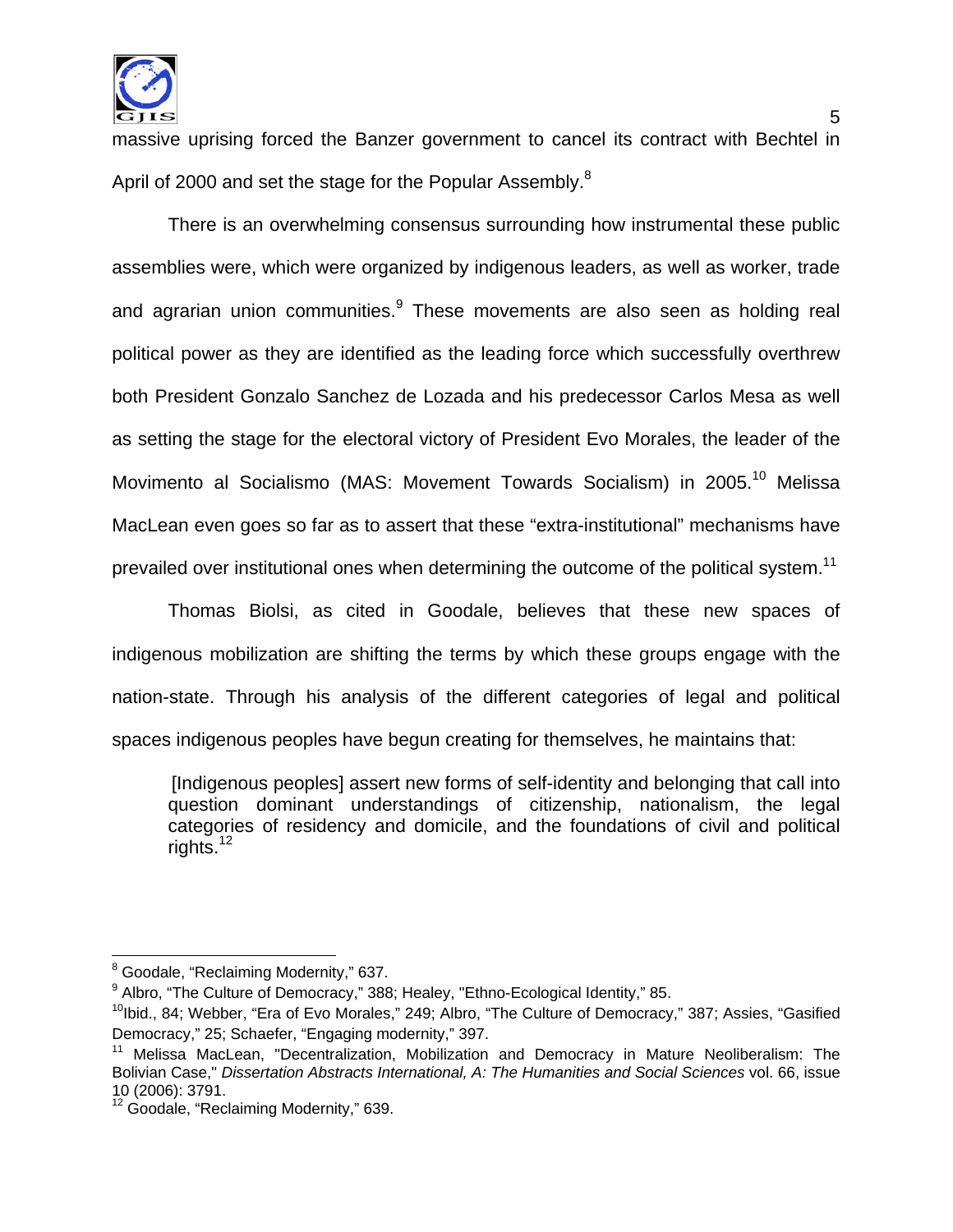

Biolsi develops this by presenting the idea of multiplicity, that is, indigenous peoples are present physically in both traditionally native spaces as well as in modern institutions. They defy traditional expectations of more restrictive categories of identity and have forged new forms of subjectivity by excelling in things such as the arts and sciences while still remaining indigenous.<sup>13</sup> Although this is a rather simplified overview of the current state of indigenous affairs in Bolivia, it should provide some context for the emerging indigenous cosmopolitan consciousness which has impacted Bolivian society.

## **Indigenous Cosmopolitanism**

The international relations theory of cosmopolitanism asserts the equality of all human beings across all levels of socio-economic-political spheres of citizenry. Cosmopolitans generally have broad conceptions of morality in which personal autonomy and freedoms outweigh conceptions of nation-state autonomy. Cosmopolitans advocate for global governance and the idea of a global citizenship. They call for equal protection of the environment and advocate against the negative side effects of technological development. The theory of cosmopolitanism shares some aspects of universalism, for example, the globally acceptable notion of human dignity that must be protected in international law.<sup>14</sup>

 However this paper will present a very specific and even seemingly contradictory hybrid theory of cosmopolitanism; indigenous cosmopolitanism. Mark Goodale maintains a new form of indigenous cosmopolitanism is emergent, specifically focusing

 $\overline{\phantom{a}}$  $13$  lbid.

<sup>14</sup> John Baylisand Steve Smith, *The Globalization of World Politics: An Introduction to International Relations* (New York: Oxford University Press, 2001), 53.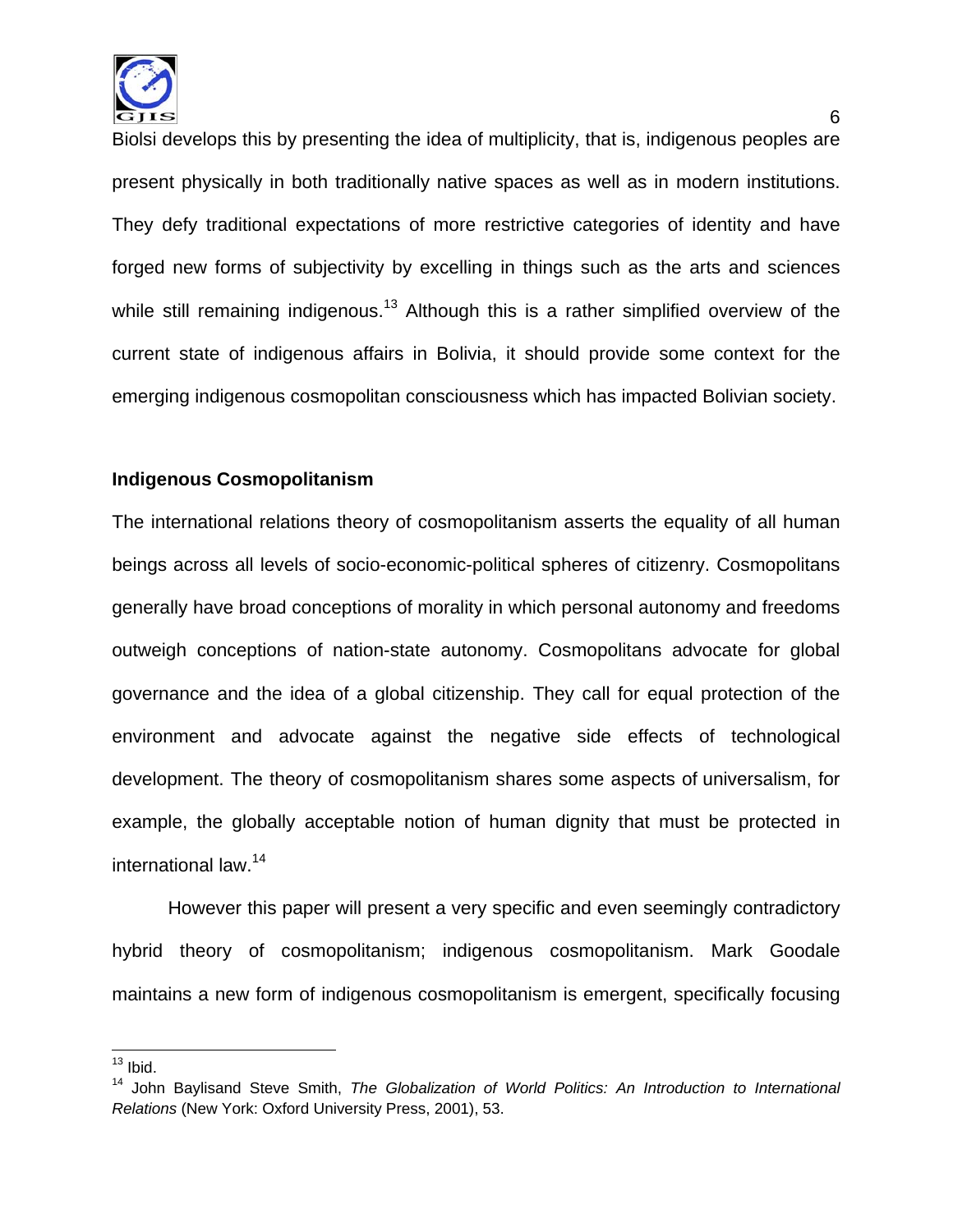

on Bolivia, that combines indigeneity with other more global forms of inclusion. Indigenous civil society is forging a new category of socio-political citizenship, a new framework of inclusion, in which marginalized indigenous groups are brought together with other urban indigenous groups all over the world; collectively this all-encompassing indigenous community is referred to as "the race".<sup>15</sup> This sense of global belonging reflects the resolve to harness culture for political purposes and is a rejection of the expectations of both modernity and traditional forms of indigeneity. Indigenous cosmopolitanism projects a contradictory framework of inclusion, as national identity often is for indigenous peoples. It is described as both translocal and transnational *and* non-global and non-universal.<sup>16</sup> This is to say that indigenous peoples envision a world of cosmos that are variable and relative. They do not envision a world in which they have the same rights and obligations as everyone else, indigenous or not. An indigenous cosmopolitan, contrary to the traditional international relations cosmopolitan, would not justify their views based on a moral principle nor within a moral framework. Rather, indigenousness is being redefined because it is part of the broader political struggle and it is used as a discursive weapon against elites in the country.<sup>17</sup>

## **Manifestations of Indigenous Cosmopolitanism in Bolivia**

To understand the way in which this indigenous cosmopolitanism has affected Bolivian politics and society this paper will look to examine the current party in power,

 $\overline{\phantom{a}}$ <sup>15</sup> Goodale, "Reclaiming Modernity," 635.

 $16$  Ibid.

 $17$  Ibid., 641.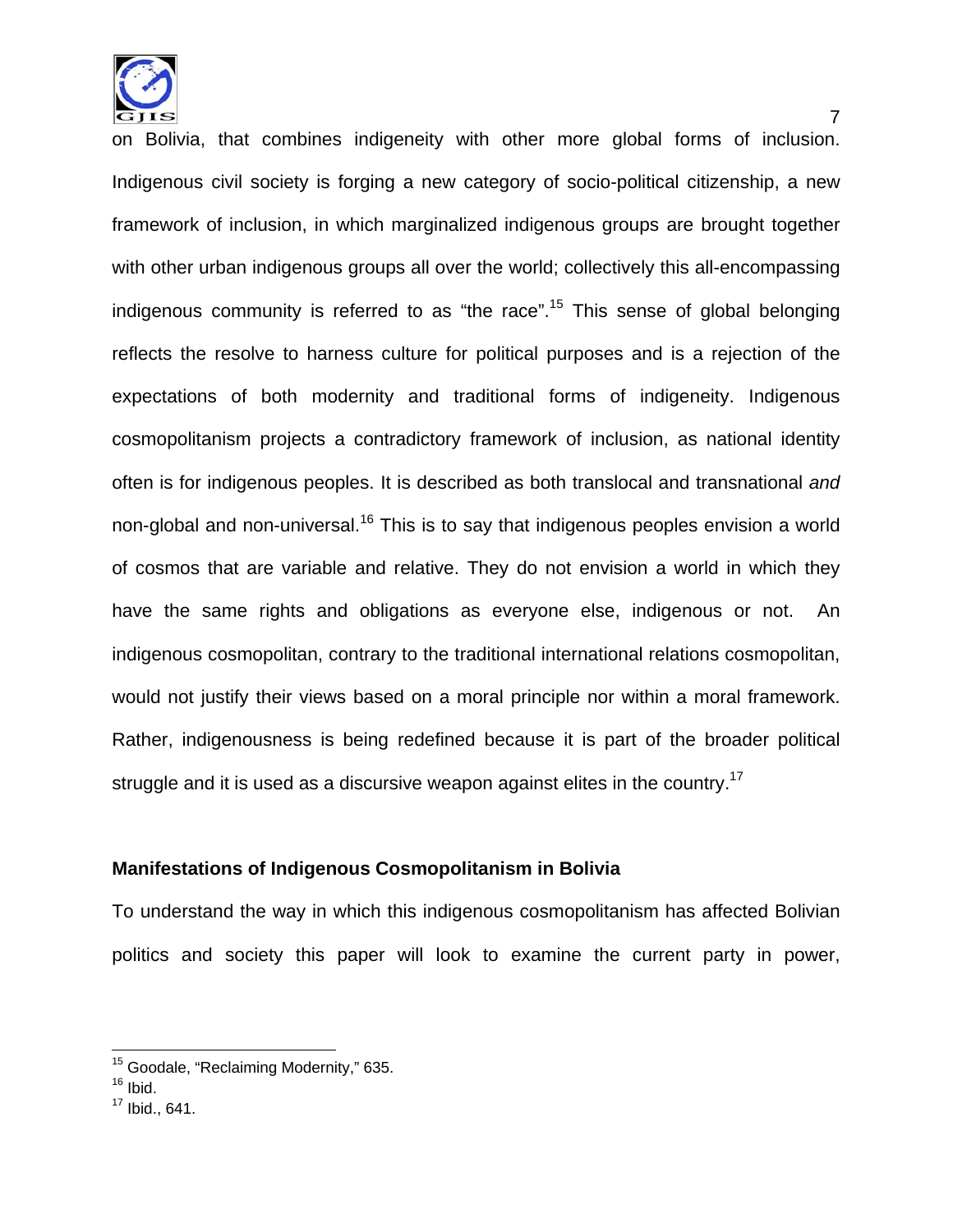

en de la construction de la construction de la construction de la construction de la construction de la constr Movimiento al Socialismo (MAS), the Bolivian Constitution of 2009 and the El Alto region's Wayna Rap Movement.

MAS, which began as a leftist political movement and has now transformed into the leading political party, brings indigenous people together. These people align themselves with non-Native others in a political imagination not limited to indigenous peoples' issues or to solidarities bound to the nation-state.<sup>18</sup> MAS has begun reconstituting indigeneity as being located within a modest and regional space which draws on both neo-Marxism and neoliberalism. Its statement of ideological principles of 2005 reaffirm a desire to create a post-revolutionary Bolivia that is founded on human rights, participatory democracy, respect for difference and liberty.<sup>19</sup> Its statement of ideological principles as described in Goodale's work is seen as a mosaic of references to:

the cosmology of Western culture, the Industrial Revolution, Homo Faber, the folly of the U.S.-led coca leaf eradication campaign, globalization, neocolonialism, the principle of a living planet expressed by Pachamama, a letter written to George Washington by an "indigenous leader of the redskins," the philosophy of the Ayllu, structural adjustment, and the vaguely utopian writings of the Club of Rome. $20$ 

These radical expressions of indigenous cosmopolitanism are articulated within a unitary cosmopolitan framework but also brings together multiple cosmopolitanisms and even regional and national frames of references. $2<sup>1</sup>$  Their ideological principles and promises of participatory democracy are now being put to the test in the context of national politics and policies since the electoral victory of MAS's leader Evo Morales in

 $\overline{\phantom{a}}$ <sup>18</sup> Robin Maria Delugan, "Indigeneity across Borders: Hemispheric Migrations and Cosmopolitan Encounters," *American Ethnologist* 37,1 (2010): 84.

<sup>&</sup>lt;sup>19</sup> Goodale, "Reclaiming Modernity," 635.

 $20$  Ibid.

 $21$  Ibid.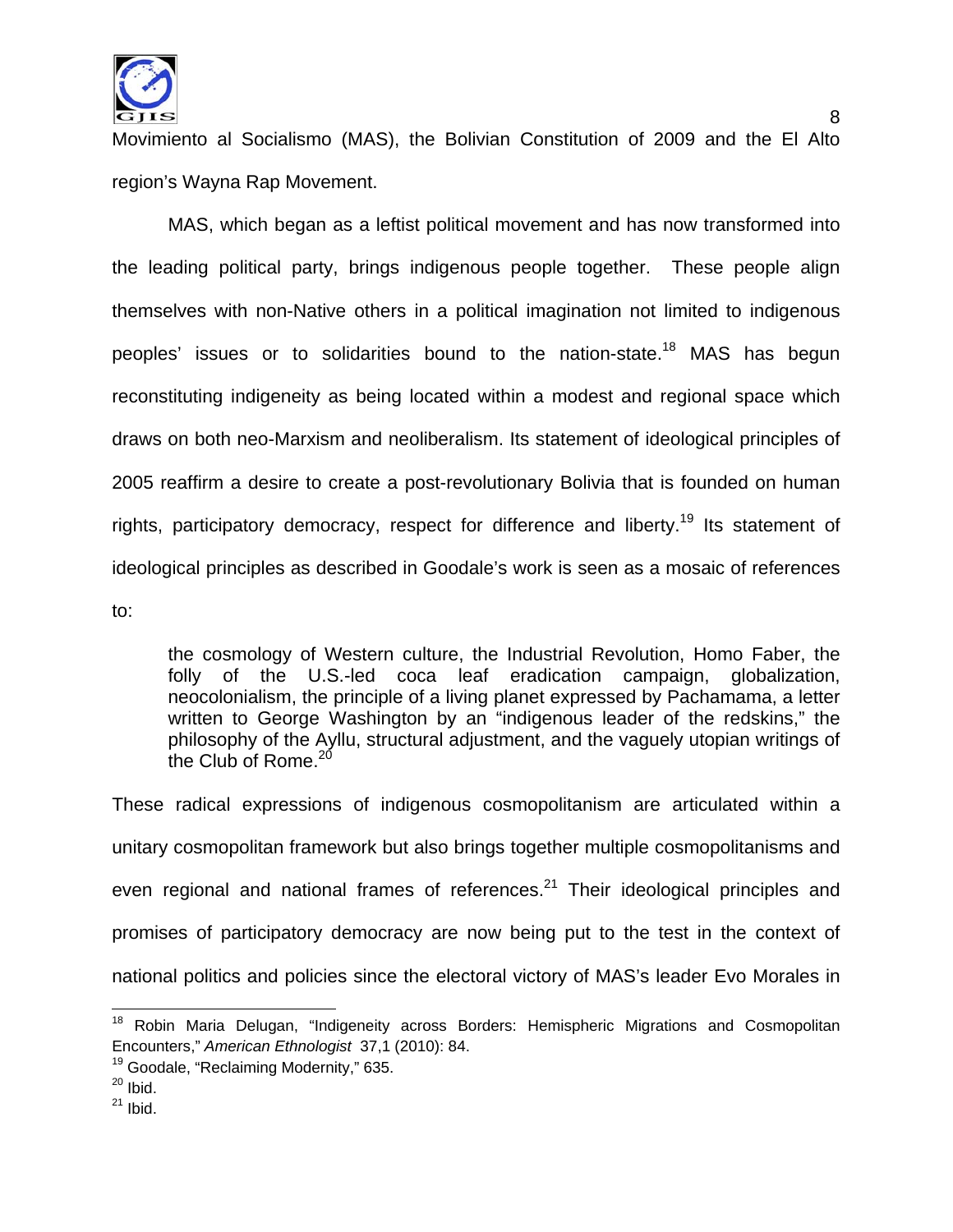

e de la construcción de la construcción de la construcción de la construcción de la construcción de la constru 2005. Waltraud Queiser Morales looks at Evo Morales's government as being truly representative of all of Bolivia with many of his ministers being university-educated radicals and leaders of the country's indigenous, labour and peasant movements. She also points to the inclusion of women and Indian identified peoples in the Cabinet as being truly representational.<sup>22</sup>

 Since their advent to power MAS has begun to redefine democracy in the country based on the idea of plurinationalism which can be seen as an indigenous cosmopolitan ideal. This conception of plurinational democracy, as it is yet to be solidified in legal or territorial orders, is rather difficult to define. It can be understood as a decentralization process which engages citizen involvement in municipal governance, politically recognizes grassroots organizations, and attempts to articulate local ideas of personhood with regional and national ideas about citizenship.<sup>23</sup> Bret Gustafson tries to explain the ideological goal of this type of governance describing that it aims to highlight the "mosaic" of pluralities where indigenous rights are represented among and across multiple institutions and scales of the state. $^{24}$  The Bolivian Constitution enacted by MAS in 2009 can be seen as endorsing the extensive rights for indigenous peoples encapsulated in a plurinational state as well as recognizing its power to legitimize indigenous community justice.  $25$  Quickly glancing at the Preamble of the Constitution these intentions are clear and explicit:

 $\overline{\phantom{a}}$  $22$  Waltraud Queiser Morales, "Responding to Bolivian Democracy: Avoiding the Mistakes of Early U.S. Cuban Policy," *Military Review* 86, 4 (2006): 32.

<sup>&</sup>lt;sup>23</sup> Bret Gustafson, "Manipulating Cartographies: Plurinationalism, Autonomy, and Indigenous Resurgence in Bolivia," *Anthropological Quarterly* 82, 4 (2009): 985-988; MacLean, "Decentralization," ii.

<sup>&</sup>lt;sup>24</sup> Gustafson, "Manipulating Cartographies," 1009.

<sup>25</sup> Ibid., 987; Hammond, "Indigenous Community Justice," 649.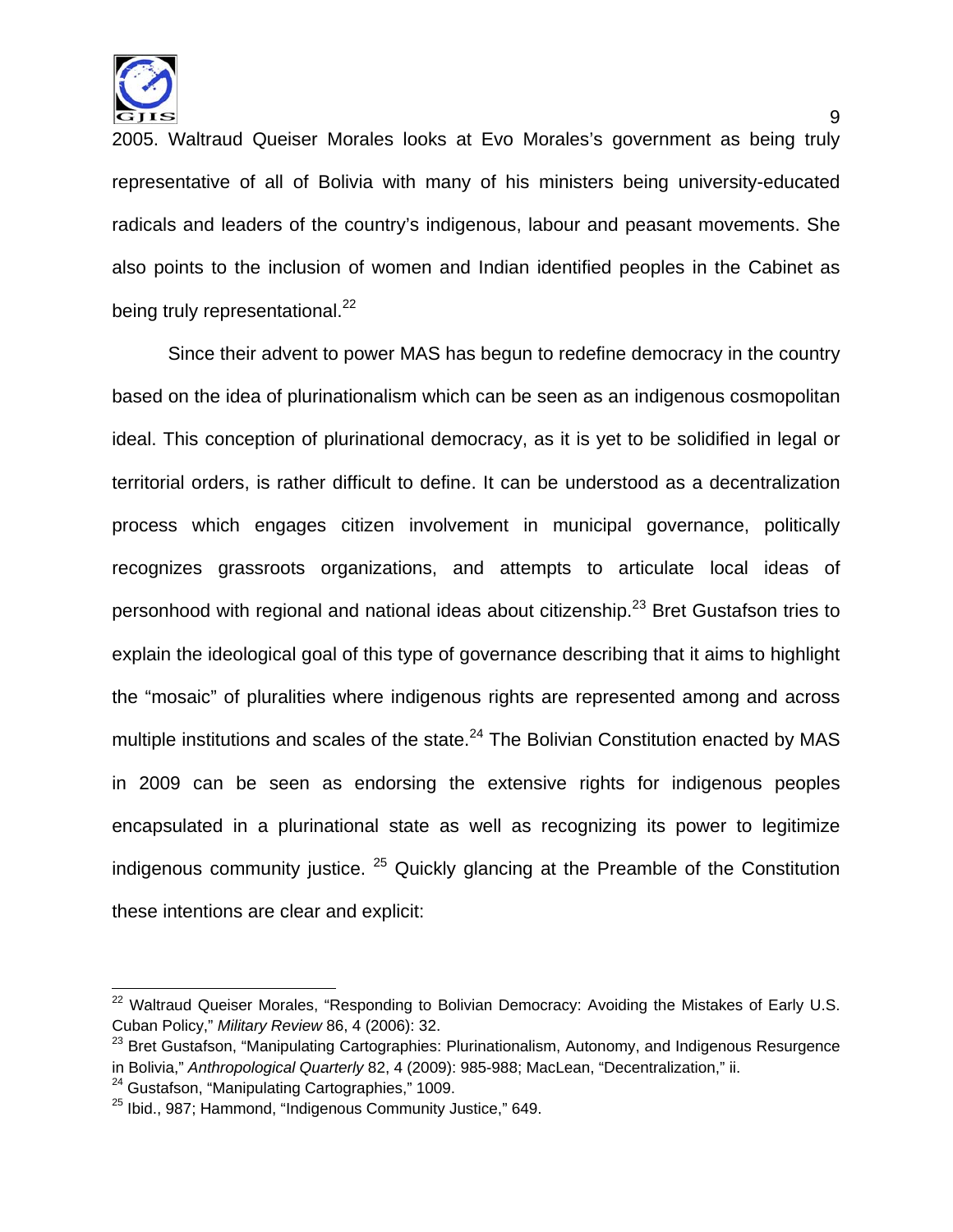

 10 We leave in the past the colonial, republican, and neoliberal State. We take up the historical challenge of collectively constructing the Unitary Social State of Plurinational Communitarian Law [….] free, independent, sovereign, democratic, intercultural, decentralized, and with autonomies.<sup>26</sup>

The ideological goals of MAS ascribe to many components of indigenous cosmopolitan consciousness that is prevalent in the country. While connections are being made in more recent articles, particularly those published after 2006, there remains a lot to be seen. The way in which new reforms and Constitutional amendments will affect not only the symbolic nature of democracy, but also its day-to-day power, requires much more research.

 Although the politics of indigenous cosmopolitanism are the focus of this paper, it is also important to examine some of the cultural and social effects of this theory. Mark Goodale writes about the El Alto region's Wayna Rap Movement as the cultural variation on this theory. This movement is made up of urbanized campesino adolescents who speak Quechua, Aymara, Spanish and idiosyncratic Hispano-Amerindian hybrids. The youth are reclaiming possibilities of modernity as well as situating themselves in more global forms of inclusion through rap music.<sup>27</sup> Most of the El Alto rappers migrated to the city in the mid-1980s as the result of neoliberal austerity programs which caused devastating unemployment. Their response to this social and economic disruption was to use rap and hip hop music as a mode of cultural production.28 The El Alto rappers are seen as negotiating between politics and culture

 $\overline{a}$  $26$  Preamble and Article 1, constitution of Bolivia (2008) as cited in Gustafson 986.

<sup>&</sup>lt;sup>27</sup> Goodale, "Reclaiming Modernity," 634.

<sup>28</sup> Ibid.*,* 643.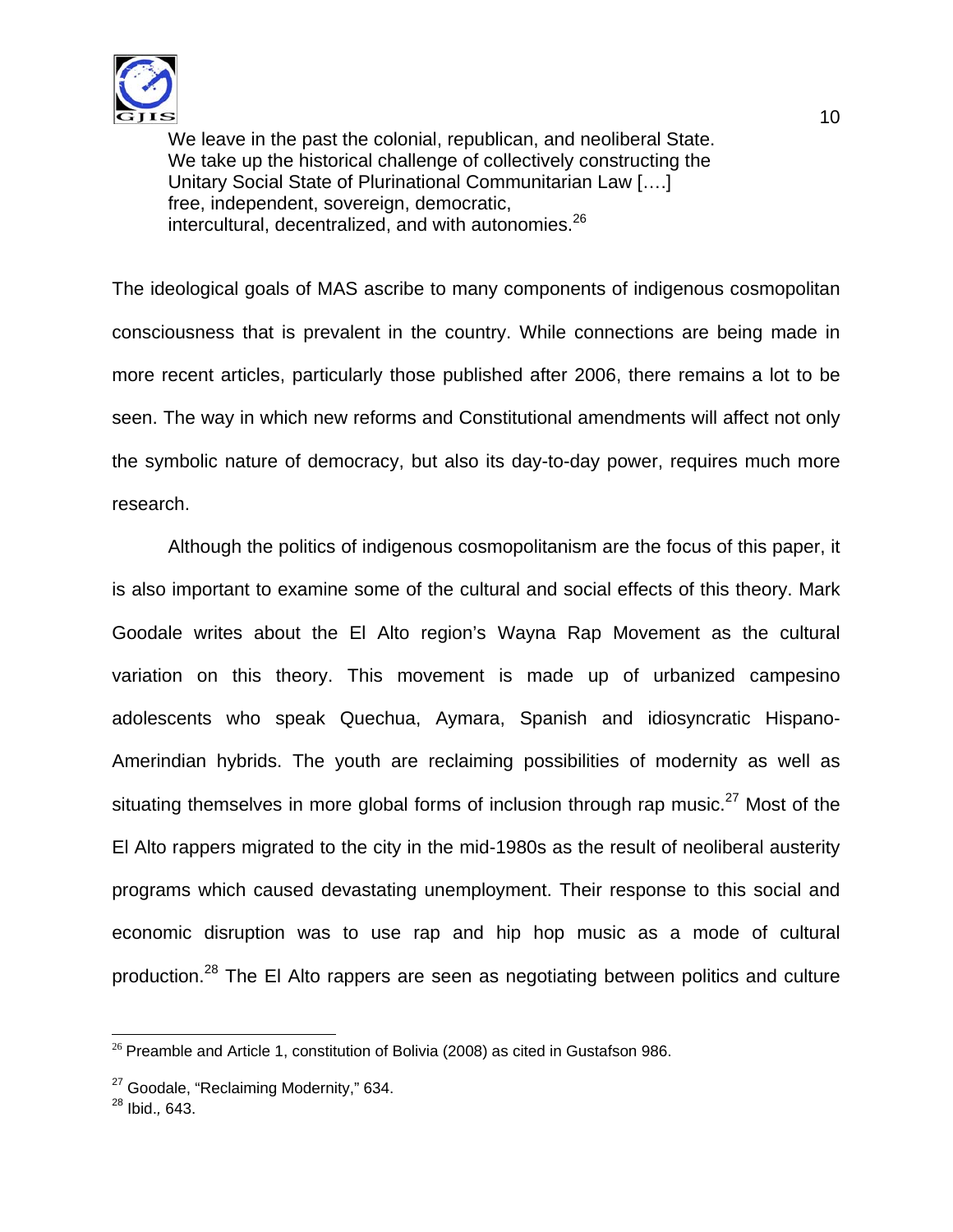

expressed in a sophisticated awareness of their own power as cultural innovators. They wear baggy clothing like artists they see in North American media and create a hip hop dialect which draws from native languages and English exclamations.<sup>29</sup>

Goodale describes this indigenous cosmos as, "one that finds moral value and indeed empowerment within the marginalization of disaffected urban youth culture across the Americas (and beyond)". $30$  He connects this new form of hip hop music to indigenous cosmopolitanism through three processes. The first process begins with the projections set forth by this music which bring the moral together with the political. The second process anchors these projections in emerging understandings of indigeneity, one that resists restrictive traditional categories of inclusion. Lastly this movement envisions new universes of meaning meant to be radical and potentially transformative.<sup>31</sup> This movement, along with the changing political climate and changing ideas of citizenship, is allowing Bolivia's indigenous peoples to demand and ensure a new status-quo in the country. This status-quo is far beyond the one that Bolivia, and the world, has historically offered them. In order to fully realize this process of political, social and cultural change in the country, the very idea of the state itself must be reconsidered. As presented above, the very idea of Bolivia *is* presently being reconsidered.

 $\overline{\phantom{a}}$ <sup>29</sup> Ibid., 643.

 $30$  Ibid., 644.

 $31$  Ibid.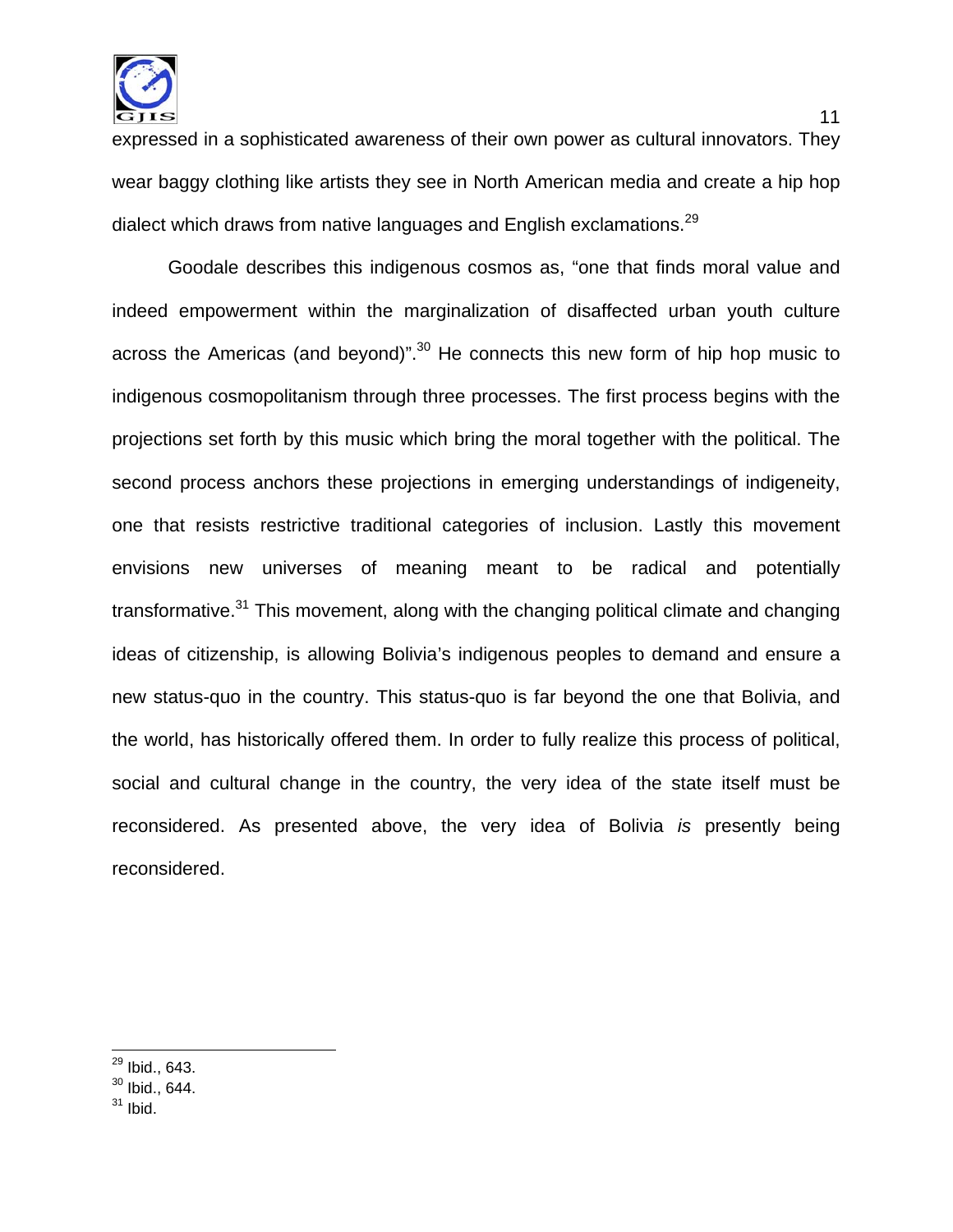

#### **Debates among Scholars**

There are largely two areas of contestation among scholars who have written recently on the topic. The first being whether Bolivia is, or will become, a viable democracy under their constitution reforms and this plurinational model. Second, whether the concept of decentralization and municipal governance will result in future regional conflict and foster sentiments of separatism or if it will ensure Bolivia's viability as a single country.

 Robert Albro (2006) tackles the question of democratic viability and maps out the scholarly debate throughout his article. He looks at how scholars (whose books and works are largely available only in Spanish) have engaged in the intellectual debate surrounding Bolivian democracy. He notes that the "routine inability" of Bolivian Presidents to finish out the terms of their office has sparked this debate on the status and the meaning of democracy for the region's popular indigenous majority. $32$  He often refers to the Bolivian case as a "democratic project", however, his conceptions of the issue are not the most recent and do not reflect the events since Evo Morales came into power.33 William Assies also addresses this debate and names scholars such as Whitehead (2001) and O'Donnell (2003) who have tried to set measures to assess the viability of democracy.<sup>34</sup> He asserts that a "representational deficit" is existent in the political arena and highlights that the indigenous mobilizations could potentially pose a threat to democratic stability. $35$  Again these assertions are limited to the pre-Moales

<sup>&</sup>lt;sup>32</sup> Albro, "The Culture of Democracy," 388.

<sup>33</sup> Ibid., 389.

<sup>&</sup>lt;sup>34</sup> Assies, "Gasified Democracy," 26.

 $35$  Ibid., 31.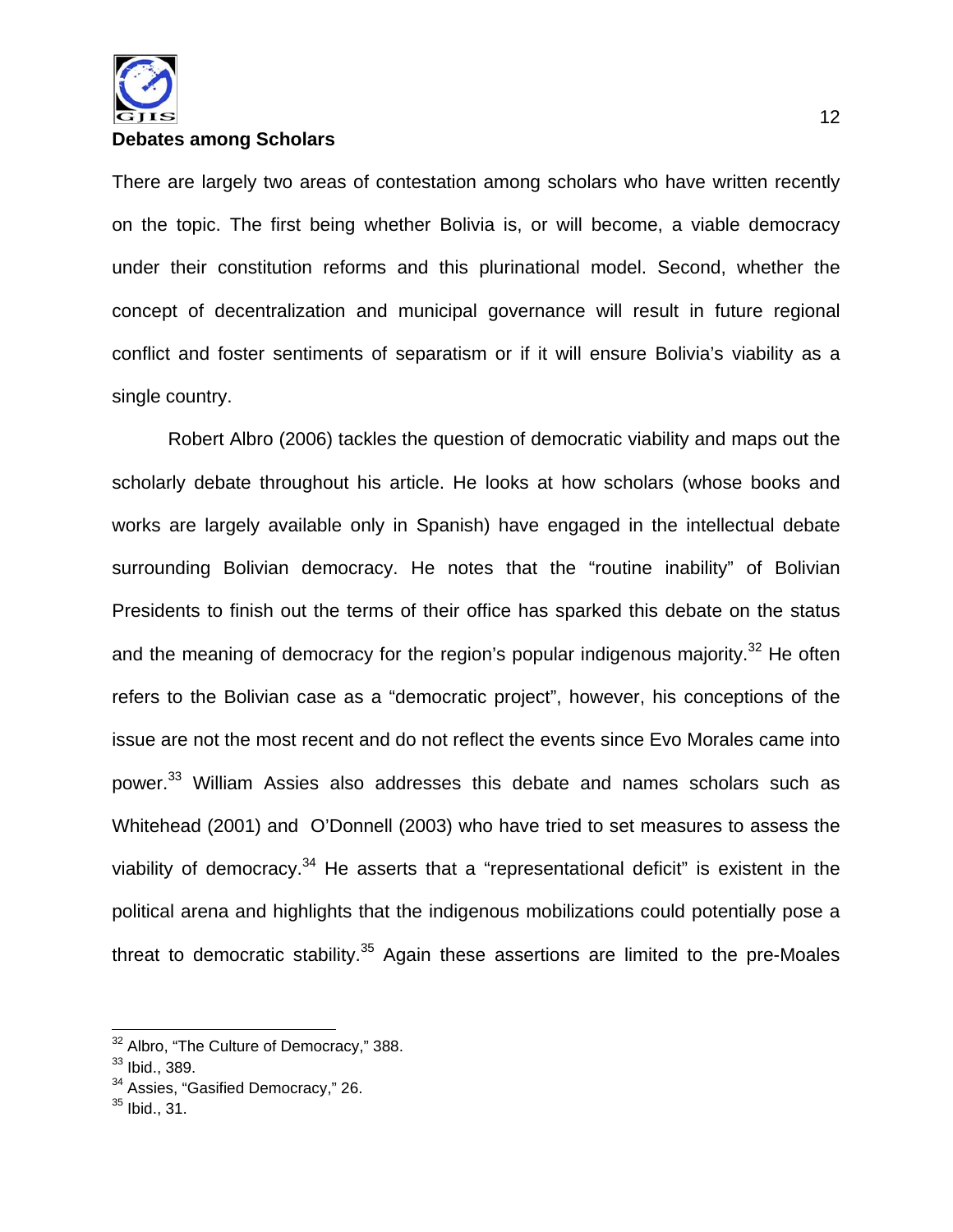

regime and therefore do not take into account the 2008 constitutional reforms which impact the question of democracy.

Tim Schaefer and Bret Gustafson who have been published more recently consequently take a very different perspective. Schaefer maintains that although indigenous groups throughout their mobilizations have clearly lacked political identities their present demands are no longer rejections of the state but rather attempts to transform them. He therefore does not see the politicization of indigenous peoples as a threat to democracy in Bolivia. $36$  While the question of democracy is a hot topic for scholars researching Bolivian social movements and politics, all the academics mentioned above seem to end their articles with a question mark. They maintain that much is yet to be seen before any clear assessments can be made of the democratic viability of this model. $37$ 

The debate surrounding regional autonomy and its implications is not as contested in the literature as the one concerned with democracy. In particular Melissa Jane MacLean, Bret Gustafson, and Jeffery Webber discuss this issue and the varying perspectives in scholarship. Webber offers references to Latin American and Masista scholars who identify regional conflict as the main reason for divisions and cultural tensions in the country.<sup>38</sup> He presents the arguments of Franz Xavier Barrios Suvelza who sees danger in over-politicization by transferring political power to municipal and regional governments.<sup>39</sup> Gary Molina is also cited as conceptualizing this call for

 $\overline{\phantom{a}}$ 

<sup>&</sup>lt;sup>36</sup> Schaefer, "Engaging Modernity," 411; Assies, "Gasified Democracy," 38; Morales, "Responding to Bolivian Democracy," 32; Gustafson, "Manipulating Cartographies," 1011. 37

<sup>&</sup>lt;sup>38</sup> Webber, "Era of Evo Morales," 250.

<sup>39</sup> Ibid., 251.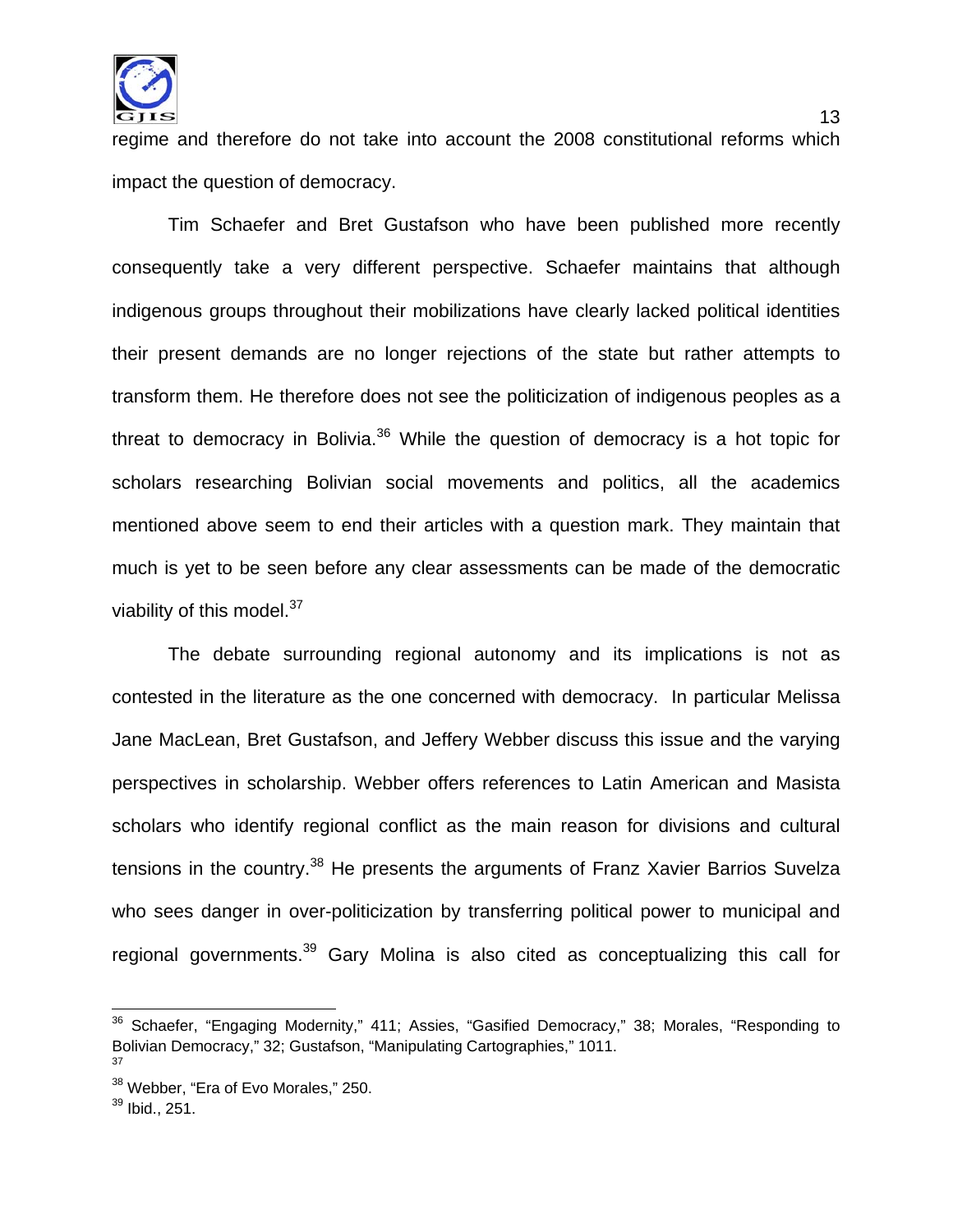

decentralization as a "worrying trend" and believes the main focus should be on the building up of institutional apparatuses of the state while keeping intact the status quo of socio-economic foundations.<sup>40</sup> Bret Gustafson purports that the situation is complex for indigenous peoples however he sees departmental autonomy as seeking to harden boundaries instead of eliminating them.<sup>41</sup> MacLean instead presents a more optimistic picture of this kind of governance based on field research carried out in the months following the Water War of 2000. She also sees this situation as being very complex and asserts that the relationship between decentralization and democratization is shaped by specific and varying political conditions. However, within the context of inequality she sees this decentralization as an intention to increase legitimacy of the state by improving representation and incorporation.<sup>42</sup>

### **Conclusion**

Mark Goodale's theory of indigenous cosmopolitanism can allow us to imagine a state, citizenship, and potentially a world, where ideas of governance, participatory democracy and respect for a plurality of national identities are evolving. By examining the contemporary social movements in Bolivia and the way in which they have changed peasant and indigenous political and social engagement, one can begin to piece together this radical hybrid of cosmopolitanism. As outlined in this paper, this new consciousness in the country can be seen as having a transformative power over national politics. As these emerging ideas of governance and identity continue to evolve

 $\overline{\phantom{a}}$  $40$  Ibid., 252.

<sup>&</sup>lt;sup>41</sup> Gustafson, "Manipulating Cartographies," 1010.

<sup>&</sup>lt;sup>42</sup> MacLean, "Decentralization," ii.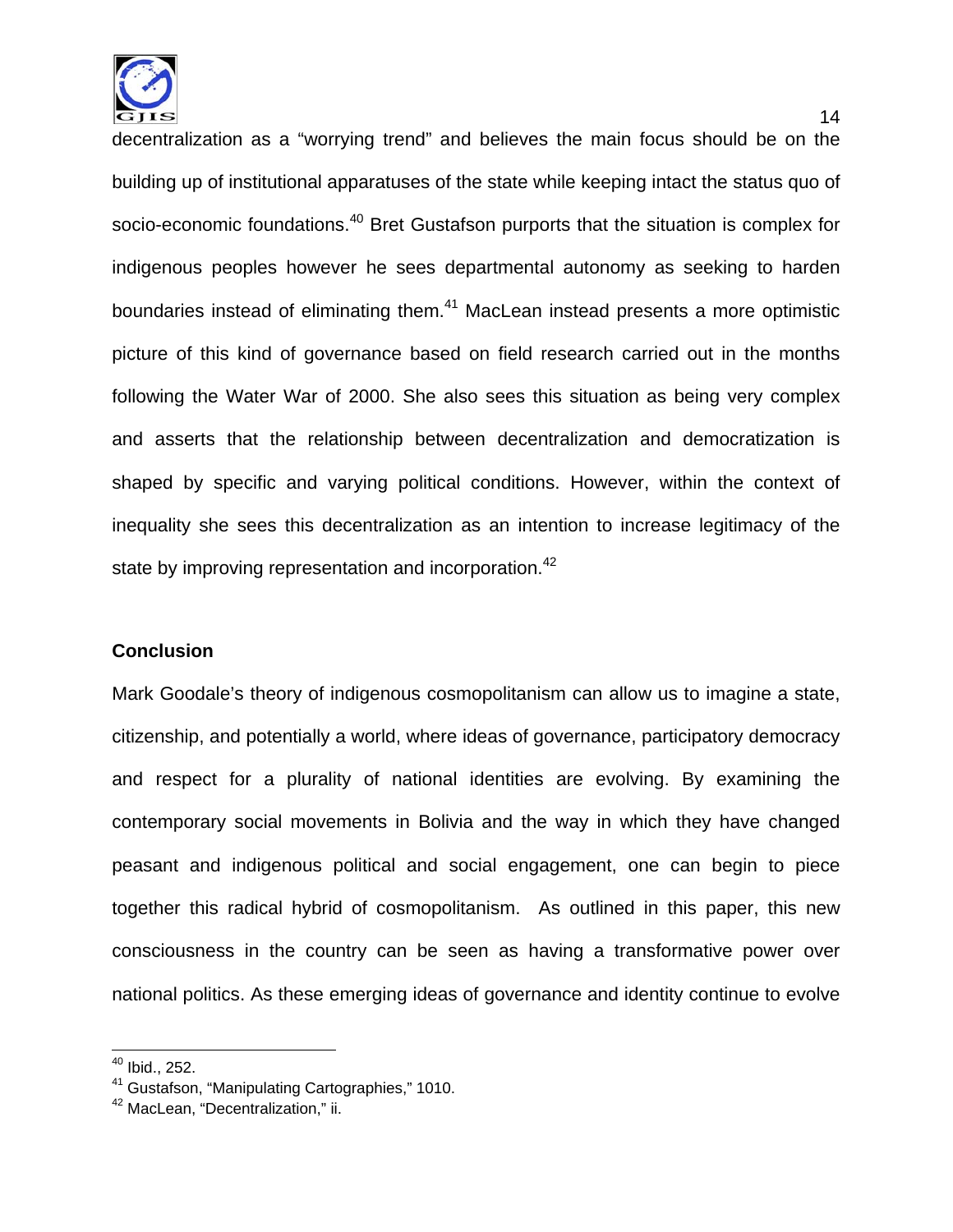

 $15$ and grow in Bolivia there remains a lot to be seen. One thing is certain however, Indigenous identified peoples in Bolivia, by projecting new conceptions of indigeneity and through their demands of a respectful government built on participatory democracy and plurinationalism, are now being heard. Their politics can sometimes be radical, however their integration into the state, which does away with restrictive categories of inclusion, might be the answer to many of the social, economic and political problems in the country.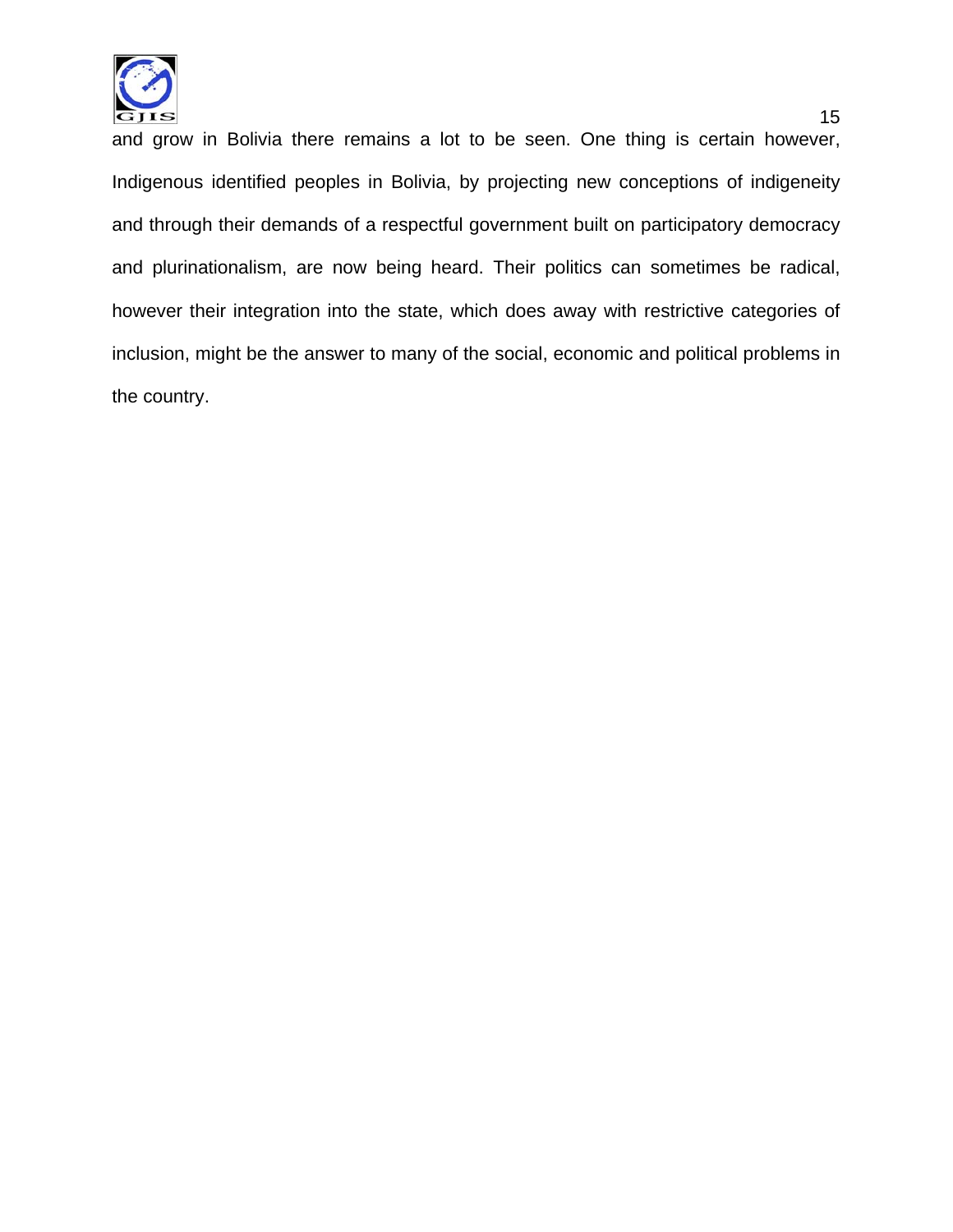

# **The Effects of Neoliberalism and U.S. Hegemony in Bolivia**  *Les effets du néolibéralisme et de l'hégémonie américaine en Bolivie*

## Monique Plessas Second Year, International Studies

Abstract: This paper examines neoliberalism and its effect on the Latin American region with a focus on Bolivia. It examines the United States of America's role as a dominant hegemon who through neoliberalism and its economic instruments such as Structural Adjustment Programs has continued to reinforce the economic, social and political structures that contribute to the growing inequality in the country. Through the use of international financial institutions, which are heavily influenced by the U.S., neoliberal reforms were implemented and a process of deregulation, privatization and opening of markets began to be put in place. As the living standards of the most marginalized communities of Bolivia continued to worsen, the dominant hegemon's power strengthened. The democratic election of Evo Morales in 2006 after successfully campaigning against neoliberalism offers evidence that Bolivia is on track to breaking free of U.S. hegemony. The lives of the most marginalized communities in Bolivia are improving as the process of reversing the effects of neoliberalism are taking place and as a search for an alternative model to neoliberalism continues.

*Résumé: Cet article examine le néolibéralisme et ses effets sur l'Amérique latine, notamment en Bolivie. Il explore le rôle des États-Unis d'Amérique comme puissance hégémonique dominante qui, par le néolibéralisme et ses instruments économiques tels que les Programmes d'Ajustement Structurel, a continué à renforcer les structures économiques, sociales et politiques qui contribuent à l'inégalité croissante dans le pays. Grâce à l'utilisation des institutions financières internationales, qui sont fortement influencées par les États-Unis, les réformes néolibérales ont été mis en œuvre et un processus de déréglementation, de privatisation et d'ouverture des marchés ont commencé à être mis en place. Alors que le niveau de vie des communautés les plus marginalisées de Bolivie continuaient de se dégrader, la puissance de l'hégémon continuaient de se renforcer. L'élection démocratique d'Evo Morales en 2006, après une campagne réussie contre le néolibéralisme, est une preuve que la Bolivie est en bonne voie pour se libérer de l'hégémonie américaine. Les conditions de vie des communautés*  les plus marginalisées de Bolivie s'améliorent à mesure que le processus d'inversement *des effets du néolibéralisme est en cours et que la recherche d'un modèle alternatif au néolibéralisme continue.*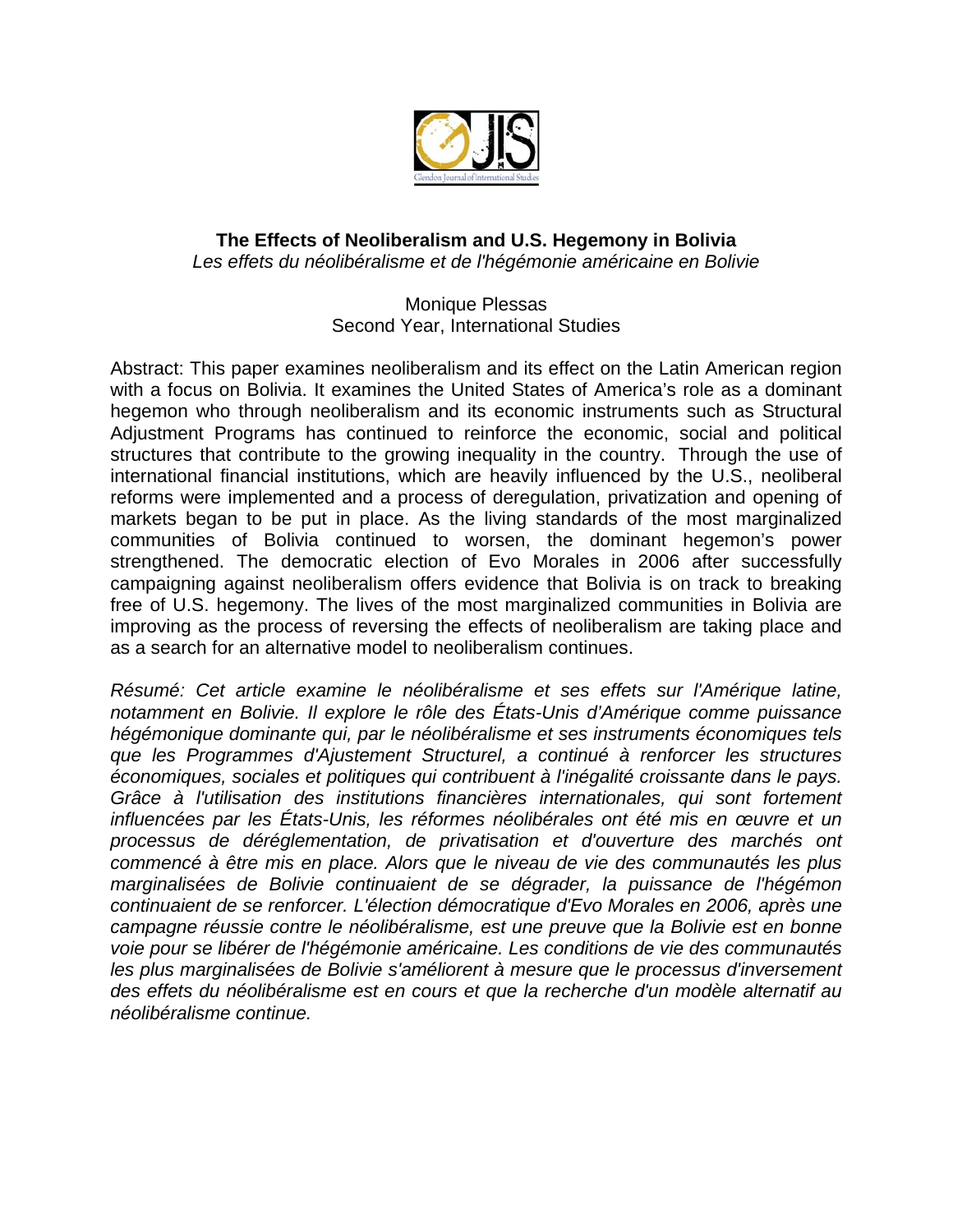

 $\overline{a}$ 

Bolivia has experienced a shift to the left culminating in the democratic election of Evo Morales, the first Indigenous president in the country's history. Traditionally dominated by western powers, Bolivia's trajectory towards democracy has not been an easy one, impeded by foreign, rather than domestic, obstacles. In 2006, Bolivia was finally successful in breaking free of the hegemonic hold that the United States of America had on them. By first exploring the role of the U.S. as a hegemon in the Latin American region, then turning to look at neoliberalism as a hegemonic economic model and finally, by focusing on the relationship between neoliberalism and international financial institutions and their effects in Bolivia, I will to show that neoliberalism has been an economic model used to reinforce U.S. hegemony in Bolivia through programs implemented by international financial institutions.

 Bolivia's history since its encounter with colonizing powers is not unique in Latin America; it is one of continuous social, political and economic exclusion unleashed on marginalized members of the region. Colonial and imperial powers' constant tampering with Bolivia's domestic affairs have also had severe consequences for the most marginalized communities in Bolivia, which make up the overwhelming majority of the population.

 As Paul Drake states in his study of neoliberalism in Latin America, "from the waning years of the Cold War through the dawn of the new millennium, U.S. hegemony in Latin America reached unparalleled heights." <sup>1</sup> It is evident that the United States has had a strong presence in Latin America, and much like a relay race, the baton of

<sup>1</sup> Paul W. Drake, "The Hegemony of U.S. Economic Doctrines in Latin America," in *Latin America After Neoliberalism, ed.* Leo Panitch, Colin Leys. (London: Merlin Press, 2007), 32.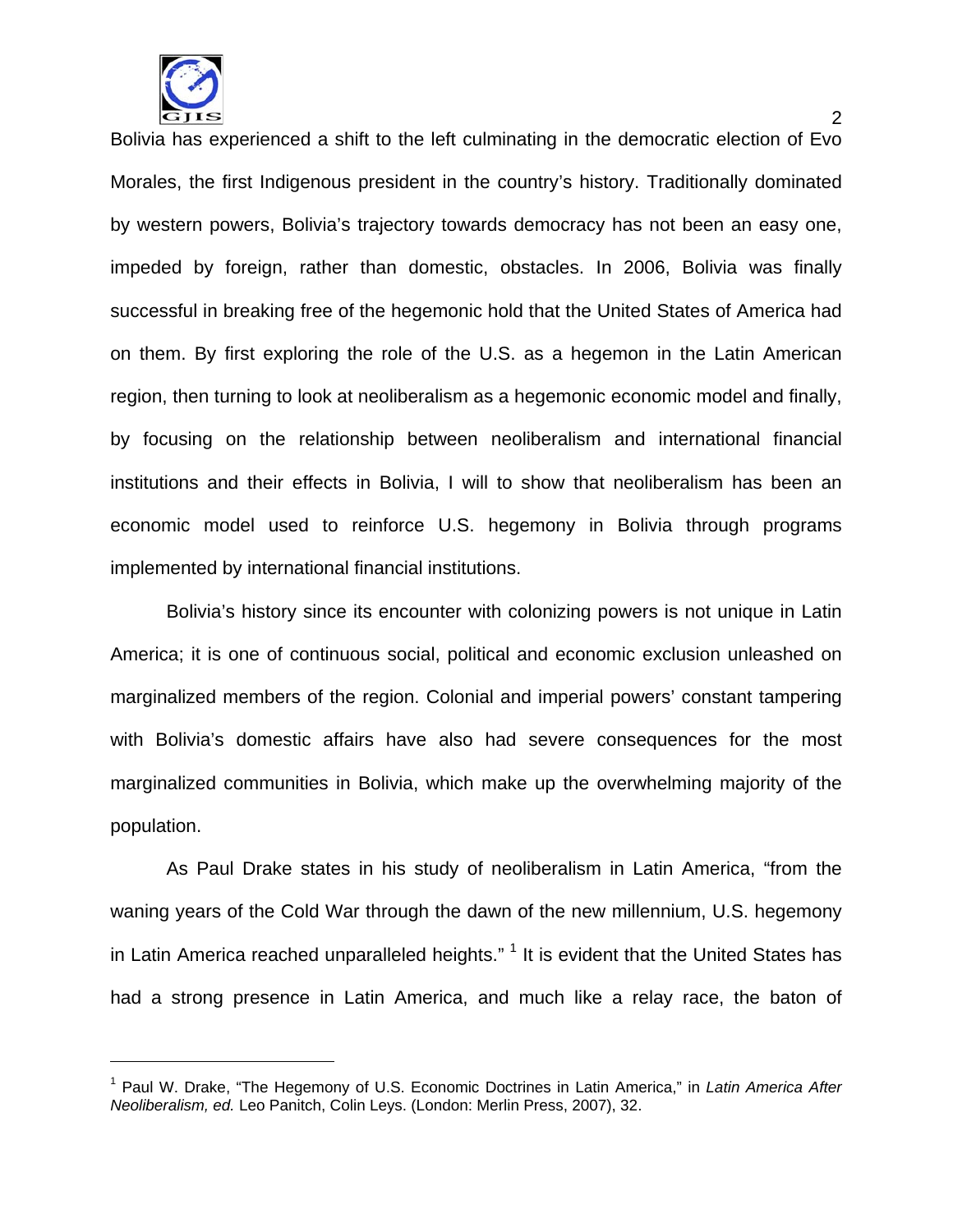

dominance has been passed from Spain to the U.S. and even at times shared and interchanged with other dominant states since the encounter over 500 years ago.

 Although the U.S. and Latin America share regional proximity, their respective economic, social and political situations are drastically different. President Barack Obama is not the first U.S. president to refer to Latin America, as "our backyard," not so subtly highlighting his opinion of the Latin American region. An argument can be made regarding America's unwavering interest in developing a close relationship with Latin America, geopolitics being an obvious motivation, but one does not have to look very hard to find a clear distinction between the U.S.' relationship with its neighbour to the north, Canada. The former is not a relationship founded, nor based, on mutually beneficial arrangements, thus the balance of economic and political advantages tips heavily on the side of the U.S.

 The concept of hegemony is useful to examine the U.S. dominance exerted over Latin American countries. "The hegemon has waged this war of ideas to establish, regulate, and maintain a stable and open international economic order commensurate with its policies and interests."<sup>2</sup> In other words, the U.S. establishes the rules of the game and Latin American countries accept, implement and obey the rules set forth by the hegemon.

 Moving away from more obvious aggressive and coercive tactics previously used to impose their economic and political interests as they did in the 1960s-1970s in many Latin American countries, the U.S. chose to turn to the more subtle tactics of international institutions and their economic instruments. Consent is achieved through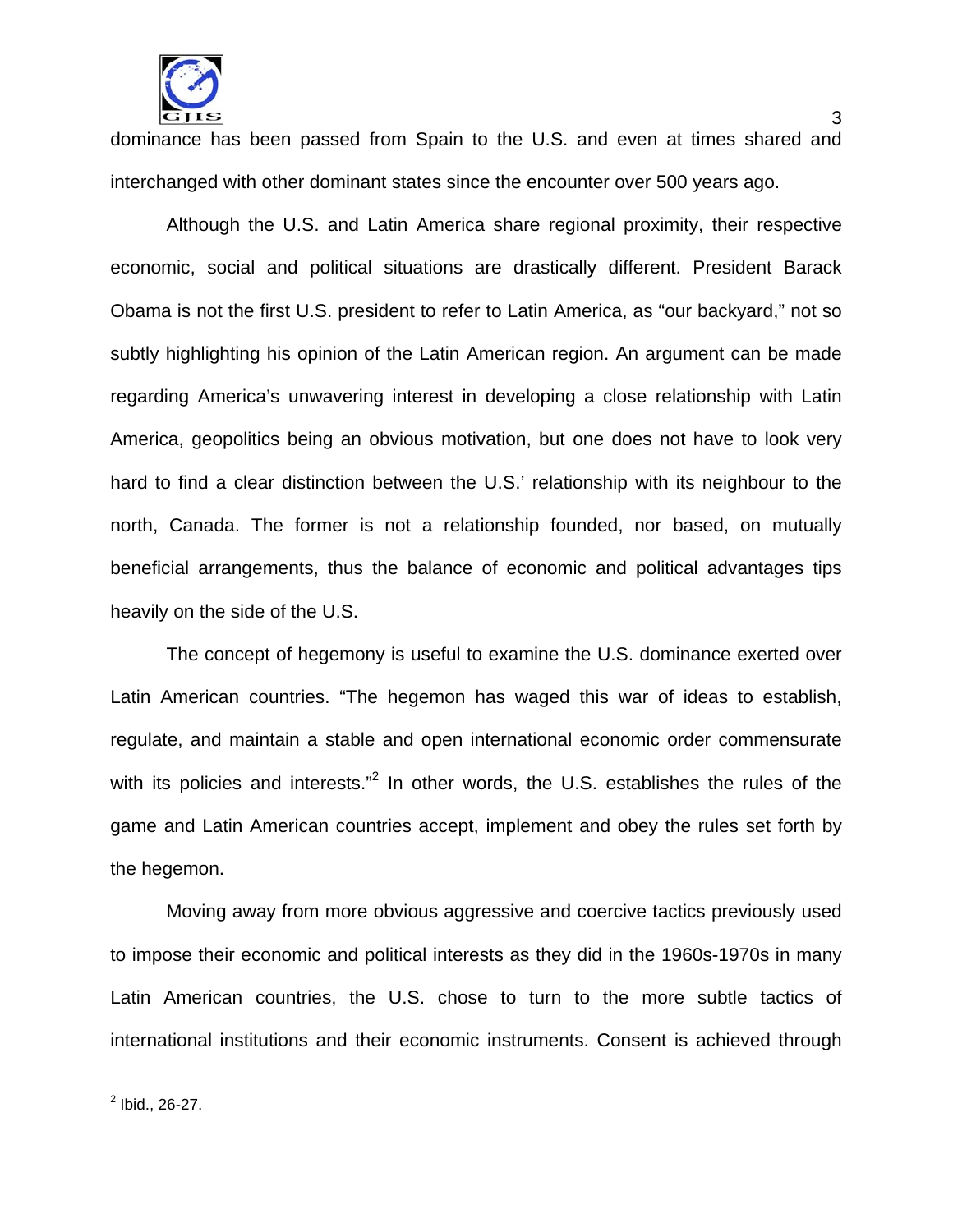

what Drake calls "transmitters of doctrine,"<sup>3</sup> institutions and actors that transmit U.S. and neoliberal hegemony. Included among them are government institutions (U.S. Federal Reserve, the Agency for International Development, the Treasury, and even the presidency), international institutions (IMF, the World Bank, the Inter American Development Bank, GATT), private institutions (U.S. and Latin American business leaders, foreign investors), and an international "epistemic community" of economists.

 Benjamin Kohl, who has studied Bolivia extensively, explains the unequal relationship created by structural adjustment programs (SAP), as one of the many projects devised and implemented to maintain dominance over developing countries.<sup>4</sup> These programs include a set of policies that a developing country must abide by in order to receive a loan or varying types of financial aid. These conditions promote an opening of markets, privatization and deregulation, and if followed properly are presumed to boost economic growth.

 These types of projects are recommended and enforced by the Bretton Woods institutions.It is important to note that the International Monetary Fund and the World Bank, both Bretton Woods institutions, were and still are heavily influenced by the U.S., and are used to establish its hegemony on the region.<sup>5</sup>

 Latin American elites and political leaders did not have much choice but to accept strict conditions that came with these structural adjustment programs. Acceptance seemed an absolute requirement with the implementation and enforcement of conditions set forth if developing nations wanted to have a chance to participate in the new global

 $\overline{\phantom{a}}$  $\frac{3}{1}$  Ibid., 28.

<sup>4</sup> Benjamin H. Kohl, *Impasse in Bolivia: Neoliberal Hegemony and Popular Resistance* (New York: Zed Books, 2006), 20.

<sup>&</sup>lt;sup>5</sup> Drake, "The Hegemony of U.S. Economic Doctrines in Latin America," 41.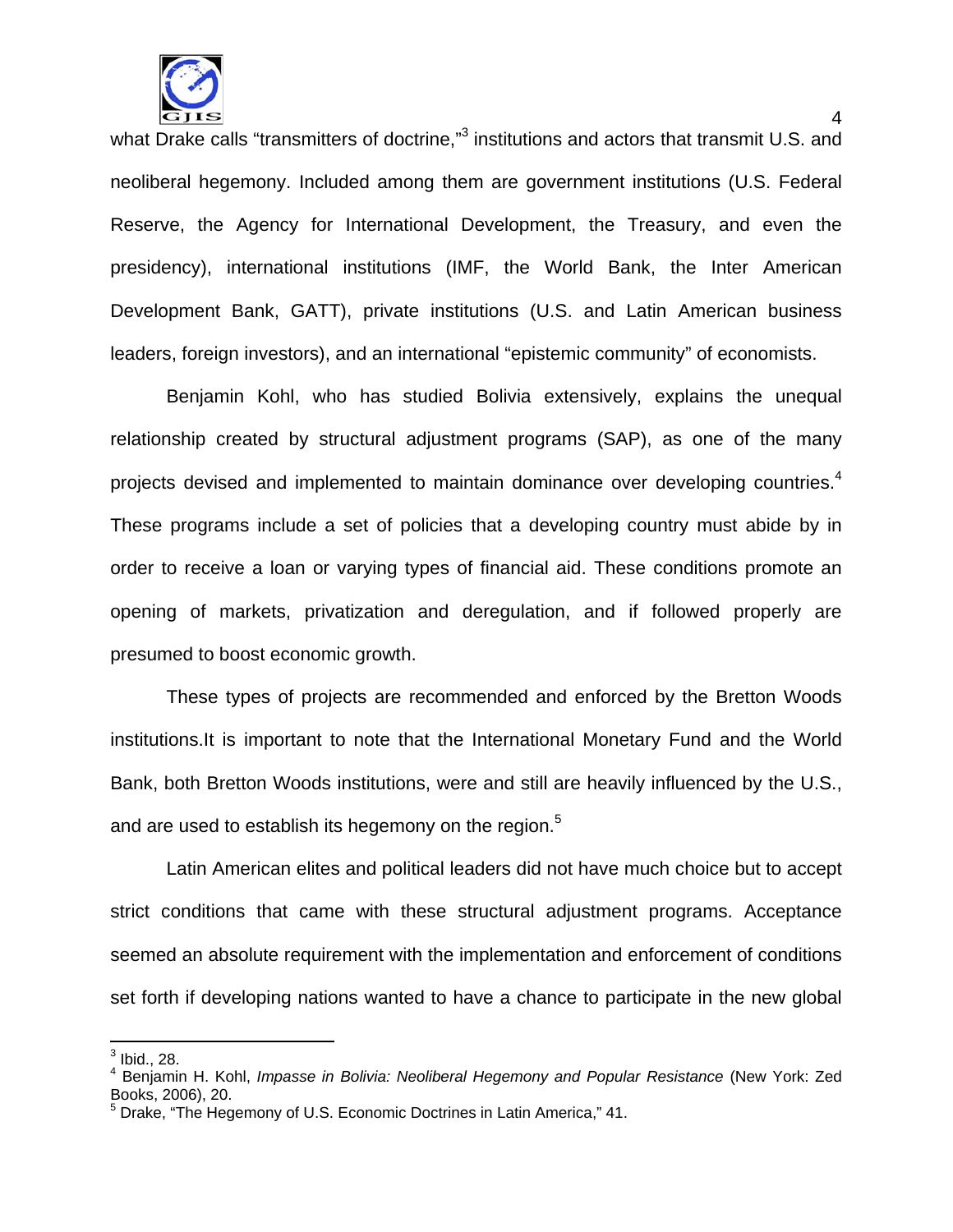

 $\sim$  5  $\sim$  5  $\sim$  5  $\sim$  5  $\sim$  5  $\sim$  5  $\sim$  5  $\sim$  5  $\sim$  5  $\sim$  5  $\sim$  5  $\sim$  5  $\sim$  5  $\sim$  5  $\sim$  5  $\sim$  5  $\sim$  5  $\sim$  5  $\sim$  5  $\sim$  5  $\sim$  5  $\sim$  5  $\sim$  5  $\sim$  5  $\sim$  5  $\sim$  5  $\sim$  5  $\sim$  5  $\sim$  5  $\sim$  5  $\sim$  5  $\sim$ economy. Thus, neoliberalism spread out through Latin America like wild fire and the hegemon succeeded once again in furthering their interests in the region. $6$ 

 Once developing nation's implemented neoliberalism and SAPs, a cycle of dependency began. These programs directly target a country's economic and social structures, and force them to open their markets to the global economy and begin to work in tandem with world standards largely set by the  $U.S.^7$ 

 As Kohl explains, neoliberalism creates division among classes and is an extension of capitalism which marginalizes vulnerable classes of society. "The decline of government's ability to subsidize basic services is one of neoliberalism's universal outcomes and represents one of its principal hidden costs, contributing to increasing the divide between the rich and poor".<sup>8</sup>

 This inequality is a consequence of the economic globalization promoted in the region through neoliberalism. The usual suspects that accompanied SAPs and neoliberal reforms were, "…the selling of state-owned enterprises, the reduction of state spending in the public sector, the active courting of foreign investment, and the aggressive exploitation of untapped primary resources.<sup>9</sup>

 In fact, exploited natural resources were a central issue in the rise against neoliberalism and the transformation Bolivia has gone through since 2006. The Indigenous-peasant and popular movements gained momentum throughout the

<sup>6</sup> Kohl, *Impasse in Bolivia*, 20.

 $^7$  Drake, "The Hegemony of U.S. Economic Doctrines in Latin America," 36.

<sup>8</sup> Lourdes Benerıa, *Gender, Development, and Globalization: Economics as if All People Mattered* (New York: Routledge, 2003); Jacques B. Gelinas, *Juggernaut Politics: Understanding Predatory Globalization* (New York: Zed Books, 2003).

<sup>&</sup>lt;sup>9</sup> John Chasteen, "Problems in modern latin american history :Sources and interpretations: Completely revised and updated" in John Charles Chasteen and James A. Wood, eds. *Latin American Silhouettes* (Wilmington, Del: SR Books, 2004), 302.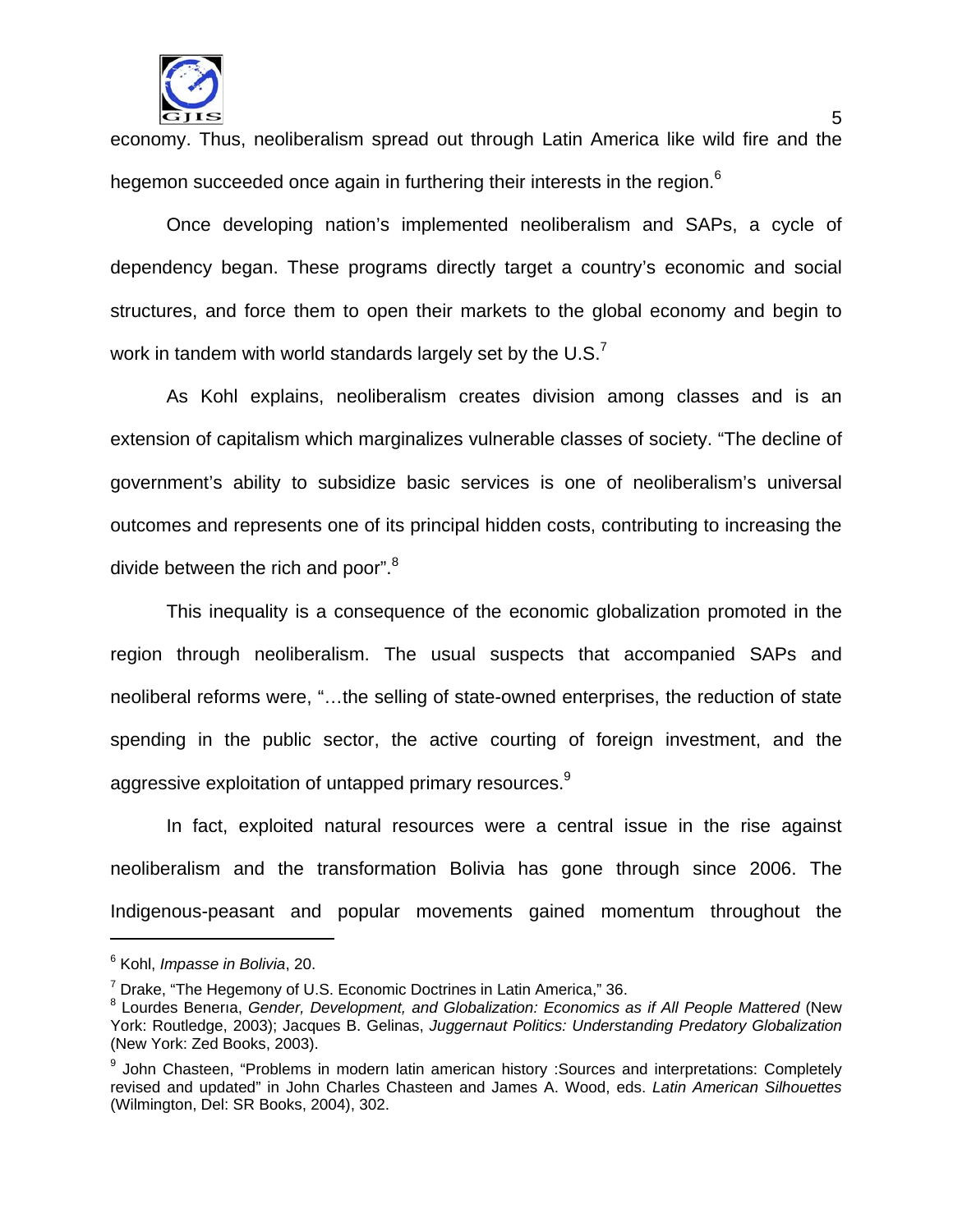

 $\overline{\phantom{a}}$ 

neoliberal era largely due to growing discontent with neoliberalism and its detrimental effects on the most vulnerable communities.

 In 1997, the World Bank, offered Bolivia \$600 million in debt relief on the condition they privatize water in Cochabamba. Then President, Sanchez de Lozada accepted the offer and abided by the condition. As a result, Aguas del Tunari-Becthel, the company that bought the rights, raised the price of water to ridiculously high amounts,"[under the neoliberal model] resources such as water are no longer conceived of as public goods that individuals have rights to as citizens, but rather as scarce commodities whose access for consumers is mediated by the market."<sup>10</sup> In the year 2000, the Indigenous-peasant and popular movements converged and waged a mass protest against the privatization of water.

 The diversity of movements that collectively stood together in "la guerra del agua" (the water wars) included a wide set of social movements, the largest being the Indigenous-peasant movement. The mass mobilization resulted in a victory for social movements in Bolivia, as the private company "Aguas de Tunari-Bechtel" was thrown out and the sale, and distribution and consumption of water were turned over to a collective, self-managed enterprise."11

 This victory set the stage for another collective stance that took place three years later, "la guerra del gas," (the gas wars), when the same movements rose against the privatization of another natural resource, gas. As Perreault explains, "the Guerra del

<sup>&</sup>lt;sup>10</sup> Tom Perreault, "Popular Protest and Unpopular Policies: State Restructuring, Resource Conflict, and Social Justice in Bolivia," in David V. Carruthers, ed. *Environmental justice in Latin America* (Boston: Massachusetts Institute of Technology, 2008), 24.

<sup>&</sup>lt;sup>11</sup> Forrest Hylton and Sinclair Thomson, *Revolutionary Horizons: Past and Present in Bolivian Politics* (; New York: Verso, 2007), 104.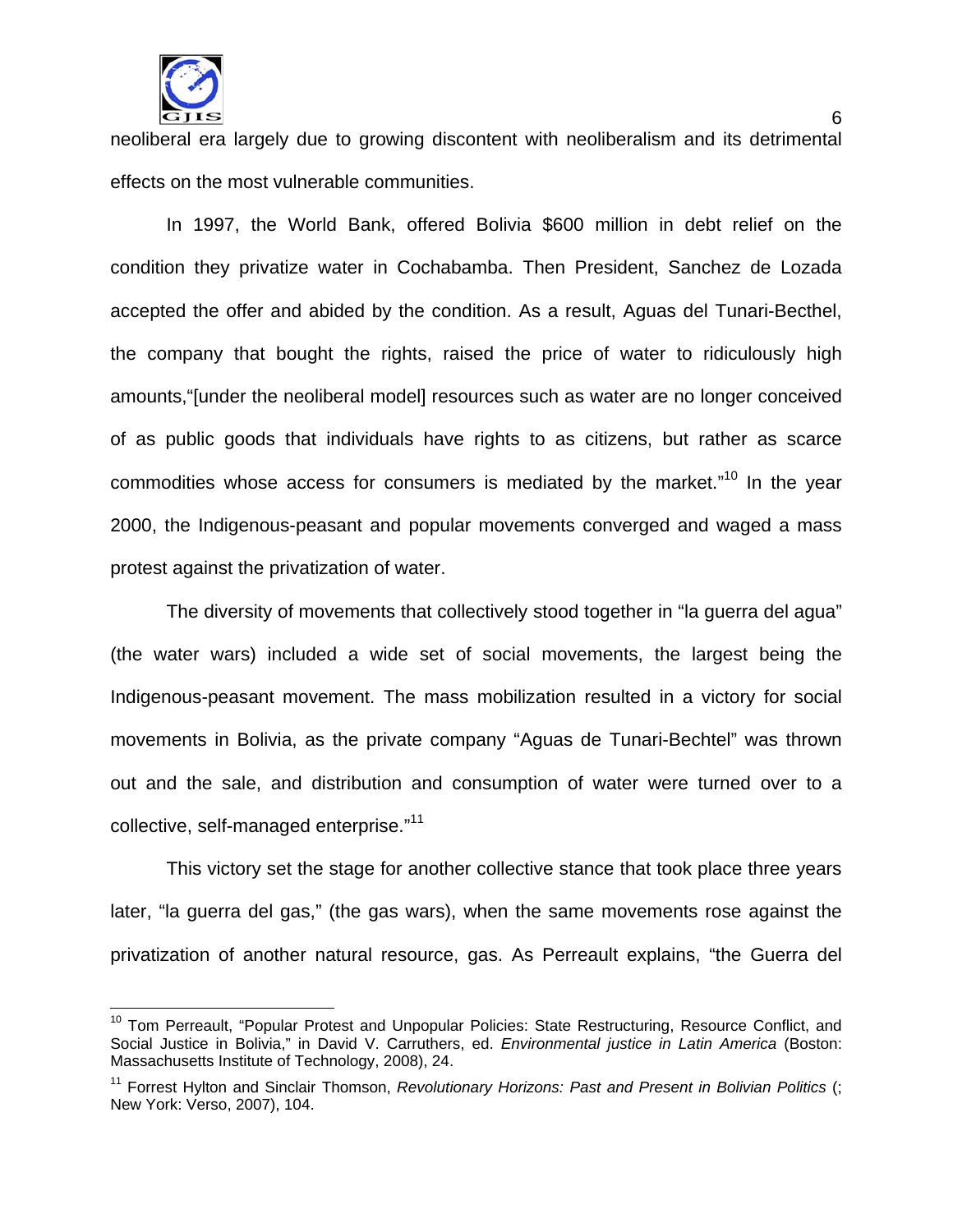

 7 Gas must be viewed against the historical backdrop of Bolivia's colonial past and neocolonial present, with their systemic processes of rapacious resource exploitation, social exclusion, and impoverishment."<sup>12</sup> The movements rose in response to the harsh consequences brought on by neoliberalism and its direct effects on the population.

 Neoliberalism provides the conditions for social movements to respond to the inequalities it creates. "The most powerful of these movements were organized within and on the basis of Indigenous communities that understood capitalism as imperialism and an uninterrupted process of more than 500 years of exploitation, oppression, and genocidal subjection in the face of their proud resistance."13

Bolivia's Indigenous peoples have suffered the legacies of the neoliberal model and have converged with other popular movements in Bolivia to say enough is enough and fight to reclaim natural resources as 'national' resources.

 Morales and the MAS (Movement towards Socialism) won its first election campaigning with a very strong anti-neoliberal message. They have continued with their initial intent to make structural changes in the state and economy and continue to experiment with an alternative model to neoliberalism and construct a better future for all.

 Bolivians showed their unwavering support at the ballot box in December 2009, "Evo Morales obtained 64.4 percent of the popular vote - nearly 40% percent more than his main challenger. His party won two-thirds of the seats in Congress, which ensured

 $\overline{\phantom{a}}$ <sup>12</sup> Perreault, "Popular Protest and Unpopular Policies," 247.

<sup>13</sup> James F. Petras and Henry Veltmeyer, *Social Movements in Latin America: Neoliberalism and Popular Resistance*. (New York: Palgrave Macmillan, 2011), 22-23.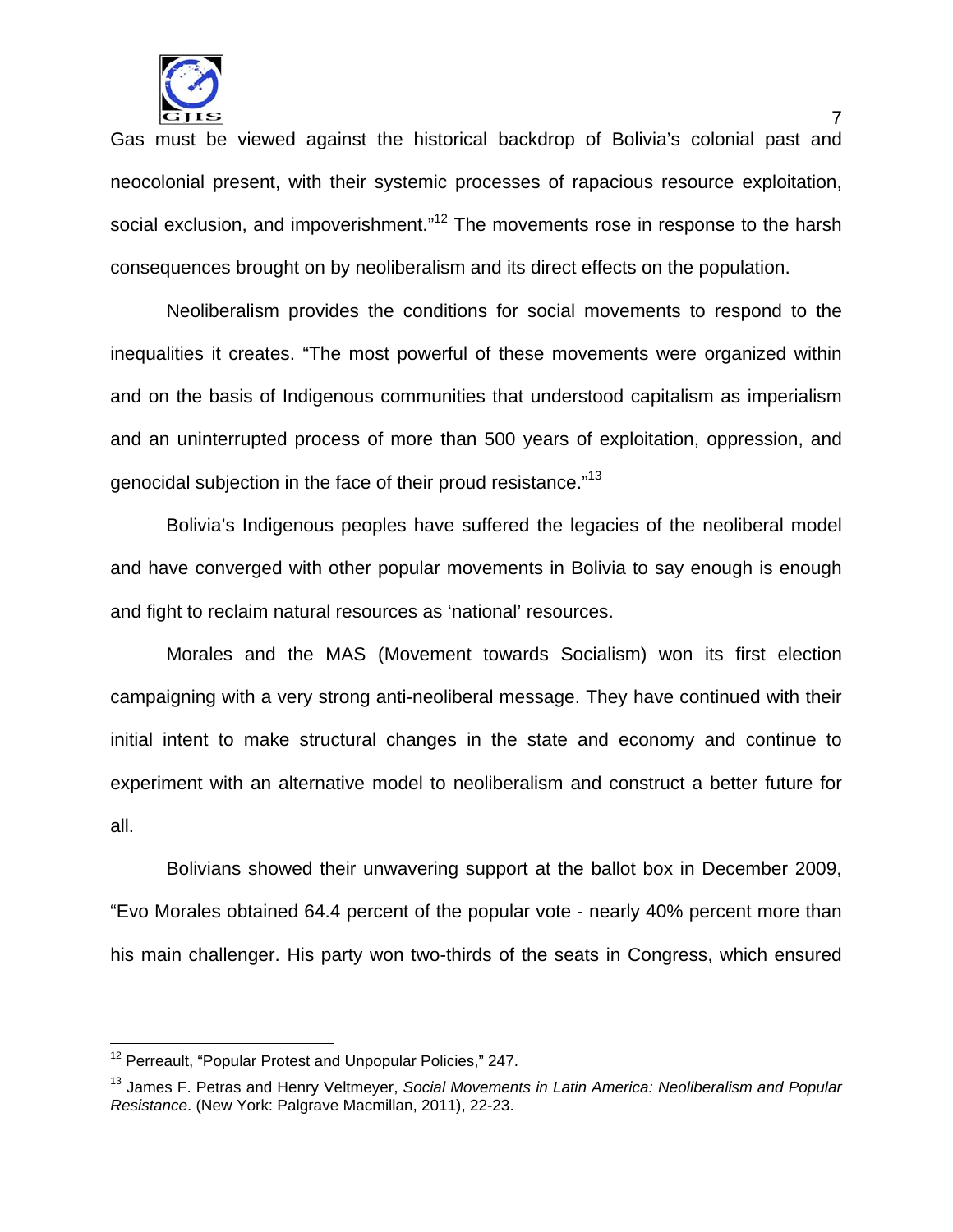

experience of the contract of the contract of the contract of the contract of the contract of the contract of the contract of the contract of the contract of the contract of the contract of the contract of the contract of him absolute majority."<sup>14</sup> The majority of the population still lives under conditions of poverty and yet they have put their faith back in Morales and the MAS.

 The changes have been significant and relevant to daily life, especially those of Indigenous peoples. "Aside from the obvious change of the presence of campesinos and Indigenous people in government, new aspirations appear on the horizons, the possibility of living well and occupying spaces previously banned to them. For the first time in history, Indians can walk through parts of the cities they had previously been forbidden to enter."15

 In conclusion, Bolivia's levels of poverty, illiteracy and infant mortality are a few indicators that show neoliberalism has failed to improve the lives of the most vulnerable and marginalized portion of the population. Instead through its implementation, it had widened the inequality gap between the rich and the poor. As Kohl explains, neoliberal theorists argue that only by reducing the reach of the government and transferring the responsibility for the economy to the private sector is it possible to maximize economic growth. Thus, neoliberalism continues to be implemented and reconstituted in states worldwide, and the international financial institutions continue to transmit neoliberalism and its hegemony through their programs.

 Since the democratic election of Evo Morales in 2006, Bolivia has made a progressive shift towards Socialism and implemented changes that have contributed significantly to the social, political and economic inclusion of previously excluded populations. Previously marginalized voices in Bolivia have become political activists

 $\overline{\phantom{a}}$ 

<sup>&</sup>lt;sup>14</sup> Martín Sivak, *Evo Morales: The Extraordinary Rise of the First Indigenous President of Bolivia (New* York: Palgrave Macmillan, 2011), 219.

<sup>15</sup> Ibid.*,* 227.